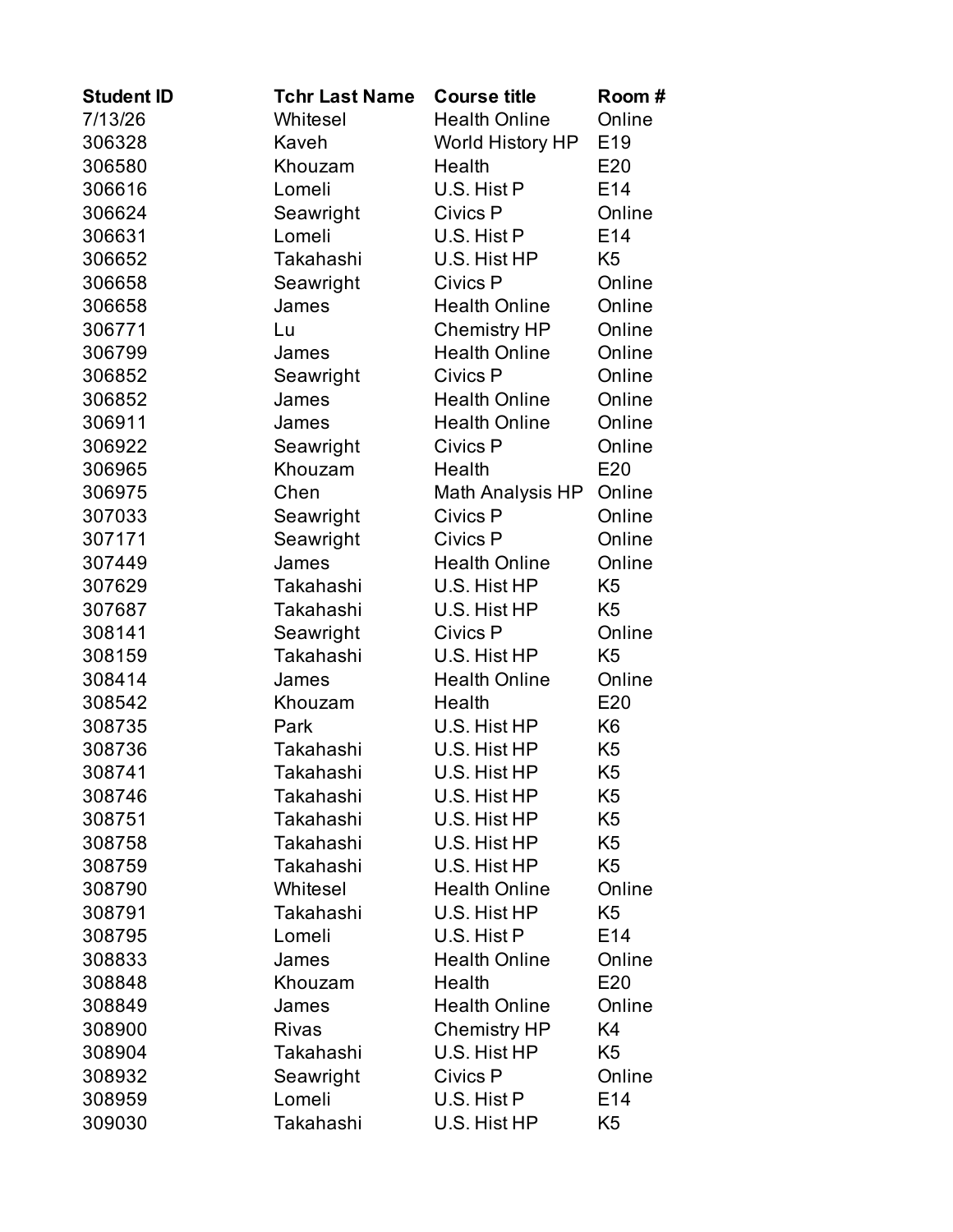| 309062 | Lomeli         | U.S. Hist P            | E14             |
|--------|----------------|------------------------|-----------------|
| 309108 | Lomeli         | U.S. Hist P            | E14             |
| 309161 | Chen           | Math Analysis HP       | Online          |
| 309162 | Takahashi      | U.S. Hist HP           | K <sub>5</sub>  |
| 309234 | Takahashi      | U.S. Hist HP           | K <sub>5</sub>  |
| 309234 | James          | <b>Health Online</b>   | Online          |
| 309235 | Takahashi      | U.S. Hist HP           | K <sub>5</sub>  |
| 309241 | Khouzam        | Health                 | E20             |
| 309314 | Takahashi      | U.S. Hist HP           | K <sub>5</sub>  |
| 309327 | Takahashi      | U.S. Hist HP           | K <sub>5</sub>  |
| 309355 | <b>Rivas</b>   | Chemistry HP           | K4              |
| 309367 | Takahashi      | U.S. Hist HP           | K <sub>5</sub>  |
| 309394 | Chen           | Math Analysis HP       | Online          |
| 309420 | James          | <b>Health Online</b>   | Online          |
| 309424 | Takahashi      | U.S. Hist HP           | K <sub>5</sub>  |
| 309454 | Lomeli         | U.S. Hist P            | E14             |
| 309459 | Park           | U.S. Hist HP           | K <sub>6</sub>  |
| 309461 | Takahashi      | U.S. Hist HP           | K <sub>5</sub>  |
| 309478 | Takahashi      | U.S. Hist HP           | K <sub>5</sub>  |
| 309534 | James          | <b>Team Sports</b>     | Online          |
| 309555 | Takahashi      | U.S. Hist HP           | K <sub>5</sub>  |
| 309561 | Takahashi      | U.S. Hist HP           | K <sub>5</sub>  |
| 309729 | Lomeli         | U.S. Hist P            | E14             |
| 309897 | Takahashi      | U.S. Hist HP           | K <sub>5</sub>  |
| 309899 | Takahashi      | U.S. Hist HP           | K <sub>5</sub>  |
| 309901 | Lomeli         | U.S. Hist P            | E14             |
| 309921 | Lu             | <b>Chemistry HP</b>    | Online          |
| 309971 | Takahashi      | U.S. Hist HP           | K <sub>5</sub>  |
| 310233 | Takahashi      | U.S. Hist HP           | K5              |
| 310262 | Takahashi      | U.S. Hist HP           | K <sub>5</sub>  |
| 310309 | James          | <b>Health Online</b>   | Online          |
| 310310 | James          | <b>Health Online</b>   | Online          |
| 310311 | <b>Drulias</b> | U.S. Hist HP           | E <sub>15</sub> |
| 310321 | <b>Drulias</b> | U.S. Hist HP           | E <sub>15</sub> |
| 310935 | Khouzam        | Health                 | E20             |
| 310935 | James          | <b>Team Sports</b>     | Online          |
| 310980 | <b>Smits</b>   | Alg 2 HP               | E11             |
| 311010 | Lu             | <b>Chemistry HP</b>    | Online          |
| 311087 | <b>Drulias</b> | U.S. Hist HP           | E <sub>15</sub> |
| 311140 | Seawright      | Civics P               | Online          |
| 311164 | Seawright      | <b>World History P</b> | Online          |
| 311165 | <b>Rivas</b>   | <b>Chemistry HP</b>    | K4              |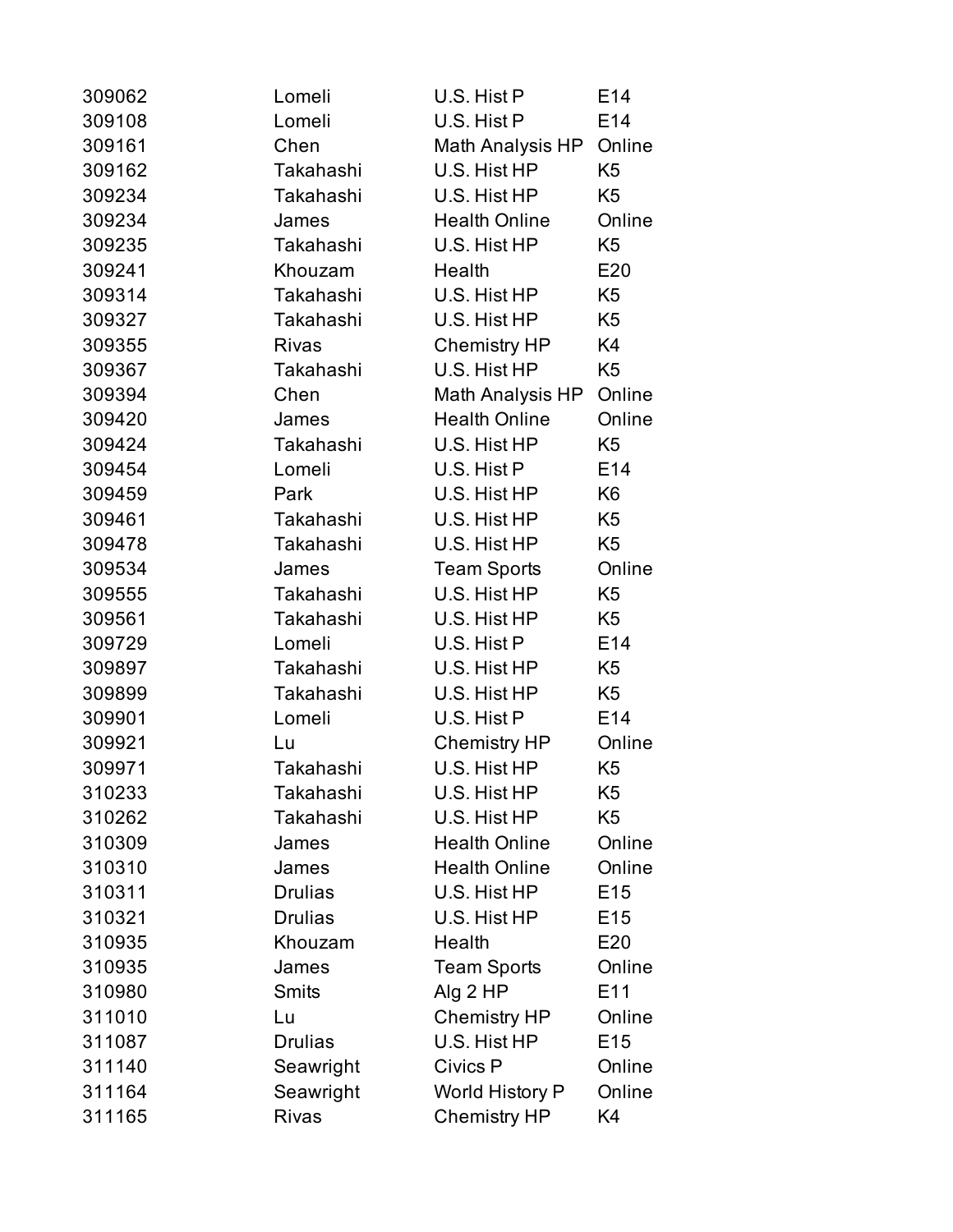| 311166 | <b>Smits</b>   | Alg 2 HP                | E <sub>11</sub> |
|--------|----------------|-------------------------|-----------------|
| 311167 | <b>Smits</b>   | Alg 2 HP                | E11             |
| 311169 | Lu             | <b>Chemistry HP</b>     | Online          |
| 311185 | <b>Rivas</b>   | <b>Chemistry HP</b>     | K4              |
| 311213 | Collins        | <b>World History HP</b> | Online          |
| 311215 | <b>Rivas</b>   | <b>Chemistry HP</b>     | K4              |
| 311225 | <b>Rivas</b>   | Chemistry HP            | K4              |
| 311228 | James          | <b>Health Online</b>    | Online          |
| 311246 | Whitesel       | <b>Health Online</b>    | Online          |
| 311262 | Khouzam        | Health                  | E20             |
| 311263 | James          | <b>Health Online</b>    | Online          |
| 311325 | Khouzam        | Health                  | E20             |
| 311326 | <b>Rivas</b>   | Chemistry HP            | K4              |
| 311330 | James          | <b>Health Online</b>    | Online          |
| 311338 | Seawright      | World History P         | Online          |
| 311338 | James          | <b>Health Online</b>    | Online          |
| 311341 | Galvan         | <b>Geometry P</b>       | E <sub>6</sub>  |
| 311367 | Khouzam        | Health                  | E20             |
| 311374 | <b>Smits</b>   | Alg 2 HP                | E <sub>11</sub> |
| 311374 | James          | <b>Health Online</b>    | Online          |
| 311375 | Lu             | <b>Chemistry HP</b>     | Online          |
| 311382 | Zhen           | <b>Biology HP</b>       | K9              |
| 311398 | <b>Rivas</b>   | <b>Chemistry HP</b>     | K4              |
| 311400 | Khouzam        | Health                  | E20             |
| 311403 | Collins        | World History HP        | Online          |
| 311409 | Kaveh          | World History HP        | E <sub>19</sub> |
| 311452 | Lu             | <b>Chemistry HP</b>     | Online          |
| 311472 | James          | <b>Team Sports</b>      | Online          |
| 311473 | <b>Rivas</b>   | <b>Chemistry HP</b>     | K4              |
| 311475 | James          | Kinesiology I           | Online          |
| 311497 | Lu             | <b>Chemistry HP</b>     | Online          |
| 311499 | Khouzam        | Health                  | E20             |
| 311503 | Whitesel       | <b>Health Online</b>    | Online          |
| 311504 | <b>Rivas</b>   | <b>Chemistry HP</b>     | K4              |
| 311506 | <b>Rivas</b>   | <b>Chemistry HP</b>     | K4              |
| 311519 | <b>Drulias</b> | U.S. Hist HP            | E <sub>15</sub> |
| 311522 | <b>Rivas</b>   | <b>Chemistry HP</b>     | K4              |
| 311544 | Seawright      | World History P         | Online          |
| 311546 | Seawright      | World History P         | Online          |
| 311553 | Lu             | <b>Chemistry HP</b>     | Online          |
| 311556 | James          | <b>Health Online</b>    | Online          |
| 311564 | Seawright      | <b>World History P</b>  | Online          |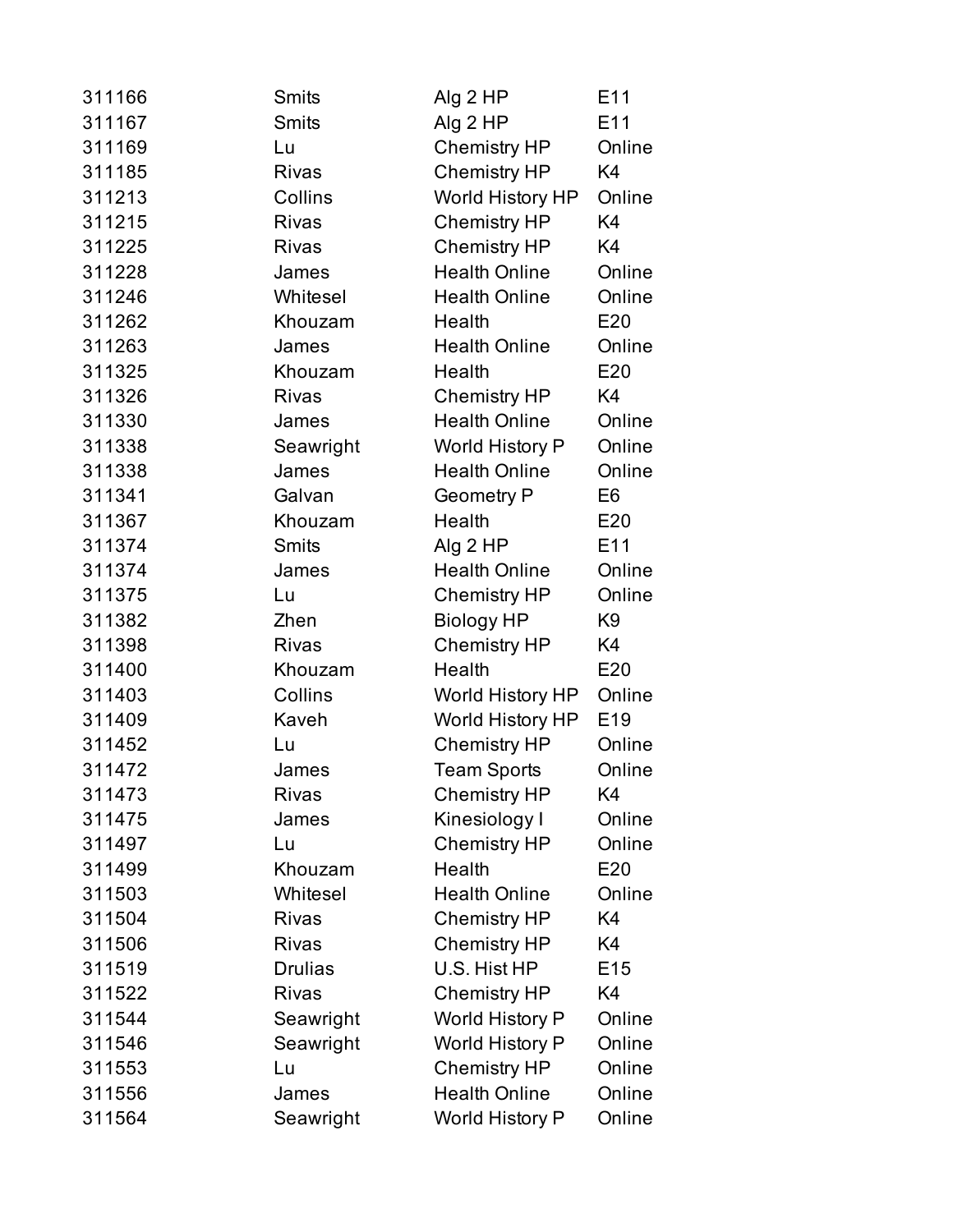| 311588 | Seawright      | World History P      | Online          |
|--------|----------------|----------------------|-----------------|
| 311603 | Gwilliam       | Psychology P         | Online          |
| 311607 | Lu             | <b>Chemistry HP</b>  | Online          |
| 311627 | <b>Rivas</b>   | <b>Chemistry HP</b>  | K4              |
| 311631 | <b>Drulias</b> | U.S. Hist HP         | E <sub>15</sub> |
| 311632 | James          | <b>Team Sports</b>   | Online          |
| 311632 | <b>Drulias</b> | U.S. Hist HP         | E <sub>15</sub> |
| 311640 | <b>Drulias</b> | U.S. Hist HP         | E <sub>15</sub> |
| 311640 | Park           | U.S. Hist HP         | K <sub>6</sub>  |
| 311649 | <b>Rivas</b>   | <b>Chemistry HP</b>  | K4              |
| 311668 | James          | <b>Team Sports</b>   | Online          |
| 311668 | James          | <b>Health Online</b> | Online          |
| 311682 | Khouzam        | Health               | E20             |
| 311684 | <b>Drulias</b> | U.S. Hist HP         | E <sub>15</sub> |
| 311753 | Lu             | <b>Chemistry HP</b>  | Online          |
| 311757 | Khouzam        | Health               | E20             |
| 311758 | <b>Rivas</b>   | <b>Chemistry HP</b>  | K4              |
| 311763 | <b>Rivas</b>   | <b>Chemistry HP</b>  | K4              |
| 311765 | <b>Rivas</b>   | <b>Chemistry HP</b>  | K4              |
| 311785 | <b>Rivas</b>   | <b>Chemistry HP</b>  | K4              |
| 311791 | <b>Rivas</b>   | <b>Chemistry HP</b>  | K4              |
| 311800 | <b>Rivas</b>   | <b>Chemistry HP</b>  | K4              |
| 311801 | <b>Rivas</b>   | <b>Chemistry HP</b>  | K4              |
| 311804 | <b>Rivas</b>   | <b>Chemistry HP</b>  | K4              |
| 311834 | Lu             | <b>Chemistry HP</b>  | Online          |
| 311845 | James          | <b>Health Online</b> | Online          |
| 311851 | Seawright      | World History P      | Online          |
| 311852 | <b>Rivas</b>   | <b>Chemistry HP</b>  | K4              |
| 311852 | James          | <b>Health Online</b> | Online          |
| 311855 | Seawright      | World History P      | Online          |
| 311856 | <b>Rivas</b>   | <b>Chemistry HP</b>  | K4              |
| 311860 | Seawright      | World History P      | Online          |
| 311869 | Gwilliam       | Psychology P         | Online          |
| 311878 | Lu             | <b>Chemistry HP</b>  | Online          |
| 311879 | <b>Rivas</b>   | <b>Chemistry HP</b>  | K4              |
| 311882 | <b>Rivas</b>   | <b>Chemistry HP</b>  | K4              |
| 311890 | Khouzam        | Health               | E20             |
| 311891 | Khouzam        | Health               | E20             |
| 311896 | <b>Rivas</b>   | <b>Chemistry HP</b>  | K4              |
| 311896 | James          | Kinesiology I        | Online          |
| 311925 | <b>Aviles</b>  | <b>Chemistry HP</b>  | Z2              |
| 311928 | Collins        | World History HP     | Online          |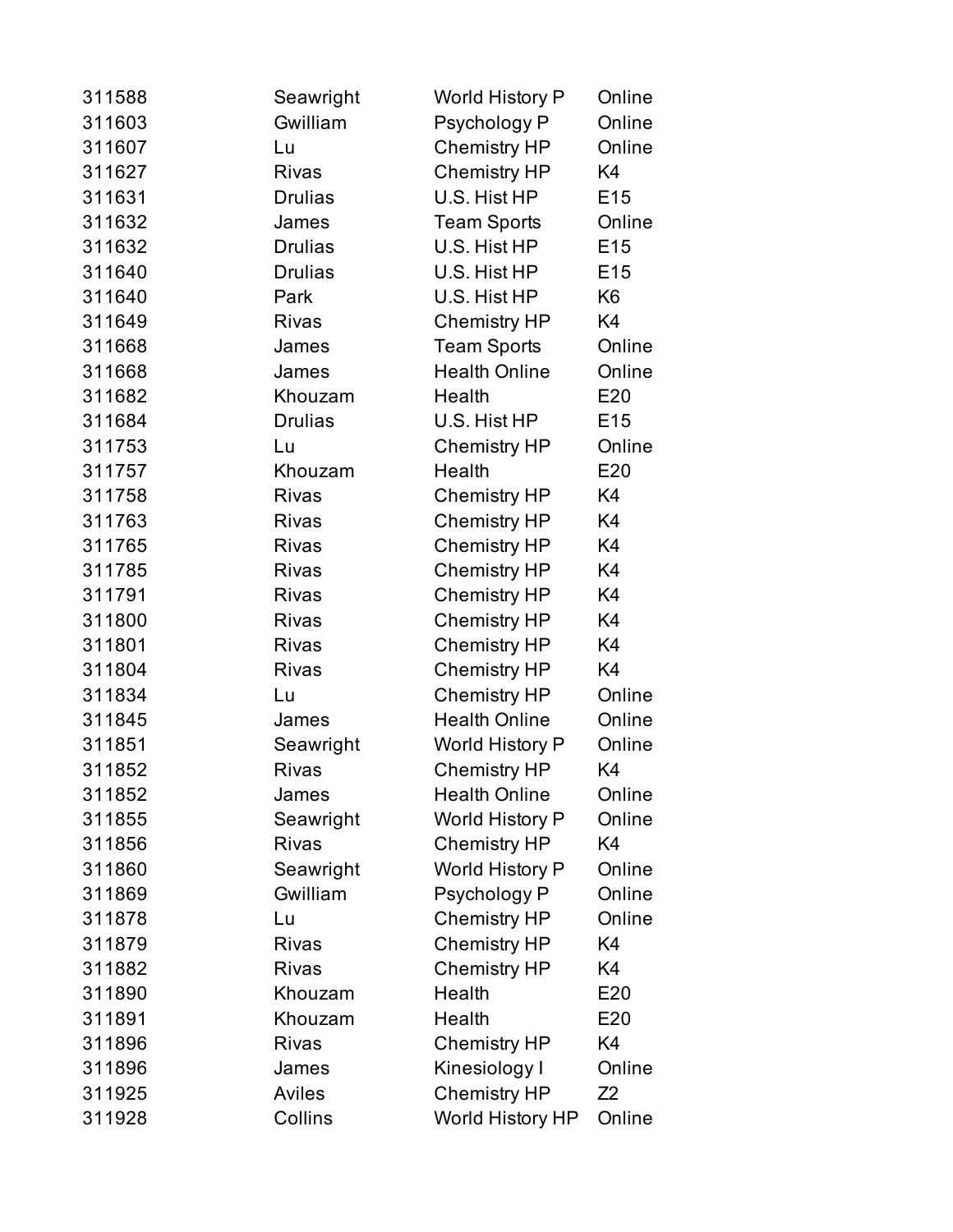| 311935 | <b>Aviles</b>  | <b>Chemistry HP</b>  | Z2              |
|--------|----------------|----------------------|-----------------|
| 311937 | <b>Smits</b>   | Alg 2 HP             | E11             |
| 311947 | <b>Drulias</b> | U.S. Hist HP         | E <sub>15</sub> |
| 311960 | <b>Aviles</b>  | <b>Chemistry HP</b>  | Z <sub>2</sub>  |
| 311966 | <b>Drulias</b> | U.S. Hist HP         | E <sub>15</sub> |
| 312318 | James          | <b>Team Sports</b>   | Online          |
| 312318 | <b>Drulias</b> | U.S. Hist HP         | E <sub>15</sub> |
| 312319 | Aviles         | Chemistry HP         | Z2              |
| 312322 | Lomeli         | U.S. Hist P          | E14             |
| 312330 | Kaveh          | World History HP     | E <sub>19</sub> |
| 312332 | Zhen           | <b>Biology HP</b>    | K9              |
| 312342 | Zhen           | Biology HP           | K9              |
| 312380 | <b>Drulias</b> | U.S. Hist HP         | E <sub>15</sub> |
| 312382 | James          | <b>Health Online</b> | Online          |
| 312391 | Kaveh          | World History HP     | E <sub>19</sub> |
| 312401 | Collins        | World History HP     | Online          |
| 312429 | <b>Smits</b>   | Alg 2 HP             | E11             |
| 312432 | <b>Aviles</b>  | <b>Chemistry HP</b>  | Z <sub>2</sub>  |
| 312456 | Kaveh          | World History HP     | E <sub>19</sub> |
| 312462 | Landis         | World History HP     | H8              |
| 312465 | Galvan         | <b>Geometry P</b>    | E <sub>6</sub>  |
| 312471 | Collins        | World History HP     | Online          |
| 312494 | James          | Kinesiology I        | Online          |
| 312494 | Collins        | World History HP     | Online          |
| 312494 | James          | <b>Health Online</b> | Online          |
| 312503 | Zhen           | <b>Biology HP</b>    | K <sub>9</sub>  |
| 312525 | <b>Aviles</b>  | <b>Chemistry HP</b>  | Z <sub>2</sub>  |
| 312553 | <b>Drulias</b> | U.S. Hist HP         | E15             |
| 312554 | Seawright      | World History P      | Online          |
| 312554 | James          | <b>Health Online</b> | Online          |
| 312762 | Lu             | <b>Chemistry HP</b>  | Online          |
| 312772 | Aviles         | <b>Chemistry HP</b>  | Z2              |
| 312779 | Aviles         | <b>Chemistry HP</b>  | Z2              |
| 312788 | Khouzam        | Health               | E20             |
| 312806 | <b>Aviles</b>  | <b>Chemistry HP</b>  | Z2              |
| 312858 | <b>Drulias</b> | U.S. Hist HP         | E <sub>15</sub> |
| 312878 | James          | Kinesiology I        | Online          |
| 312878 | James          | <b>Health Online</b> | Online          |
| 312943 | <b>Aviles</b>  | <b>Chemistry HP</b>  | Z2              |
| 313037 | <b>Aviles</b>  | <b>Chemistry HP</b>  | Z2              |
| 313161 | <b>Aviles</b>  | <b>Chemistry HP</b>  | Z2              |
| 313171 | Aviles         | <b>Chemistry HP</b>  | Z2              |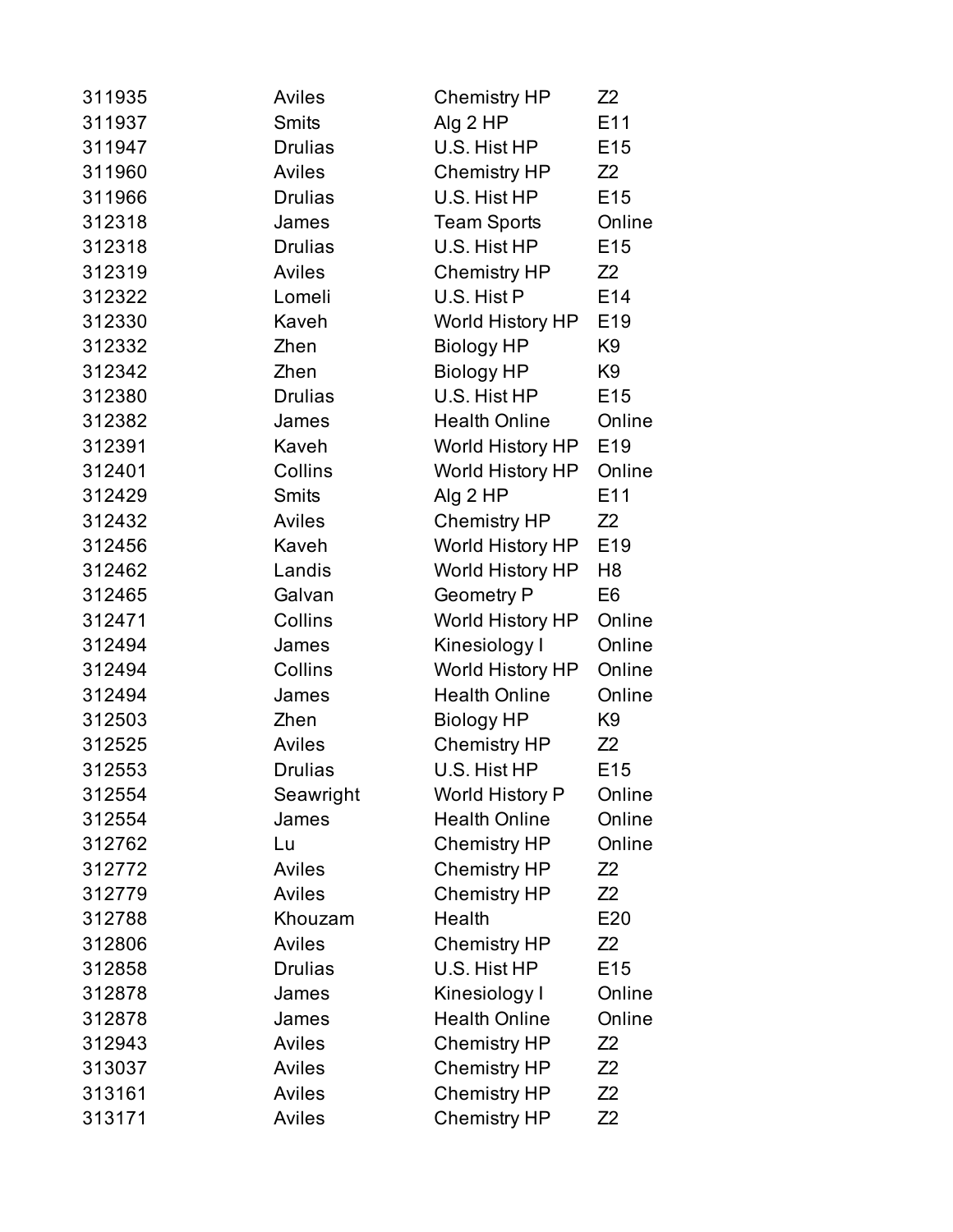| 313177 | Takahashi      | U.S. Hist HP            | K <sub>5</sub>  |
|--------|----------------|-------------------------|-----------------|
| 313231 | <b>Aviles</b>  | <b>Chemistry HP</b>     | Z <sub>2</sub>  |
| 313284 | Khouzam        | Health                  | E20             |
| 313502 | <b>Drulias</b> | U.S. Hist HP            | E <sub>15</sub> |
| 313531 | Seawright      | World History P         | Online          |
| 313765 | <b>Smits</b>   | Alg 2 HP                | E11             |
| 313834 | Kaveh          | <b>World History HP</b> | E <sub>19</sub> |
| 313937 | <b>Aviles</b>  | <b>Chemistry HP</b>     | Z <sub>2</sub>  |
| 313975 | Park           | U.S. Hist HP            | K <sub>6</sub>  |
| 313976 | Collins        | World History HP        | Online          |
| 314003 | Zhen           | <b>Biology HP</b>       | K <sub>9</sub>  |
| 314082 | Zhen           | <b>Biology HP</b>       | K <sub>9</sub>  |
| 314082 | James          | <b>Health Online</b>    | Online          |
| 314087 | Zhen           | <b>Biology HP</b>       | K <sub>9</sub>  |
| 314088 | Chen           | Math Analysis HP        | Online          |
| 314091 | <b>Smits</b>   | Alg 2 HP                | E <sub>11</sub> |
| 314091 | James          | <b>Health Online</b>    | Online          |
| 314092 | Lao            | Algebra 1 P             | E10             |
| 314092 | James          | <b>Health Online</b>    | Online          |
| 314094 | Zhen           | <b>Biology HP</b>       | K <sub>9</sub>  |
| 314094 | James          | <b>Health Online</b>    | Online          |
| 314098 | Aviles         | <b>Chemistry HP</b>     | Z <sub>2</sub>  |
| 314099 | James          | Kinesiology I           | Online          |
| 314099 | James          | <b>Health Online</b>    | Online          |
| 314105 | Zhen           | <b>Biology HP</b>       | K <sub>9</sub>  |
| 314107 | Seawright      | World History P         | Online          |
| 314115 | Lao            | Algebra 1 P             | E10             |
| 314121 | Galvan         | <b>Geometry P</b>       | E6              |
| 314121 | James          | <b>Health Online</b>    | Online          |
| 314129 | Kaveh          | <b>World History HP</b> | E <sub>19</sub> |
| 314130 | Zhen           | <b>Biology HP</b>       | K9              |
| 314198 | Lu             | <b>Chemistry HP</b>     | Online          |
| 314242 | Kaveh          | <b>World History HP</b> | E <sub>19</sub> |
| 314249 | Zhen           | <b>Biology HP</b>       | K <sub>9</sub>  |
| 314253 | James          | <b>Health Online</b>    | Online          |
| 314301 | Zhen           | <b>Biology HP</b>       | K <sub>9</sub>  |
| 314311 | Zhen           | <b>Biology HP</b>       | K <sub>9</sub>  |
| 314311 | James          | <b>Health Online</b>    | Online          |
| 314312 | Kaveh          | <b>World History HP</b> | E <sub>19</sub> |
| 314312 | James          | <b>Health Online</b>    | Online          |
| 314314 | Lao            | Algebra 1 P             | E <sub>10</sub> |
| 314318 | Collins        | <b>World History HP</b> | Online          |
|        |                |                         |                 |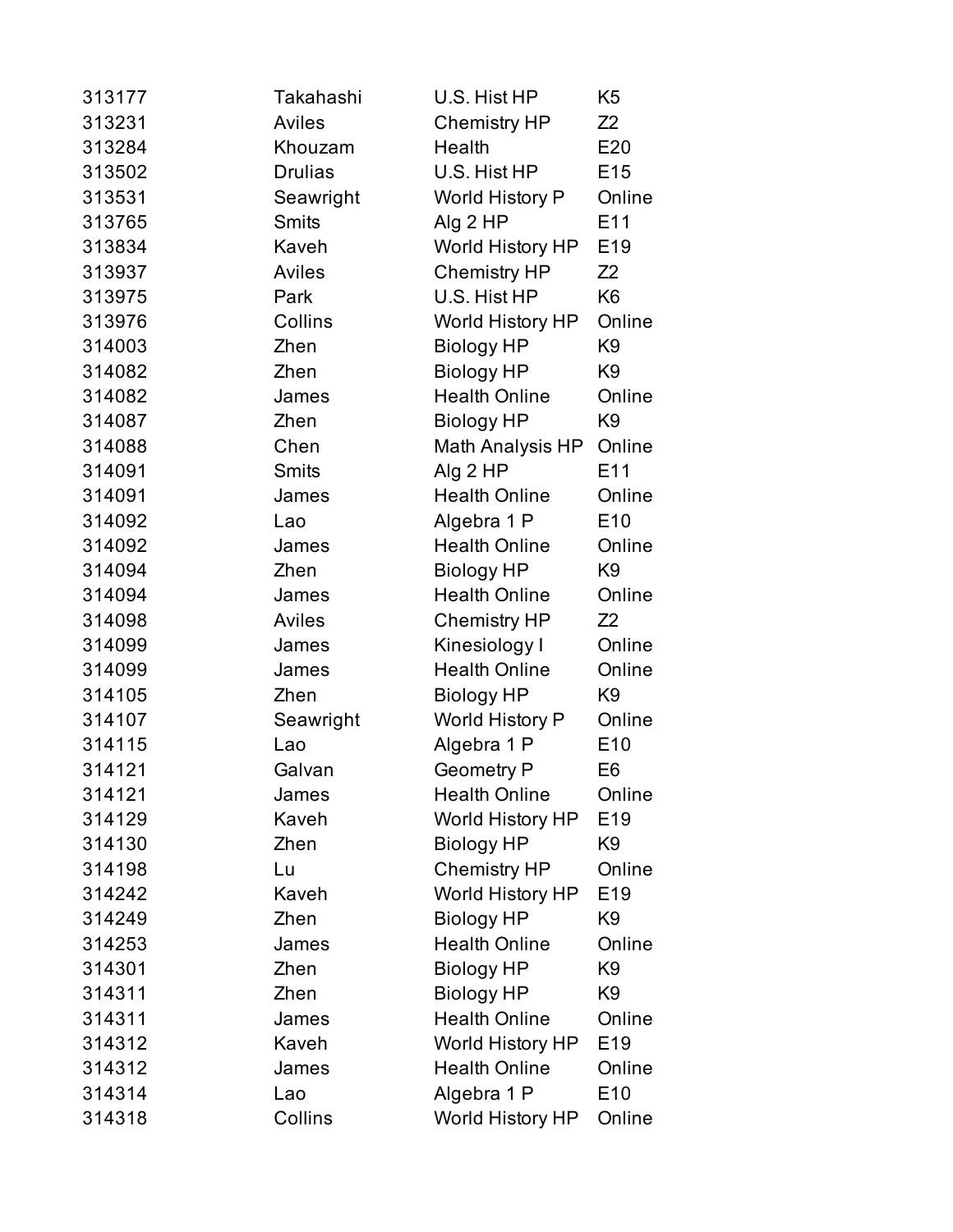| 314323 | Zhen           | <b>Biology HP</b>      | K9              |
|--------|----------------|------------------------|-----------------|
| 314324 | Lu             | <b>Chemistry HP</b>    | Online          |
| 314336 | <b>Drulias</b> | U.S. Hist HP           | E <sub>15</sub> |
| 314338 | Collins        | World History HP       | Online          |
| 314338 | James          | <b>Health Online</b>   | Online          |
| 314376 | Galvan         | <b>Geometry P</b>      | E <sub>6</sub>  |
| 314404 | Kaveh          | World History HP       | E <sub>19</sub> |
| 314406 | Kaveh          | World History HP       | E19             |
| 314430 | Zhen           | <b>Biology HP</b>      | K <sub>9</sub>  |
| 314433 | Aviles         | <b>Chemistry HP</b>    | Z <sub>2</sub>  |
| 314459 | Kaveh          | World History HP       | E19             |
| 314470 | Collins        | World History HP       | Online          |
| 314492 | Zhen           | <b>Biology HP</b>      | K <sub>9</sub>  |
| 314492 | James          | <b>Health Online</b>   | Online          |
| 314512 | Khouzam        | Health                 | E20             |
| 314530 | Landis         | World History HP       | H8              |
| 314530 | James          | <b>Health Online</b>   | Online          |
| 314546 | Lu             | <b>Chemistry HP</b>    | Online          |
| 314558 | <b>Macias</b>  | <b>Biology HP</b>      | K <sub>1</sub>  |
| 314560 | Lu             | <b>Chemistry HP</b>    | Online          |
| 314596 | Lu             | <b>Chemistry HP</b>    | Online          |
| 314598 | Chen           | Math Analysis HP       | Online          |
| 314601 | Lu             | <b>Chemistry HP</b>    | Online          |
| 314635 | Kaveh          | World History HP       | E <sub>19</sub> |
| 314636 | Collins        | World History HP       | Online          |
| 314642 | Lu             | <b>Chemistry HP</b>    | Online          |
| 314650 | Collins        | World History HP       | Online          |
| 314651 | <b>Aviles</b>  | <b>Chemistry HP</b>    | Z <sub>2</sub>  |
| 314652 | Lu             | <b>Chemistry HP</b>    | Online          |
| 314664 | Aviles         | <b>Chemistry HP</b>    | Z2              |
| 314669 | Elizalde       | <b>Geometry P</b>      | Online          |
| 314669 | Galvan         | <b>Geometry P</b>      | E6              |
| 314722 | Seawright      | <b>World History P</b> | Online          |
| 314731 | Lao            | Algebra 1 P            | E <sub>10</sub> |
| 314732 | James          | Kinesiology I          | Online          |
| 314732 | Chen           | Math Analysis HP       | Online          |
| 314733 | James          | <b>Health Online</b>   | Online          |
| 314735 | Galvan         | <b>Geometry P</b>      | E6              |
| 314859 | Zhen           | <b>Biology HP</b>      | K9              |
| 314878 | Zhen           | <b>Biology HP</b>      | K <sub>9</sub>  |
| 314878 | James          | <b>Health Online</b>   | Online          |
| 314880 | Galvan         | <b>Geometry P</b>      | E <sub>6</sub>  |
|        |                |                        |                 |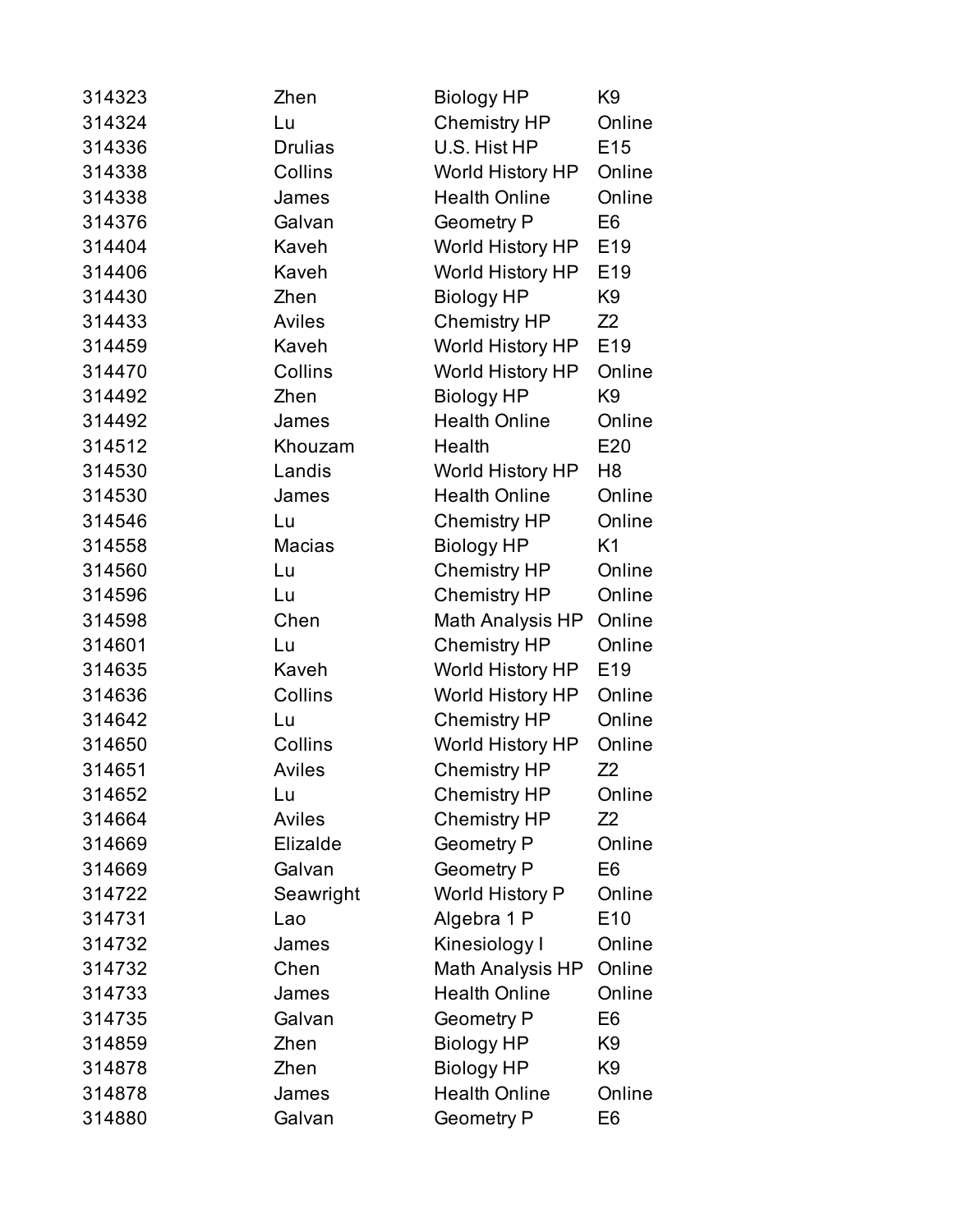| <b>Aviles</b><br><b>Chemistry HP</b><br>314886<br>314888<br>Health<br>Khouzam<br>Collins<br>314889<br>World History HP<br>314890<br>James<br>Kinesiology I<br>314893<br>Algebra 1 P<br>Lao<br>314900<br>Chemistry HP<br>Aviles<br><b>Aviles</b><br><b>Chemistry HP</b><br>314903<br>314904<br><b>Aviles</b><br><b>Chemistry HP</b><br>Health<br>314906<br>Khouzam<br><b>Aviles</b><br>314914<br><b>Chemistry HP</b><br>314915<br><b>Aviles</b><br><b>Chemistry HP</b><br>World History HP<br>314916<br>Kaveh<br><b>Chemistry HP</b><br>314920<br>Lu<br>314921<br>Kinesiology I<br>James<br><b>Health Online</b><br>314921<br>James<br>Kaveh<br>314922<br>World History HP<br>314923<br>Health<br>Khouzam | Z <sub>2</sub><br>E20<br>Online<br>Online<br>E10<br>Z <sub>2</sub><br>Z <sub>2</sub><br>Z <sub>2</sub><br>E20<br>Z <sub>2</sub><br>Z <sub>2</sub><br>E <sub>19</sub><br>Online |
|----------------------------------------------------------------------------------------------------------------------------------------------------------------------------------------------------------------------------------------------------------------------------------------------------------------------------------------------------------------------------------------------------------------------------------------------------------------------------------------------------------------------------------------------------------------------------------------------------------------------------------------------------------------------------------------------------------|--------------------------------------------------------------------------------------------------------------------------------------------------------------------------------|
|                                                                                                                                                                                                                                                                                                                                                                                                                                                                                                                                                                                                                                                                                                          |                                                                                                                                                                                |
|                                                                                                                                                                                                                                                                                                                                                                                                                                                                                                                                                                                                                                                                                                          |                                                                                                                                                                                |
|                                                                                                                                                                                                                                                                                                                                                                                                                                                                                                                                                                                                                                                                                                          |                                                                                                                                                                                |
|                                                                                                                                                                                                                                                                                                                                                                                                                                                                                                                                                                                                                                                                                                          |                                                                                                                                                                                |
|                                                                                                                                                                                                                                                                                                                                                                                                                                                                                                                                                                                                                                                                                                          |                                                                                                                                                                                |
|                                                                                                                                                                                                                                                                                                                                                                                                                                                                                                                                                                                                                                                                                                          |                                                                                                                                                                                |
|                                                                                                                                                                                                                                                                                                                                                                                                                                                                                                                                                                                                                                                                                                          |                                                                                                                                                                                |
|                                                                                                                                                                                                                                                                                                                                                                                                                                                                                                                                                                                                                                                                                                          |                                                                                                                                                                                |
|                                                                                                                                                                                                                                                                                                                                                                                                                                                                                                                                                                                                                                                                                                          |                                                                                                                                                                                |
|                                                                                                                                                                                                                                                                                                                                                                                                                                                                                                                                                                                                                                                                                                          |                                                                                                                                                                                |
|                                                                                                                                                                                                                                                                                                                                                                                                                                                                                                                                                                                                                                                                                                          |                                                                                                                                                                                |
|                                                                                                                                                                                                                                                                                                                                                                                                                                                                                                                                                                                                                                                                                                          |                                                                                                                                                                                |
|                                                                                                                                                                                                                                                                                                                                                                                                                                                                                                                                                                                                                                                                                                          |                                                                                                                                                                                |
|                                                                                                                                                                                                                                                                                                                                                                                                                                                                                                                                                                                                                                                                                                          | Online                                                                                                                                                                         |
|                                                                                                                                                                                                                                                                                                                                                                                                                                                                                                                                                                                                                                                                                                          | Online                                                                                                                                                                         |
|                                                                                                                                                                                                                                                                                                                                                                                                                                                                                                                                                                                                                                                                                                          | E <sub>19</sub>                                                                                                                                                                |
|                                                                                                                                                                                                                                                                                                                                                                                                                                                                                                                                                                                                                                                                                                          | E20                                                                                                                                                                            |
| 314923<br>Park<br>U.S. Hist HP                                                                                                                                                                                                                                                                                                                                                                                                                                                                                                                                                                                                                                                                           | K <sub>6</sub>                                                                                                                                                                 |
| 314929<br>Park<br>U.S. Hist HP                                                                                                                                                                                                                                                                                                                                                                                                                                                                                                                                                                                                                                                                           | K <sub>6</sub>                                                                                                                                                                 |
| 314932<br>Civics P<br>Seawright                                                                                                                                                                                                                                                                                                                                                                                                                                                                                                                                                                                                                                                                          | Online                                                                                                                                                                         |
| 314978<br>Seawright<br><b>World History P</b>                                                                                                                                                                                                                                                                                                                                                                                                                                                                                                                                                                                                                                                            | Online                                                                                                                                                                         |
| Landis<br>World History HP<br>314983                                                                                                                                                                                                                                                                                                                                                                                                                                                                                                                                                                                                                                                                     | H <sub>8</sub>                                                                                                                                                                 |
| 314991<br>Wakefield<br><b>Chemistry HP</b>                                                                                                                                                                                                                                                                                                                                                                                                                                                                                                                                                                                                                                                               | J1                                                                                                                                                                             |
| <b>Chemistry HP</b><br>314994<br>Wakefield                                                                                                                                                                                                                                                                                                                                                                                                                                                                                                                                                                                                                                                               | J1                                                                                                                                                                             |
| 315040<br><b>Biology HP</b><br>Zhen                                                                                                                                                                                                                                                                                                                                                                                                                                                                                                                                                                                                                                                                      | K <sub>9</sub>                                                                                                                                                                 |
| 315050<br>World History P<br>Seawright                                                                                                                                                                                                                                                                                                                                                                                                                                                                                                                                                                                                                                                                   | Online                                                                                                                                                                         |
| 315052<br>Algebra 1 P<br>Lao                                                                                                                                                                                                                                                                                                                                                                                                                                                                                                                                                                                                                                                                             | E10                                                                                                                                                                            |
| Alg 2 HP<br><b>Smits</b><br>315056                                                                                                                                                                                                                                                                                                                                                                                                                                                                                                                                                                                                                                                                       | E11                                                                                                                                                                            |
| <b>Health Online</b><br>315056<br>James                                                                                                                                                                                                                                                                                                                                                                                                                                                                                                                                                                                                                                                                  | Online                                                                                                                                                                         |
| Elizalde<br><b>Geometry P</b><br>315057                                                                                                                                                                                                                                                                                                                                                                                                                                                                                                                                                                                                                                                                  | Online                                                                                                                                                                         |
| Kinesiology I<br>315101<br>James                                                                                                                                                                                                                                                                                                                                                                                                                                                                                                                                                                                                                                                                         | Online                                                                                                                                                                         |
| 315120<br>U.S. Hist P<br>Lomeli                                                                                                                                                                                                                                                                                                                                                                                                                                                                                                                                                                                                                                                                          | E14                                                                                                                                                                            |
| 315134<br>Seawright<br>World History P                                                                                                                                                                                                                                                                                                                                                                                                                                                                                                                                                                                                                                                                   | Online                                                                                                                                                                         |
| 315172<br>Zhen<br><b>Biology HP</b>                                                                                                                                                                                                                                                                                                                                                                                                                                                                                                                                                                                                                                                                      | K <sub>9</sub>                                                                                                                                                                 |
| <b>Health Online</b><br>315172<br>James                                                                                                                                                                                                                                                                                                                                                                                                                                                                                                                                                                                                                                                                  | Online                                                                                                                                                                         |
| 315202<br>Algebra 1 P<br>Lao                                                                                                                                                                                                                                                                                                                                                                                                                                                                                                                                                                                                                                                                             | E10                                                                                                                                                                            |
| 315234<br><b>Health Online</b><br>James                                                                                                                                                                                                                                                                                                                                                                                                                                                                                                                                                                                                                                                                  | Online                                                                                                                                                                         |
| 315274<br>Macias<br><b>Biology HP</b>                                                                                                                                                                                                                                                                                                                                                                                                                                                                                                                                                                                                                                                                    | K <sub>1</sub>                                                                                                                                                                 |
| 315275<br>Landis<br>World History HP                                                                                                                                                                                                                                                                                                                                                                                                                                                                                                                                                                                                                                                                     | H8                                                                                                                                                                             |
| Landis<br>World History HP<br>315277                                                                                                                                                                                                                                                                                                                                                                                                                                                                                                                                                                                                                                                                     | H <sub>8</sub>                                                                                                                                                                 |
|                                                                                                                                                                                                                                                                                                                                                                                                                                                                                                                                                                                                                                                                                                          | K9                                                                                                                                                                             |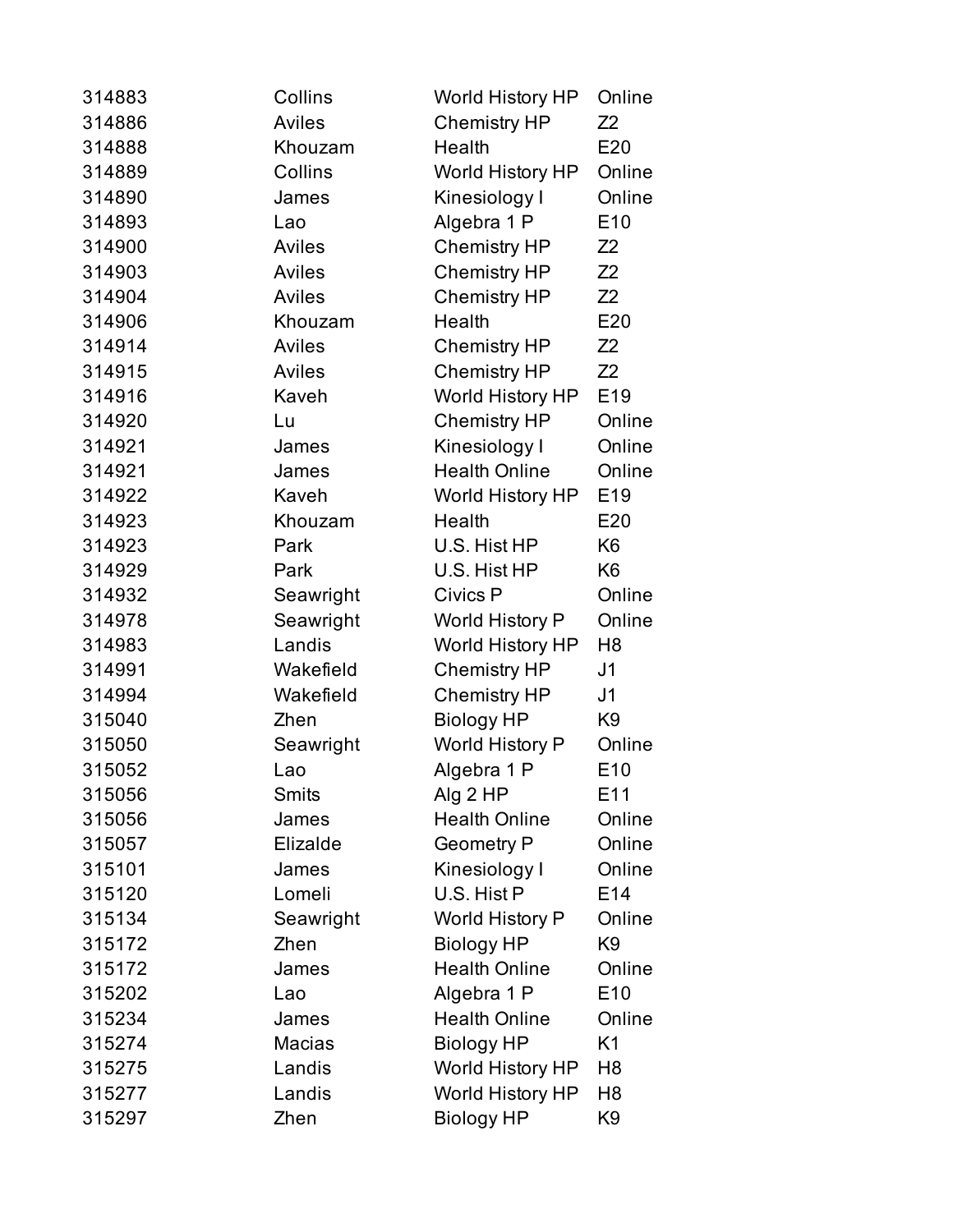| 315310 | Galvan         | <b>Geometry P</b>       | E <sub>6</sub>  |
|--------|----------------|-------------------------|-----------------|
| 315310 | James          | <b>Health Online</b>    | Online          |
| 315320 | Collins        | World History HP        | Online          |
| 315320 | Whitesel       | <b>Health Online</b>    | Online          |
| 315352 | Argumosa       | <b>Geometry P</b>       | E <sub>5</sub>  |
| 315354 | Zhen           | <b>Biology HP</b>       | K <sub>9</sub>  |
| 315366 | Landis         | World History HP        | H8              |
| 315366 | James          | <b>Health Online</b>    | Online          |
| 315386 | Zhen           | <b>Biology HP</b>       | K <sub>9</sub>  |
| 315421 | Zhen           | <b>Biology HP</b>       | K <sub>9</sub>  |
| 315441 | Wakefield      | <b>Chemistry HP</b>     | J1              |
| 315450 | Lu             | <b>Chemistry HP</b>     | Online          |
| 315450 | Whitesel       | <b>Health Online</b>    | Online          |
| 315455 | Wakefield      | <b>Chemistry HP</b>     | J <sub>1</sub>  |
| 315504 | Khouzam        | Health                  | E20             |
| 315613 | Lao            | Algebra 1 P             | E <sub>10</sub> |
| 315677 | James          | <b>Health Online</b>    | Online          |
| 315688 | Khouzam        | Health                  | E20             |
| 315688 | James          | Kinesiology I           | Online          |
| 315719 | James          | <b>Health Online</b>    | Online          |
| 315726 | Landis         | World History HP        | H8              |
| 315726 | James          | <b>Health Online</b>    | Online          |
| 315745 | Lomeli         | U.S. Hist P             | E14             |
| 315761 | Wakefield      | <b>Chemistry HP</b>     | J <sub>1</sub>  |
| 315762 | Seawright      | World History P         | Online          |
| 315832 | Whitesel       | <b>Health Online</b>    | Online          |
| 315834 | Seawright      | World History P         | Online          |
| 315835 | Galvan         | <b>Geometry P</b>       | E6              |
| 315839 | <b>Drulias</b> | U.S. Hist HP            | E15             |
| 315968 | Seawright      | World History P         | Online          |
| 316162 | Wakefield      | <b>Chemistry HP</b>     | J1              |
| 316170 | Khouzam        | Health                  | E20             |
| 316191 | Galvan         | <b>Geometry P</b>       | E <sub>6</sub>  |
| 316206 | Wakefield      | <b>Chemistry HP</b>     | J <sub>1</sub>  |
| 316258 | Zhen           | <b>Biology HP</b>       | K <sub>9</sub>  |
| 316258 | James          | <b>Health Online</b>    | Online          |
| 316263 | Chen           | Math Analysis HP        | Online          |
| 316282 | Zhen           | <b>Biology HP</b>       | K <sub>9</sub>  |
| 316282 | James          | <b>Health Online</b>    | Online          |
| 316361 | Landis         | World History HP        | H <sub>8</sub>  |
| 316494 | Landis         | <b>World History HP</b> | H8              |
| 316517 | Lu             | <b>Chemistry HP</b>     | Online          |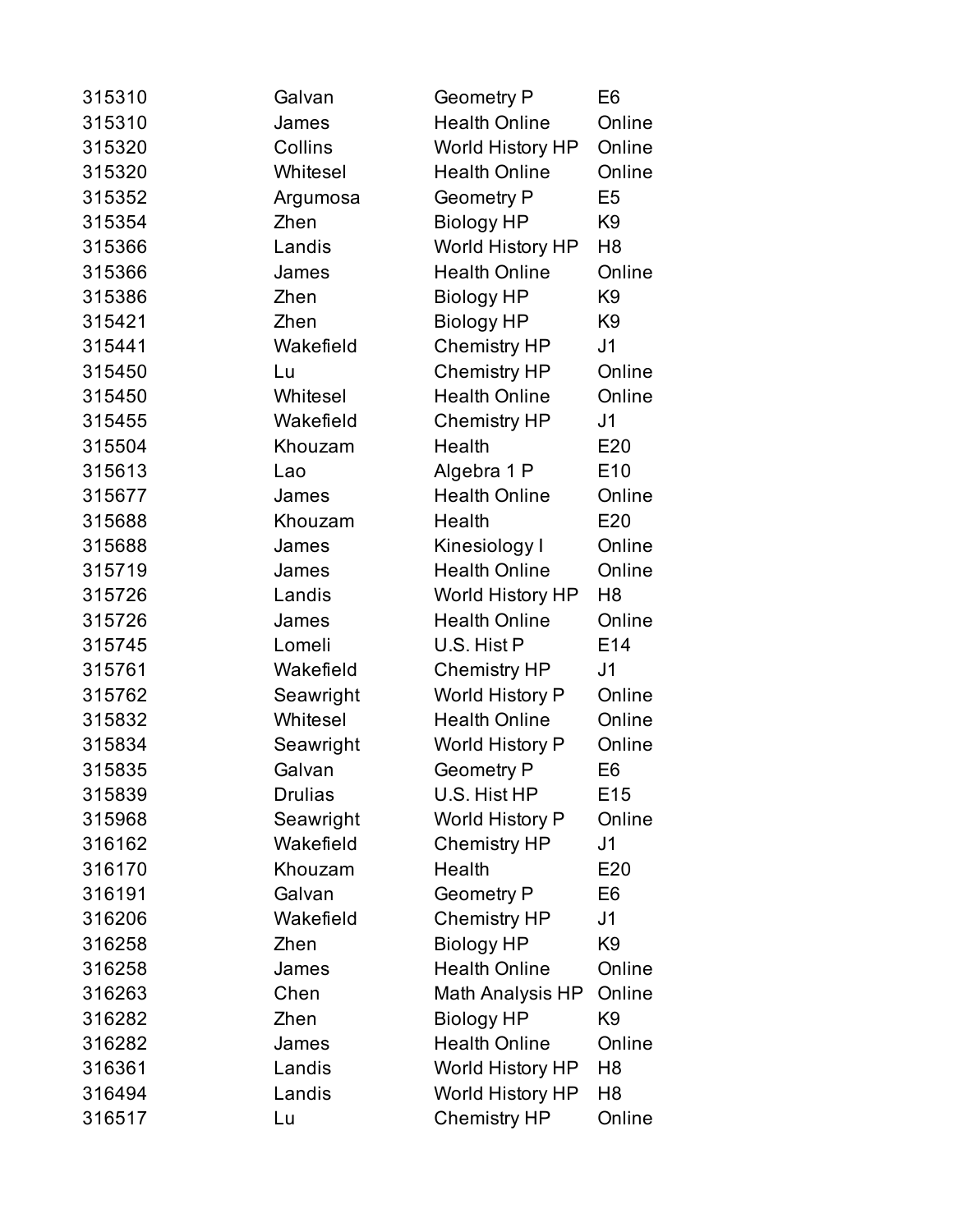| 316686 | Landis         | <b>World History HP</b> | H8              |
|--------|----------------|-------------------------|-----------------|
| 316704 | <b>Smits</b>   | Alg 2 HP                | E11             |
| 316705 | <b>Smits</b>   | Alg 2 HP                | E11             |
| 316741 | Wakefield      | <b>Chemistry HP</b>     | J <sub>1</sub>  |
| 316955 | Wakefield      | <b>Chemistry HP</b>     | J <sub>1</sub>  |
| 317064 | <b>Macias</b>  | <b>Biology HP</b>       | K <sub>1</sub>  |
| 317096 | Landis         | World History HP        | H <sub>8</sub>  |
| 317097 | Landis         | World History HP        | H <sub>8</sub>  |
| 317111 | Landis         | <b>World History HP</b> | H <sub>8</sub>  |
| 317114 | Galvan         | <b>Geometry P</b>       | E <sub>6</sub>  |
| 317114 | Whitesel       | <b>Health Online</b>    | Online          |
| 317136 | Lu             | <b>Chemistry HP</b>     | Online          |
| 317148 | Wakefield      | <b>Chemistry HP</b>     | J1              |
| 317252 | Seawright      | World History P         | Online          |
| 317264 | Landis         | World History HP        | H <sub>8</sub>  |
| 317264 | Whitesel       | <b>Health Online</b>    | Online          |
| 317319 | Landis         | <b>World History HP</b> | H <sub>8</sub>  |
| 317527 | Wakefield      | <b>Chemistry HP</b>     | J <sub>1</sub>  |
| 317546 | Landis         | World History HP        | H8              |
| 317558 | Seawright      | World History P         | Online          |
| 317562 | Whitesel       | <b>Health Online</b>    | Online          |
| 317569 | Elizalde       | <b>Geometry P</b>       | Online          |
| 317575 | Wakefield      | <b>Chemistry HP</b>     | J <sub>1</sub>  |
| 317589 | Macias         | <b>Biology HP</b>       | K <sub>1</sub>  |
| 317599 | Galvan         | <b>Geometry P</b>       | E <sub>6</sub>  |
| 317619 | Landis         | World History HP        | H <sub>8</sub>  |
| 317619 | Whitesel       | <b>Health Online</b>    | Online          |
| 317641 | Seawright      | <b>World History P</b>  | Online          |
| 317643 | Galvan         | <b>Geometry P</b>       | E6              |
| 317658 | Galvan         | <b>Geometry P</b>       | E <sub>6</sub>  |
| 317658 | Whitesel       | <b>Health Online</b>    | Online          |
| 317660 | <b>Macias</b>  | <b>Biology HP</b>       | K <sub>1</sub>  |
| 317660 | Whitesel       | <b>Health Online</b>    | Online          |
| 317664 | Macias         | <b>Biology HP</b>       | K <sub>1</sub>  |
| 317671 | Landis         | <b>World History HP</b> | H8              |
| 317766 | Collins        | World History HP        | Online          |
| 317777 | Wakefield      | <b>Chemistry HP</b>     | J <sub>1</sub>  |
| 317804 | Park           | U.S. Hist HP            | K <sub>6</sub>  |
| 317835 | Macias         | <b>Biology HP</b>       | K1              |
| 317895 | <b>Drulias</b> | U.S. Hist HP            | E <sub>15</sub> |
| 317896 | Park           | U.S. Hist HP            | K <sub>6</sub>  |
| 317902 | Macias         | <b>Biology HP</b>       | K1              |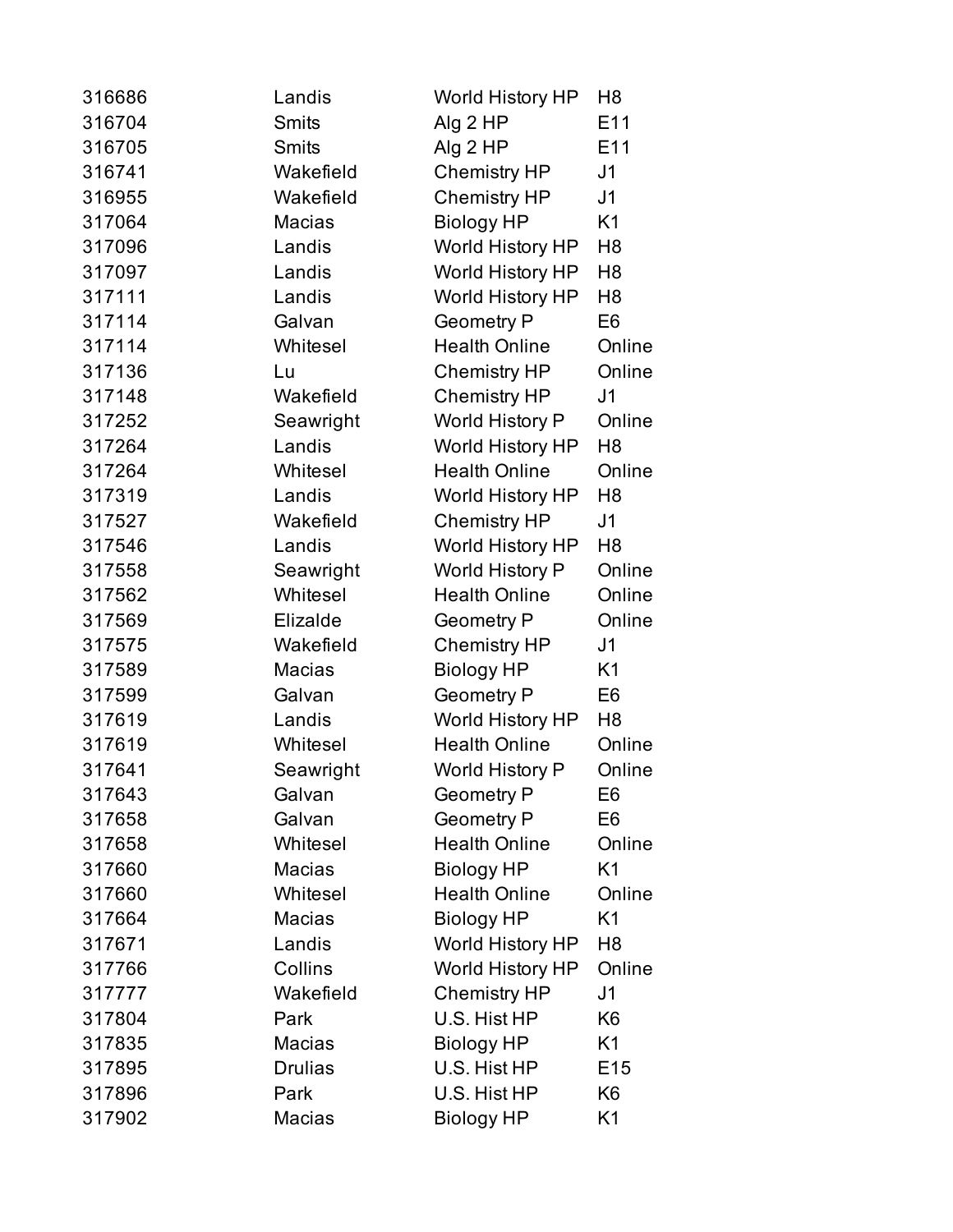| 318025 | Whitesel       | <b>Health Online</b>    | Online          |
|--------|----------------|-------------------------|-----------------|
| 318053 | Takahashi      | U.S. Hist HP            | K <sub>5</sub>  |
| 318065 | Seawright      | World History P         | Online          |
| 318073 | Galvan         | Geometry P              | E6              |
| 318083 | <b>Drulias</b> | U.S. Hist HP            | E <sub>15</sub> |
| 318100 | Wakefield      | <b>Chemistry HP</b>     | J <sub>1</sub>  |
| 318133 | Galvan         | <b>Geometry P</b>       | E6              |
| 318133 | Whitesel       | <b>Health Online</b>    | Online          |
| 318137 | Macias         | <b>Biology HP</b>       | K <sub>1</sub>  |
| 318177 | Park           | U.S. Hist HP            | K6              |
| 318226 | Landis         | World History HP        | H <sub>8</sub>  |
| 318259 | Macias         | <b>Biology HP</b>       | K <sub>1</sub>  |
| 318454 | Collins        | World History HP        | Online          |
| 318528 | Whitesel       | <b>Health Online</b>    | Online          |
| 318624 | Wakefield      | <b>Chemistry HP</b>     | J <sub>1</sub>  |
| 318725 | <b>Drulias</b> | U.S. Hist HP            | E <sub>15</sub> |
| 318774 | Lao            | Algebra 1 P             | E <sub>10</sub> |
| 318774 | Whitesel       | <b>Health Online</b>    | Online          |
| 318956 | Elizalde       | <b>Geometry P</b>       | Online          |
| 319313 | Whitesel       | <b>Health Online</b>    | Online          |
| 319323 | Wakefield      | <b>Chemistry HP</b>     | J <sub>1</sub>  |
| 319644 | <b>Macias</b>  | <b>Biology HP</b>       | K <sub>1</sub>  |
| 319647 | Lao            | Algebra 1 P             | E <sub>10</sub> |
| 319650 | <b>Drulias</b> | U.S. Hist HP            | E <sub>15</sub> |
| 319656 | Khouzam        | Health                  | E20             |
| 319814 | <b>Drulias</b> | U.S. Hist HP            | E15             |
| 320860 | Wakefield      | <b>Chemistry HP</b>     | J <sub>1</sub>  |
| 320976 | Wakefield      | <b>Chemistry HP</b>     | J <sub>1</sub>  |
| 321203 | <b>Drulias</b> | U.S. Hist HP            | E15             |
| 321356 | Lu             | <b>Chemistry HP</b>     | Online          |
| 321375 | <b>Macias</b>  | <b>Biology HP</b>       | K <sub>1</sub>  |
| 321416 | Wakefield      | <b>Chemistry HP</b>     | J <sub>1</sub>  |
| 321419 | <b>Drulias</b> | U.S. Hist HP            | E <sub>15</sub> |
| 321425 | <b>Drulias</b> | U.S. Hist HP            | E <sub>15</sub> |
| 321434 | Landis         | World History HP        | H <sub>8</sub>  |
| 321436 | Lu             | <b>Chemistry HP</b>     | Online          |
| 321467 | Lao            | Algebra 1 P             | E <sub>10</sub> |
| 321688 | <b>Macias</b>  | <b>Biology HP</b>       | K1              |
| 321696 | Macias         | <b>Biology HP</b>       | K1              |
| 321839 | Khouzam        | Health                  | E20             |
| 322017 | Landis         | <b>World History HP</b> | H <sub>8</sub>  |
| 322017 | Whitesel       | <b>Health Online</b>    | Online          |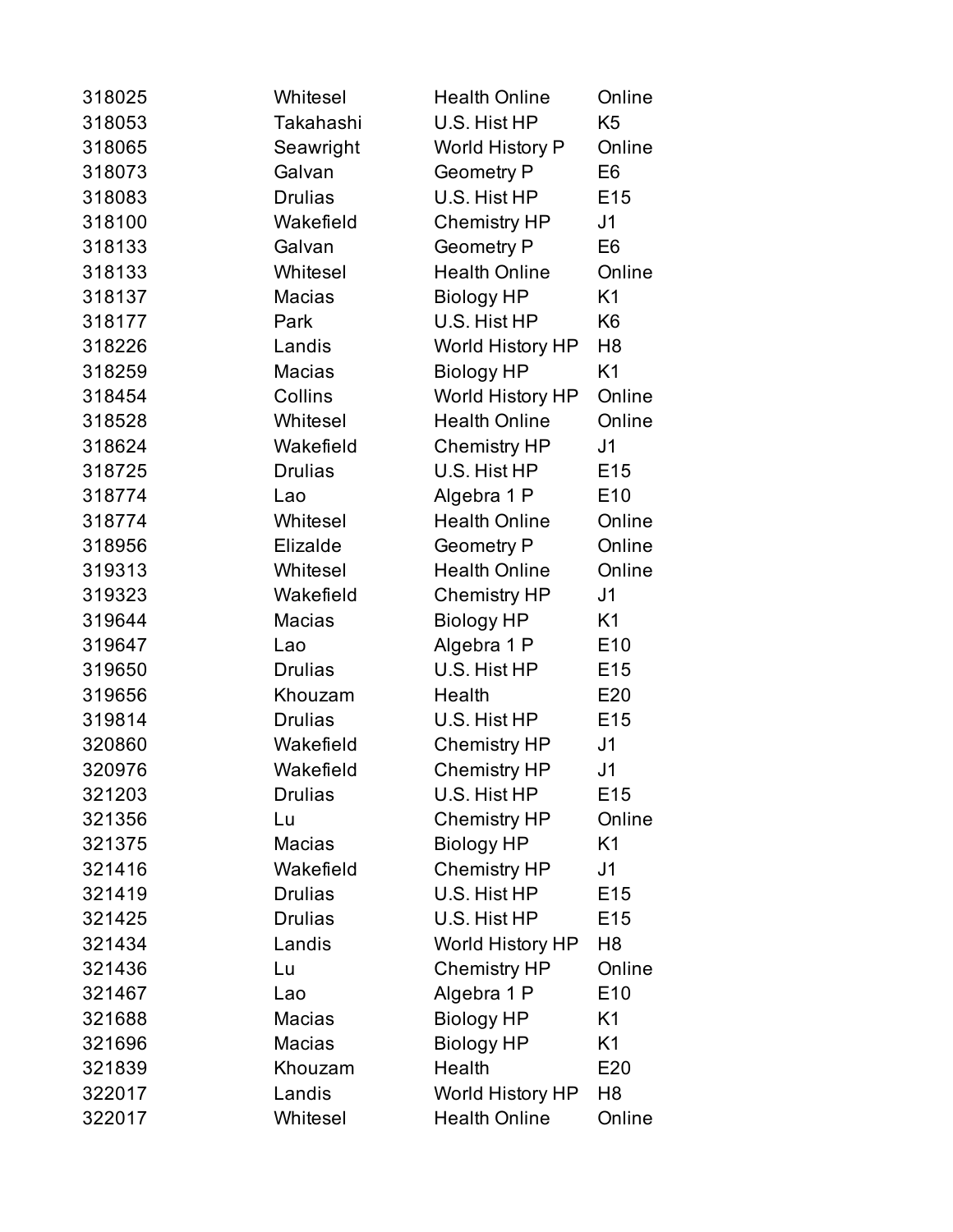| 322023 | Collins        | <b>World History HP</b> | Online          |
|--------|----------------|-------------------------|-----------------|
| 322078 | Lao            | Algebra 1 P             | E <sub>10</sub> |
| 322115 | Whitesel       | <b>Health Online</b>    | Online          |
| 322121 | <b>Drulias</b> | U.S. Hist HP            | E <sub>15</sub> |
| 322126 | Wakefield      | Chemistry HP            | J <sub>1</sub>  |
| 322136 | James          | <b>Health Online</b>    | Online          |
| 322332 | <b>Drulias</b> | U.S. Hist HP            | E <sub>15</sub> |
| 322339 | Seawright      | World History P         | Online          |
| 323374 | <b>Drulias</b> | U.S. Hist HP            | E <sub>15</sub> |
| 323394 | Galvan         | <b>Geometry P</b>       | E6              |
| 323719 | Galvan         | <b>Geometry P</b>       | E6              |
| 323720 | Lao            | Algebra 1 P             | E <sub>10</sub> |
| 323720 | Whitesel       | <b>Health Online</b>    | Online          |
| 323885 | Lu             | <b>Chemistry HP</b>     | Online          |
| 323998 | Landis         | World History HP        | H <sub>8</sub>  |
| 324188 | Park           | U.S. Hist HP            | K6              |
| 324315 | Whitesel       | <b>Health Online</b>    | Online          |
| 324349 | Galvan         | <b>Geometry P</b>       | E <sub>6</sub>  |
| 324481 | Lomeli         | U.S. Hist P             | E14             |
| 324505 | Kaveh          | World History HP        | E <sub>19</sub> |
| 324505 | Whitesel       | <b>Health Online</b>    | Online          |
| 324517 | Chen           | Math Analysis HP        | Online          |
| 324537 | Galvan         | <b>Geometry P</b>       | E <sub>6</sub>  |
| 324606 | James          | Kinesiology I           | Online          |
| 324688 | <b>Drulias</b> | U.S. Hist HP            | E <sub>15</sub> |
| 324697 | Kaveh          | World History HP        | E <sub>19</sub> |
| 324805 | <b>Drulias</b> | U.S. Hist HP            | E <sub>15</sub> |
| 324813 | Wakefield      | <b>Chemistry HP</b>     | J <sub>1</sub>  |
| 324835 | Lu             | <b>Chemistry HP</b>     | Online          |
| 324849 | Lao            | Algebra 1 P             | E10             |
| 324849 | Whitesel       | <b>Health Online</b>    | Online          |
| 324887 | Whitesel       | <b>Health Online</b>    | Online          |
| 324958 | Collins        | <b>World History HP</b> | Online          |
| 325295 | Kaveh          | World History HP        | E <sub>19</sub> |
| 325347 | Macias         | <b>Biology HP</b>       | K1              |
| 325425 | Chen           | Math Analysis HP        | Online          |
| 325494 | Park           | U.S. Hist HP            | K <sub>6</sub>  |
| 325744 | Kaveh          | <b>World History HP</b> | E <sub>19</sub> |
| 325750 | <b>Smits</b>   | Alg 2 HP                | E11             |
| 325750 | Whitesel       | <b>Health Online</b>    | Online          |
| 325761 | Macias         | <b>Biology HP</b>       | K1              |
| 325804 | Galvan         | <b>Geometry P</b>       | E <sub>6</sub>  |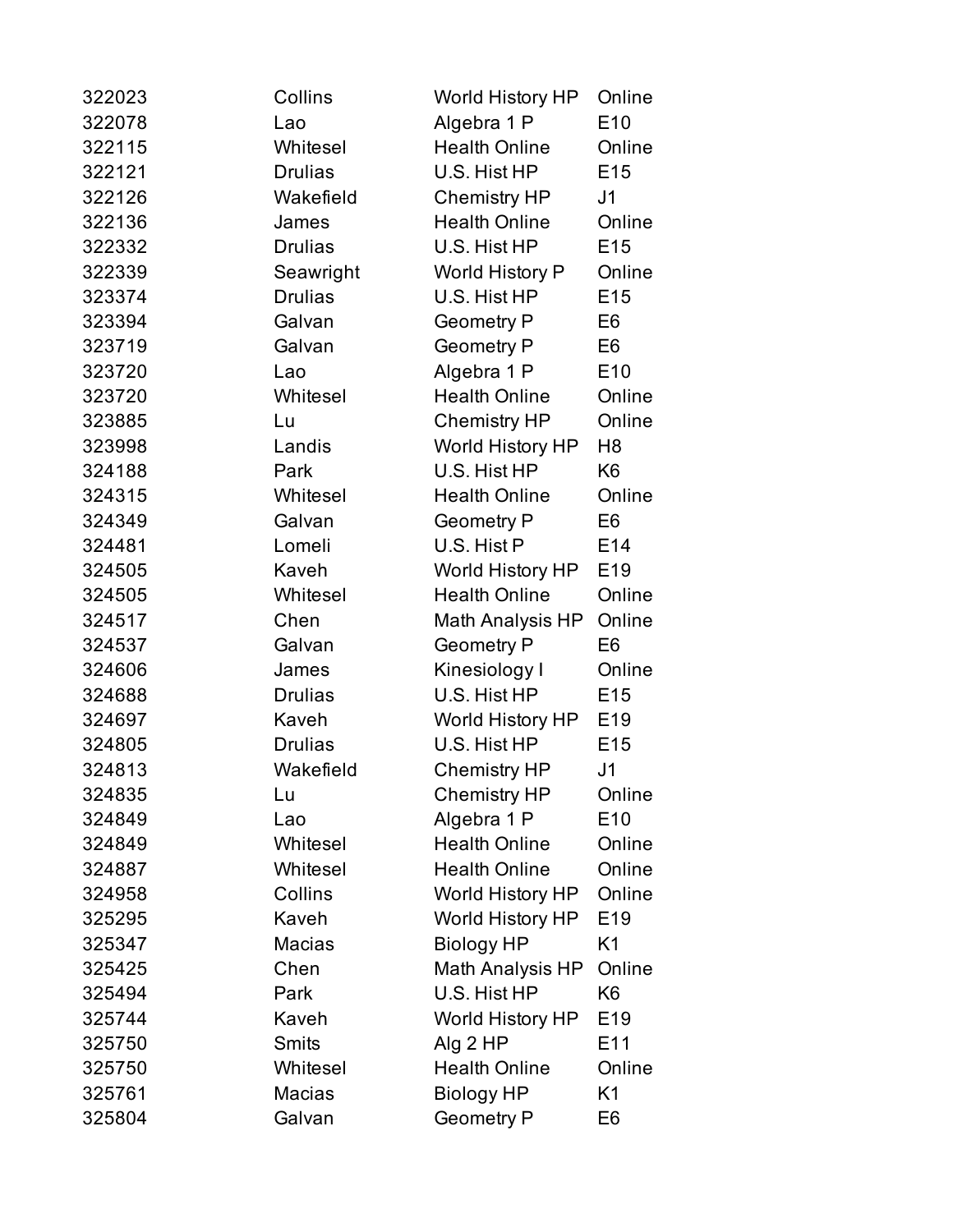| 326070 | Lomeli         | U.S. Hist P            | E14             |
|--------|----------------|------------------------|-----------------|
| 326378 | Whitesel       | <b>Health Online</b>   | Online          |
| 326567 | Lu             | <b>Chemistry HP</b>    | Online          |
| 326594 | Macias         | <b>Biology HP</b>      | K1              |
| 326606 | Kaveh          | World History HP       | E19             |
| 326606 | Whitesel       | <b>Health Online</b>   | Online          |
| 326607 | <b>Macias</b>  | <b>Biology HP</b>      | K1              |
| 326608 | Elizalde       | <b>Geometry P</b>      | Online          |
| 326643 | Lomeli         | U.S. Hist P            | E14             |
| 326690 | Wakefield      | <b>Chemistry HP</b>    | J1              |
| 326755 | Wakefield      | <b>Chemistry HP</b>    | J <sub>1</sub>  |
| 326783 | Whitesel       | <b>Health Online</b>   | Online          |
| 326785 | Chen           | Math Analysis HP       | Online          |
| 326788 | <b>Drulias</b> | U.S. Hist HP           | E <sub>15</sub> |
| 326788 | Whitesel       | <b>Health Online</b>   | Online          |
| 326790 | Park           | U.S. Hist HP           | K6              |
| 326809 | Kaveh          | World History HP       | E <sub>19</sub> |
| 326820 | James          | Kinesiology I          | Online          |
| 326827 | Park           | U.S. Hist HP           | K <sub>6</sub>  |
| 326941 | Galvan         | <b>Geometry P</b>      | E <sub>6</sub>  |
| 327019 | Seawright      | Civics P               | Online          |
| 327058 | Galvan         | <b>Geometry P</b>      | E <sub>6</sub>  |
| 327058 | James          | Kinesiology I          | Online          |
| 327063 | James          | Kinesiology I          | Online          |
| 327106 | Galvan         | <b>Geometry P</b>      | E <sub>6</sub>  |
| 327123 | Whitesel       | <b>Health Online</b>   | Online          |
| 327124 | Wakefield      | <b>Chemistry HP</b>    | J <sub>1</sub>  |
| 327316 | Park           | U.S. Hist HP           | K <sub>6</sub>  |
| 327317 | Lomeli         | U.S. Hist P            | E <sub>14</sub> |
| 327326 | Seawright      | <b>World History P</b> | Online          |
| 327405 | <b>Smits</b>   | Alg 2 HP               | E11             |
| 327468 | Wakefield      | <b>Chemistry HP</b>    | J1              |
| 327544 | Lu             | <b>Chemistry HP</b>    | Online          |
| 327659 | Kaveh          | World History HP       | E <sub>19</sub> |
| 327665 | Whitesel       | <b>Health Online</b>   | Online          |
| 327692 | Argumosa       | <b>Geometry P</b>      | E <sub>5</sub>  |
| 327692 | Whitesel       | <b>Health Online</b>   | Online          |
| 327702 | Park           | U.S. Hist HP           | K <sub>6</sub>  |
| 327737 | Wakefield      | <b>Chemistry HP</b>    | J1              |
| 327781 | Argumosa       | <b>Geometry P</b>      | E <sub>5</sub>  |
| 327854 | Kaveh          | World History HP       | E <sub>19</sub> |
| 327854 | Whitesel       | <b>Health Online</b>   | Online          |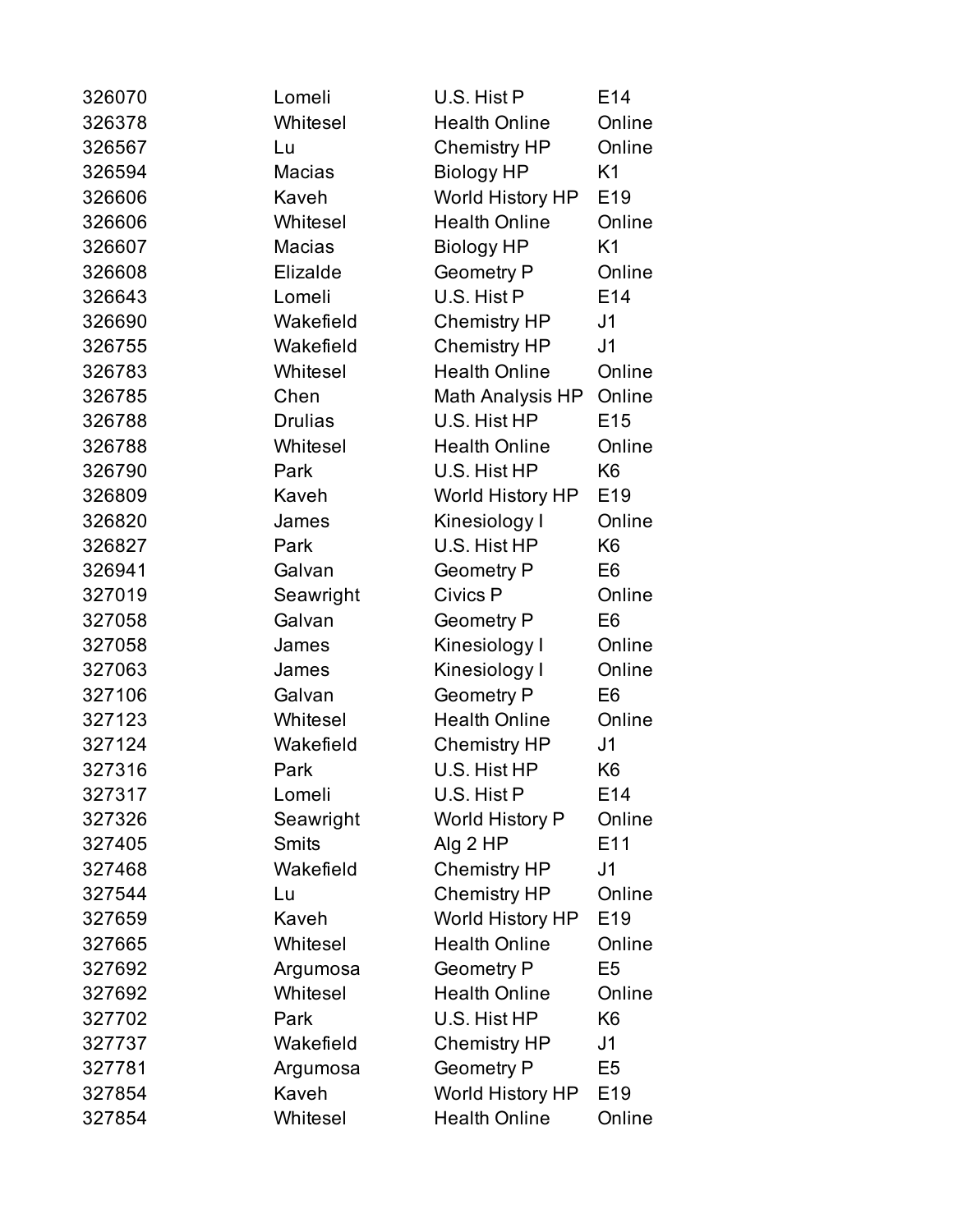| 327868 | Gwilliam      | Psychology P            | Online         |
|--------|---------------|-------------------------|----------------|
| 327926 | Elizalde      | <b>Geometry P</b>       | Online         |
| 328403 | <b>Smits</b>  | Alg 2 HP                | E11            |
| 328448 | Lu            | <b>Chemistry HP</b>     | Online         |
| 328591 | Park          | U.S. Hist HP            | K <sub>6</sub> |
| 328631 | Whitesel      | <b>Health Online</b>    | Online         |
| 328639 | Whitesel      | <b>Health Online</b>    | Online         |
| 328693 | Macias        | <b>Biology HP</b>       | K1             |
| 328708 | Lu            | <b>Chemistry HP</b>     | Online         |
| 328724 | Chen          | Math Analysis HP        | Online         |
| 328724 | Whitesel      | <b>Health Online</b>    | Online         |
| 328740 | Kaveh         | World History HP        | E19            |
| 328744 | Chen          | Math Analysis HP        | Online         |
| 328899 | Seawright     | World History P         | Online         |
| 328903 | Khouzam       | Health                  | E20            |
| 328911 | Gwilliam      | U.S. Hist P             | online         |
| 328938 | Kaveh         | World History HP        | E19            |
| 328944 | Kaveh         | World History HP        | E19            |
| 328944 | Whitesel      | <b>Health Online</b>    | Online         |
| 328968 | Zhen          | <b>Biology HP</b>       | K <sub>9</sub> |
| 329036 | James         | Kinesiology I           | Online         |
| 329037 | Chen          | Math Analysis HP        | Online         |
| 329147 | Whitesel      | <b>Health Online</b>    | Online         |
| 329150 | Chen          | Math Analysis HP        | Online         |
| 329183 | <b>Macias</b> | <b>Biology HP</b>       | K1             |
| 329269 | Park          | U.S. Hist HP            | K <sub>6</sub> |
| 329292 | <b>Smits</b>  | Alg 2 HP                | E11            |
| 329306 | Park          | U.S. Hist HP            | K <sub>6</sub> |
| 329347 | Seawright     | <b>World History P</b>  | Online         |
| 329350 | Macias        | <b>Biology HP</b>       | K1             |
| 329442 | Lu            | <b>Chemistry HP</b>     | Online         |
| 329464 | Argumosa      | <b>Geometry P</b>       | E <sub>5</sub> |
| 329464 | Whitesel      | <b>Health Online</b>    | Online         |
| 329566 | Whitesel      | <b>Health Online</b>    | Online         |
| 329583 | James         | <b>Health Online</b>    | Online         |
| 329614 | Chen          | Math Analysis HP        | Online         |
| 329664 | Whitesel      | <b>Health Online</b>    | Online         |
| 329694 | Kaveh         | <b>World History HP</b> | E19            |
| 329698 | Park          | U.S. Hist HP            | K6             |
| 329747 | Argumosa      | <b>Geometry P</b>       | E <sub>5</sub> |
| 329786 | Argumosa      | <b>Geometry P</b>       | E <sub>5</sub> |
| 329786 | Whitesel      | <b>Health Online</b>    | Online         |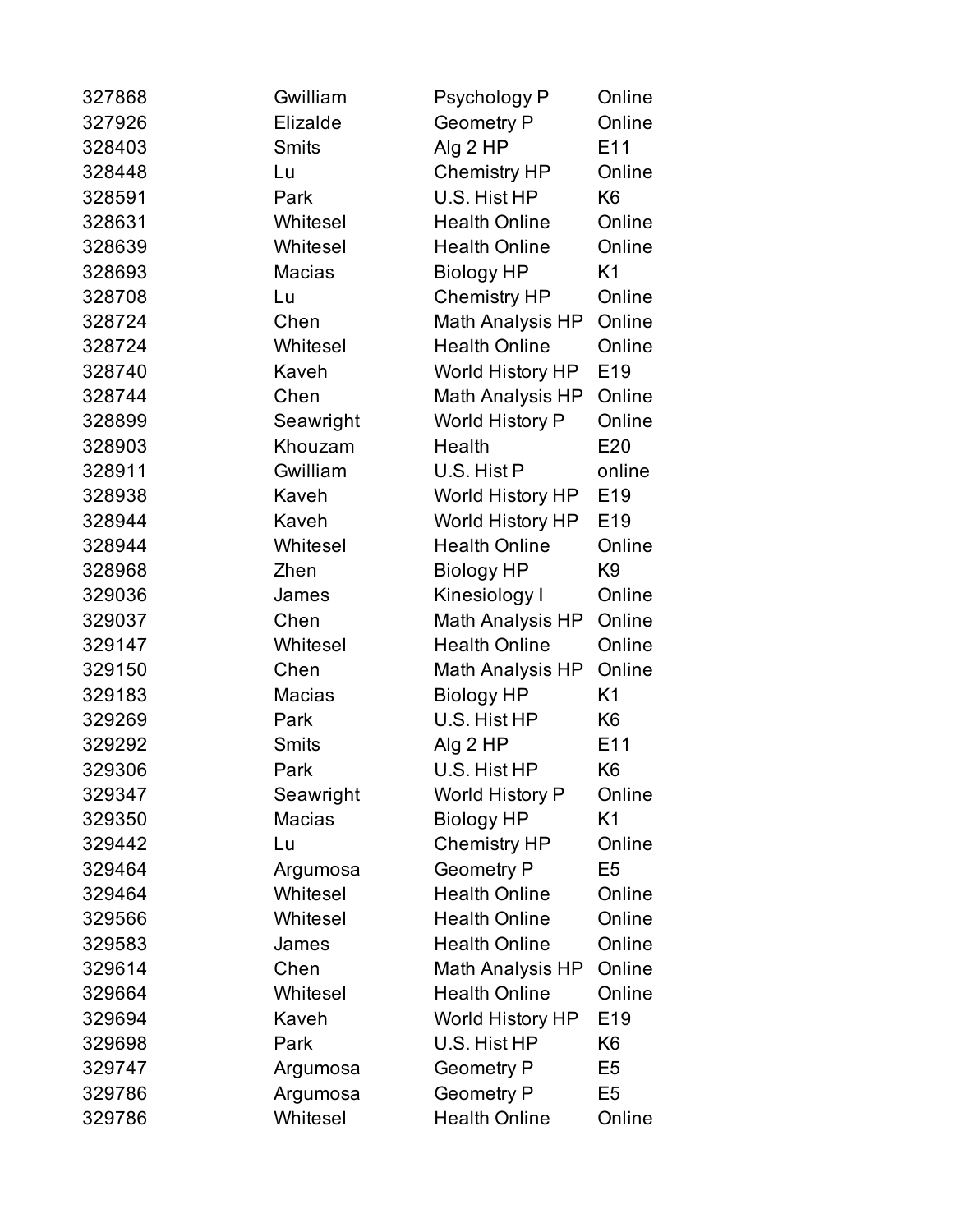| 329852 | Lu            | <b>Chemistry HP</b>     | Online          |
|--------|---------------|-------------------------|-----------------|
| 329904 | Lao           | Algebra 1 P             | E10             |
| 330111 | Lu            | <b>Chemistry HP</b>     | Online          |
| 330342 | Park          | U.S. Hist HP            | K <sub>6</sub>  |
| 330349 | Lao           | Algebra 1 P             | E <sub>10</sub> |
| 330442 | <b>Smits</b>  | Alg 2 HP                | E11             |
| 330488 | Kaveh         | World History HP        | E <sub>19</sub> |
| 330490 | Wakefield     | <b>Chemistry HP</b>     | J <sub>1</sub>  |
| 330491 | Kaveh         | <b>World History HP</b> | E <sub>19</sub> |
| 330496 | <b>Macias</b> | <b>Biology HP</b>       | K1              |
| 330497 | Landis        | <b>World History HP</b> | H <sub>8</sub>  |
| 330546 | <b>Macias</b> | <b>Biology HP</b>       | K <sub>1</sub>  |
| 330547 | Landis        | World History HP        | H <sub>8</sub>  |
| 330553 | Landis        | World History HP        | H <sub>8</sub>  |
| 330553 | Whitesel      | <b>Health Online</b>    | Online          |
| 330554 | Landis        | World History HP        | H <sub>8</sub>  |
| 330565 | Seawright     | Civics P                | Online          |
| 330565 | James         | <b>Health Online</b>    | Online          |
| 330599 | Landis        | World History HP        | H8              |
| 330606 | Lao           | Algebra 1 P             | E <sub>10</sub> |
| 330610 | Landis        | <b>World History HP</b> | H8              |
| 330611 | Gwilliam      | Psychology P            | Online          |
| 330648 | Macias        | <b>Biology HP</b>       | K1              |
| 330656 | Lomeli        | U.S. Hist P             | E14             |
| 330678 | Macias        | <b>Biology HP</b>       | K1              |
| 330687 | Chen          | Math Analysis HP        | Online          |
| 330689 | Seawright     | World History P         | Online          |
| 330689 | Whitesel      | <b>Health Online</b>    | Online          |
| 330691 | Landis        | World History HP        | H <sub>8</sub>  |
| 330695 | James         | Kinesiology I           | Online          |
| 330695 | Landis        | <b>World History HP</b> | H8              |
| 330782 | Seawright     | Civics P                | Online          |
| 330787 | Seawright     | Civics P                | Online          |
| 330801 | Lao           | Algebra 1 P             | E10             |
| 330812 | Landis        | <b>World History HP</b> | H8              |
| 330812 | Whitesel      | <b>Health Online</b>    | Online          |
| 330867 | Park          | U.S. Hist HP            | K <sub>6</sub>  |
| 330893 | Macias        | <b>Biology HP</b>       | K1              |
| 330893 | Whitesel      | <b>Health Online</b>    | Online          |
| 330949 | <b>Smits</b>  | Alg $2$ HP              | E11             |
| 330972 | Wakefield     | <b>Chemistry HP</b>     | J1              |
| 331102 | Argumosa      | <b>Geometry P</b>       | E <sub>5</sub>  |
| 331102 | Whitesel      | <b>Health Online</b>    | Online          |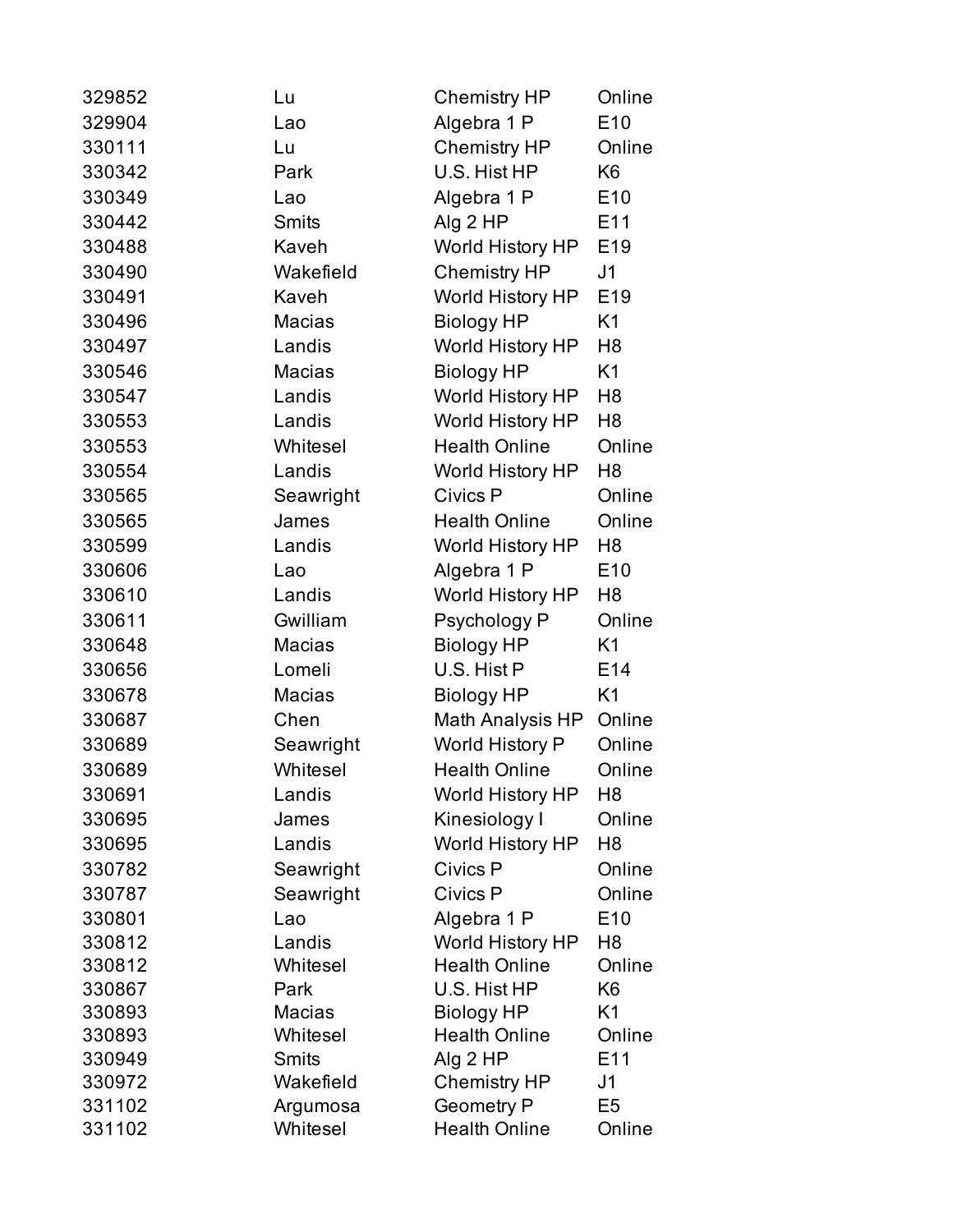| 331122 | Smits         | Alg 2 HP                | E11             |
|--------|---------------|-------------------------|-----------------|
| 331126 | James         | <b>Health Online</b>    | Online          |
| 331150 | Whitesel      | <b>Health Online</b>    | Online          |
| 331156 | Khouzam       | Health                  | E20             |
| 331175 | <b>Macias</b> | <b>Biology HP</b>       | K1              |
| 331194 | <b>Smits</b>  | Alg 2 HP                | E11             |
| 331201 | Landis        | <b>World History HP</b> | H8              |
| 331208 | Khouzam       | Health                  | E20             |
| 331235 | Seawright     | Civics P                | Online          |
| 331235 | Whitesel      | <b>Health Online</b>    | Online          |
| 331252 | Smits         | Alg 2 HP                | E11             |
| 331280 | Park          | U.S. Hist HP            | K <sub>6</sub>  |
| 331290 | Whitesel      | <b>Health Online</b>    | Online          |
| 331292 | Lomeli        | U.S. Hist P             | E14             |
| 331324 | Lu            | <b>Chemistry HP</b>     | Online          |
| 331349 | Elizalde      | <b>Geometry P</b>       | Online          |
| 331469 | Seawright     | Civics P                | Online          |
| 331553 | Gwilliam      | Psychology P            | Online          |
| 331717 | Whitesel      | <b>Health Online</b>    | Online          |
| 331752 | Wakefield     | Chemistry HP            | J1              |
| 331761 | <b>Smits</b>  | Alg 2 HP                | E <sub>11</sub> |
| 331803 | Wakefield     | <b>Chemistry HP</b>     | J1              |
| 331803 | Whitesel      | <b>Health Online</b>    | Online          |
| 331804 | Lu            | <b>Chemistry HP</b>     | Online          |
| 331815 | Whitesel      | <b>Health Online</b>    | Online          |
| 331862 | Landis        | <b>World History HP</b> | H <sub>8</sub>  |
| 331862 | Whitesel      | <b>Health Online</b>    | Online          |
| 331863 | Lao           | Algebra 1 P             | E <sub>10</sub> |
| 332078 | Argumosa      | <b>Geometry P</b>       | E <sub>5</sub>  |
| 332170 | Elizalde      | <b>Geometry P</b>       | Online          |
| 332432 | Park          | U.S. Hist HP            | K6              |
| 332473 | <b>Smits</b>  | Alg 2 HP                | E11             |
| 332473 | Whitesel      | <b>Health Online</b>    | Online          |
| 332642 | Park          | U.S. Hist HP            | K <sub>6</sub>  |
| 332643 | Park          | U.S. Hist HP            | K6              |
| 332644 | Whitesel      | <b>Health Online</b>    | Online          |
| 332727 | Collins       | World History HP        | Online          |
| 332787 | Seawright     | <b>World History P</b>  | Online          |
| 332837 | Lao           | Algebra 1 P             | E <sub>10</sub> |
| 332842 | Elizalde      | <b>Geometry P</b>       | Online          |
| 332930 | Lao           | Algebra 1 P             | E <sub>10</sub> |
| 332945 | Park          | U.S. Hist HP            | K6              |
| 332953 | Park          | U.S. Hist HP            | K6              |
| 332976 | Lomeli        | U.S. Hist P             | E14             |
| 332988 | Elizalde      | <b>Geometry P</b>       | Online          |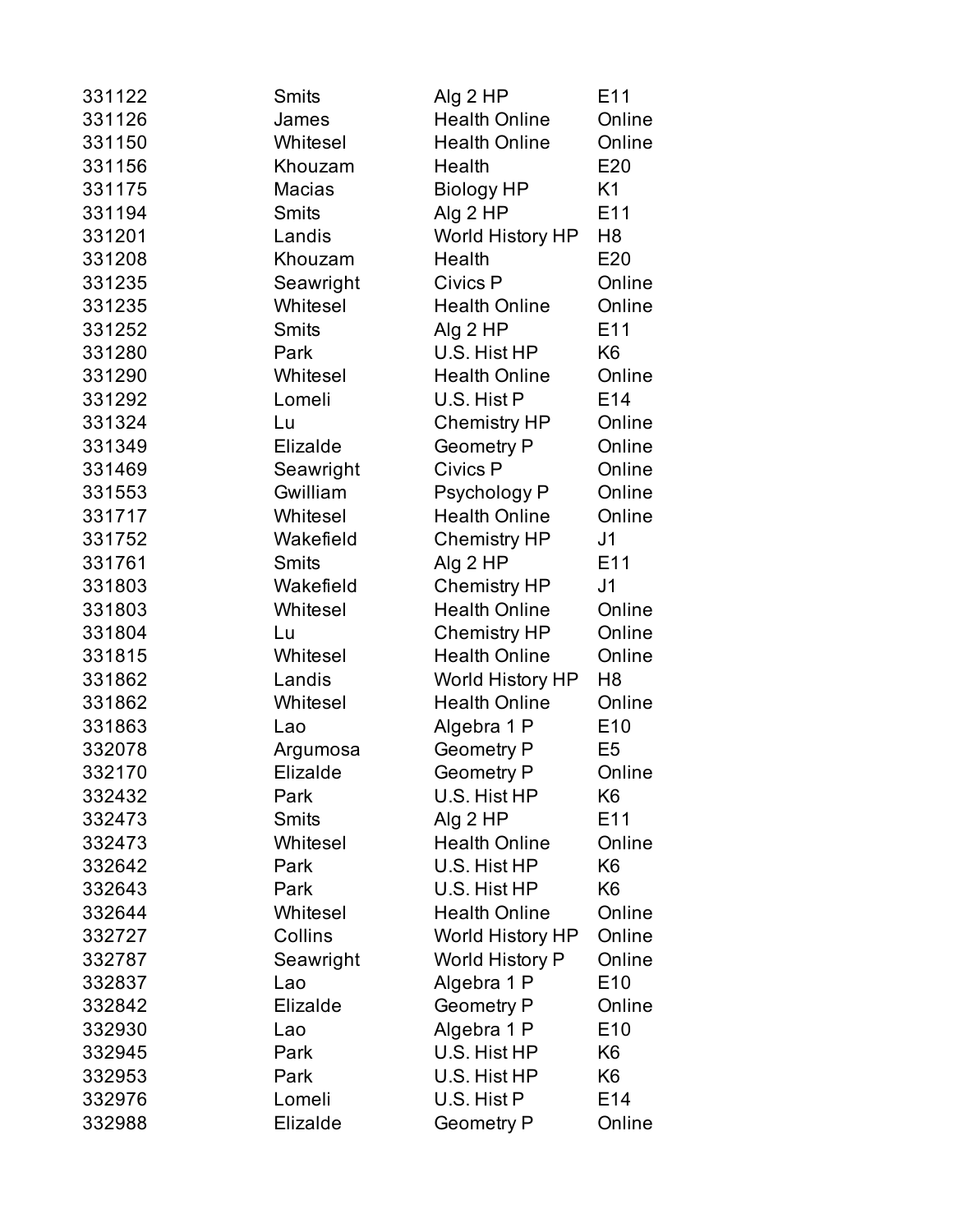| 333010 | <b>Macias</b> | <b>Biology HP</b>       | K1              |
|--------|---------------|-------------------------|-----------------|
| 333015 | Argumosa      | <b>Geometry P</b>       | E <sub>5</sub>  |
| 333053 | Elizalde      | <b>Geometry P</b>       | Online          |
| 333070 | Argumosa      | <b>Geometry P</b>       | E <sub>5</sub>  |
| 333071 | Argumosa      | <b>Geometry P</b>       | E <sub>5</sub>  |
| 333100 | Lao           | Algebra 1 P             | E <sub>10</sub> |
| 333127 | Park          | U.S. Hist HP            | K <sub>6</sub>  |
| 333181 | Argumosa      | <b>Geometry P</b>       | E <sub>5</sub>  |
| 333364 | Argumosa      | <b>Geometry P</b>       | E <sub>5</sub>  |
| 333364 | James         | <b>Health Online</b>    | Online          |
| 333367 | Elizalde      | <b>Geometry P</b>       | Online          |
| 333367 | Whitesel      | <b>Health Online</b>    | Online          |
| 333368 | <b>Smits</b>  | Alg 2 HP                | E11             |
| 333368 | Whitesel      | <b>Health Online</b>    | Online          |
| 333374 | Argumosa      | <b>Geometry P</b>       | E <sub>5</sub>  |
| 333394 | <b>Smits</b>  | Alg 2 HP                | E11             |
| 333533 | <b>Smits</b>  | Alg 2 HP                | E11             |
| 333939 | Khouzam       | Health                  | E20             |
| 334014 | Landis        | World History HP        | H8              |
| 334155 | Lu            | <b>Chemistry HP</b>     | Online          |
| 334158 | Elizalde      | <b>Geometry P</b>       | Online          |
| 334160 | Seawright     | <b>World History P</b>  | Online          |
| 334166 | Argumosa      | <b>Geometry P</b>       | E <sub>5</sub>  |
| 334427 | Elizalde      | <b>Geometry P</b>       | Online          |
| 334475 | Khouzam       | Health                  | E20             |
| 334510 | Argumosa      | <b>Geometry P</b>       | E <sub>5</sub>  |
| 334511 | Khouzam       | Health                  | E20             |
| 334583 | Elizalde      | <b>Geometry P</b>       | Online          |
| 334613 | <b>Smits</b>  | Alg 2 HP                | E11             |
| 334616 | Smits         | Alg 2 HP                | E11             |
| 334617 | Smits         | Alg 2 HP                | E <sub>11</sub> |
| 334627 | Park          | U.S. Hist HP            | K <sub>6</sub>  |
| 334691 | Wakefield     | <b>Chemistry HP</b>     | J <sub>1</sub>  |
| 334691 | Whitesel      | <b>Health Online</b>    | Online          |
| 335002 | <b>Smits</b>  | Alg 2 HP                | E11             |
| 335002 | Whitesel      | <b>Health Online</b>    | Online          |
| 335006 | Elizalde      | <b>Geometry P</b>       | Online          |
| 335027 | Lomeli        | U.S. Hist P             | E14             |
| 335049 | Argumosa      | <b>Geometry P</b>       | E5              |
| 335081 | <b>Smits</b>  | Alg 2 HP                | E11             |
| 335085 | Lao           | Algebra 1 P             | E <sub>10</sub> |
| 335091 | <b>Smits</b>  | Alg $2$ HP              | E11             |
| 335103 | Seawright     | <b>World History P</b>  | Online          |
| 335185 | Landis        | <b>World History HP</b> | H <sub>8</sub>  |
| 335217 | Argumosa      | <b>Geometry P</b>       | E <sub>5</sub>  |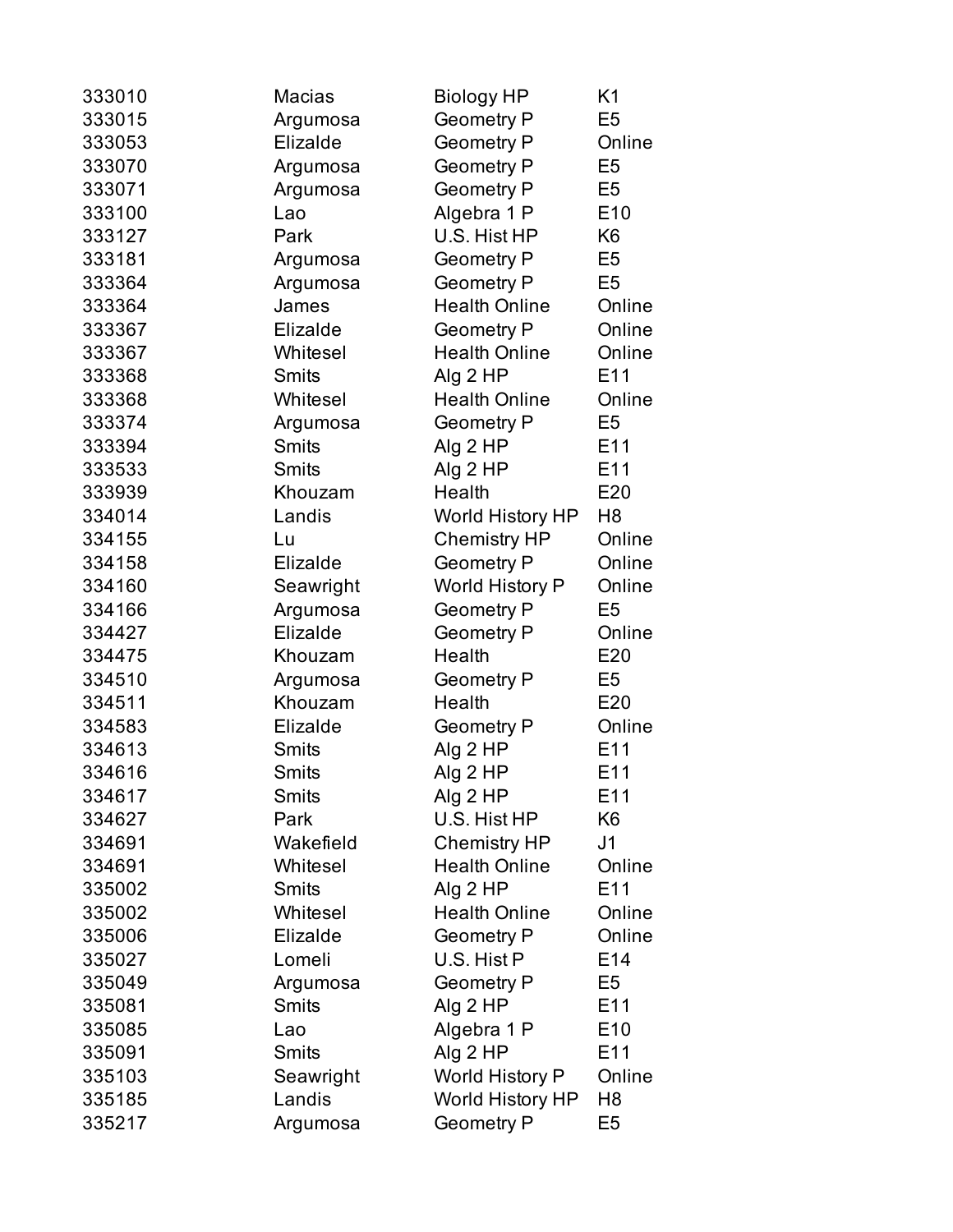| 335218 | Seawright    | <b>World History P</b> | Online          |
|--------|--------------|------------------------|-----------------|
| 335218 | Whitesel     | <b>Health Online</b>   | Online          |
| 335242 | Whitesel     | <b>Health Online</b>   | Online          |
| 335246 | Whitesel     | <b>Health Online</b>   | Online          |
| 335261 | Lu           | <b>Chemistry HP</b>    | Online          |
| 335263 | Chen         | Math Analysis HP       | Online          |
| 335270 | Argumosa     | <b>Geometry P</b>      | E5              |
| 335334 | Khouzam      | Health                 | E20             |
| 335479 | Lao          | Algebra 1 P            | E <sub>10</sub> |
| 335489 | Argumosa     | <b>Geometry P</b>      | E5              |
| 335494 | Lao          | Algebra 1 P            | E <sub>10</sub> |
| 335508 | <b>Smits</b> | Alg $2$ HP             | E <sub>11</sub> |
| 335644 | Khouzam      | Health                 | E20             |
| 335647 | Argumosa     | <b>Geometry P</b>      | E <sub>5</sub>  |
| 335699 | James        | <b>Team Sports</b>     | Online          |
| 335781 | Argumosa     | <b>Geometry P</b>      | E5              |
| 335846 | <b>Smits</b> | Alg 2 HP               | E <sub>11</sub> |
| 335885 | Argumosa     | <b>Geometry P</b>      | E <sub>5</sub>  |
| 335928 | James        | <b>Team Sports</b>     | Online          |
| 336299 | Seawright    | World History P        | Online          |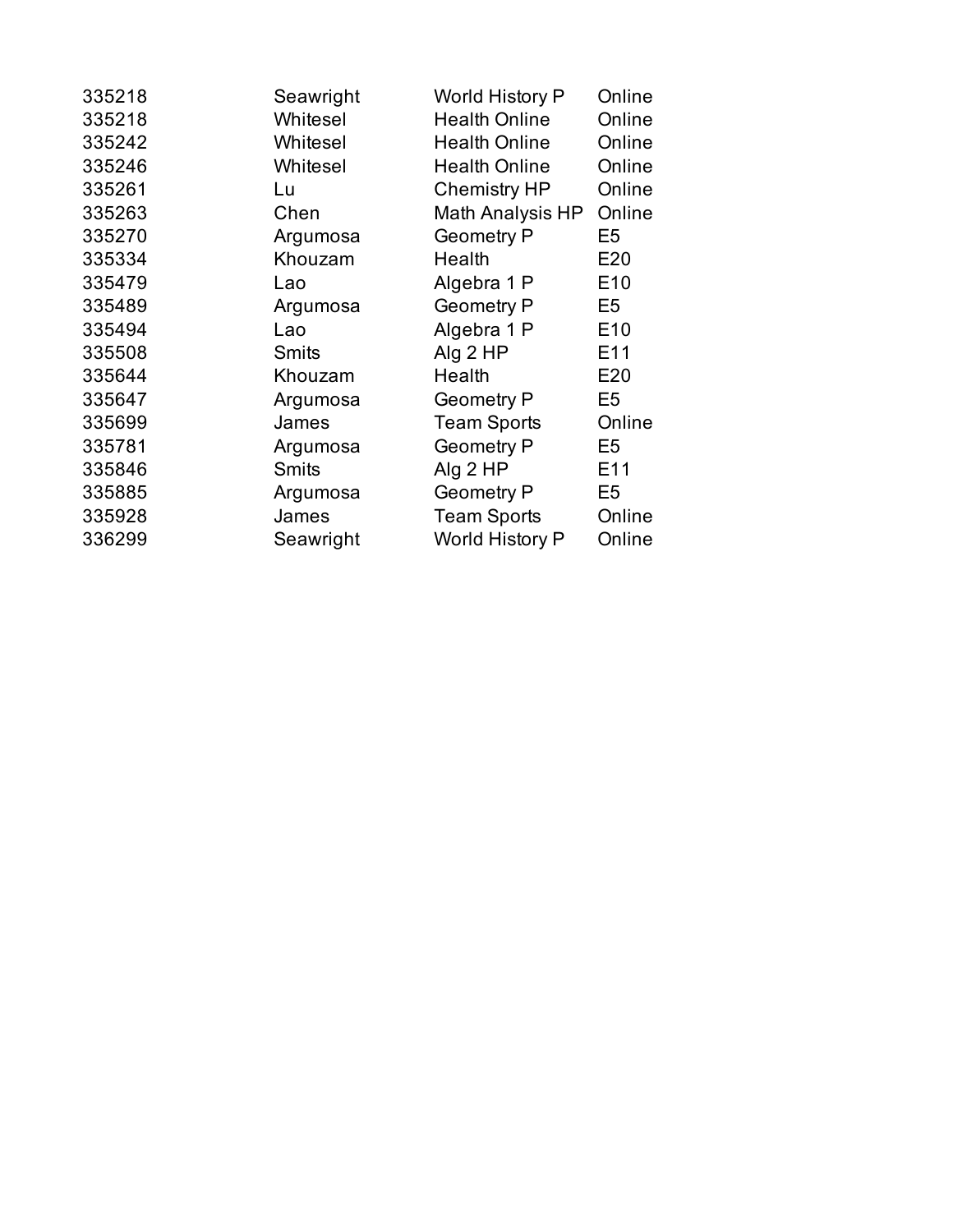|               | <b>Student ID Last Name</b>    | <b>First Name</b>    | <b>Grade Tchr Last Name</b> | <b>Period</b> |
|---------------|--------------------------------|----------------------|-----------------------------|---------------|
| 310980 Chang  |                                | Emily                | 10 Smits                    | 1.            |
| 311166 Cruz   |                                | Jason                | 10 Smits                    | 1             |
|               | 311167 Gonzalez                | Sharl                | 10 Smits                    | 1             |
| 311374 Bao    |                                | Weier                | 10 Smits                    | 1.            |
| 311937 Yen    |                                | Nathan               | 10 Smits                    | 1             |
| 312429 Lin    |                                | Alex                 | 9 Smits                     | 1             |
| 313765 Chen   |                                | Zimeng               | 10 Smits                    | 1             |
| 314091 Wang   |                                | Rylyn                | 9 Smits                     | 1             |
| 315056 Chen   |                                | Auristela            | 9 Smits                     | 1             |
| 316705 Castro |                                | Aubrey               | 10 Smits                    | 1             |
| 325750 Liao   |                                | Hong Xu              | 10 Smits                    | 1             |
| 327405 Long   |                                | Janbon               | 11 Smits                    | 1             |
|               | 328403 Chungcharoenpan Vasarut |                      | 11 Smits                    | 1             |
| 329292 Chen   |                                | Zihan                | 9 Smits                     | 1             |
| 330442 Ge     |                                | Jiatong              | 11 Smits                    | 1             |
| 330949 Cui    |                                | Jingyi               | 10 Smits                    | 1             |
| 331122 Sun    |                                | Jiaxin               | 10 Smits                    | 1             |
| 331194 Zheng  |                                | Hao                  | 10 Smits                    | 1             |
| 331252 Begum  |                                | Aiman                | 11 Smits                    | 1             |
| 331761 Chen   |                                | Yi-Chia              | 10 Smits                    | 1             |
| 332473 Huang  |                                | Yiqian               | 11 Smits                    | 1             |
| 333368 Miao   |                                | Qingran              | 10 Smits                    | 1             |
| 333394 Chen   |                                | KeYing               | 11 Smits                    | 1             |
|               | 333533 Ouyang                  | Yifei                | 11 Smits                    | 1             |
| 334613 Huang  |                                | Jingru               | 10 Smits                    | 1             |
| 334616 Qi     |                                | Xinyi                | 10 Smits                    | 1             |
| 334617 Dee    |                                | <b>Gabriel Anton</b> | 11 Smits                    | 1             |
| 335002 Meng   |                                | Song Ping            | 11 Smits                    | 1             |
| 335081 Lin    |                                | Andrew               | 10 Smits                    | 1             |
| 335091 Wang   |                                | Nina                 | 10 Smits                    | 1             |
| 335508 Padero |                                | Kyrie Shanise        | 10 Smits                    | 1             |
| 335846 Wang   |                                | Roy                  | 9 Smits                     | 1             |
| 314092 Wang   |                                | Nathan               | 9 Lao                       | 1             |
| 314115 Kim    |                                | Jayden               | 9 Lao                       | 1.            |
| 314314 Lau    |                                | Jaden                | 9 Lao                       | 1             |
|               | 314731 Christianto             | Jordan               | 9 Lao                       | 1             |
| 314893 Tong   |                                | Nathan               | 9 Lao                       | 1             |
|               | 315052 Calzadias               | Ashton               | 9 Lao                       | 1.            |
| 315202 Higa   |                                | Heidi                | 9 Lao                       | 1             |
| 315613 Cerda  |                                | Giselle              | 9 Lao                       | 1             |
| 318774 Kong   |                                | Fancheng             | 9 Lao                       | 1             |
| 319647 Vuong  |                                | <b>Brendon</b>       | 9 Lao                       | 1.            |
| 321467 Bian   |                                | Guangyue             | 9 Lao                       | 1             |
| 322078 Tayag  |                                | Lyla Selene          | 10 Lao                      | 1             |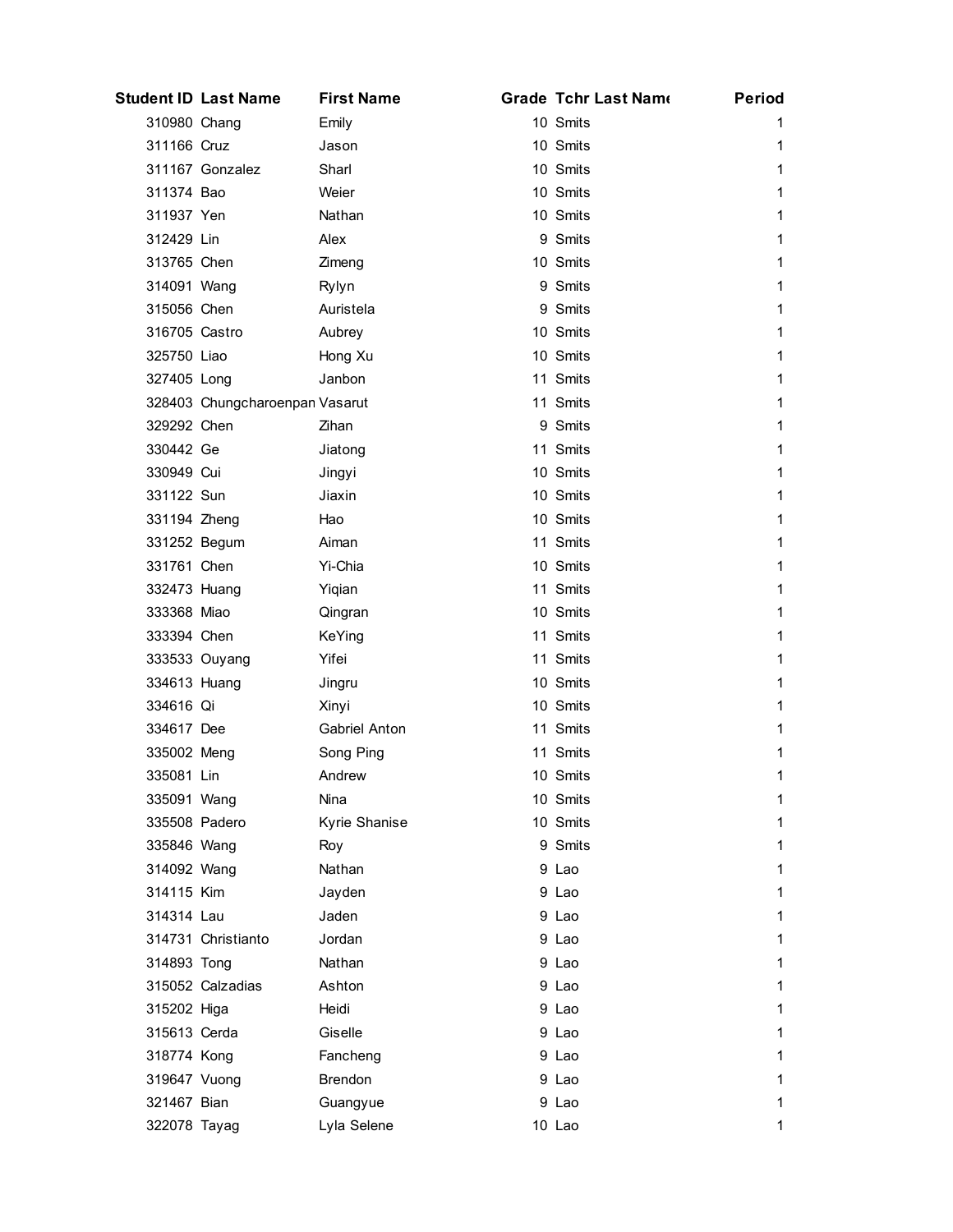| 323720 Trevizo |                  | Akimi       | 9 Lao  |          | 1 |
|----------------|------------------|-------------|--------|----------|---|
| 324849 Wang    |                  | Yinshuyang  | 10 Lao |          | 1 |
| 329904 Li      |                  | Luotiantian | 9 Lao  |          | 1 |
| 330349 Zhou    |                  | Wenbo       | 9 Lao  |          | 1 |
| 330606 Jiang   |                  | Aaron       | 9 Lao  |          | 1 |
| 330801 Sesma   |                  | Nathan      | 9 Lao  |          | 1 |
| 331863 Meng    |                  | Linganqi    | 10 Lao |          | 1 |
| 332837 Li      |                  | Yik Long    | 9 Lao  |          | 1 |
| 332930 Chen    |                  | Ingram      | 9 Lao  |          | 1 |
| 333100 Qin     |                  | Amanda      | 9 Lao  |          | 1 |
|                | 335085 Steimetz  | Kohei       | 9 Lao  |          | 1 |
| 335479 Chen    |                  | Jia Shun    | 9 Lao  |          | 1 |
| 335494 Lu      |                  | Kaiyuet     | 9 Lao  |          | 1 |
| 308507 Leon    |                  | Isaiah      | 10 Luu |          | 1 |
| 308760 Hill    |                  | Sophia      | 11 Luu |          | 1 |
|                | 309097 Hernandez | Alicia      | 11 Luu |          | 1 |
| 310343 Venzor  |                  | Carissa     | 11 Luu |          | 1 |
| 311498 Olia    |                  | Claire      | 10 Luu |          | 1 |
| 311767 Chang   |                  | Christopher | 10 Luu |          | 1 |
| 313393 Munoz   |                  | Allison     | 10 Luu |          | 1 |
|                | 315112 Estrada   | Destiny     | 10 Luu |          | 1 |
|                | 317620 Tymkowicz | Ashton      | 10 Luu |          | 1 |
| 322067 Flores  |                  | Mariana     | 10 Luu |          | 1 |
| 324343 Pineda  |                  | Samuel      | 11 Luu |          | 1 |
|                | 324537 Kachroo   | Sulayman    | 10 Luu |          | 1 |
|                | 324944 Rodriguez | Logan       | 10 Luu |          | 1 |
|                | 327075 Murrieta  | Gizelle     | 11 Luu |          | 1 |
| 327367 Merino  |                  | Haile       | 11 Luu |          | 1 |
| 327648 Brown   |                  | Spencer     | 10 Luu |          | 1 |
| 328660 Torres  |                  | Audrey      | 10 Luu |          | 1 |
| 329161 Salinas |                  | Isaac       | 12 Luu |          | 1 |
| 331198 Yu      |                  | Vanessa     | 10 Luu |          | 1 |
| 331360 Ahmed   |                  | Aymen       | 10 Luu |          | 1 |
|                | 332061 Crossley  | Zeymon      | 10 Luu |          | 1 |
| 333181 Gu      |                  | Yu Fei      | 10 Luu |          | 1 |
| 333266 Tate    |                  | Steven      | 11 Luu |          | 1 |
| 333288 Shen    |                  | Chio        | 11 Luu |          | 1 |
| 333459 Wen     |                  | Mathew      | 10 Luu |          | 1 |
|                | 334153 Chavez    | Eduardo     | 10 Luu |          | 1 |
| 335074 Morsy   |                  | Zidan       | 10 Luu |          | 1 |
| 335512 Garcia  |                  | Christian   | 10 Luu |          | 1 |
| 307890 Moss    |                  | Dylan       |        | 12 Singh | 1 |
|                | 309323 Longoria  | Nathan      |        | 11 Singh | 1 |
| 309328 Murillo |                  | Savannah    |        | 11 Singh | 1 |
|                | 311336 Burlace   | James       |        | 10 Singh | 1 |
| 311364 Ruiz    |                  | Ricky       |        | 10 Singh | 1 |
| 311399 Fox     |                  | Liliana     |        | 10 Singh | 1 |
|                | 311494 Negandhi  | Sebastian   |        | 10 Singh | 1 |
|                | 311545 Youmans   | Jacob       |        | 10 Singh | 1 |
| 311900 Lagaso  |                  | McKenna     |        | 10 Singh | 1 |
|                | 312397 Azcuenaga | Cali        |        | 10 Singh | 1 |
| 315220 Iniguez |                  | Lily        |        | 10 Singh | 1 |
|                |                  |             |        |          |   |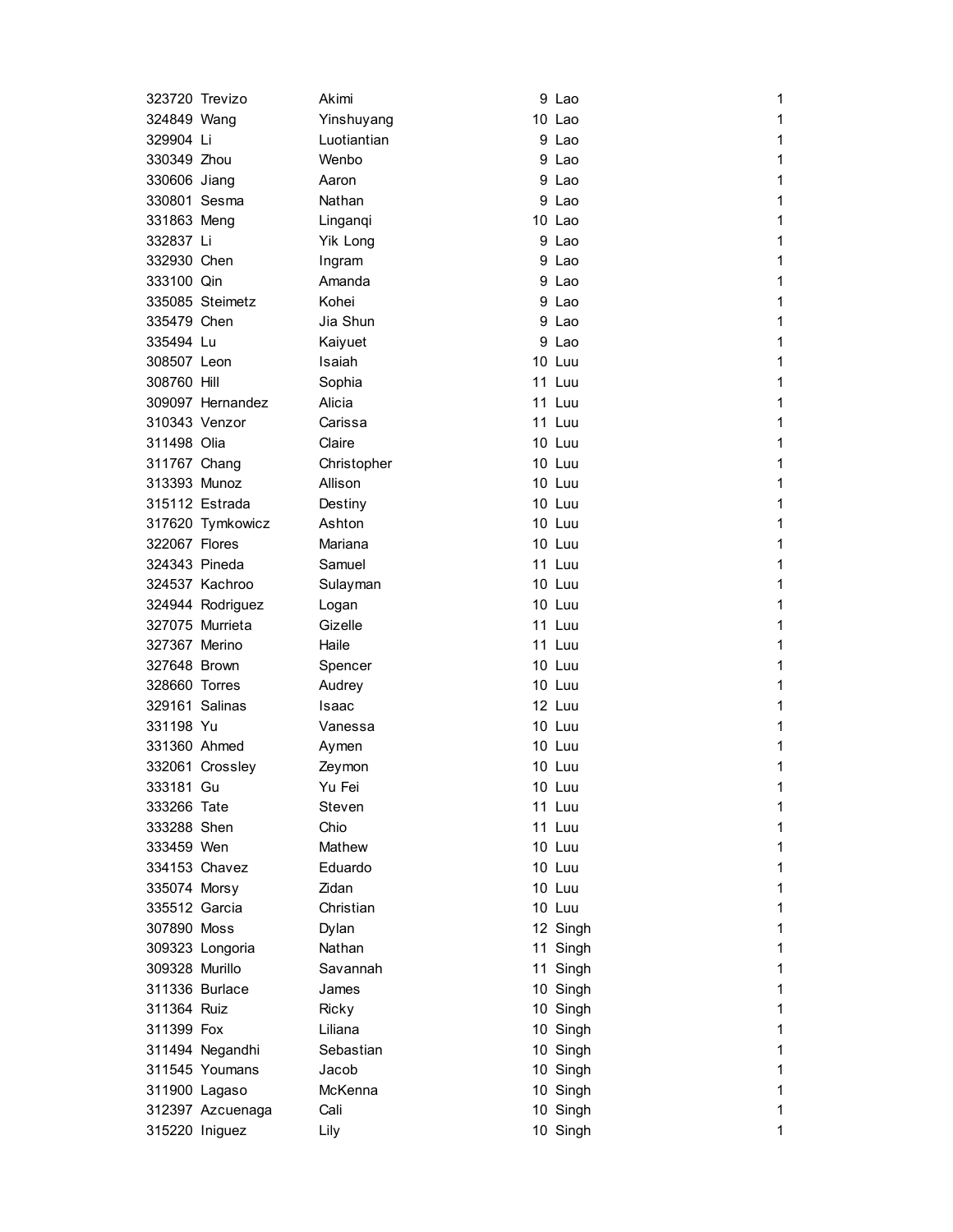|                | 315447 Hassabelrasoul | Awaab            | 10 Singh | 1            |
|----------------|-----------------------|------------------|----------|--------------|
| 315652 Reyes   |                       | Samantha         | 10 Singh | 1            |
|                | 315835 Contryman      | Alexii           | 11 Singh | 1            |
| 318914 Zeng    |                       | Yuran            | 11 Singh | 1            |
|                | 319369 Montgomery     | Miranda          | 11 Singh | 1            |
| 321921 Flores  |                       | Kloey            | 10 Singh | 1            |
| 327193 Shi     |                       | Mingfu           | 10 Singh | 1            |
|                | 327421 Torres-Baron   | Oscar            | 11 Singh | 1            |
| 329359 Cui     |                       | Ziyi             | 11 Singh | 1            |
| 331207 Urbaez  |                       | Mahani           | 10 Singh | 1            |
|                | 331541 Hernandez      | Jonathan         | 10 Singh | 1            |
| 331769 Vidal   |                       | Eric             | 11 Singh | 1            |
| 333297 Garcia  |                       | Juliana          | 10 Singh | 1            |
| 334512 Shao    |                       | Yijie            | 10 Singh | 1            |
|                | 335264 Pacheco        | Kalib            | 10 Singh | 1            |
|                | 335375 Chavez         | Kilay            | 11 Singh | 1            |
| 335606 Torres  |                       | Hailey           | 10 Singh | 1            |
| 306339 Riojas  |                       | Elias            | 12 Staff | 1            |
|                | 306852 Astillero      | Edrin Joshua     | 12 Staff | 1            |
| 307088 Farias  |                       | Grace            | 12 Staff | 1            |
| 309085 Torres  |                       | Hailey           | 11 Staff | 1            |
| 309554 Rojas   |                       | Lynnette         | 12 Staff | 1            |
|                | 312905 Rodriguez      | Amanda           | 10 Staff | 1            |
| 313426 Urrieta |                       | Alejandra        | 11 Staff | 1            |
| 313575 Fu      |                       | Chloe            | 10 Staff | 1            |
| 315466 Altman  |                       | Joel             | 12 Staff | 1            |
| 321438 Wang    |                       | Cody             | 12 Staff | 1            |
| 324893 Cons    |                       | Jonathan         | 12 Staff | 1            |
|                | 325083 Villatoro      | Joshua           | 11 Staff | 1            |
| 327565 Martin  |                       | Matthew          | 11 Staff | 1            |
| 327665 Zeng    |                       | Lin Xin          | 11 Staff | 1            |
|                | 331143 Maldonado      | Alana Marie      | 12 Staff | 1            |
| 331194 Zheng   |                       | Hao              | 10 Staff | 1            |
| 331252 Begum   |                       | Aiman            | 11 Staff | 1            |
| 331783 Yan     |                       | Lingshuo         | 11 Staff | 1            |
| 331885 Luo     |                       | Fuxing           | 10 Staff | 1            |
|                | 332644 Martinez       | Amelia           | 11 Staff | 1            |
| 332675 Lim     |                       | Samuel           | 11 Staff | 1            |
| 332825 Shuai   |                       | Sarah            | 11 Staff | $\mathbf{1}$ |
| 335243 Acosta  |                       | Asael            | 11 Staff | 1            |
|                | 335442 Ramirez        | Nicole           | 12 Staff | 1            |
| 314558 Yu      |                       | Nathan           | 9 Macias | 1            |
|                | 315274 Malaiba        | Chase            | 9 Macias | 1            |
| 317064 Cortes  |                       | Francesca Sophia | 9 Macias | 1            |
| 317589 Razo    |                       | Ava              | 9 Macias | 1            |
| 317660 Ting    |                       | Sean             | 9 Macias | 1            |
|                | 317664 Akerboom       | Conrad           | 9 Macias | 1            |
| 317835 Yu      |                       | Nathan           | 9 Macias | 1            |
| 317902 Shah    |                       | Sohan            | 9 Macias | 1            |
| 318137 Kuo     |                       | Kaylie           | 9 Macias | 1            |
| 318259 Chen    |                       | YangYang         | 9 Macias | 1            |
| 319644 Lim     |                       | <b>Brandon</b>   | 9 Macias | 1            |
|                |                       |                  |          |              |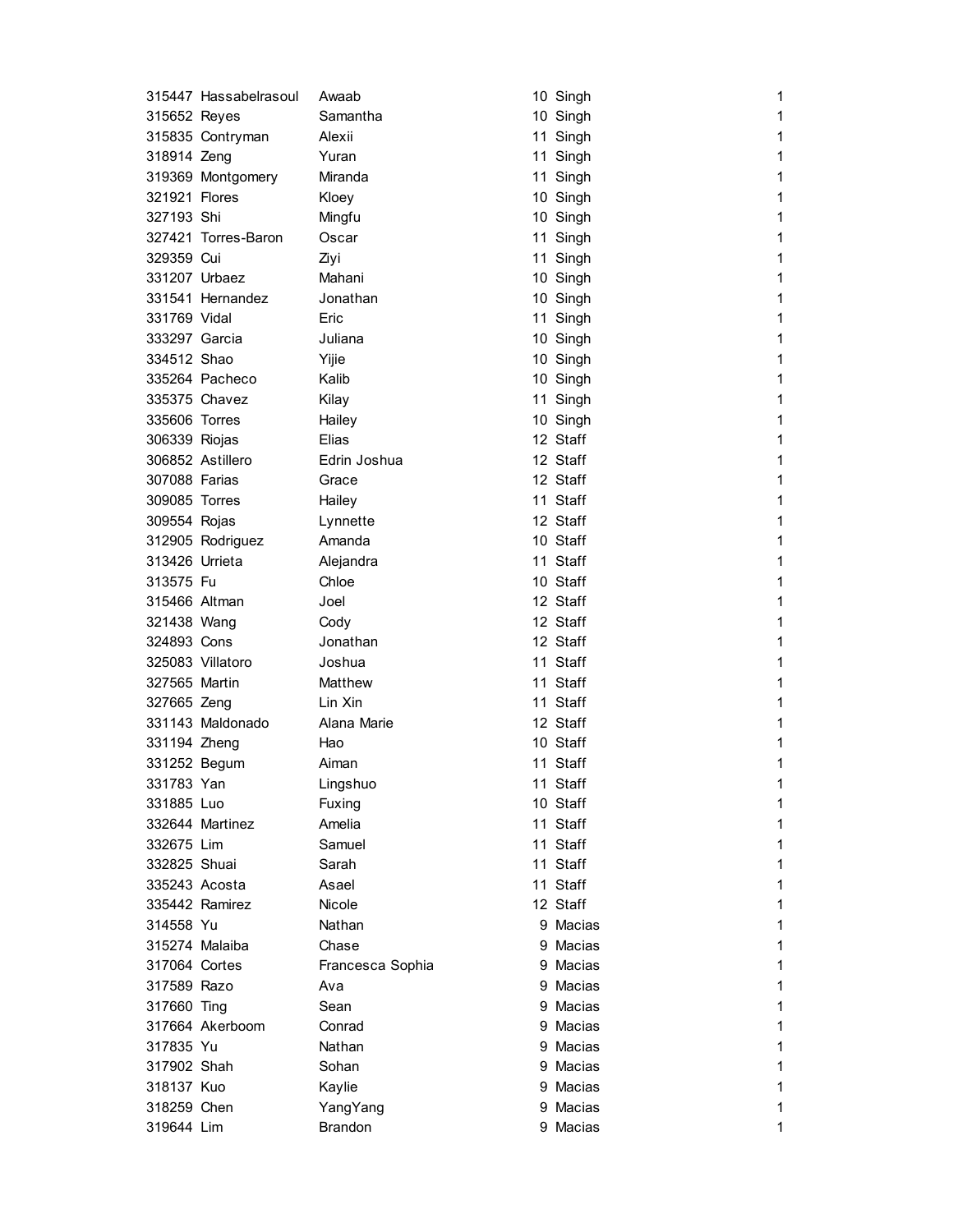| 321375 To     | Matthew                                                                                                                                                                                                                                                                                                                                                                                                                                                                                                                                                                                                                                                                                                                                                                      | 9 Macias    | 1                                                                                                                                                                                                                                                                                                                                                                                                                                                                                                                                                         |
|---------------|------------------------------------------------------------------------------------------------------------------------------------------------------------------------------------------------------------------------------------------------------------------------------------------------------------------------------------------------------------------------------------------------------------------------------------------------------------------------------------------------------------------------------------------------------------------------------------------------------------------------------------------------------------------------------------------------------------------------------------------------------------------------------|-------------|-----------------------------------------------------------------------------------------------------------------------------------------------------------------------------------------------------------------------------------------------------------------------------------------------------------------------------------------------------------------------------------------------------------------------------------------------------------------------------------------------------------------------------------------------------------|
|               | Sarah                                                                                                                                                                                                                                                                                                                                                                                                                                                                                                                                                                                                                                                                                                                                                                        |             | 1                                                                                                                                                                                                                                                                                                                                                                                                                                                                                                                                                         |
|               | Isabella                                                                                                                                                                                                                                                                                                                                                                                                                                                                                                                                                                                                                                                                                                                                                                     |             | 1                                                                                                                                                                                                                                                                                                                                                                                                                                                                                                                                                         |
|               | Ao                                                                                                                                                                                                                                                                                                                                                                                                                                                                                                                                                                                                                                                                                                                                                                           |             | 1                                                                                                                                                                                                                                                                                                                                                                                                                                                                                                                                                         |
|               | Shufan                                                                                                                                                                                                                                                                                                                                                                                                                                                                                                                                                                                                                                                                                                                                                                       |             | 1                                                                                                                                                                                                                                                                                                                                                                                                                                                                                                                                                         |
|               | Georgia                                                                                                                                                                                                                                                                                                                                                                                                                                                                                                                                                                                                                                                                                                                                                                      |             | 1                                                                                                                                                                                                                                                                                                                                                                                                                                                                                                                                                         |
|               | Gerilyn Aayla                                                                                                                                                                                                                                                                                                                                                                                                                                                                                                                                                                                                                                                                                                                                                                |             | 1                                                                                                                                                                                                                                                                                                                                                                                                                                                                                                                                                         |
|               | Ayden                                                                                                                                                                                                                                                                                                                                                                                                                                                                                                                                                                                                                                                                                                                                                                        |             | 1                                                                                                                                                                                                                                                                                                                                                                                                                                                                                                                                                         |
|               | Katie                                                                                                                                                                                                                                                                                                                                                                                                                                                                                                                                                                                                                                                                                                                                                                        |             | 1                                                                                                                                                                                                                                                                                                                                                                                                                                                                                                                                                         |
|               | <b>XiaoYuan</b>                                                                                                                                                                                                                                                                                                                                                                                                                                                                                                                                                                                                                                                                                                                                                              |             | 1                                                                                                                                                                                                                                                                                                                                                                                                                                                                                                                                                         |
|               | <b>Brendon</b>                                                                                                                                                                                                                                                                                                                                                                                                                                                                                                                                                                                                                                                                                                                                                               |             | 1                                                                                                                                                                                                                                                                                                                                                                                                                                                                                                                                                         |
|               | Ethan                                                                                                                                                                                                                                                                                                                                                                                                                                                                                                                                                                                                                                                                                                                                                                        |             | 1                                                                                                                                                                                                                                                                                                                                                                                                                                                                                                                                                         |
|               | Yu-Hao                                                                                                                                                                                                                                                                                                                                                                                                                                                                                                                                                                                                                                                                                                                                                                       |             | 1                                                                                                                                                                                                                                                                                                                                                                                                                                                                                                                                                         |
|               | Ku                                                                                                                                                                                                                                                                                                                                                                                                                                                                                                                                                                                                                                                                                                                                                                           |             | 1                                                                                                                                                                                                                                                                                                                                                                                                                                                                                                                                                         |
|               | Jingming                                                                                                                                                                                                                                                                                                                                                                                                                                                                                                                                                                                                                                                                                                                                                                     |             | 1                                                                                                                                                                                                                                                                                                                                                                                                                                                                                                                                                         |
|               | Baonan                                                                                                                                                                                                                                                                                                                                                                                                                                                                                                                                                                                                                                                                                                                                                                       |             | 1                                                                                                                                                                                                                                                                                                                                                                                                                                                                                                                                                         |
|               | Milan                                                                                                                                                                                                                                                                                                                                                                                                                                                                                                                                                                                                                                                                                                                                                                        |             | 1                                                                                                                                                                                                                                                                                                                                                                                                                                                                                                                                                         |
|               | Emma                                                                                                                                                                                                                                                                                                                                                                                                                                                                                                                                                                                                                                                                                                                                                                         |             | 1                                                                                                                                                                                                                                                                                                                                                                                                                                                                                                                                                         |
|               | Amber                                                                                                                                                                                                                                                                                                                                                                                                                                                                                                                                                                                                                                                                                                                                                                        |             | 1                                                                                                                                                                                                                                                                                                                                                                                                                                                                                                                                                         |
|               | Miranda                                                                                                                                                                                                                                                                                                                                                                                                                                                                                                                                                                                                                                                                                                                                                                      |             | 1                                                                                                                                                                                                                                                                                                                                                                                                                                                                                                                                                         |
|               | Tyler                                                                                                                                                                                                                                                                                                                                                                                                                                                                                                                                                                                                                                                                                                                                                                        |             | 1                                                                                                                                                                                                                                                                                                                                                                                                                                                                                                                                                         |
|               | Caden                                                                                                                                                                                                                                                                                                                                                                                                                                                                                                                                                                                                                                                                                                                                                                        |             | 1                                                                                                                                                                                                                                                                                                                                                                                                                                                                                                                                                         |
|               | Elise                                                                                                                                                                                                                                                                                                                                                                                                                                                                                                                                                                                                                                                                                                                                                                        |             | 1                                                                                                                                                                                                                                                                                                                                                                                                                                                                                                                                                         |
|               | Andrew                                                                                                                                                                                                                                                                                                                                                                                                                                                                                                                                                                                                                                                                                                                                                                       |             | 1                                                                                                                                                                                                                                                                                                                                                                                                                                                                                                                                                         |
|               | Audrey                                                                                                                                                                                                                                                                                                                                                                                                                                                                                                                                                                                                                                                                                                                                                                       |             | 1                                                                                                                                                                                                                                                                                                                                                                                                                                                                                                                                                         |
|               | <b>Braden</b>                                                                                                                                                                                                                                                                                                                                                                                                                                                                                                                                                                                                                                                                                                                                                                |             | 1                                                                                                                                                                                                                                                                                                                                                                                                                                                                                                                                                         |
|               | Francesca                                                                                                                                                                                                                                                                                                                                                                                                                                                                                                                                                                                                                                                                                                                                                                    |             | 1                                                                                                                                                                                                                                                                                                                                                                                                                                                                                                                                                         |
|               | Nathan                                                                                                                                                                                                                                                                                                                                                                                                                                                                                                                                                                                                                                                                                                                                                                       |             | 1                                                                                                                                                                                                                                                                                                                                                                                                                                                                                                                                                         |
|               | Isabella                                                                                                                                                                                                                                                                                                                                                                                                                                                                                                                                                                                                                                                                                                                                                                     |             | 1                                                                                                                                                                                                                                                                                                                                                                                                                                                                                                                                                         |
|               | Gavin                                                                                                                                                                                                                                                                                                                                                                                                                                                                                                                                                                                                                                                                                                                                                                        |             | 1                                                                                                                                                                                                                                                                                                                                                                                                                                                                                                                                                         |
|               | Emilyn                                                                                                                                                                                                                                                                                                                                                                                                                                                                                                                                                                                                                                                                                                                                                                       |             | 1                                                                                                                                                                                                                                                                                                                                                                                                                                                                                                                                                         |
|               | Kaitlynn                                                                                                                                                                                                                                                                                                                                                                                                                                                                                                                                                                                                                                                                                                                                                                     |             | 1                                                                                                                                                                                                                                                                                                                                                                                                                                                                                                                                                         |
|               | Michelle                                                                                                                                                                                                                                                                                                                                                                                                                                                                                                                                                                                                                                                                                                                                                                     |             | 1                                                                                                                                                                                                                                                                                                                                                                                                                                                                                                                                                         |
|               | Keegan                                                                                                                                                                                                                                                                                                                                                                                                                                                                                                                                                                                                                                                                                                                                                                       |             | 1                                                                                                                                                                                                                                                                                                                                                                                                                                                                                                                                                         |
|               | <b>Apollo</b>                                                                                                                                                                                                                                                                                                                                                                                                                                                                                                                                                                                                                                                                                                                                                                |             | 1                                                                                                                                                                                                                                                                                                                                                                                                                                                                                                                                                         |
|               | Jayden Christoph                                                                                                                                                                                                                                                                                                                                                                                                                                                                                                                                                                                                                                                                                                                                                             |             | 1                                                                                                                                                                                                                                                                                                                                                                                                                                                                                                                                                         |
|               | Patricia                                                                                                                                                                                                                                                                                                                                                                                                                                                                                                                                                                                                                                                                                                                                                                     |             | 1                                                                                                                                                                                                                                                                                                                                                                                                                                                                                                                                                         |
|               | Rachael                                                                                                                                                                                                                                                                                                                                                                                                                                                                                                                                                                                                                                                                                                                                                                      |             | 1                                                                                                                                                                                                                                                                                                                                                                                                                                                                                                                                                         |
|               | Jaedlyn                                                                                                                                                                                                                                                                                                                                                                                                                                                                                                                                                                                                                                                                                                                                                                      |             | $\mathbf{1}$                                                                                                                                                                                                                                                                                                                                                                                                                                                                                                                                              |
|               | Joshua                                                                                                                                                                                                                                                                                                                                                                                                                                                                                                                                                                                                                                                                                                                                                                       |             | 1                                                                                                                                                                                                                                                                                                                                                                                                                                                                                                                                                         |
|               | Ethan                                                                                                                                                                                                                                                                                                                                                                                                                                                                                                                                                                                                                                                                                                                                                                        |             | $\mathbf{1}$                                                                                                                                                                                                                                                                                                                                                                                                                                                                                                                                              |
|               | Yi Jun                                                                                                                                                                                                                                                                                                                                                                                                                                                                                                                                                                                                                                                                                                                                                                       |             | 1                                                                                                                                                                                                                                                                                                                                                                                                                                                                                                                                                         |
|               | Xinyue                                                                                                                                                                                                                                                                                                                                                                                                                                                                                                                                                                                                                                                                                                                                                                       |             | 1                                                                                                                                                                                                                                                                                                                                                                                                                                                                                                                                                         |
|               | Jazmine                                                                                                                                                                                                                                                                                                                                                                                                                                                                                                                                                                                                                                                                                                                                                                      |             | 1                                                                                                                                                                                                                                                                                                                                                                                                                                                                                                                                                         |
|               | Alexander                                                                                                                                                                                                                                                                                                                                                                                                                                                                                                                                                                                                                                                                                                                                                                    |             | 1                                                                                                                                                                                                                                                                                                                                                                                                                                                                                                                                                         |
|               | Nathaniel                                                                                                                                                                                                                                                                                                                                                                                                                                                                                                                                                                                                                                                                                                                                                                    |             | 1                                                                                                                                                                                                                                                                                                                                                                                                                                                                                                                                                         |
|               | Ariana                                                                                                                                                                                                                                                                                                                                                                                                                                                                                                                                                                                                                                                                                                                                                                       |             | 1                                                                                                                                                                                                                                                                                                                                                                                                                                                                                                                                                         |
|               | Ashley                                                                                                                                                                                                                                                                                                                                                                                                                                                                                                                                                                                                                                                                                                                                                                       |             | 1                                                                                                                                                                                                                                                                                                                                                                                                                                                                                                                                                         |
|               | Nathan                                                                                                                                                                                                                                                                                                                                                                                                                                                                                                                                                                                                                                                                                                                                                                       |             | 1                                                                                                                                                                                                                                                                                                                                                                                                                                                                                                                                                         |
| 311853 Tamayo | <b>Nickolas</b>                                                                                                                                                                                                                                                                                                                                                                                                                                                                                                                                                                                                                                                                                                                                                              | 10 Gallegos | 1                                                                                                                                                                                                                                                                                                                                                                                                                                                                                                                                                         |
|               |                                                                                                                                                                                                                                                                                                                                                                                                                                                                                                                                                                                                                                                                                                                                                                              |             |                                                                                                                                                                                                                                                                                                                                                                                                                                                                                                                                                           |
| 313799 He     | Qiaorong                                                                                                                                                                                                                                                                                                                                                                                                                                                                                                                                                                                                                                                                                                                                                                     | 12 Gallegos | 1                                                                                                                                                                                                                                                                                                                                                                                                                                                                                                                                                         |
|               | 321688 Wen<br>321696 Sandoval<br>325347 Sun<br>325761 Wang<br>326594 Colera<br>326607 Funk<br>328693 Dao<br>329183 Moreno<br>329350 Zhu<br>330496 Lu<br>330546 Hu<br>330648 Tsai<br>330678 Fong<br>330893 Wang<br>331175 Chen<br>333010 Luna<br>311382 Pasaporte<br>312332 Faridi<br>312342 Chan<br>312503 Huey<br>314003 Leung<br>314082 Chen<br>314087 Ding<br>314094 Han<br>314105 Cobb<br>314130 Chu<br>314249 Lin<br>314301 Wang<br>314311 Chang<br>314323 Yoshii<br>314430 Tran<br>314492 Zhang<br>314859 Beecher<br>314878 Lee<br>315040 Millares<br>315172 Yang<br>315297 Macali<br>315354 Arzadon<br>315386 Wu<br>315421 Wang<br>316258 Li<br>316282 Chen<br>328968 Gutierrez<br>306506 Luong<br>307454 Pinpin<br>308890 Ahmed<br>309861 Dietzel<br>310138 Trujillo |             | 9 Macias<br>9 Macias<br>10 Macias<br>10 Macias<br>9 Macias<br>9 Macias<br>9 Macias<br>9 Macias<br>9 Macias<br>9 Macias<br>9 Macias<br>9 Macias<br>9 Macias<br>9 Macias<br>9 Macias<br>9 Macias<br>9 Zhen<br>9 Zhen<br>9 Zhen<br>10 Zhen<br>9 Zhen<br>9 Zhen<br>9 Zhen<br>9 Zhen<br>9 Zhen<br>9 Zhen<br>9 Zhen<br>9 Zhen<br>9 Zhen<br>9 Zhen<br>9 Zhen<br>9 Zhen<br>9 Zhen<br>9 Zhen<br>9 Zhen<br>9 Zhen<br>9 Zhen<br>9 Zhen<br>9 Zhen<br>9 Zhen<br>9 Zhen<br>9 Zhen<br>10 Zhen<br>10 Gallegos<br>12 Gallegos<br>12 Gallegos<br>11 Gallegos<br>11 Gallegos |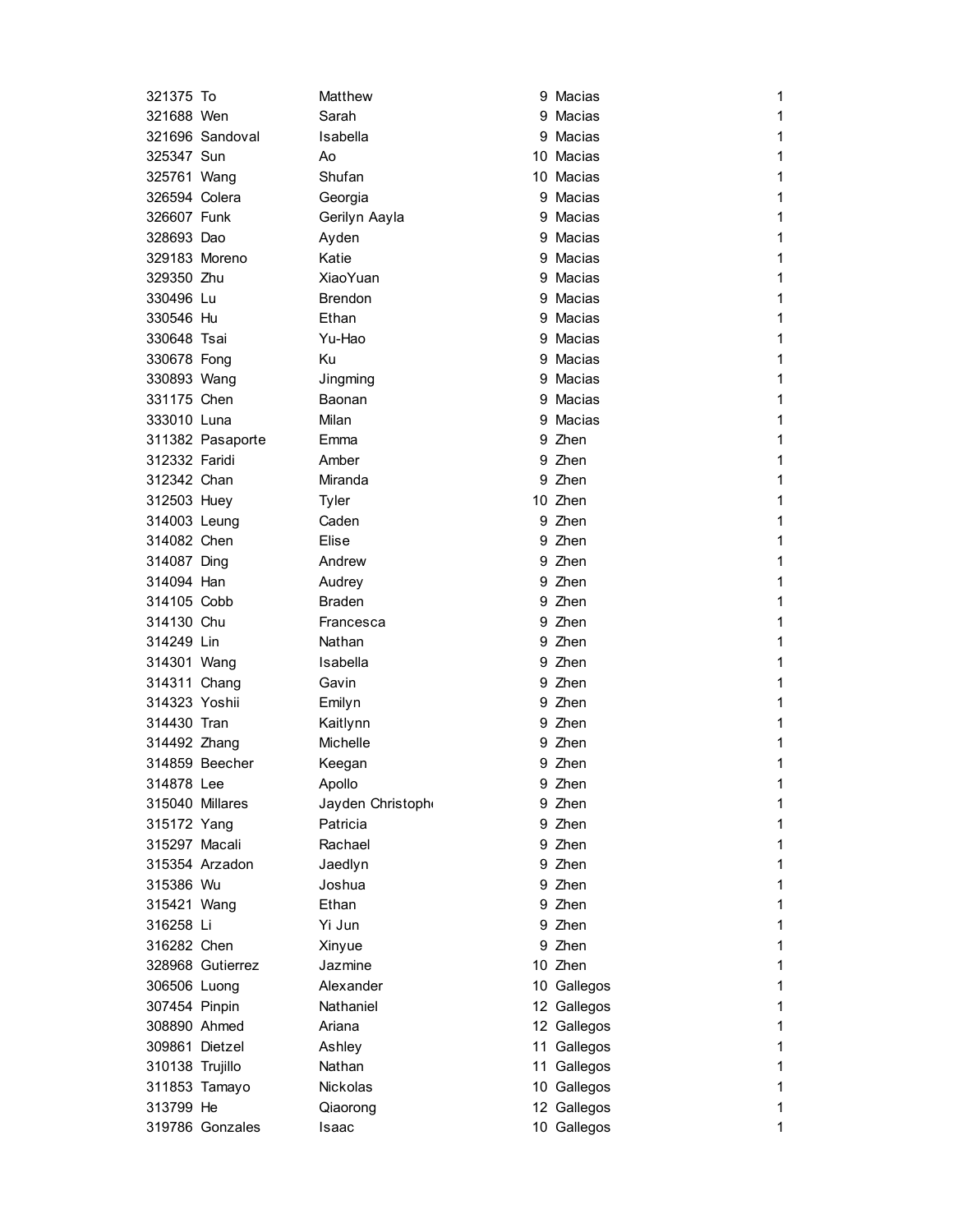| 324322 Wang     |                  | Ru           | 12 Gallegos | 1            |
|-----------------|------------------|--------------|-------------|--------------|
| 324940 Sotiri   |                  | Katherine    | 12 Gallegos | 1            |
|                 | 327388 Sapiens   | Ashley       | 12 Gallegos | 1            |
| 328631 Yu       |                  | Carissa      | 10 Gallegos | 1            |
| 328742 Jeffries |                  | Makayla      | 11 Gallegos | 1            |
| 331156 Yang     |                  | Joy          | 12 Gallegos | 1            |
| 311925 Wang     |                  | Dylan        | 10 Aviles   | 1            |
| 311935 Young    |                  | <b>Bruce</b> | 10 Aviles   | 1            |
| 311960 Wu       |                  | Angelina     | 10 Aviles   | 1            |
| 312319 Cheng    |                  | Justin       | 10 Aviles   | 1            |
| 312432 Jung     |                  | Isaac        | 10 Aviles   | 1            |
| 312525 Ay       |                  | Lilly        | 10 Aviles   | 1            |
| 312772 Leung    |                  | Stella       | 10 Aviles   | 1            |
| 312779 Arroyo   |                  | Jacob        | 11 Aviles   | 1            |
| 312806 Su       |                  | Ethan        | 10 Aviles   | 1            |
| 312943 Cheng    |                  | Chloe        | 10 Aviles   | 1            |
| 313037 Lau      |                  | Sunny        | 10 Aviles   | 1            |
| 313161 Wang     |                  | Max          | 10 Aviles   | 1            |
| 313171 Foo      |                  | Fang-Hong    | 10 Aviles   | 1            |
| 313231 Fei      |                  | Xiang Hai    | 12 Aviles   | 1            |
| 313937 Chen     |                  | Zihan        | 10 Aviles   | 1            |
| 314098 Hon      |                  | Daniel       | 10 Aviles   | 1            |
| 314433 Wijaya   |                  | Joshua       | 10 Aviles   | 1            |
|                 | 314651 Treptow   | Christopher  | 10 Aviles   | 1            |
|                 | 314664 Doratan   | Janna Audrey | 10 Aviles   | 1            |
| 314886 Lei      |                  | YunTong      | 10 Aviles   | 1            |
| 314900 Cheung   |                  | Chris        | 10 Aviles   | 1            |
| 314903 Chau     |                  | Henri        | 10 Aviles   | 1            |
| 314904 Chen     |                  | Scott        | 10 Aviles   | 1            |
| 314914 Loh      |                  | Angelina     | 10 Aviles   | 1            |
| 314915 Lin      |                  | Naomi        | 10 Aviles   | 1            |
| 306771 Hong     |                  | Katherine    | 11 Lu       | 1            |
|                 | 309921 Hernandez | Alec         | 11 Lu       | 1            |
| 311010 Liu      |                  | Tommy        | 10 Lu       | 1            |
| 311169 Fu       |                  | Tiffany      | 10 Lu       | 1            |
| 311375 Chen     |                  | <b>Tyrik</b> | 10 Lu       | 1            |
| 311452 Chen     |                  | Julia        | 10 Lu       | 1            |
| 311497 Okuno    |                  | Lindsey      | 10 Lu       | 1            |
| 311553 Zhang    |                  | Yifan        | 10 Lu       | 1            |
| 311607 Chu      |                  | Janice       | 10 Lu       | 1            |
|                 | 311753 Ruangutai | Audrey       | 10 Lu       | $\mathbf{1}$ |
| 311834 Lee      |                  | Ethan        | 10 Lu       | $\mathbf{1}$ |
| 311878 Brewer   |                  | Justin       | 10 Lu       | 1            |
| 312762 Kelso    |                  | Mani         | 10 Lu       | 1            |
| 314198 Doshi    |                  | Jhanvi       | 10 Lu       | 1            |
| 314324 Chou     |                  | Alexandra    | 10 Lu       | 1            |
| 314546 Chung    |                  | Amanda       | 10 Lu       | 1            |
| 314560 Deng     |                  | Citrine      | 10 Lu       | $\mathbf{1}$ |
| 314596 Lee      |                  | Daniel       | 10 Lu       | 1            |
| 314601 Chiang   |                  | Alvin        | 10 Lu       | 1            |
| 314642 Cui      |                  | Caitlyn      | 10 Lu       | 1            |
| 314652 Wang     |                  | Chloe        | 10 Lu       | 1            |
|                 |                  |              |             |              |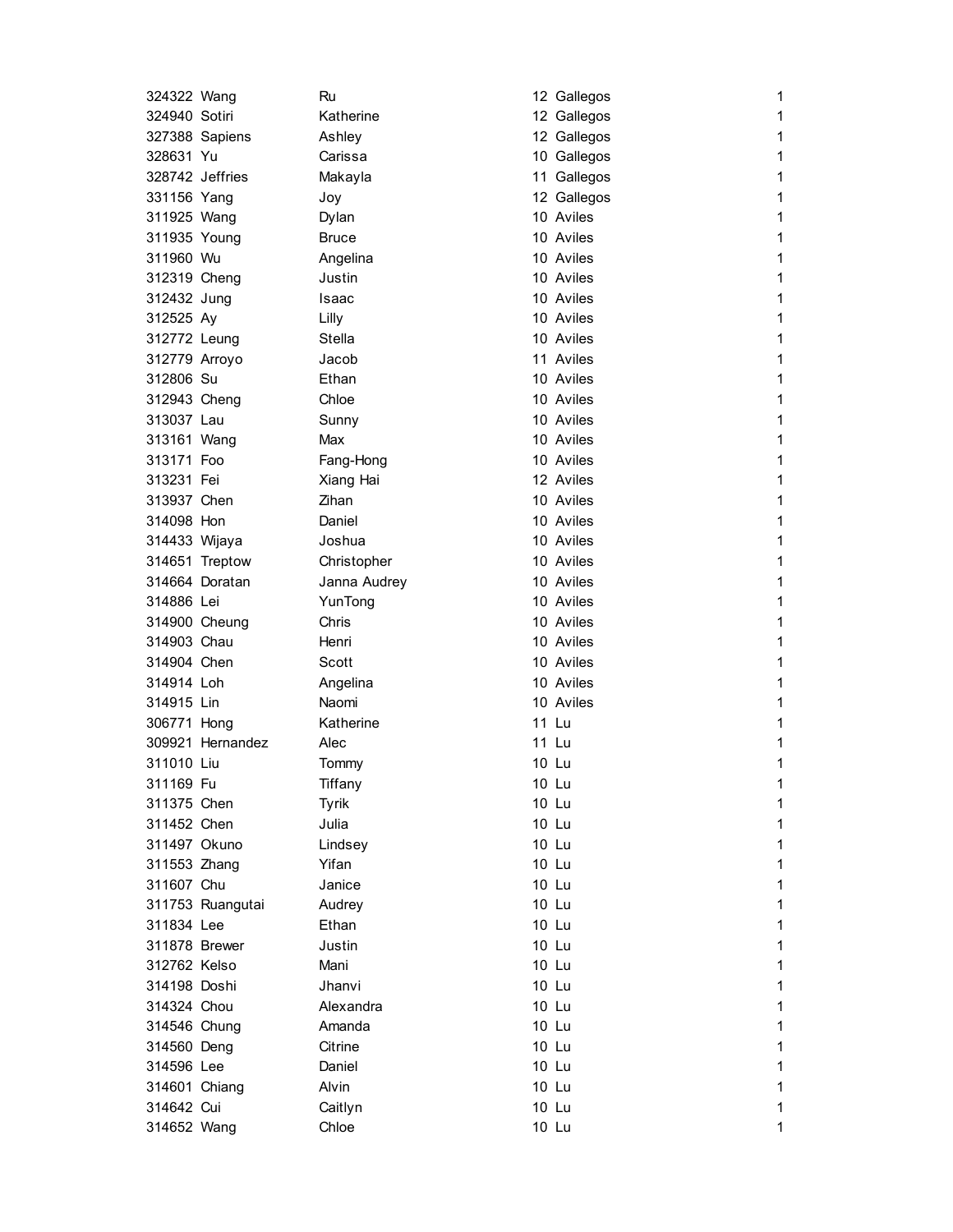| 314920 Zhang   |                   | Preston         | 10 Lu        | 1 |
|----------------|-------------------|-----------------|--------------|---|
| 315450 Kwok    |                   | Aubrey          | 10 Lu        | 1 |
| 316517 Chang   |                   | Anthony         | 10 Lu        | 1 |
| 317136 Tsai    |                   | Darren          | 10 Lu        | 1 |
| 321356 Xiang   |                   | Zi Fan          | 10 Lu        | 1 |
|                | 321436 Saputra    | Nathaniel       | 10 Lu        | 1 |
| 323885 Chea    |                   | Kristen         | 10 Lu        | 1 |
| 324835 Li      |                   | Yuxuan          | 10 Lu        | 1 |
| 326567 Deng    |                   | Catherine       | 10 Lu        | 1 |
| 327544 Salinas |                   | Roniya          | 10 Lu        | 1 |
|                | 328448 Lothamer   | <b>Bryce</b>    | 10 Lu        | 1 |
| 328708 Liang   |                   | Erika           | 10 Lu        | 1 |
| 329442 Wealth  |                   | Lionel          | 10 Lu        | 1 |
| 329852 Chen    |                   | Yiru            | 10 Lu        | 1 |
| 330111 Lee     |                   | Regina          | 10 Lu        | 1 |
| 331324 Balik   |                   | Neval           | 10 Lu        | 1 |
| 331804 Chin    |                   | Cheuk Lam       | 11 Lu        | 1 |
|                | 334155 Chaturabul | Raelynn         | 10 Lu        | 1 |
| 335261 Mora    |                   | Marytere        | 10 Lu        | 1 |
| 308900 Chen    |                   | Jayden          | 10 Rivas     | 1 |
|                | 309355 Hernandez  | Kenia           | 11 Rivas     | 1 |
| 311165 Chou    |                   | Danica          | 10 Rivas     | 1 |
| 311185 Gho     |                   | Brian           | 10 Rivas     | 1 |
| 311215 Kwei    |                   | Chloe           | 10 Rivas     | 1 |
| 311225 Cheng   |                   | Chloe           | 10 Rivas     | 1 |
| 311326 Chou    |                   | Lilian          | 10 Rivas     | 1 |
| 311398 Tan     |                   | Janice          | 10 Rivas     | 1 |
| 311473 Chung   |                   | Chris           | 10 Rivas     | 1 |
| 311504 Miyoshi |                   | <b>Nikkolos</b> | 10 Rivas     | 1 |
| 311506 Lu      |                   | Grace           | 10 Rivas     | 1 |
| 311522 Tran    |                   | Ayden           | 10 Rivas     | 1 |
| 311627 Garcia  |                   | Julianna        | 10 Rivas     | 1 |
| 311649 Dalal   |                   | Jaylin          | 10 Rivas     | 1 |
| 311758 Ung     |                   | Samantha        | 10 Rivas     | 1 |
| 311763 Wong    |                   | <b>Nicole</b>   | 10 Rivas     | 1 |
| 311765 Santos  |                   | Audrey          | 10 Rivas     | 1 |
| 311785 Zhu     |                   | Cathie          | 10 Rivas     | 1 |
| 311791 Lee     |                   | Barron          | 10 Rivas     | 1 |
| 311800 Dai     |                   | Natalie         | 10 Rivas     | 1 |
| 311801 Wang    |                   | Melody          | 10 Rivas     | 1 |
| 311804 Chen    |                   | Callie          | 10 Rivas     | 1 |
| 311852 Donath  |                   |                 | 10 Rivas     | 1 |
| 311856 Wang    |                   | Surya<br>Eric   | 10 Rivas     | 1 |
|                |                   | Kendra          | 10 Rivas     | 1 |
| 311879 Wu      |                   | Isabelle        | 10 Rivas     |   |
| 311882 Trieu   |                   |                 |              | 1 |
| 311896 Huang   |                   | Ryan            | 10 Rivas     | 1 |
|                | 314991 D Souza    | Annabel         | 10 Wakefield | 1 |
|                | 314994 D Souza    | Abigail         | 10 Wakefield | 1 |
| 315441 Han     |                   | Allison         | 10 Wakefield | 1 |
| 315455 Liu     |                   | Kaitlyn         | 10 Wakefield | 1 |
| 315761 Mei     |                   | Rita            | 10 Wakefield | 1 |
| 316162 Chen    |                   | Zimo            | 10 Wakefield | 1 |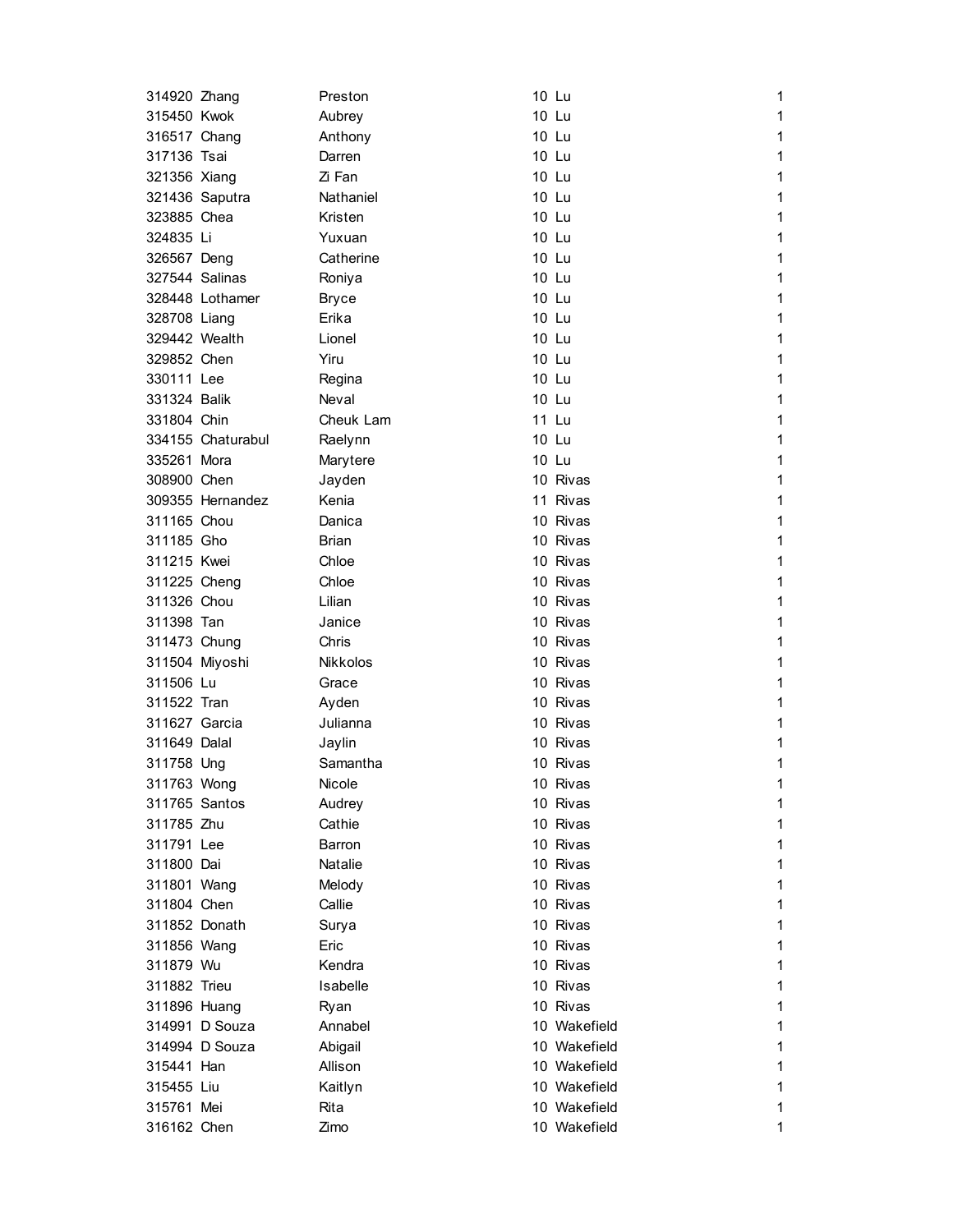| 316206 Tong    |                  | Binglian     | 10 Wakefield | 1 |
|----------------|------------------|--------------|--------------|---|
| 316741 Kung    |                  | Evelyn       | 10 Wakefield | 1 |
| 316955 Sou     |                  | Autumn       | 11 Wakefield | 1 |
| 317148 Siu     |                  | Keira        | 10 Wakefield | 1 |
| 317527 Lam     |                  | Hung         | 10 Wakefield | 1 |
| 317575 Wen     |                  | Grace        | 10 Wakefield | 1 |
| 317777 Song    |                  | Chengze      | 11 Wakefield | 1 |
| 318100 Fang    |                  | Kevin        | 10 Wakefield | 1 |
|                | 318624 Vinculado | Lea Ysabelle | 10 Wakefield | 1 |
| 319323 Kim     |                  | Dohee        | 10 Wakefield | 1 |
| 320860 Toh     |                  | Madeline     | 10 Wakefield | 1 |
| 320976 Kim     |                  | Gyumin       | 10 Wakefield | 1 |
| 321416 Xie     |                  | Chenggang    | 10 Wakefield | 1 |
| 322126 Kang    |                  | David        | 10 Wakefield | 1 |
| 324813 Liu     |                  | Max          | 10 Wakefield | 1 |
| 326690 Wen     |                  | HaoYu        | 10 Wakefield | 1 |
|                | 326755 Waraich   | Saym         | 10 Wakefield | 1 |
| 327124 Trinh   |                  | Kaylene      | 10 Wakefield | 1 |
| 327468 Shen    |                  | Gilbert      | 10 Wakefield | 1 |
| 327737 Wang    |                  | Ziyan        | 10 Wakefield | 1 |
| 330490 Wang    |                  | Guize        | 10 Wakefield | 1 |
| 330972 Kim     |                  | Joshua       | 10 Wakefield | 1 |
| 331752 Lee     |                  | Eugene       | 10 Wakefield | 1 |
| 331803 Chin    |                  | Cheuk Heng   | 10 Wakefield | 1 |
| 334691 Chen    |                  | Zhi Ying     | 10 Wakefield | 1 |
| 303395 Lee     |                  | Nathan       | 12 Civics    | 1 |
| 305900 Rico    |                  | MiaLuna      | 12 Civics    | 1 |
| 306323 Chai    |                  | Krystal      | 12 Civics    | 1 |
| 306372 Bernal  |                  | Nadia        | 12 Civics    | 1 |
|                | 306402 Dela Cruz | Casey        | 12 Civics    | 1 |
| 306431 Ng      |                  | Cassidy      | 12 Civics    | 1 |
| 306643 Sy      |                  | Sofia        | 12 Civics    | 1 |
| 306732 Chang   |                  | Katherine    | 12 Civics    | 1 |
| 306955 Lozano  |                  | Mia          | 12 Civics    | 1 |
|                | 306974 Mostafa   | Jennah       | 12 Civics    | 1 |
| 307099 Mora    |                  | Tabetha      | 12 Civics    | 1 |
| 307116 Diez    |                  | Lauryn       | 12 Civics    | 1 |
|                | 307165 Mc Ghee   | Ryann        | 12 Civics    | 1 |
| 307240 Gebala  |                  | Kelia        | 12 Civics    | 1 |
|                | 307276 Chapman   | Alexis       | 12 Civics    | 1 |
|                | 307316 Labuguen  | Zachary      | 12 Civics    | 1 |
| 307505 Ojeda   |                  | Marbella     | 12 Civics    | 1 |
| 307630 Ma      |                  | Katie        | 12 Civics    | 1 |
| 308370 Wong    |                  | Remy         | 12 Civics    | 1 |
|                | 308424 Monemi    | Ryan         | 12 Civics    | 1 |
| 308890 Ahmed   |                  | Ariana       | 12 Civics    | 1 |
| 308895 Ahmed   |                  | Armaan       | 12 Civics    | 1 |
| 310295 Shirazi |                  | Sabrina      | 12 Civics    | 1 |
| 312795 Lo      |                  | Alana        | 12 Civics    | 1 |
|                | 315404 Hidayat   | Timothy      | 12 Civics    | 1 |
| 318814 Wang    |                  | Hengyi       | 12 Civics    | 1 |
| 323867 Chow    |                  | Samantha     | 12 Civics    | 1 |
|                |                  |              |              |   |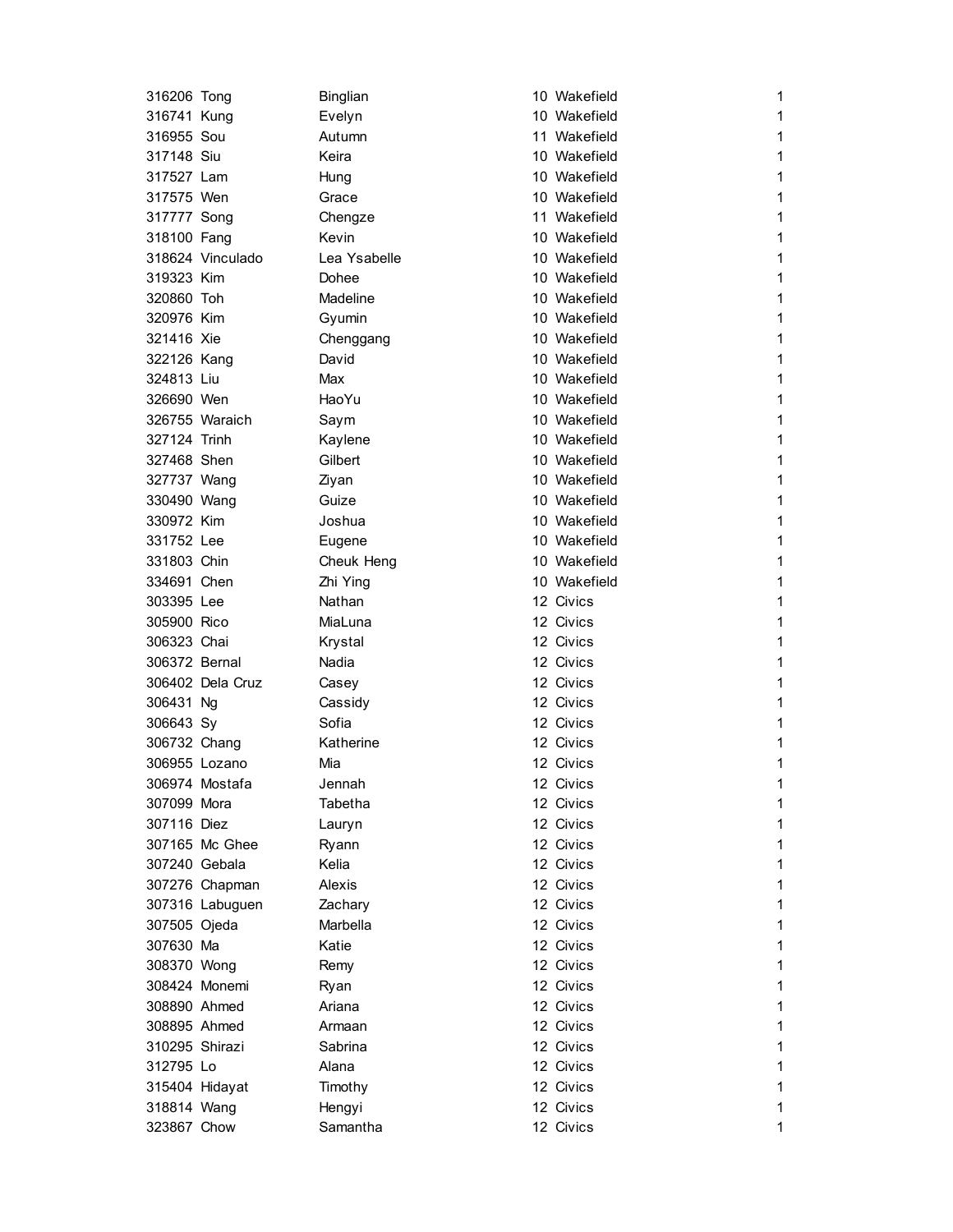|               | 323877 Frausto     | Tyler             | 12 Civics    | 1            |
|---------------|--------------------|-------------------|--------------|--------------|
|               | 323896 Briseno     | Liliana           | 12 Civics    | 1            |
| 324052 Tsou   |                    | Camden            | 12 Civics    | 1            |
| 324405 Torres |                    | Angelica          | 12 Civics    | 1            |
| 326650 Soo    |                    | <b>Russell</b>    | 12 Civics    | 1            |
| 327662 Ji     |                    | Jiaming           | 11 Civics    | 1            |
| 329745 Lin    |                    | Andy              | 12 Civics    | 1            |
|               | 330562 Quintanilla | Salvador          | 12 Civics    | 1            |
| 331587 Noya   |                    | Gabrielle         | 12 Civics    | 1            |
| 306624 Lau    |                    | Christopher       | 12 Seawright | 1            |
| 306658 Yip    |                    | Jaren             | 12 Seawright | 1            |
|               | 306852 Astillero   | Edrin Joshua      | 12 Seawright | 1            |
| 306922 Eibert |                    | Maxwell           | 12 Seawright | 1            |
| 307033 Viray  |                    | Kaylana Christine | 12 Seawright | 1            |
| 307171 Dunn   |                    | Alvin             | 12 Seawright | 1            |
|               | 308141 Terrazas    | Amanda            | 12 Seawright | 1            |
|               | 308932 Chuang      | Trevor            | 12 Seawright | 1            |
| 311140 Liu    |                    | Kai Cheng         | 12 Seawright | 1            |
| 314932 Yang   |                    | Senbo             | 12 Seawright | 1            |
| 327019 Chen   |                    | Ruiting           | 12 Seawright | 1            |
|               | 330565 Bonsangue   | Brianna           | 12 Seawright | 1            |
| 330782 Cheng  |                    | Christine         | 12 Seawright | 1            |
| 330787 Jing   |                    | Danielle          | 12 Seawright | 1            |
| 331235 Zhu    |                    | Jadon             | 12 Seawright | 1            |
|               | 331469 Reimoning   | Jada              | 12 Seawright | 1            |
| 308928 Wu     |                    | Aron              | 11 Moore     | 1            |
| 311501 Rubio  |                    | Joseph Ryan       | 10 Moore     | 1            |
| 311519 Ku     |                    | Caleb             | 11 Moore     | 1            |
| 311541 Sum    |                    | Issac             | 10 Moore     | 1            |
| 312406 Chan   |                    | Amanda            | 10 Moore     | 1            |
| 314878 Lee    |                    | Apollo            | 9 Moore      | 1            |
|               | 315044 Gutierrez   | Matthew           | 9 Moore      | 1            |
| 315366 Lee    |                    | Canise            | 9 Moore      | 1            |
| 315421 Wang   |                    | Ethan             | 9 Moore      | 1            |
| 315669 Tan    |                    | Chloe             | 10 Moore     | 1            |
| 315723 Uy     |                    | Joshua            | 9 Moore      | 1            |
| 316264 Zheng  |                    | Ean               | 11 Moore     | 1            |
| 317064 Cortes |                    | Francesca Sophia  | 9 Moore      | 1            |
| 317096 Hsu    |                    | <b>Brandon</b>    | 9 Moore      | 1            |
| 317320 Truong |                    | Keithan           | 9 Moore      | $\mathbf 1$  |
|               | 318108 Chavez      | Anthony           | 9 Moore      | $\mathbf{1}$ |
|               | 319786 Gonzales    | Isaac             | 10 Moore     | 1            |
|               | 321948 Abdelaziz   | Zein              | 9 Moore      | 1            |
| 325744 Li     |                    | Jianing           | 9 Moore      | 1            |
| 326378 Liu    |                    | Jameszhi          | 11 Moore     | 1            |
| 327623 Cai    |                    | Hao               | 9 Moore      | $\mathbf{1}$ |
| 327854 Li     |                    | Bonny             | 9 Moore      | 1            |
| 328898 Baca   |                    | Emma              | 10 Moore     | 1            |
| 330787 Jing   |                    | Danielle          | 12 Moore     | 1            |
|               | 331047 Hurtado     | Abby              | 9 Moore      | 1            |
| 332473 Huang  |                    | Yiqian            | 11 Moore     | 1            |
| 332944 Chau   |                    | Ethan             | 11 Moore     | 1            |
|               |                    |                   |              |              |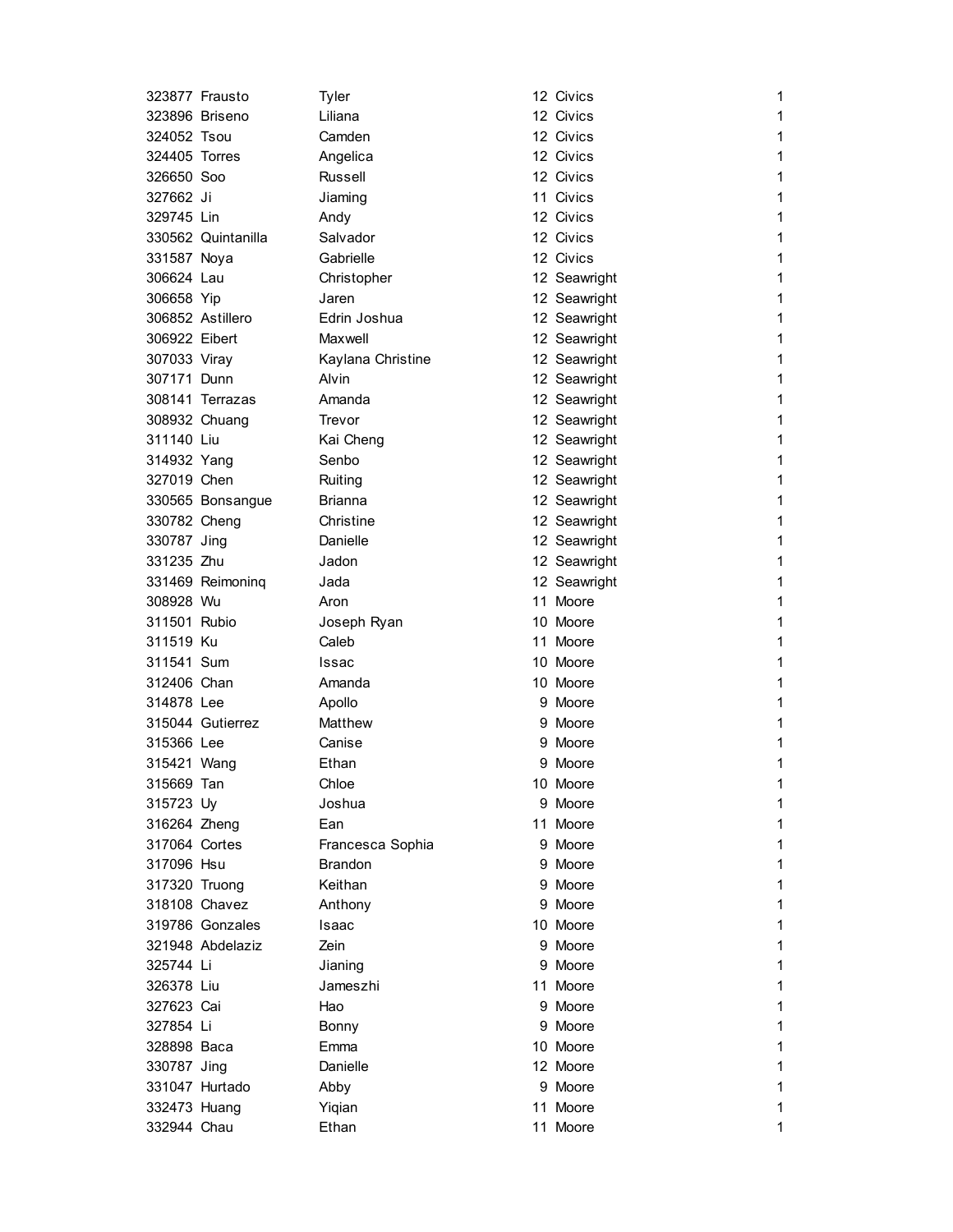| 333063 Qu       |                  | Sijin           | 9 Moore    | 1 |
|-----------------|------------------|-----------------|------------|---|
| 333210 Hua      |                  | Yibo            | 9 Moore    | 1 |
| 333266 Tate     |                  | Steven          | 11 Moore   | 1 |
| 334057 Loong    |                  | Chloe           | 9 Moore    | 1 |
| 335192 Xu       |                  | Anthony         | 9 Moore    | 1 |
| 303402 Lu       |                  | <b>Nicholas</b> | 12 Bosanko | 1 |
|                 | 305641 Miranda   | Doneven         | 12 Bosanko | 1 |
|                 | 306355 Briseno   | Jakob           | 12 Bosanko | 1 |
| 306641 Sy       |                  | Andre           | 12 Bosanko | 1 |
| 306718 Low      |                  | Ashley          | 12 Bosanko | 1 |
| 306782 Laurel   |                  | Joshua          | 12 Bosanko | 1 |
| 306924 Hall     |                  | Dorian          | 12 Bosanko | 1 |
|                 | 306993 Nguyen    | Chloe           | 12 Bosanko | 1 |
|                 | 307017 Ocampo    | Isabella        | 12 Bosanko | 1 |
|                 | 307062 Quimbo    | Jorich          | 12 Bosanko | 1 |
| 307121 Kwok     |                  | Emily           | 12 Bosanko | 1 |
| 307562 Donath   |                  | Jayaraman       | 12 Bosanko | 1 |
| 307641 Wang     |                  | Vincent         | 12 Bosanko | 1 |
| 307672 Chang    |                  | Winnie          | 12 Bosanko | 1 |
| 308143 Delphin  |                  | Kristen         | 12 Bosanko | 1 |
| 308920 Park     |                  | Ethan           | 12 Bosanko | 1 |
| 309471 Lin      |                  | Mehki           | 12 Bosanko | 1 |
|                 | 311698 Morales   | Alyssa          | 12 Bosanko | 1 |
| 313329 Chang    |                  | Charlize        | 12 Bosanko | 1 |
| 318154 Cho      |                  | Michelle        | 12 Bosanko | 1 |
| 320885 Lei      |                  | Freda           | 12 Bosanko | 1 |
|                 | 321193 Contreras | Michael         | 12 Bosanko | 1 |
| 321507 Sandhu   |                  | Anmol           | 12 Bosanko | 1 |
| 321866 Tsai     |                  | Chih-En         | 12 Bosanko | 1 |
| 323871 Garcia   |                  | Benjamin        | 12 Bosanko | 1 |
| 323897 Husain   |                  | Nathalie        | 12 Bosanko | 1 |
| 323966 Vigo     |                  | Isabella        | 12 Bosanko | 1 |
| 324528 Basuki   |                  | Dennis          | 12 Bosanko | 1 |
| 324706 Raya     |                  | Madelynn        | 12 Bosanko | 1 |
| 324949 Liu      |                  | Daisey          | 12 Bosanko | 1 |
| 326651 Soo      |                  | Jonathan        | 12 Bosanko | 1 |
| 330783 Siwa     |                  | Heba            | 12 Bosanko | 1 |
|                 | 331143 Maldonado | Alana Marie     | 12 Bosanko | 1 |
|                 | 331145 Bosanko   | Caleb           | 12 Bosanko | 1 |
| 335785 Castillo |                  | Joshua          | 12 Bosanko | 1 |
| 333365 Wu       |                  | Siyi            | 9 Najera   | 1 |
| 335162 Zhao     |                  | Pei Jun         | 9 Najera   | 1 |
| 335548 Zhou     |                  | Zhuo Lin        | 9 Najera   | 1 |
|                 | 335637 Mendez    | Angel           | 9 Najera   | 1 |
| 335874 Wu       |                  | Kam Fung        | 9 Najera   | 1 |
| 335907 Zhou     |                  | Yingwen         | 9 Najera   | 1 |
| 336532 Dang     |                  | Henglong        | 9 Najera   | 1 |
| 330445 Ge       |                  | Yanze           | 9 Najera   | 1 |
| 331193 Yu       |                  | Guanting        | 9 Najera   | 1 |
| 331636 Lyu      |                  | Chenxi          | 11 Najera  | 1 |
| 334369 Yuan     |                  | Hetong          | 9 Najera   | 1 |
| 335038 Yao      |                  | Dong            | 9 Najera   | 1 |
|                 |                  |                 |            |   |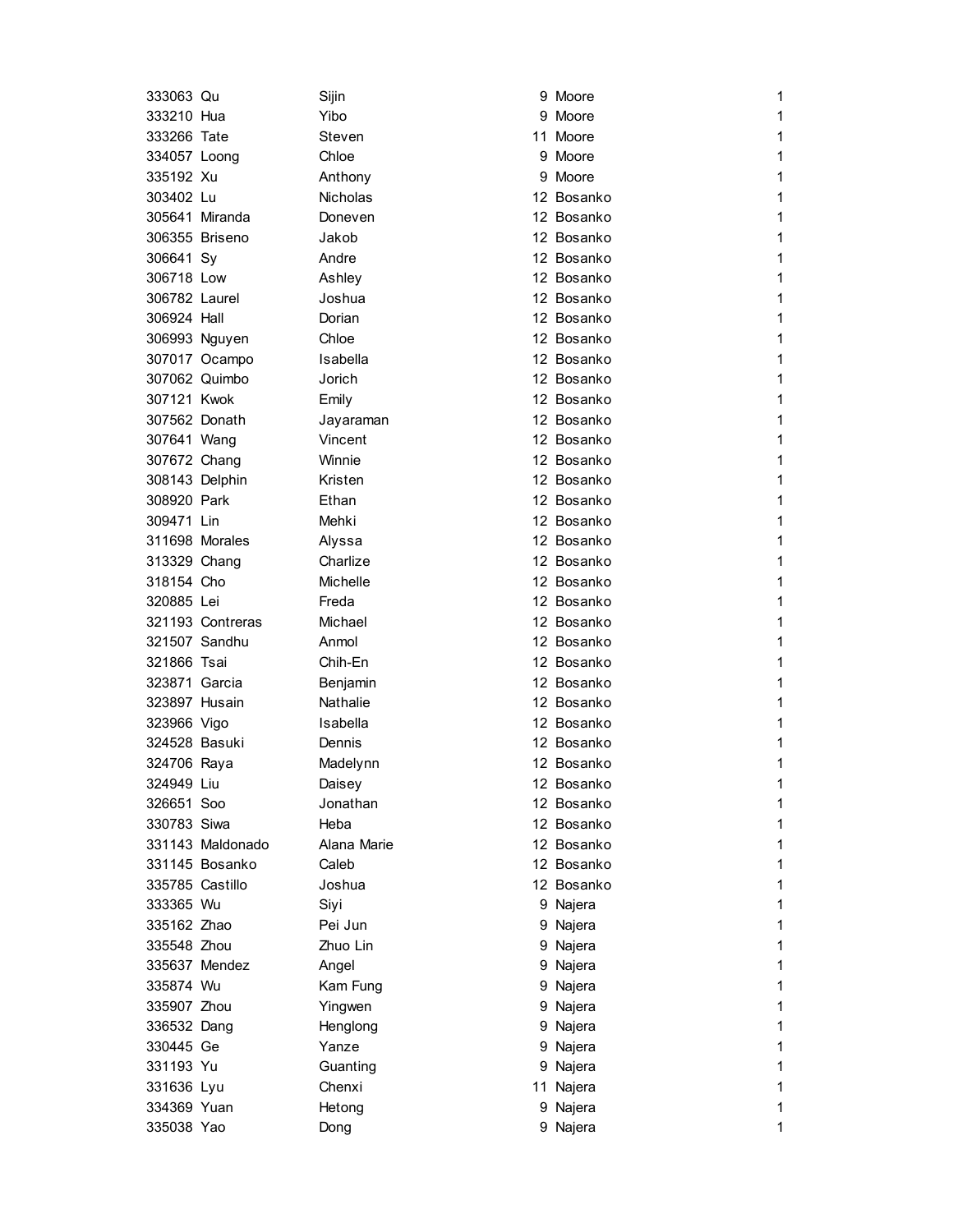|                | 335763 Banos Facio | Moises          | 9 Najera   | 1 |
|----------------|--------------------|-----------------|------------|---|
| 335878 Zhou    |                    | Kaiwen          | 10 Najera  | 1 |
| 313501 Herrera |                    | Freddie         | 9 Najera   | 1 |
| 322115 Wang    |                    | Yi Ding         | 12 Najera  | 1 |
| 325285 Zhao    |                    | Xuanyi          | 9 Najera   | 1 |
| 325420 Jiang   |                    | Ian Chak        | 9 Najera   | 1 |
| 325422 Liang   |                    | Yifan           | 9 Najera   | 1 |
| 325462 Zhang   |                    | ChuMing         | 9 Najera   | 1 |
| 329664 Gong    |                    | Mingjin         | 9 Najera   | 1 |
| 330604 Swar    |                    | Yazan           | 9 Najera   | 1 |
| 331290 Yang    |                    | Bo              | 10 Najera  | 1 |
| 331509 Wang    |                    | Xiaoming        | 11 Najera  | 1 |
| 331645 Wang    |                    | Zixin           | 9 Najera   | 1 |
| 331781 Lu      |                    | Rongnuo         | 9 Najera   | 1 |
| 334631 Ng      |                    | Cheuk Wang      | 9 Najera   | 1 |
| 335699 Hu      |                    | Yifei           | 12 Najera  | 1 |
| 335830 Yang    |                    | Hongyi          | 11 Najera  | 1 |
|                | 306770 Grosveld    | Kai             | 10 Jameson | 1 |
|                | 308832 Moritani    | Kiran           | 11 Jameson | 1 |
|                | 309203 Alvarez     | Edward          | 11 Jameson | 1 |
|                | 309354 Rosales     | Joe Eddy        | 11 Jameson | 1 |
|                | 310511 Calzadiaz   | <b>Bailey</b>   | 11 Jameson | 1 |
| 311381 Polk    |                    | Samira          | 10 Jameson | 1 |
|                | 311471 Sanchez     | Clarissa        | 10 Jameson | 1 |
|                | 311483 Longoria    | Evan            | 10 Jameson | 1 |
| 311500 Rubio   |                    | Alexandria      | 10 Jameson | 1 |
|                | 311545 Youmans     | Jacob           | 10 Jameson | 1 |
|                | 311752 Gonzalez    | Henry           | 10 Jameson | 1 |
|                | 312412 Chavez      | Gavin           | 10 Jameson | 1 |
| 313273 Taylor  |                    | Jaden           | 10 Jameson | 1 |
| 314254 Shen    |                    | Kai Lin         | 11 Jameson | 1 |
|                | 314885 Navarro     | Armando         | 10 Jameson | 1 |
| 316306 Olvera  |                    | Elijah          | 10 Jameson | 1 |
|                | 317620 Tymkowicz   | Ashton          | 10 Jameson | 1 |
| 322067 Flores  |                    | Mariana         | 10 Jameson | 1 |
| 322146 Ho      |                    | Kai-Yi          | 10 Jameson | 1 |
|                | 324348 Hamoui      | Ryadh           | 11 Jameson | 1 |
|                | 324944 Rodriguez   | Logan           | 10 Jameson | 1 |
| 326334 Wang    |                    | Yahui           | 10 Jameson | 1 |
|                | 328638 De Lucas    | Eduardo         | 10 Jameson | 1 |
| 328971 Ohara   |                    | Kailyn          | 10 Jameson | 1 |
| 330508 Mejia   |                    | <b>Nicholas</b> | 12 Jameson | 1 |
| 330739 Yun     |                    | Colleen         | 10 Jameson | 1 |
| 330847 Merjil  |                    | Emily           | 12 Jameson | 1 |
|                | 331541 Hernandez   | Jonathan        | 10 Jameson | 1 |
| 331741 Wang    |                    | Youjia          | 12 Jameson | 1 |
|                | 332061 Crossley    | Zeymon          | 10 Jameson | 1 |
| 333397 Yang    |                    | Farina          | 10 Jameson | 1 |
| 333826 Falcon  |                    | Anaya           | 11 Jameson | 1 |
| 334511 Cheng   |                    | Hadden          | 10 Jameson | 1 |
|                | 334582 Cardenas    | Angel           | 10 Jameson | 1 |
| 335371 Wu      |                    | Thomson         | 10 Jameson | 1 |
|                |                    |                 |            |   |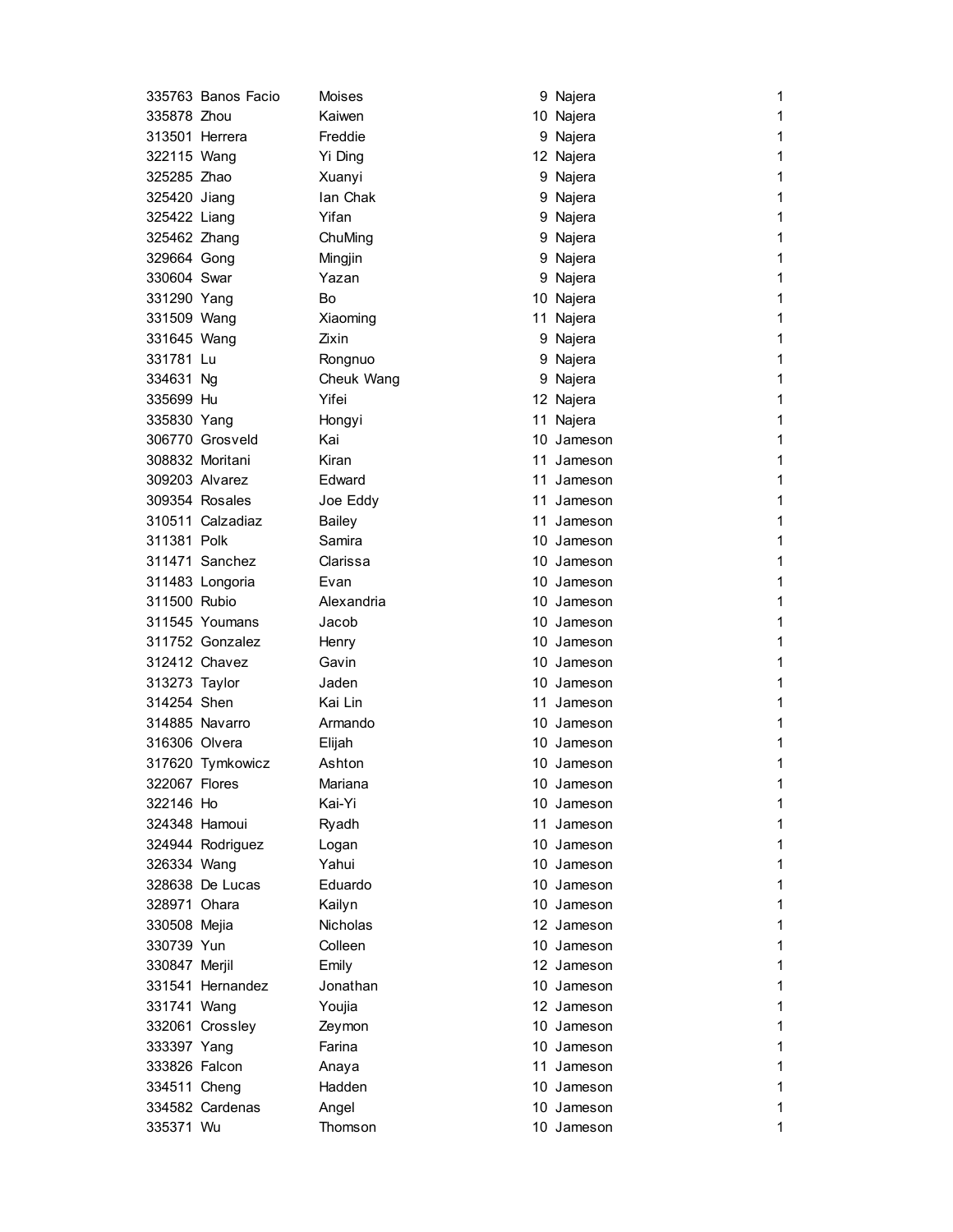|                                 | 335581 Lozano                  | Janessa           | 10 Jameson   | 1            |
|---------------------------------|--------------------------------|-------------------|--------------|--------------|
| 335647 Hung                     |                                | Tzu Chiao         | 11 Jameson   | 1            |
| 308874 Curry                    |                                | Kayley            | 11 Thibeault | 1            |
| 310670 Nunez                    |                                | Joseph            | 11 Thibeault | 1            |
|                                 | 311410 Moritani                | Dominic           | 10 Thibeault | 1            |
| 311498 Olia                     |                                | Claire            | 10 Thibeault | 1            |
| 311543 Yanagi                   |                                | Garrett           | 10 Thibeault | 1            |
|                                 | 311817 Chavarin                | Audrey            | 10 Thibeault | 1            |
|                                 | 311854 Hernandez               | Gabriella         | 10 Thibeault | 1            |
|                                 | 311900 Lagaso                  | McKenna           | 10 Thibeault | 1            |
|                                 | 311926 Gustafson               | Seve              | 10 Thibeault | 1            |
| 312000 Fu                       |                                | Sissi             | 10 Thibeault | 1            |
|                                 | 312527 Anthony                 | Alexander         | 10 Thibeault | 1            |
|                                 | 313490 Williams-Mc Cray Olivia |                   | 10 Thibeault | 1            |
| 315107 Chik                     |                                | Nicole            | 10 Thibeault | 1            |
| 321921 Flores                   |                                | Kloey             | 10 Thibeault | 1            |
| 327017 Tsai                     |                                | Zheng Hang        | 12 Thibeault | 1            |
|                                 | 327109 Monroy                  | Rachael           | 10 Thibeault | 1            |
| 330907 Wang                     |                                | Ashley            | 10 Thibeault | 1            |
| 330910 Chen                     |                                | Austin            | 11 Thibeault | 1            |
| 331293 Serio                    |                                | Summer            | 10 Thibeault | 1            |
| 331885 Luo                      |                                | Fuxing            | 10 Thibeault | 1            |
|                                 | 333379 Uvence                  | Aracely           | 10 Thibeault | 1            |
| 334250 Russo                    |                                | Jackson           | 10 Thibeault | 1            |
| 334347 Rovira                   |                                | Vicente           | 10 Thibeault | 1            |
| 334426 Menter                   |                                | Emery             | 10 Thibeault | 1            |
|                                 | 334584 Hernandez               | Mia               | 10 Thibeault | 1            |
| 334612 Orozco                   |                                | <b>Natalie</b>    | 10 Thibeault | 1            |
| 335079 Cao                      |                                | Tianli            | 10 Thibeault | 1            |
|                                 | 335203 Ramirez                 | Ronnie            | 10 Thibeault | 1            |
|                                 | 335267 Emeterio                | Frank             | 10 Thibeault | 1            |
| 335298 Zhang                    |                                | Cathy             | 10 Thibeault | 1            |
| 335403 Ybarra                   |                                | Mariah            | 11 Thibeault | 1            |
| 335534 Lozano                   |                                | Alexa             | 10 Thibeault | 1            |
| 335543 Yuan                     |                                | Herong            | 10 Thibeault | 1            |
|                                 | 335630 Silvestre               | Romeo             | 12 Thibeault | 1            |
|                                 | 335928 Hou Wang                | Selina            | 11 Thibeault | 1            |
|                                 | 306727 Almaraz                 | Dylan             | 11 Borihane  | 1            |
|                                 | 307457 Sebastian               | Jhenna Alexandria | 12 Borihane  | 1            |
| 308803 Lien                     |                                | Anne              | 11 Borihane  | $\mathbf{1}$ |
|                                 | 309046 Gonzalez                | Joie              | 11 Borihane  | 1            |
|                                 | 309112 Almeida                 | Damian            | 11 Borihane  | 1            |
| 309204 Bonilla                  |                                | Nathan            | 11 Borihane  | 1            |
|                                 | 309207 Caampued                | Ethan             | 11 Borihane  | 1            |
|                                 | 309351 Cervantes               | Sienna            | 11 Borihane  | 1            |
| 309606 Viray                    |                                | Isabella          | 11 Borihane  | 1            |
|                                 | 309730 Acevedo                 | <b>Brenia</b>     | 11 Borihane  | 1            |
| 310337 Arias                    |                                | Savannah          | 11 Borihane  | 1            |
|                                 | 310618 Herrera                 | Frans             | 11 Borihane  | 1            |
| 310935 Chen                     |                                |                   | 11 Borihane  | 1            |
|                                 |                                | Jack              |              |              |
| 311285 Perez<br>312006 Carrillo |                                | Susana            | 11 Borihane  | 1<br>1       |
|                                 |                                | Mario             | 11 Borihane  |              |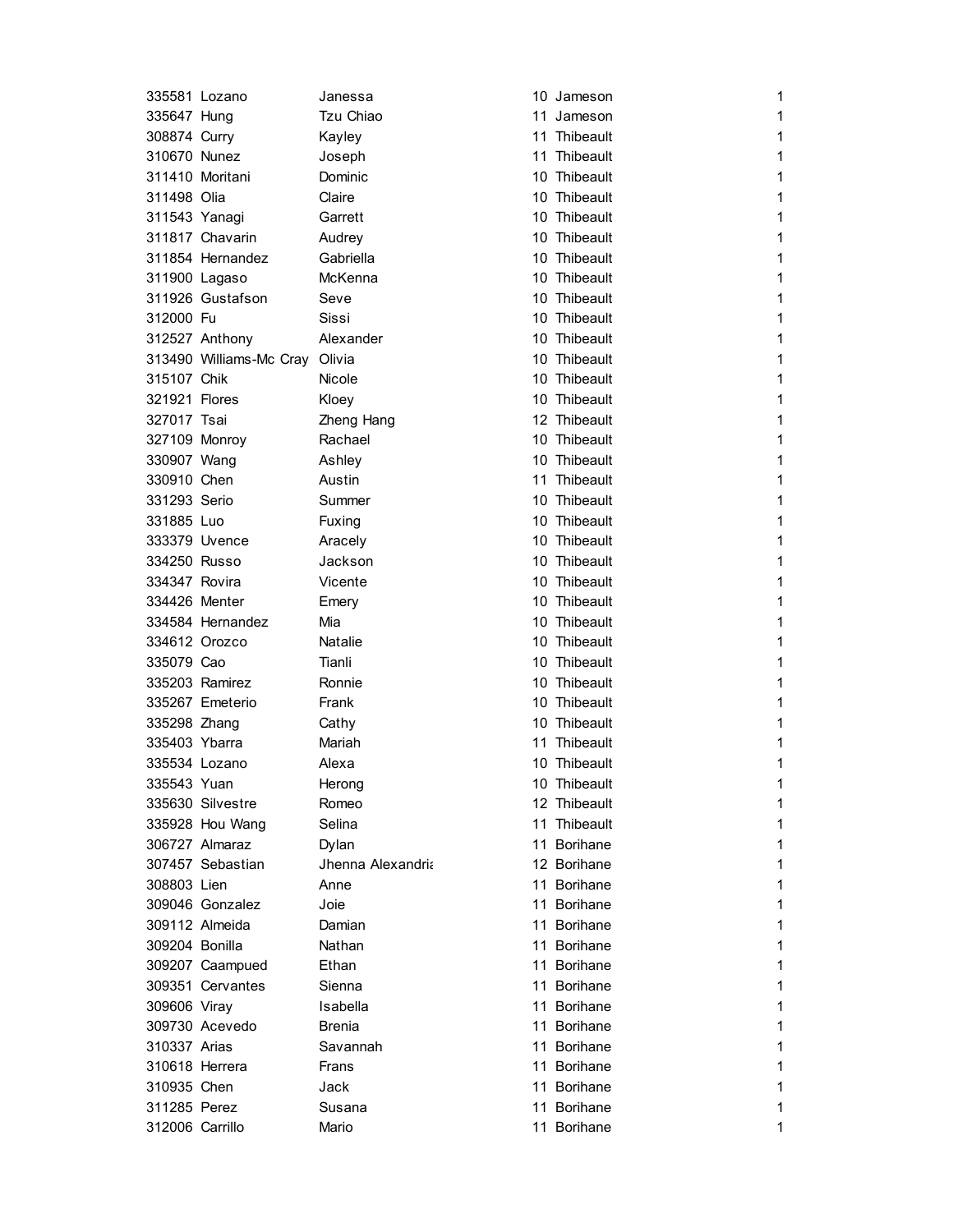| 315278 Diaz     |                             | Jada                | 11 Borihane | 1            |
|-----------------|-----------------------------|---------------------|-------------|--------------|
| 317304 Khan     |                             | Subhan              | 11 Borihane | 1            |
| 324405 Torres   |                             | Angelica            | 12 Borihane | 1            |
| 324675 Shyy     |                             | Sonya               | 11 Borihane | 1            |
| 325310 Nieto    |                             | Christopher         | 11 Borihane | 1            |
|                 | 326882 Olegario             | <b>Isabel Elena</b> | 11 Borihane | 1            |
|                 | 327315 Gonzalez             | <b>Natalie</b>      | 11 Borihane | 1            |
| 327405 Long     |                             | Janbon              | 11 Borihane | 1            |
| 329359 Cui      |                             | Ziyi                | 11 Borihane | 1            |
|                 | 329515 Collado              | Agustin             | 11 Borihane | 1            |
| 330847 Merjil   |                             | Emily               | 12 Borihane | 1            |
|                 | 331007 Figueroa             | Zylah               | 11 Borihane | 1            |
|                 | 331452 Rubio Caciano        | Thelma              | 11 Borihane | 1            |
| 331662 Wang     |                             | Hongzhe             | 11 Borihane | 1            |
|                 | 332641 Gonzalez             | Dalilah             | 11 Borihane | 1            |
|                 | 335204 Ramirez              | Camilo              | 11 Borihane | 1            |
| 335209 Ng       |                             | Wing Yi             | 11 Borihane | 1            |
|                 | 335313 Lerma Ramirez        | Joeclyn             | 11 Borihane | 1            |
| 306399 Nahue    |                             | Tatiana             | 12 ENGLISH  | 1            |
| 306901 Ni       |                             | Cindy               | 12 ENGLISH  | 1            |
|                 | 307358 Almaraz              | Maddox              | 11 ENGLISH  | 1            |
| 309205 Braga    |                             | Michelle            | 11 ENGLISH  | 1            |
|                 | 309239 Gallegos             | Estrella            | 11 ENGLISH  | 1            |
| 309312 Le       |                             | Tyler               | 11 ENGLISH  | 1            |
| 309356 Olmos    |                             | Joel                | 11 ENGLISH  | 1            |
| 309357 Ramos    |                             | Drew                | 11 ENGLISH  | 1            |
| 309387 Perez    |                             | Isabella            | 11 ENGLISH  | 1            |
| 309401 Fox      |                             | Aidan               | 11 ENGLISH  | 1            |
| 309526 Lopez    |                             | Malachi             | 11 ENGLISH  | 1            |
| 309816 Colin    |                             | Daniela             | 11 ENGLISH  | 1            |
|                 | 309834 Altshule             | Jadon               | 11 ENGLISH  | 1            |
| 310393 White    |                             | Ryane               | 11 ENGLISH  | 1            |
|                 | 310486 Gonzalez             | Katherine           | 11 ENGLISH  | 1            |
| 310575 Hwang    |                             | Hannah              | 11 ENGLISH  | 1            |
|                 | 310941 Esquivez-Tobar Lucia |                     | 11 ENGLISH  | 1            |
| 312003 Carrillo |                             | Anthony             | 11 ENGLISH  | 1            |
| 314253 Shen     |                             | Kai Li              | 12 ENGLISH  | 1            |
| 314336 Yang     |                             | Jinhong             | 11 ENGLISH  | 1            |
| 315121 Liu      |                             | Clayton             | 11 ENGLISH  | $\mathbf{1}$ |
|                 | 321607 Rudolph              | Kirsten             | 11 ENGLISH  | $\mathbf{1}$ |
| 324012 Vigo     |                             | Jorge               | 11 ENGLISH  | 1            |
| 324525 Taylor   |                             | Alexandria          | 12 ENGLISH  | $\mathbf{1}$ |
| 327076 Dai      |                             | DeHan               | 11 ENGLISH  | 1            |
| 327784 Aguilar  |                             | David               | 11 ENGLISH  | 1            |
| 328908 Bernal   |                             | Emily               | 11 ENGLISH  | 1            |
| 328960 Guo      |                             | Zhenni              | 11 ENGLISH  | 1            |
|                 | 329253 Gonzalez             | Elena               | 11 ENGLISH  | 1            |
| 331691 Liang    |                             | <b>Brandon</b>      | 11 ENGLISH  | $\mathbf{1}$ |
| 332959 Cazun    |                             | Yaneli              | 11 ENGLISH  | $\mathbf{1}$ |
|                 | 333938 Contreras            | Aaron               | 11 ENGLISH  | 1            |
| 335240 Nila     |                             | Heaven              | 11 ENGLISH  | 1            |
|                 |                             |                     |             |              |
|                 | 335375 Chavez               | Kilay               | 11 ENGLISH  | 1            |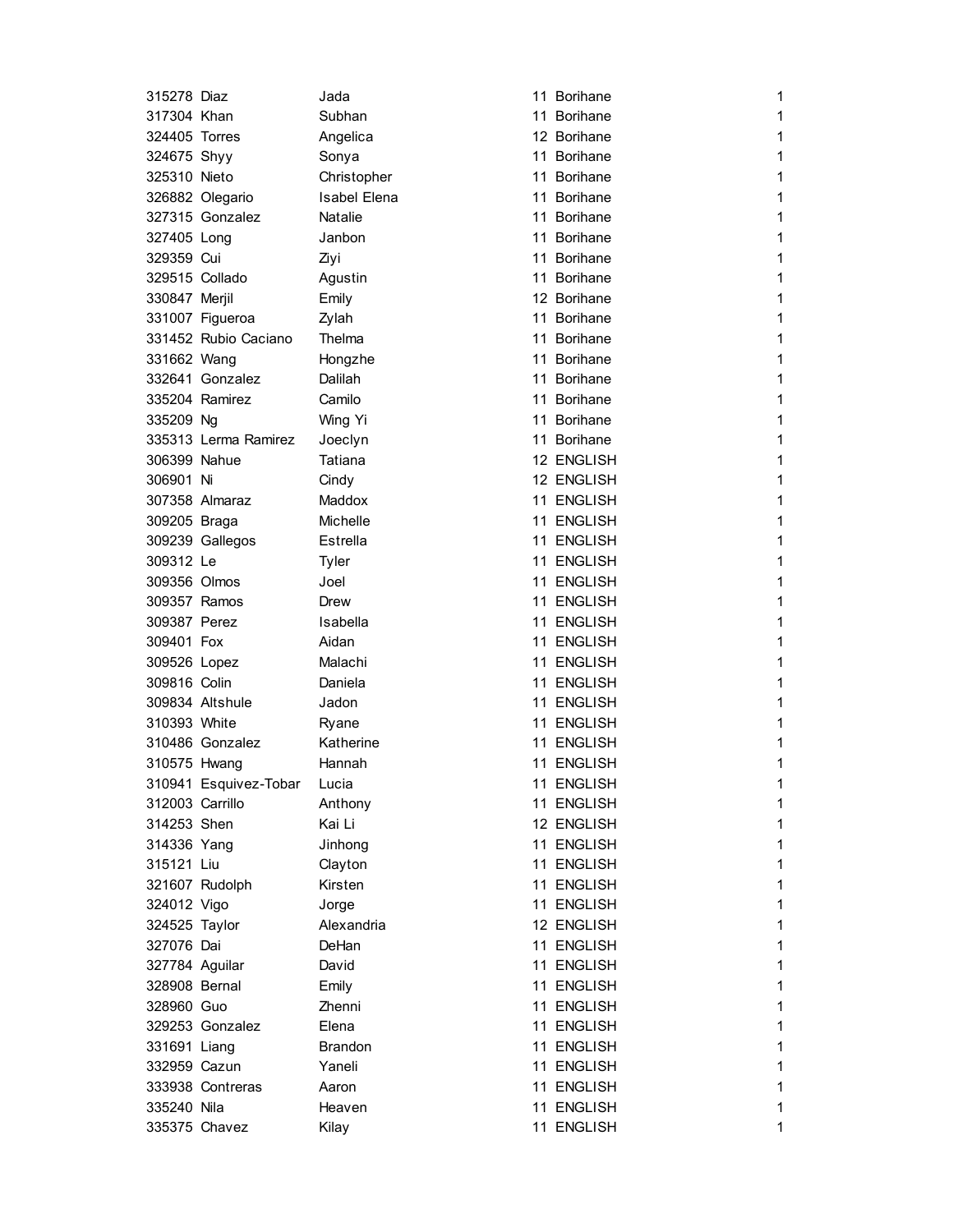|               | 304762 Jornacion  | Jaden           | 12 Lee       | 1            |
|---------------|-------------------|-----------------|--------------|--------------|
|               | 306341 Calzadiaz  | Austin          | 12 Lee       | 1            |
|               | 306409 Ramota     | Andre           | 12 Lee       | 1            |
|               | 306468 Zamarripa  | Jade            | 12 Lee       | 1            |
| 306623 Guerra |                   | Natalia         | 12 Lee       | 1            |
| 306707 Martel |                   | Mila            | 12 Lee       | 1            |
|               | 306791 Lozano     | Matthew         | 12 Lee       | 1            |
|               | 306847 Chaturabul | Katie           | 12 Lee       | 1            |
|               | 306926 Huckler    | <b>Brady</b>    | 12 Lee       | 1            |
| 307021 Orsatt |                   | <b>Nicholas</b> | 12 Lee       | 1            |
| 307295 Medina |                   | Joshua          | 12 Lee       | 1            |
|               | 307305 Prudencio  | Sophia          | 12 Lee       | 1            |
| 307322 Favela |                   | Richard         | 12 Lee       | 1            |
|               | 307419 Gonzalez   | Ivan            | 12 Lee       | 1            |
|               | 307622 Orozco     | Ariana          | 12 Lee       | 1            |
| 307677 Chiu   |                   | Frederick       | 12 Lee       | 1            |
|               | 308431 Acevedo    | Jorge           | 12 Lee       | 1            |
|               | 310577 Rodriguez  | Andrew          | 12 Lee       | 1            |
| 316293 Yuan   |                   | Jayden          | 12 Lee       | 1            |
| 318511 Yi     |                   | Qichao          | 12 Lee       | 1            |
| 318787 Yu     |                   | Xian Xuan       | 12 Lee       | 1            |
| 321867 Lin    |                   | Yu Chieh        | 12 Lee       | 1            |
|               | 324400 Sanchez    | Cassandra       | 12 Lee       | 1            |
| 325523 Xia    |                   | Xin Yan         | 12 Lee       | 1            |
| 327205 An     |                   | Meilin          | 12 Lee       | 1            |
| 327364 Ma     |                   | David           | 12 Lee       | 1            |
| 327393 Liu    |                   | Juncheng        | 12 Lee       | 1            |
| 330728 Abaya  |                   | Ivan Christian  | 12 Lee       | 1            |
|               | 330784 Maldonado  | Jonathan        | 12 Lee       | 1            |
| 331644 Su     |                   | Bei             | 12 Lee       | 1            |
| 331875 Luo    |                   | Fudan           | 12 Lee       | 1            |
|               | 335092 Ramirez    | Julianna        | 12 Lee       | 1            |
| 335265 Rocha  |                   | Amy             | 12 Lee       | 1            |
| 335269 Liang  |                   | Kun             | 12 Lee       | 1            |
| 335549 Yu     |                   | David           | 12 Lee       | 1            |
| 335987 Kahl   |                   | Camden          | 12 Lee       | 1            |
| 302884 Chen   |                   | Ariel           | 13 Tinius    | 1            |
| 310549 Macias |                   | Malia           | 11 Sorbara   | 1            |
| 306799 Ng     |                   | Samantha        | 12 O'Shields | $\mathbf{1}$ |
|               | 307563 Chavez     | Matthew         | 12 O'Shields | 1            |
|               | 309238 Fonseca    | Shania          | 11 O'Shields | 1            |
| 309280 Wu     |                   | Janice          | 12 O'Shields | 1            |
| 311182 Peeler |                   | Andrea          | 10 O'Shields | 1            |
|               | 311335 Afanador   | Chloe           | 9 O'Shields  | 1            |
|               |                   |                 |              |              |
|               | 311503 Gutierrez  | Madison         | 10 O'Shields | 1            |
|               | 311752 Gonzalez   | Henry           | 10 O'Shields | 1            |
| 311767 Chang  |                   | Christopher     | 10 O'Shields | 1            |
|               | 311787 Renderos   | Marissa         | 10 O'Shields | 1            |
|               | 311796 Montanez   | Sienna          | 10 O'Shields | 1            |
|               | 311853 Tamayo     | <b>Nickolas</b> | 10 O'Shields | 1            |
| 312394 Ismail |                   | Ali             | 9 O'Shields  | 1            |
|               | 314283 Hernandez  | Lillian         | 9 O'Shields  | 1            |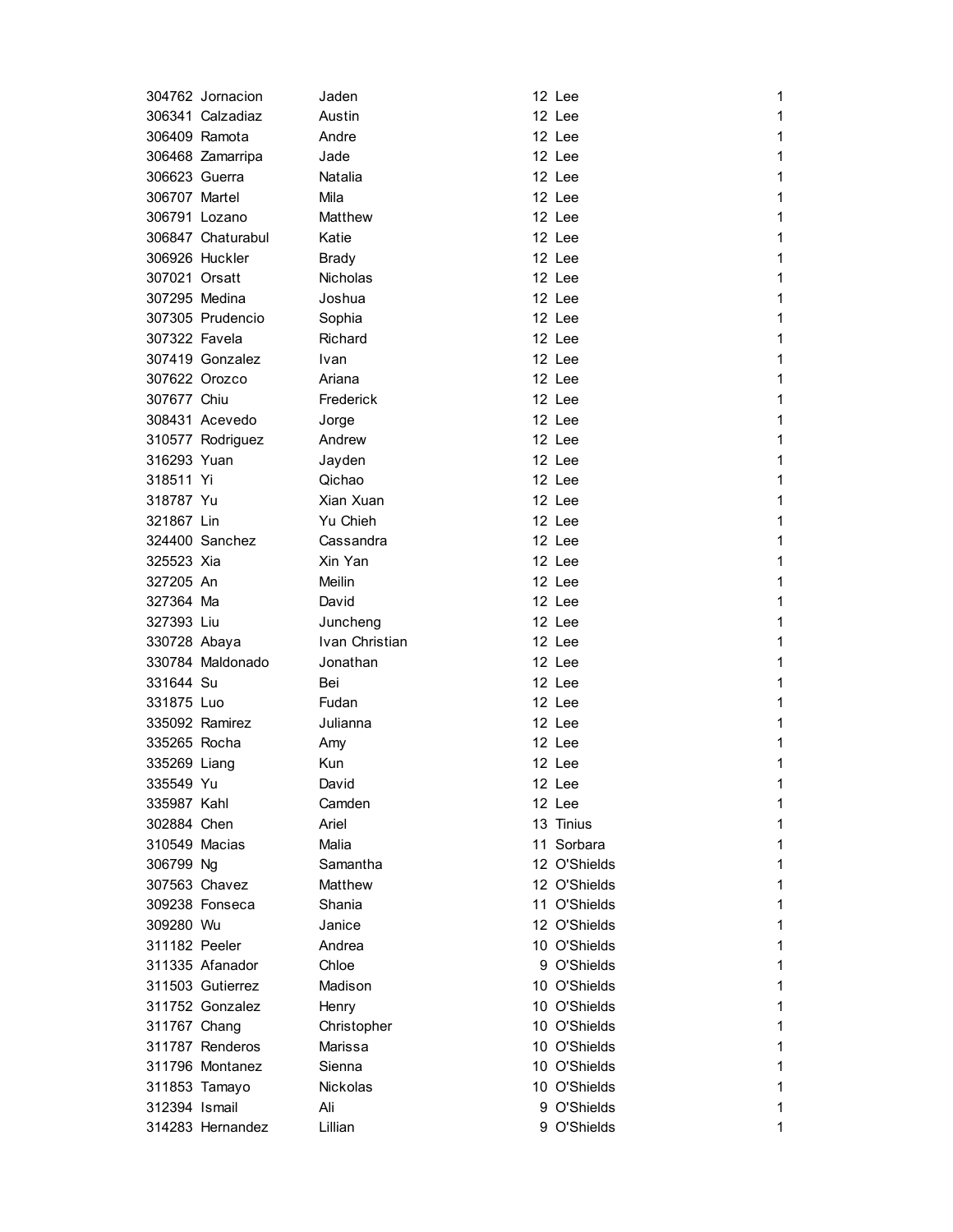| 314808 Santos  |                       | Anthony Edward | 9 O'Shields  | 1 |
|----------------|-----------------------|----------------|--------------|---|
| 314862 Shirazi |                       | Kayhahn        | 9 O'Shields  | 1 |
| 315051 Atkins  |                       | Imari          | 9 O'Shields  | 1 |
|                | 315267 Hanson         | Dylan          | 9 O'Shields  | 1 |
| 315291 Lai     |                       | Jaydon         | 9 O'Shields  | 1 |
| 315297 Macali  |                       | Rachael        | 9 O'Shields  | 1 |
| 315314 Nava    |                       | Joaquin        | 9 O'Shields  | 1 |
| 316153 Liang   |                       | XiaoYing       | 12 O'Shields | 1 |
|                | 318195 Schroeder      | Erica          | 11 O'Shields | 1 |
|                | 324382 Hernandez      | David          | 12 O'Shields | 1 |
| 324835 Li      |                       | Yuxuan         | 10 O'Shields | 1 |
|                | 325359 Rodriguez      | Angelina       | 12 O'Shields | 1 |
| 326885 Qin     |                       | Lang           | 11 O'Shields | 1 |
|                | 327370 Flores-Diaz    | <b>Brandon</b> | 11 O'Shields | 1 |
| 327697 Nam     |                       | Mia            | 12 O'Shields | 1 |
| 327711 Xing    |                       | Runxi          | 9 O'Shields  | 1 |
|                | 330405 Alcantar       | Jaelyn         | 10 O'Shields | 1 |
| 330491 Wu      |                       | Henna          | 9 O'Shields  | 1 |
| 330610 Kong    |                       | Enze           | 9 O'Shields  | 1 |
|                |                       |                |              |   |
|                | 332644 Martinez       | Amelia         | 11 O'Shields | 1 |
|                | 333012 Quirino Garcia | Evelyn         | 11 O'Shields | 1 |
| 333649 Aragon  |                       | Paola          | 12 O'Shields | 1 |
| 334230 Wang    |                       | Kexin          | 9 O'Shields  | 1 |
| 315352 Yu      |                       | Conan          | 9 Argumosa   | 1 |
| 327692 Liu     |                       | Dong Zi        | 9 Argumosa   | 1 |
|                | 327781 OuYang         | Han Jun        | 9 Argumosa   | 1 |
|                | 329464 Feng Lu        | Marcos         | 11 Argumosa  | 1 |
| 329747 Liu     |                       | Siman          | 10 Argumosa  | 1 |
| 329786 Lu      |                       | Aochang        | 9 Argumosa   | 1 |
| 331102 Huang   |                       | Angela         | 9 Argumosa   | 1 |
| 332078 Ning    |                       | Kefei          | 9 Argumosa   | 1 |
| 333015 Lin     |                       | Leo            | 9 Argumosa   | 1 |
| 333070 Ferland |                       | Michael        | 9 Argumosa   | 1 |
| 333071 DeVera  |                       | Adeson         | 9 Argumosa   | 1 |
| 333181 Gu      |                       | Yu Fei         | 10 Argumosa  | 1 |
| 333364 Chen    |                       | Yiqing         | 10 Argumosa  | 1 |
| 333374 Xie     |                       | Yuxiang        | 10 Argumosa  | 1 |
| 334166 Hong    |                       | Caroline       | 10 Argumosa  | 1 |
| 334510 Tsoy    |                       | Andrew         | 10 Argumosa  | 1 |
| 335049 Francia |                       | Oscar          | 9 Argumosa   | 1 |
| 335217 Chen    |                       | Jia Cheng      | 10 Argumosa  | 1 |
| 335270 Luo     |                       | Jacqueline     | 10 Argumosa  | 1 |
| 335489 Ma      |                       | Baixuan        | 10 Argumosa  | 1 |
| 335647 Hung    |                       | Tzu Chiao      | 11 Argumosa  | 1 |
| 335781 Wan     |                       | Ruoyu          | 9 Argumosa   | 1 |
| 335885 Li      |                       | Daniel         | 10 Argumosa  | 1 |
| 314669 Lee     |                       | Daniel         | 9 Elizalde   | 1 |
| 315057 Wu      |                       | Hayden         | 9 Elizalde   | 1 |
| 317569 Shen    |                       | Joya           | 9 Elizalde   | 1 |
| 318956 Bai     |                       | Wenxi          | 9 Elizalde   | 1 |
| 326608 Tong    |                       | Zhenjie        | 10 Elizalde  | 1 |
| 327926 Xu      |                       | Zihang         | 10 Elizalde  | 1 |
|                |                       |                |              |   |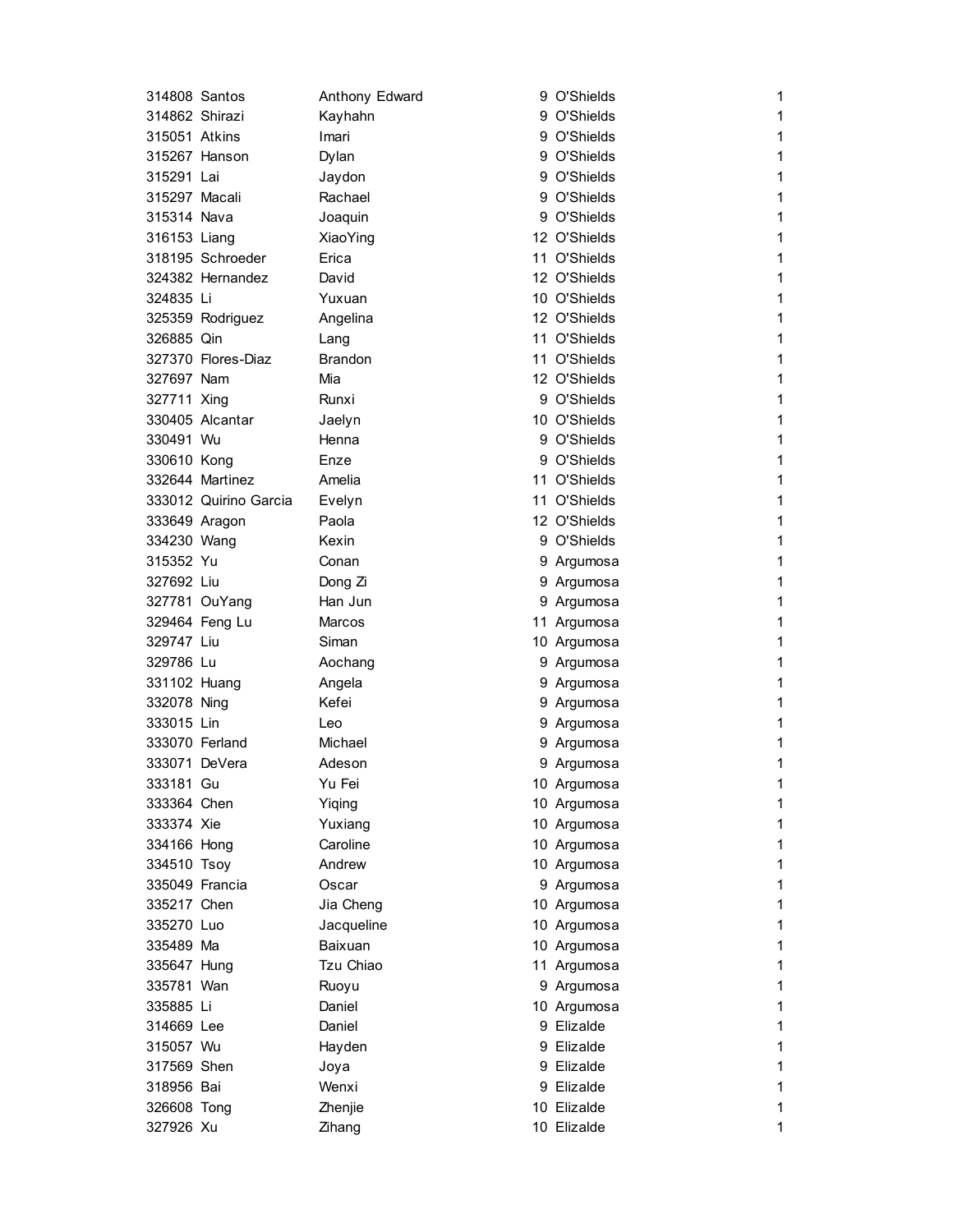| 331349 Wang   |                       | Johan               | 10 Elizalde | 1            |
|---------------|-----------------------|---------------------|-------------|--------------|
| 332170 Wang   |                       | Andrew              | 9 Elizalde  | 1            |
| 332842 Lin    |                       | Manson              | 10 Elizalde | 1            |
| 332988 Wong   |                       | Charlize            | 10 Elizalde | 1            |
| 333053 Feng   |                       | Linfeng             | 10 Elizalde | 1            |
| 333367 Cui    |                       | Yile                | 9 Elizalde  | 1            |
|               | 334158 Quintanilla    | Salvador            | 10 Elizalde | 1            |
|               | 334427 Bautista       | Calvin              | 10 Elizalde | 1            |
|               | 334583 Guevarra       | Josemaria           | 10 Elizalde | 1            |
| 335006 Latcha |                       | Nathan              | 10 Elizalde | 1            |
| 311341 David  |                       | Kiara               | 10 Galvan   | 1            |
| 312465 Lees   |                       | Richard             | 10 Galvan   | 1            |
| 314121 Chen   |                       | Jocelyn             | 9 Galvan    | 1            |
|               | 314376 Okwandu        | Chioma              | 9 Galvan    | 1            |
| 314669 Lee    |                       | Daniel              | 9 Galvan    | 1            |
| 314735 Karim  |                       | Zayn                | 9 Galvan    | 1            |
| 314880 Ho     |                       | Andrew              | 9 Galvan    | 1            |
| 315310 Cheng  |                       | Zachary             | 9 Galvan    | 1            |
|               | 315835 Contryman      | Alexii              | 11 Galvan   | 1            |
| 316191 Kuo    |                       | Shou Yi             | 10 Galvan   | 1            |
| 317114 Yong   |                       | Veronica            | 9 Galvan    | 1            |
| 317599 Han    |                       | Evan                | 10 Galvan   | 1            |
| 317643 Hon    |                       | Dustin              | 9 Galvan    | 1            |
| 317658 Chang  |                       | Charlotte           | 9 Galvan    | 1            |
| 318073 Cortes |                       | <b>Prince Clark</b> | 10 Galvan   | 1            |
| 318133 Mei    |                       | Aoying              | 9 Galvan    | 1            |
| 323394 Zeng   |                       | Xiangxuan           | 9 Galvan    | 1            |
| 323719 Tieu   |                       | Nathaniel           | 9 Galvan    | 1            |
| 324349 Zhong  |                       | Yi                  | 9 Galvan    | 1            |
|               | 324537 Kachroo        | Sulayman            | 10 Galvan   | 1            |
| 325804 Liu    |                       | Sheryl              | 9 Galvan    | 1            |
|               | 326941 Coronado       | Efrain              | 10 Galvan   | 1            |
| 327058 Tuang  |                       | Yun An              | 9 Galvan    | 1            |
| 327106 Cao    |                       | Shenran             | 9 Galvan    | 1            |
|               | 306580 Sandhu         | Sajjan              | 12 Khouzam  | 1            |
| 306965 Guo    |                       | Eva                 | 12 Khouzam  | 1            |
|               | 308542 Wickremasinghe | Rimuthu             | 12 Khouzam  | 1            |
| 308848 Yang   |                       | Kristen             | 11 Khouzam  | 1            |
| 309241 Hu     |                       | Marlon              | 11 Khouzam  | $\mathbf{1}$ |
| 310935 Chen   |                       | Jack                | 11 Khouzam  | $\mathbf{1}$ |
| 311262 Wong   |                       | Emily               | 10 Khouzam  | 1            |
|               | 311325 Montoya        | Matthew             | 10 Khouzam  | 1            |
| 311367 Nava   |                       | Christian           | 10 Khouzam  | 1            |
| 311400 Garcia |                       | Jonathan            | 10 Khouzam  | 1            |
|               | 311499 Ramirez        | Kai                 | 10 Khouzam  | 1            |
| 311682 Xu     |                       | <b>Bryce</b>        | 11 Khouzam  | $\mathbf{1}$ |
| 311757 Perez  |                       | Talisa              | 10 Khouzam  | 1            |
| 311890 Chava  |                       | Sriya               | 10 Khouzam  | 1            |
| 311891 Diep   |                       | Jaden               | 10 Khouzam  | 1            |
| 312788 Zhu    |                       | Amber               | 11 Khouzam  | 1            |
| 313284 Eibert |                       | Lucas               | 10 Khouzam  | 1            |
| 314512 Yang   |                       | Miles               | 9 Khouzam   | 1            |
|               |                       |                     |             |              |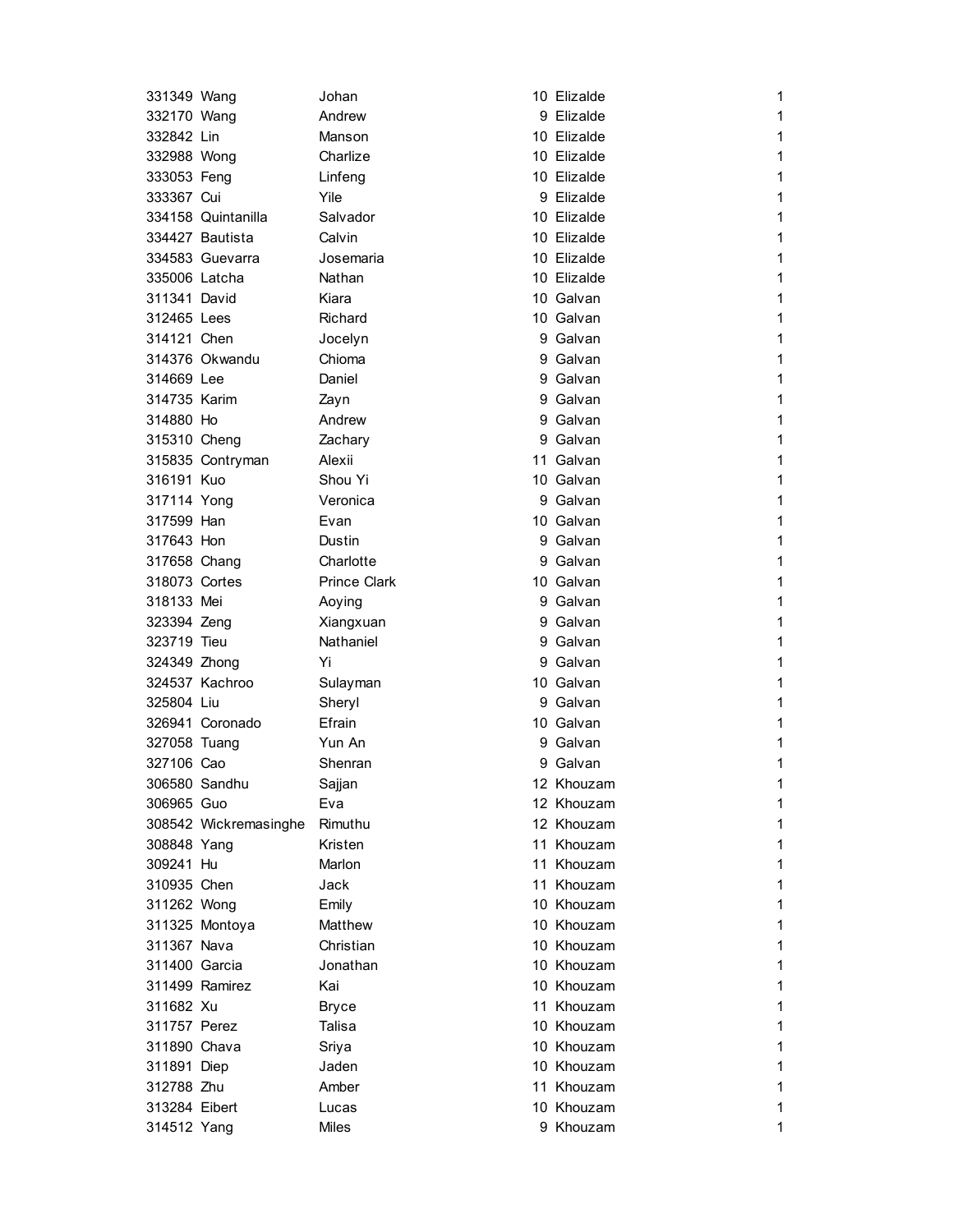| 314888 Liao   |                   | Chloe                | 10 Khouzam | 1              |
|---------------|-------------------|----------------------|------------|----------------|
|               | 314906 Nguyen     | Johnny               | 10 Khouzam | 1              |
| 314923 Phan   |                   | Marcus               | 10 Khouzam | 1              |
| 315504 Tseng  |                   | Fiona                | 9 Khouzam  | 1              |
|               | 315688 Chapman    | Bradyn               | 9 Khouzam  | 1              |
| 316170 Behar  |                   | Dominic              | 12 Khouzam | 1              |
| 319656 Lim    |                   | Stella               | 12 Khouzam | 1              |
|               | 321839 Hermosillo | Diana                | 9 Khouzam  | 1              |
| 328903 Yin    |                   | Earl                 | 10 Khouzam | 1              |
| 331156 Yang   |                   | Joy                  | 12 Khouzam | 1              |
| 331208 Li     |                   | Cecily               | 10 Khouzam | 1              |
|               | 333939 Contreras  | Desiree              | 12 Khouzam | 1              |
|               | 334475 Bonsangue  | Thomas               | 10 Khouzam | 1              |
| 334511 Cheng  |                   | Hadden               | 10 Khouzam | 1              |
| 335334 Lui    |                   | Zhen Stephen         | 11 Khouzam | 1              |
| 335644 Hung   |                   | Tzu Chun             | 9 Khouzam  | 1              |
| 311475 Wu     |                   | Amy                  | 10 James   | 2              |
| 311896 Huang  |                   | Ryan                 | 10 James   | 2              |
|               | 312494 Fontejon   | <b>Braeden Allen</b> | 10 James   | 2              |
| 312878 Lee    |                   | Alexander            | 9 James    | $\overline{2}$ |
| 314099 Bouey  |                   | Hannah               | 9 James    | $\overline{c}$ |
| 314732 Lin    |                   | Anson                | 10 James   | $\overline{c}$ |
| 314890 Lee    |                   | Peter                | 10 James   | $\overline{2}$ |
| 314921 Chou   |                   | Matthew              | 10 James   | $\overline{2}$ |
| 315101 Arroyo |                   | Sienna               | 9 James    | 2              |
|               | 315688 Chapman    | Bradyn               | 9 James    | $\overline{2}$ |
| 324606 Dong   |                   | Nannan               | 10 James   | 2              |
| 326820 Wu     |                   | Stella               | 10 James   | $\overline{c}$ |
| 327058 Tuang  |                   | Yun An               | 9 James    | $\overline{2}$ |
| 327063 Cheng  |                   | Stephanie            | 10 James   | 2              |
| 329036 Yao    |                   | Emily                | 10 James   | 2              |
| 330695 Vu     |                   | Sean-Gavin           | 9 James    | $\overline{2}$ |
| 306975 Candia |                   | Niko                 | 11 Chen    | 1              |
| 309161 Yu     |                   | Kenneth              | 11 Chen    | 1              |
| 309394 Chen   |                   | Sean                 | 11 Chen    | 1              |
| 314088 Tsai   |                   | Ethan                | 10 Chen    | 1              |
| 314598 Ly     |                   | Ethan                | 10 Chen    | 1              |
| 314732 Lin    |                   | Anson                | 10 Chen    | 1              |
| 316263 Zheng  |                   | Ethan                | 10 Chen    | 1              |
| 324517 Cai    |                   | Yuxing               | 11 Chen    | $\mathbf{1}$   |
| 325425 Yu     |                   | Junyang              | 11 Chen    | $\mathbf{1}$   |
| 326785 Liu    |                   | Ming Wang            | 12 Chen    | 1              |
| 328724 Wu     |                   | Wei                  | 11 Chen    | $\mathbf{1}$   |
| 328744 Hong   |                   | Ted                  | 10 Chen    | 1              |
| 329037 Lang   |                   | Zhaoning             | 12 Chen    | 1              |
| 329150 Zhu    |                   | Meihui               | 11 Chen    | 1              |
| 329614 Jin    |                   | Ge Hua               | 11 Chen    | 1              |
| 330687 Lu     |                   | GuanRui              | 10 Chen    | 1              |
| 335263 Chen   |                   | Haonan               | 11 Chen    | $\mathbf{1}$   |
|               | 310274 Williams   | Aaliyah              | 10 Tran    | 1              |
|               | 312412 Chavez     | Gavin                | 10 Tran    | 1              |
| 313715 Chang  |                   | Evan                 | 9 Tran     | 1              |
|               |                   |                      |            |                |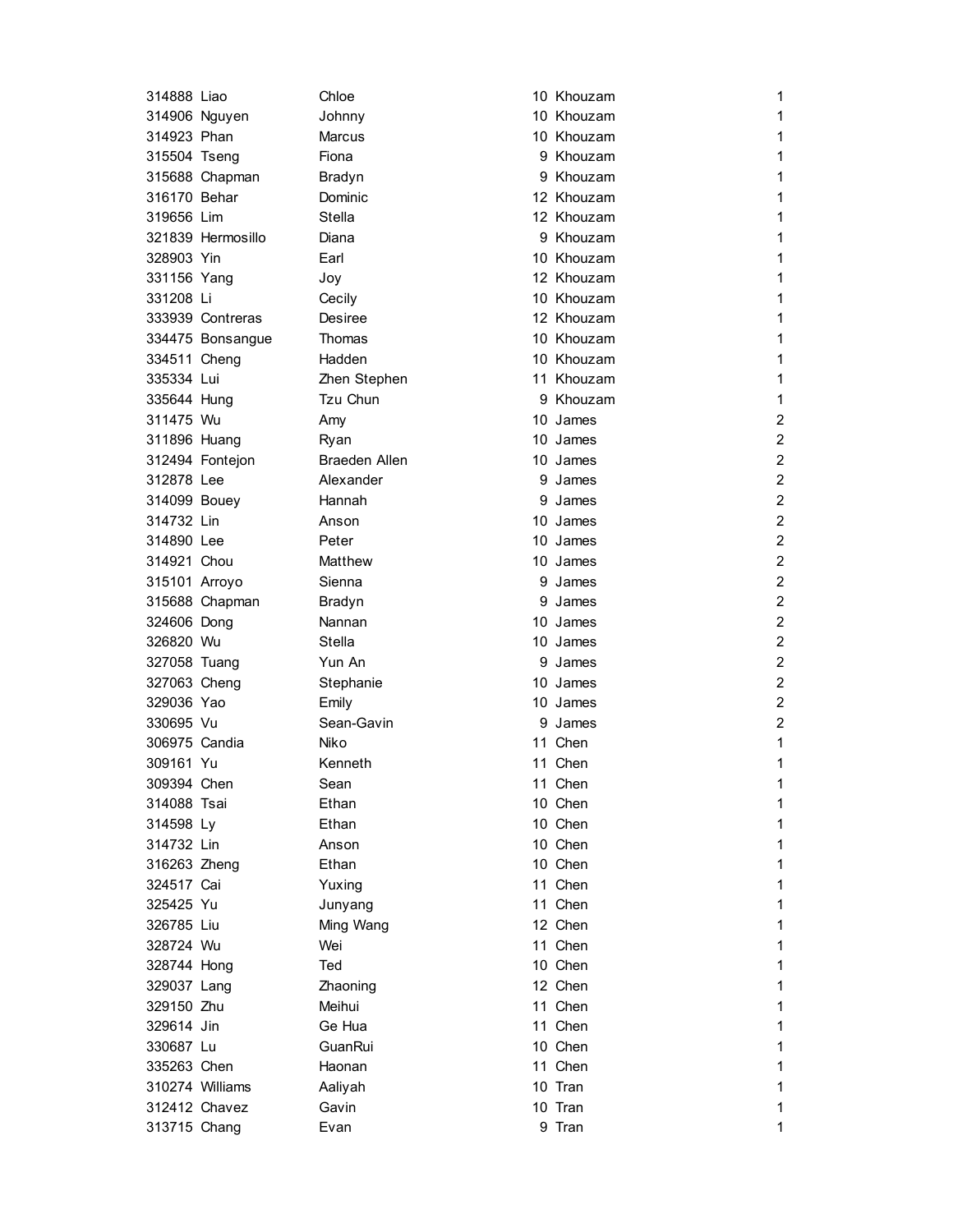| 315717 Olivas  |                      | Yvette            | 9 Tran      | 1              |
|----------------|----------------------|-------------------|-------------|----------------|
| 316226 Lee     |                      | Hoshea            | 10 Tran     | 1              |
| 325520 Inoue   |                      | Kimihiko          | 9 Tran      | 1              |
|                | 307083 Sepulveda     | Jacob             | 12 Wicks    | 1              |
| 307625 Lam     |                      | Kristin           | 12 Wicks    | 1              |
|                | 307750 Burlace       | Michael           | 12 Wicks    | 1              |
| 309018 Farrow  |                      | Oliver            | 11 Wicks    | 1              |
| 309037 Montes  |                      | Alejandro         | 11 Wicks    | 1              |
|                | 309354 Rosales       | Joe Eddy          | 11 Wicks    | 1              |
|                | 310376 Estrada       | Giovanni          | 12 Wicks    | 1              |
|                | 311926 Gustafson     | Seve              | 10 Wicks    | 1              |
| 312878 Lee     |                      | Alexander         | 9 Wicks     | 1              |
| 315125 Yu      |                      | Katlin            | 12 Wicks    | 1              |
|                | 318195 Schroeder     | Erica             | 11 Wicks    | 1              |
|                | 321197 Zayid-Ranieri | Jabriel           | 11 Wicks    | 1              |
|                | 324670 McCormick     | Robert            | 12 Wicks    | 1              |
|                | 324689 Wendland      | Ryan              | 9 Wicks     | 1              |
| 329136 Arita   |                      | Andres            | 12 Wicks    | 1              |
|                | 330430 Serrano       | Constantine       | 12 Wicks    | 1              |
|                | 330878 Becerra       | Eva               | 12 Wicks    | 1              |
|                | 330923 Ragasa        | Julia Nicole      | 12 Wicks    | 1              |
|                | 331022 Nguyen        | Rachel            | 12 Wicks    | 1              |
|                | 331482 Ramirez       | Priscila          | 10 Wicks    | 1              |
| 331510 Otoum   |                      | Saif              | 11 Wicks    | 1              |
| 331717 Yang    |                      | Yuehan            | 10 Wicks    | 1              |
| 331794 Rivera  |                      | Merary            | 11 Wicks    | 1              |
|                | 332006 Velasco       | Deagenes Avril Fr | 11 Wicks    | 1              |
| 332645 Van     |                      | Michael           | 11 Wicks    | 1              |
| 332930 Chen    |                      | Ingram            | 9 Wicks     | 1              |
| 333175 Chong   |                      | Michael           | 9 Wicks     | 1              |
| 335738 Chau    |                      | Tsun Yi           | 9 Wicks     | 1              |
| 335793 Zea     |                      | Christopher       | 11 Wicks    | 1              |
|                | 311603 Gondokusumo   | Valerie           | 10 Gwilliam | 2              |
| 311869 Lau     |                      | Collin            | 11 Gwilliam | 2              |
| 327868 Su      |                      | Zixiang           | 13 Gwilliam | 2              |
| 330611 Li      |                      | Elizabeth         | 10 Gwilliam | 2              |
| 331553 Luo     |                      | Yi                | 11 Gwilliam | $\overline{a}$ |
|                | 311654 Marquez       | Charlee           | 9 Fujii     | $\mathbf{1}$   |
| 313453 Lynch   |                      | Roberto           | 13 Fujii    | $\mathbf{1}$   |
|                | 314917 Hanson        | <b>Brooke</b>     | 9 Fujii     | $\mathbf{1}$   |
| 316003 Ting    |                      | Jasmine           | 9 Fujii     | 1              |
|                | 322160 Ramirez       | Emma              | 11 Fujii    | 1              |
| 327801 Aguilar |                      | Angeloh           | 9 Fujii     | $\mathbf{1}$   |
| 309534 Lu      |                      | Annabelle         | 11 James    | $\overline{2}$ |
| 310935 Chen    |                      | Jack              | 11 James    | $\overline{c}$ |
| 311472 Ahmed   |                      | Heba              | 10 James    | $\overline{a}$ |
| 311632 Chu     |                      | Sandra            | 11 James    | $\overline{2}$ |
| 311668 Yue     |                      | Aiden             | 11 James    | $\overline{c}$ |
| 312318 Chen    |                      | Philip            | 11 James    | $\overline{2}$ |
| 335699 Hu      |                      | Yifei             | 12 James    | $\overline{2}$ |
|                | 335928 Hou Wang      | Selina            | 11 James    | $\overline{2}$ |
| 310311 Chou    |                      | Kian              | 12 Drulias  | $\mathbf{1}$   |
|                |                      |                   |             |                |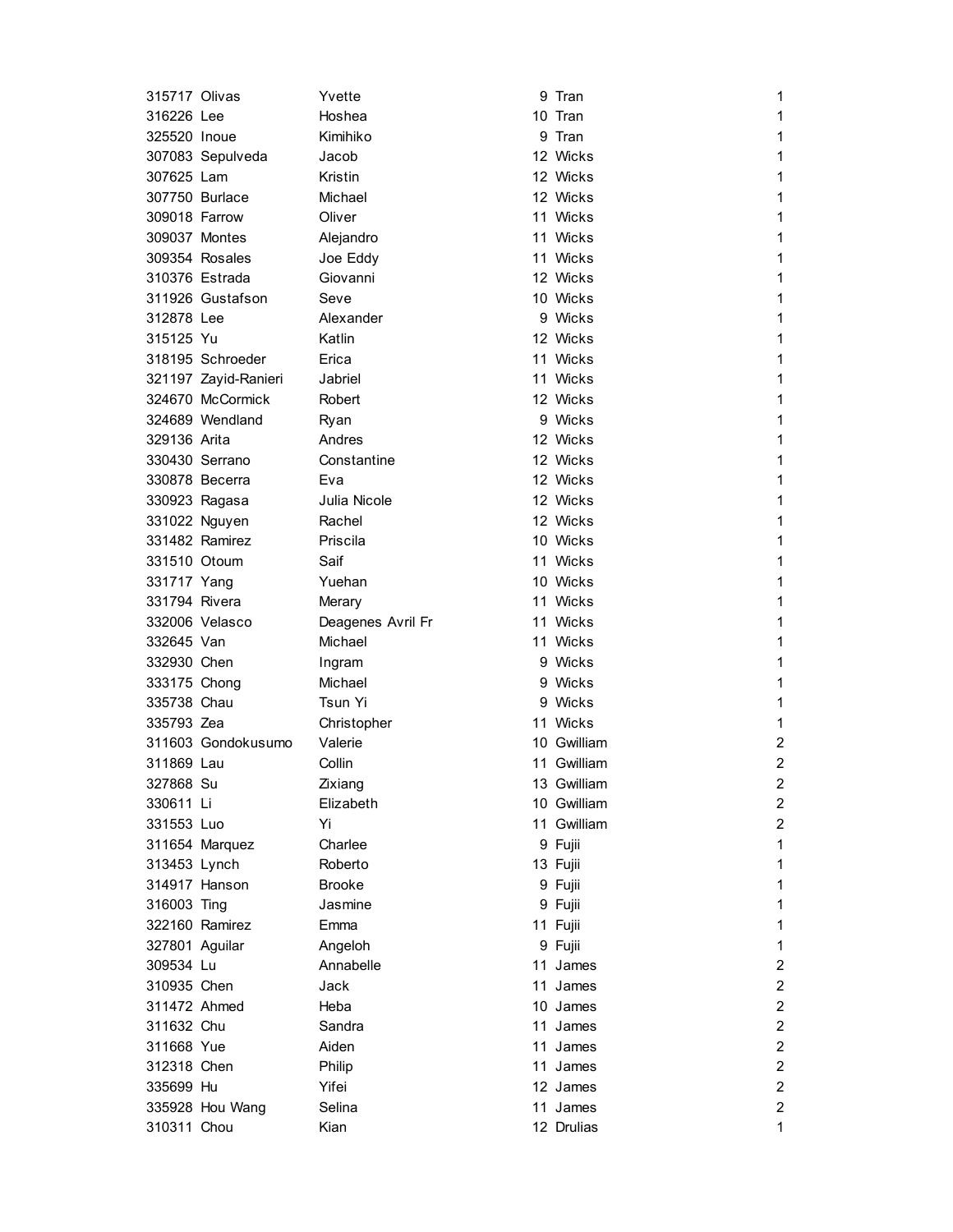|              | 310321 Kankanala | Sripriya     | 11 Drulias | 1            |
|--------------|------------------|--------------|------------|--------------|
| 311087 Chen  |                  | Calvin       | 11 Drulias | 1            |
| 311519 Ku    |                  | Caleb        | 11 Drulias | 1            |
| 311631 Chang |                  | Nathan       | 11 Drulias | 1            |
| 311632 Chu   |                  | Sandra       | 11 Drulias | 1            |
| 311640 Tang  |                  | Phillip      | 11 Drulias | 1            |
| 311684 Yang  |                  | Fiona        | 11 Drulias | 1            |
| 311947 Alejo |                  | Marissa      | 11 Drulias | 1            |
| 311966 Lupu  |                  | Aiden        | 12 Drulias | 1            |
| 312318 Chen  |                  | Philip       | 11 Drulias | 1            |
| 312380 Lee   |                  | Nicholas     | 11 Drulias | 1            |
| 312553 Lee   |                  | Victor       | 11 Drulias | 1            |
| 312858 Xu    |                  | Leo          | 11 Drulias | 1            |
| 313502 Ma    |                  | Adora        | 11 Drulias | 1            |
| 314336 Yang  |                  | Jinhong      | 11 Drulias | 1            |
| 315839 Diego |                  | Jayden       | 11 Drulias | 1            |
| 317895 Qi    |                  | Andrew       | 11 Drulias | 1            |
| 318083 Sham  |                  | Dylan        | 11 Drulias | 1            |
| 318725 Yang  |                  | Luxi         | 11 Drulias | 1            |
| 319650 Lin   |                  | Elena        | 11 Drulias | 1            |
| 319814 Diep  |                  | Sofia        | 11 Drulias | 1            |
| 321203 He    |                  | Tsz Chun     | 11 Drulias | 1            |
| 321419 Xie   |                  | Chenglin     | 11 Drulias | 1            |
| 321425 Luu   |                  | Aiden        | 11 Drulias | 1            |
| 322121 Kang  |                  | Matthew      | 11 Drulias | 1            |
| 322332 Wang  |                  | Xiaoran      | 11 Drulias | 1            |
| 323374 Wang  |                  | Ziyang       | 11 Drulias | 1            |
|              | 324688 Wendland  | Aubrey       | 11 Drulias | 1            |
|              | 324805 Nguyen    | Emilie       | 11 Drulias | 1            |
| 326788 Chen  |                  | Yixuan       | 11 Drulias | 1            |
| 308735 Wu    |                  | Lorraine     | 11 Park    | 1            |
| 309459 Chou  |                  | Katelyn      | 11 Park    | 1            |
| 311640 Tang  |                  | Phillip      | 11 Park    | 1            |
| 313975 Shen  |                  | Junyi        | 11 Park    | 1            |
| 314923 Phan  |                  | Marcus       | 10 Park    | 1            |
| 314929 Trinh |                  | Maddy        | 11 Park    | 1            |
| 317804 Tsai  |                  | Nadia        | 11 Park    | 1            |
| 317896 Le    |                  | Caleb        | 12 Park    | 1            |
| 318177 Chen  |                  | Feiyu        | 11 Park    | 1            |
| 324188 Tran  |                  | Aaron        | 11 Park    | $\mathbf{1}$ |
|              | 325494 Waraich   | Zain         | 11 Park    | $\mathbf{1}$ |
| 326790 Bao   |                  | <b>Belle</b> | 11 Park    | 1            |
| 326827 Hsu   |                  | Wei Lien     | 11 Park    | 1            |
|              | 327316 Sino-Cruz | Aiden        | 11 Park    | 1            |
| 327702 Tang  |                  | Yajie        | 11 Park    | 1            |
| 328591 Li    |                  | He           | 11 Park    | $\mathbf{1}$ |
| 329269 Sun   |                  | Tianze       | 11 Park    | 1            |
| 329306 Choi  |                  | Thomas       | 12 Park    | 1            |
| 329698 Chen  |                  | John         | 11 Park    | 1            |
| 330342 Qin   |                  | Yuze         | 11 Park    | 1            |
| 330867 Lin   |                  | Joy          | 11 Park    | 1            |
| 331280 Zhong |                  | Zitong       | 11 Park    | 1            |
|              |                  |              |            |              |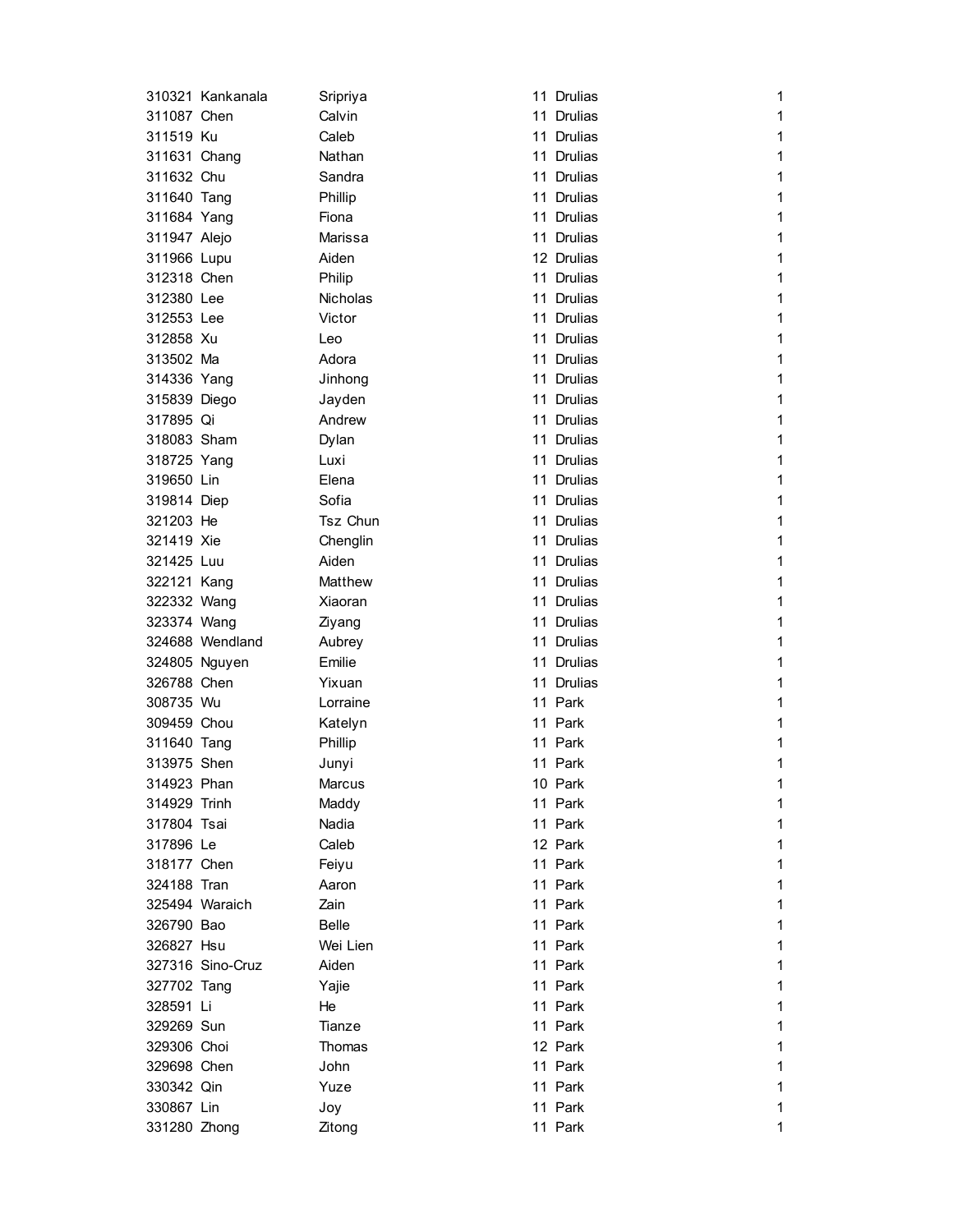| 332432 Wang    |                                     | Harrison            | 11 Park                      | 1            |
|----------------|-------------------------------------|---------------------|------------------------------|--------------|
| 332642 Li      |                                     | Joann               | 11 Park                      | 1            |
| 332643 Magno   |                                     | Joshua              | 11 Park                      | 1            |
| 332945 DeVera  |                                     | Reece               | 11 Park                      | 1            |
| 332953 Kothari |                                     | Janki               | 11 Park                      | 1            |
| 333127 Li      |                                     | Xiaoqing            | 11 Park                      | 1            |
| 334627 Wang    |                                     | Yiming              | 11 Park                      | 1            |
|                | 306652 Dimaranan                    | Maurice             | 12 Takahashi                 | 1            |
|                | 307629 Cheung                       | Nathan              | 12 Takahashi                 | 1            |
|                | 307687 Tanchoco                     | <b>Brion Andrei</b> | 12 Takahashi                 | 1            |
| 308159 Ho      |                                     | <b>Bruce</b>        | 12 Takahashi                 | 1            |
| 308736 Utomo   |                                     | Kenny               | 11 Takahashi                 | 1            |
| 308741 Majeed  |                                     | Sofia               | 11 Takahashi                 | 1            |
|                | 308746 Rosales                      | Trey                | 11 Takahashi                 | 1            |
| 308751 Lang    |                                     | Michael             | 11 Takahashi                 | 1            |
| 308758 Chen    |                                     | Alice               | 11 Takahashi                 | 1            |
|                | 308759 Choksey                      | Anisha              | 11 Takahashi                 | 1            |
| 308791 Kondo   |                                     | Leila               | 11 Takahashi                 | 1            |
| 308904 Chan    |                                     | Terence             | 11 Takahashi                 | 1            |
| 309030 Shi     |                                     | Evan                | 11 Takahashi                 | 1            |
| 309162 Zhu     |                                     | Kelly               | 11 Takahashi                 | 1            |
| 309234 Tsai    |                                     | Anthony             | 11 Takahashi                 | 1            |
| 309235 Chang   |                                     | Valery              | 11 Takahashi                 | 1            |
|                |                                     | Caren               | 11 Takahashi                 | 1            |
|                | 309314 Magdaleno<br>309327 Milenkov | Petar               | 11 Takahashi                 | 1            |
| 309367 Zhou    |                                     |                     | 11 Takahashi                 | 1            |
|                |                                     | Roy                 |                              |              |
| 309461 Lin     | 309424 Budiarto                     | Caelin              | 11 Takahashi<br>11 Takahashi | 1<br>1       |
|                |                                     | Cayleigh            |                              |              |
| 309478 Kim     |                                     | Kyle                | 11 Takahashi                 | 1            |
| 309555 Chung   |                                     | Nathan              | 11 Takahashi                 | 1            |
|                | 309561 Santana                      | Cynthia             | 11 Takahashi                 | 1            |
|                | 309897 McChesney                    | Breanna             | 11 Takahashi                 | 1            |
| 309899 Singh   |                                     | Jas                 | 11 Takahashi                 | 1            |
| 309971 Lin     |                                     | Joshua              | 11 Takahashi                 | 1            |
| 310233 Garcia  |                                     | Julian              | 11 Takahashi                 | 1            |
| 310262 Lie     |                                     | Jason               | 11 Takahashi                 | 1            |
| 313177 Mak     |                                     | Kaitlyn             | 11 Takahashi                 | 1            |
| 318053 Chen    |                                     | Ethan               | 11 Takahashi                 | 1            |
|                | 328911 Masangkay                    | Julia Rae           | 12 Gwilliam                  | 1            |
| 306616 Wen     |                                     | Crystal             | 12 Lomeli                    | 1            |
| 306631 Chan    |                                     | Marcelino           | 11 Lomeli                    | $\mathbf{1}$ |
| 308795 Lee     |                                     | Spencer             | 11 Lomeli                    | $\mathbf{1}$ |
| 308959 Ho      |                                     | Alan                | 11 Lomeli                    | 1            |
| 309062 Chen    |                                     | Kevin               | 11 Lomeli                    | $\mathbf{1}$ |
| 309108 Lopez   |                                     | Emely               | 11 Lomeli                    | 1            |
| 309454 Hou     |                                     | Austin              | 12 Lomeli                    | 1            |
|                | 309729 Thompson                     | Ellison             | 11 Lomeli                    | 1            |
| 309901 Tieu    |                                     | Lauren              | 11 Lomeli                    | 1            |
| 312322 Chow    |                                     | Ethan               | 11 Lomeli                    | 1            |
| 315120 Chik    |                                     | Alexander           | 11 Lomeli                    | 1            |
| 315745 Malik   |                                     | Shan                | 11 Lomeli                    | 1            |
| 324481 Chen    |                                     | Tian Yi             | 11 Lomeli                    | 1            |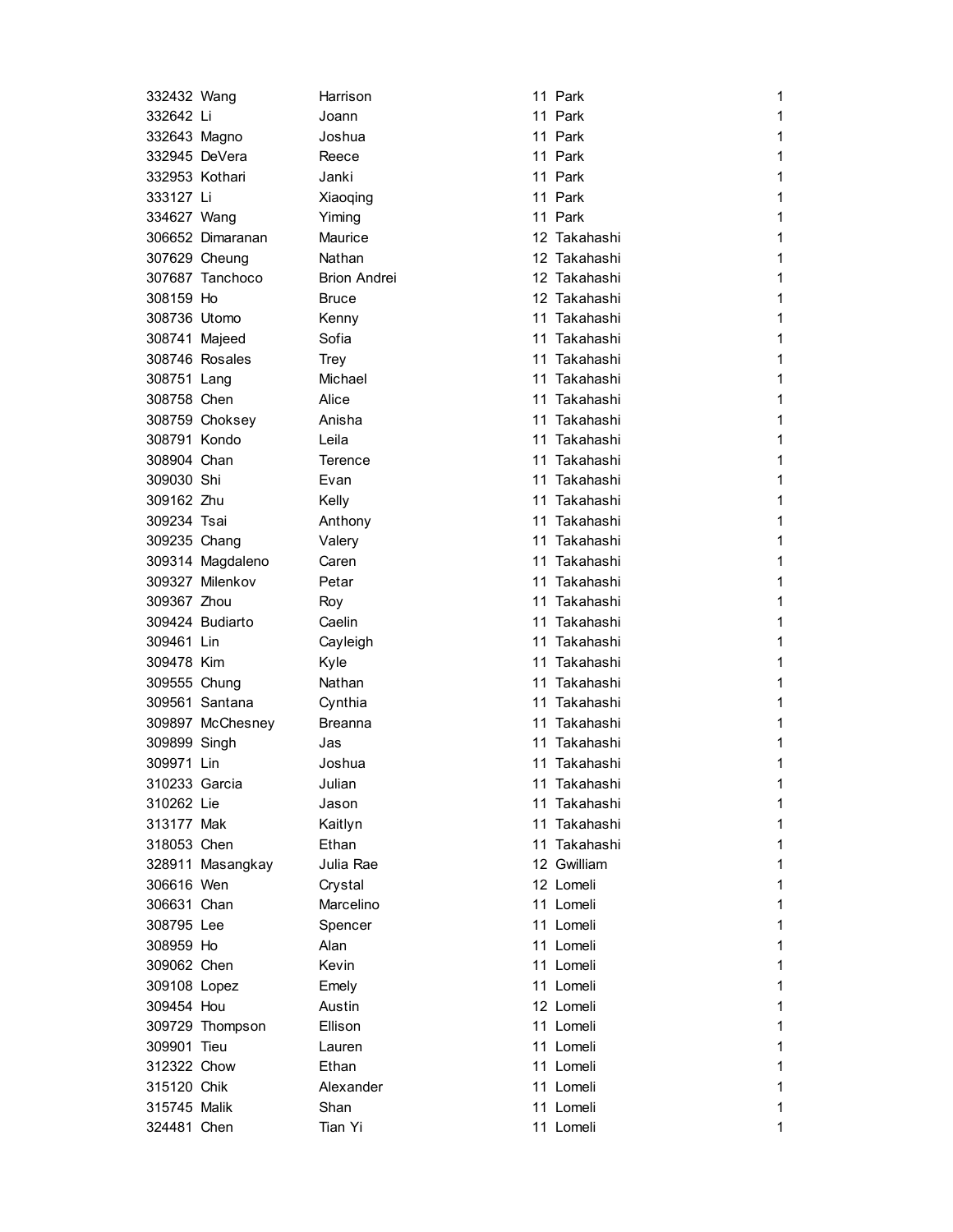| 326070 Jao     |                       | Jaimee Reanne       | 11 Lomeli   | 1            |
|----------------|-----------------------|---------------------|-------------|--------------|
| 326643 Tan     |                       | Roy                 | 11 Lomeli   | 1            |
| 327317 Lin     |                       | Frankie             | 11 Lomeli   | 1            |
| 330656 Tsai    |                       | Yu-Chien            | 11 Lomeli   | 1            |
| 331292 Xiao    |                       | Zhuowen             | 11 Lomeli   | 1            |
| 332976 Yen     |                       | Kayshawn            | 11 Lomeli   | 1            |
| 335027 Yang    |                       | Fiona               | 11 Lomeli   | 1            |
| 306088 Fan     |                       | LeAnna              | 11 Lopez    | 1            |
| 306443 Keung   |                       | Yu Ting             | 11 Lopez    | 1            |
| 308734 Lu      |                       | Darilyn             | 11 Lopez    | 1            |
| 308744 Au      |                       | Jolie               | 11 Lopez    | 1            |
|                | 308846 Galvan-Godinez | Valentina           | 11 Lopez    | 1            |
| 308874 Curry   |                       | Kayley              | 11 Lopez    | 1            |
| 308905 Moore   |                       | Tawnie              | 11 Lopez    | 1            |
| 309039 Co      |                       | Calden              | 11 Lopez    | 1            |
| 309054 Suasti  |                       | Maileeh             | 11 Lopez    | 1            |
| 309066 Vega    |                       | Jazmin              | 11 Lopez    | 1            |
| 309237 Dhillon |                       | Ishan               | 11 Lopez    | 1            |
| 309308 Zhang   |                       | Yao Wen             | 11 Lopez    | 1            |
| 309352 Reyes   |                       | Lauryn              | 11 Lopez    | 1            |
| 309618 Lee     |                       | Michelle            | 11 Lopez    | 1            |
| 309841 Hung    |                       | Joshua              | 11 Lopez    | 1            |
| 309888 Mir     |                       | Faizullah           | 11 Lopez    | 1            |
| 309938 Uy      |                       | Erinea              | 11 Lopez    | 1            |
| 310450 Moreno  |                       | Ciara               | 11 Lopez    | 1            |
| 310553 Chen    |                       | Katelyn             | 11 Lopez    | 1            |
| 311677 Ujita   |                       | Cole                | 11 Lopez    | 1            |
| 311678 Ujita   |                       | Nathan              | 11 Lopez    | 1            |
| 312898 Yem     |                       | Emily               | 11 Lopez    | 1            |
| 313048 Fue     |                       | Ryan                | 11 Lopez    | 1            |
| 313498 Lu      |                       | Edin                | 11 Lopez    | 1            |
| 315121 Liu     |                       | Clayton             | 11 Lopez    | 1            |
| 318083 Sham    |                       | Dylan               | 11 Lopez    | 1            |
| 319285 Toh     |                       | Chloe               | 11 Lopez    | 1            |
| 322051 Wang    |                       | Tingdan             | 11 Lopez    | 1            |
|                | 322064 Muhammad       | Omer                | 11 Lopez    | 1            |
| 324517 Cai     |                       | Yuxing              | 11 Lopez    | 1            |
| 325598 Guan    |                       | Weiheng             | 11 Lopez    | $\mathbf{1}$ |
|                | 326451 Kusserow       | Aria                | 11 Lopez    | $\mathbf{1}$ |
|                | 326454 Kusserow       | Athena              | 11 Lopez    | 1            |
|                | 326781 Johnson        | Michaiah            | 11 Lopez    | 1            |
|                | 326867 Alinsug        | Rowan               | 11 Lopez    | 1            |
| 328906 Garcia  |                       | Natalie             | 11 Lopez    | 1            |
| 331105 Jin     |                       | Shanailin           | 11 Lopez    | 1            |
|                | 331127 Crawford       | Jonathan            | 11 Lopez    | 1            |
| 331292 Xiao    |                       | Zhuowen             | 11 Lopez    | 1            |
| 332944 Chau    |                       | Ethan               | 11 Lopez    | 1            |
| 333254 Macias  |                       | Jasmine             | 11 Lopez    | 1            |
| 333340 Xie     |                       | Yujie               | 11 Lopez    | 1            |
| 329524 Bai     |                       | Zhicheng            | 13 Panlilio | 1            |
| 306354 Davies  |                       | Andrew              | 12 Sandoval | 1            |
|                | 307687 Tanchoco       | <b>Brion Andrei</b> | 12 Sandoval | 1            |
|                |                       |                     |             |              |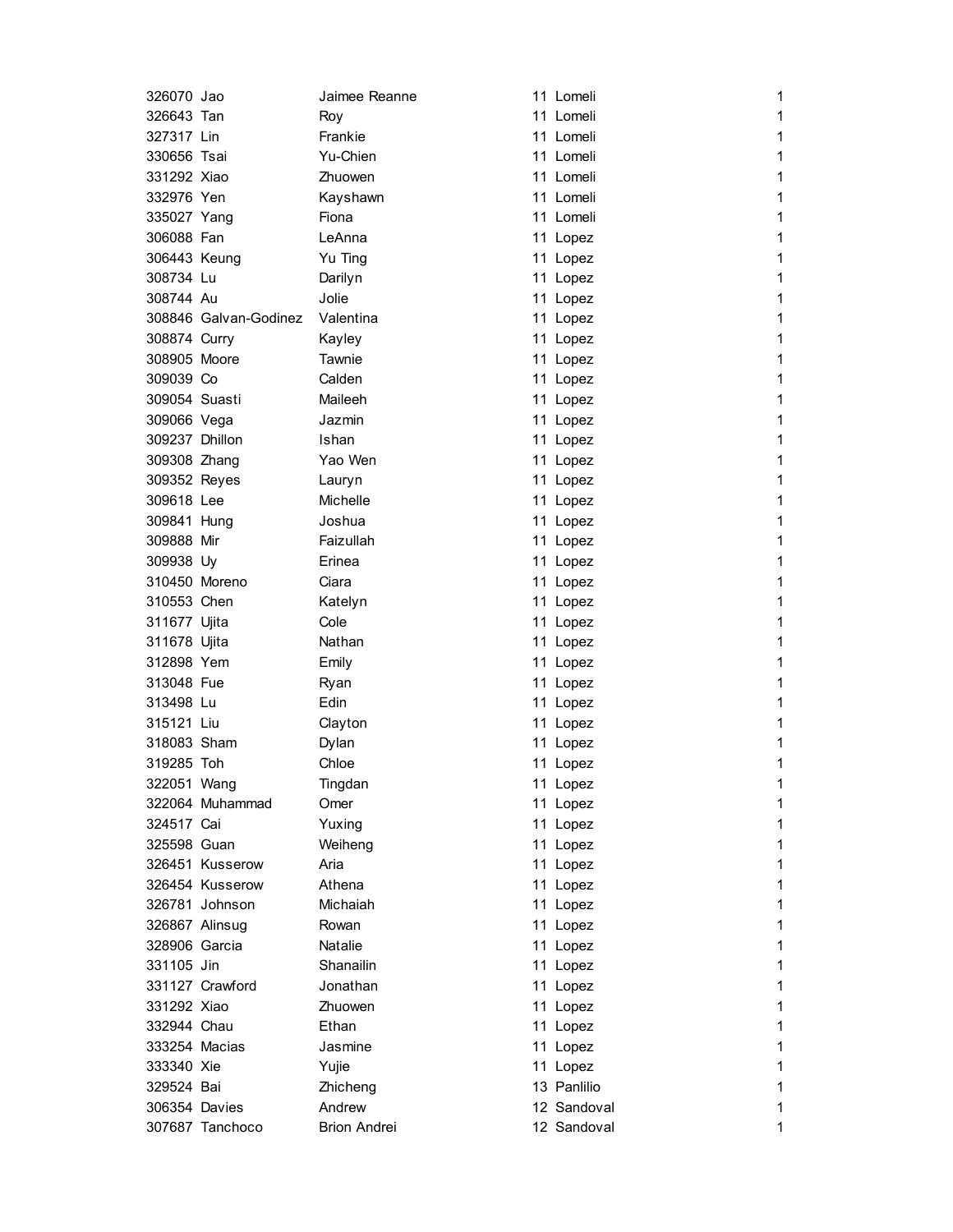|               | 307782 Arakawa       | Jessica              | 12 Sandoval | 1            |
|---------------|----------------------|----------------------|-------------|--------------|
| 308169 Qu     |                      | Sarah                | 12 Sandoval | 1            |
| 309307 Lu     |                      | Katelyn              | 11 Sandoval | 1            |
| 309525 Lopez  |                      | Daniel               | 11 Sandoval | 1            |
| 309526 Lopez  |                      | Malachi              | 11 Sandoval | 1            |
|               | 309605 Hanson        | Isaiah               | 11 Sandoval | 1            |
|               | 309682 Nguyen        | <b>Troy</b>          | 11 Sandoval | 1            |
| 309790 Tran   |                      | Zoey                 | 11 Sandoval | 1            |
|               | 309813 Monemi        | Tiara                | 11 Sandoval | 1            |
| 309904 Wight  |                      | Michael              | 11 Sandoval | 1            |
| 310288 Majors |                      | Leyla                | 12 Sandoval | 1            |
| 310300 Huerta |                      | Katie                | 11 Sandoval | 1            |
| 311330 Yeh    |                      | Bryan                | 11 Sandoval | 1            |
| 311635 Lara   |                      | Madelyn              | 11 Sandoval | 1            |
| 311966 Lupu   |                      | Aiden                | 12 Sandoval | 1            |
| 312553 Lee    |                      | Victor               | 11 Sandoval | 1            |
| 312784 Lu     |                      | Sophia               | 11 Sandoval | 1            |
| 313590 Lozano |                      | Cash                 | 11 Sandoval | 1            |
|               | 313591 Deguzman      | Nicholas             | 11 Sandoval | 1            |
| 316279 Chen   |                      | Shiyi                | 11 Sandoval | 1            |
| 318556 Wu     |                      | Kunhong              | 11 Sandoval | 1            |
|               | 319435 Guangorena    | <b>Breanna</b>       | 11 Sandoval | 1            |
| 320867 Tran   |                      | Kyle                 | 11 Sandoval | 1            |
|               | 321226 Bhuiyan       | Ridhowan             | 12 Sandoval | 1            |
|               | 322064 Muhammad      | Omer                 | 11 Sandoval | 1            |
| 324342 Pineda |                      | Siobhan              | 11 Sandoval | 1            |
|               | 324400 Sanchez       | Cassandra            | 12 Sandoval | 1            |
| 324675 Shyy   |                      | Sonya                | 11 Sandoval | 1            |
|               | 326453 Kusserow      | Isabella             | 11 Sandoval | 1            |
|               |                      |                      | 12 Sandoval | 1            |
| 331087 Russo  | 327036 Marquez       | Mark<br>Matthew      | 12 Sandoval | 1            |
| 331292 Xiao   |                      |                      | 11 Sandoval |              |
|               |                      | Zhuowen              |             | 1            |
| 333212 Garcia |                      | Destiny              | 11 Sandoval | 1            |
| 333254 Macias |                      | Jasmine              | 11 Sandoval | 1            |
| 334508 Coday  |                      | Hayley               | 11 Sandoval | 1            |
|               | 335630 Silvestre     | Romeo                | 12 Sandoval | 1            |
| 311213 Li     |                      | Ally                 | 10 Collins  | 1            |
| 311403 Liu    |                      | Jiaming              | 10 Collins  | 1            |
|               | 311928 Heyman        | Landon               | 10 Collins  | 1            |
|               | 312401 Balswick      | Elizabeth            | 10 Collins  | 1            |
|               | 312471 Villareal     | Lucas                | 9 Collins   | $\mathbf{1}$ |
|               | 312494 Fontejon      | <b>Braeden Allen</b> | 10 Collins  | $\mathbf 1$  |
| 313976 Bernal |                      | Victoria             | 9 Collins   | 1            |
|               | 314318 Montes De Oca | Malte                | 9 Collins   | 1            |
| 314338 Lu     |                      | Sophie               | 9 Collins   | 1            |
|               | 314470 Olegario      | Chloe                | 9 Collins   | 1            |
| 314636 Xia    |                      | Liwei                | 9 Collins   | 1            |
| 314650 Tran   |                      | Justin               | 10 Collins  | 1            |
| 314883 Ayson  |                      | Joseph Angelo        | 9 Collins   | 1            |
| 314889 Wu     |                      | Tyler                | 10 Collins  | $\mathbf{1}$ |
| 315320 Park   |                      | Kailyn               | 9 Collins   | 1            |
| 317766 Tong   |                      | Iris                 | 9 Collins   | 1            |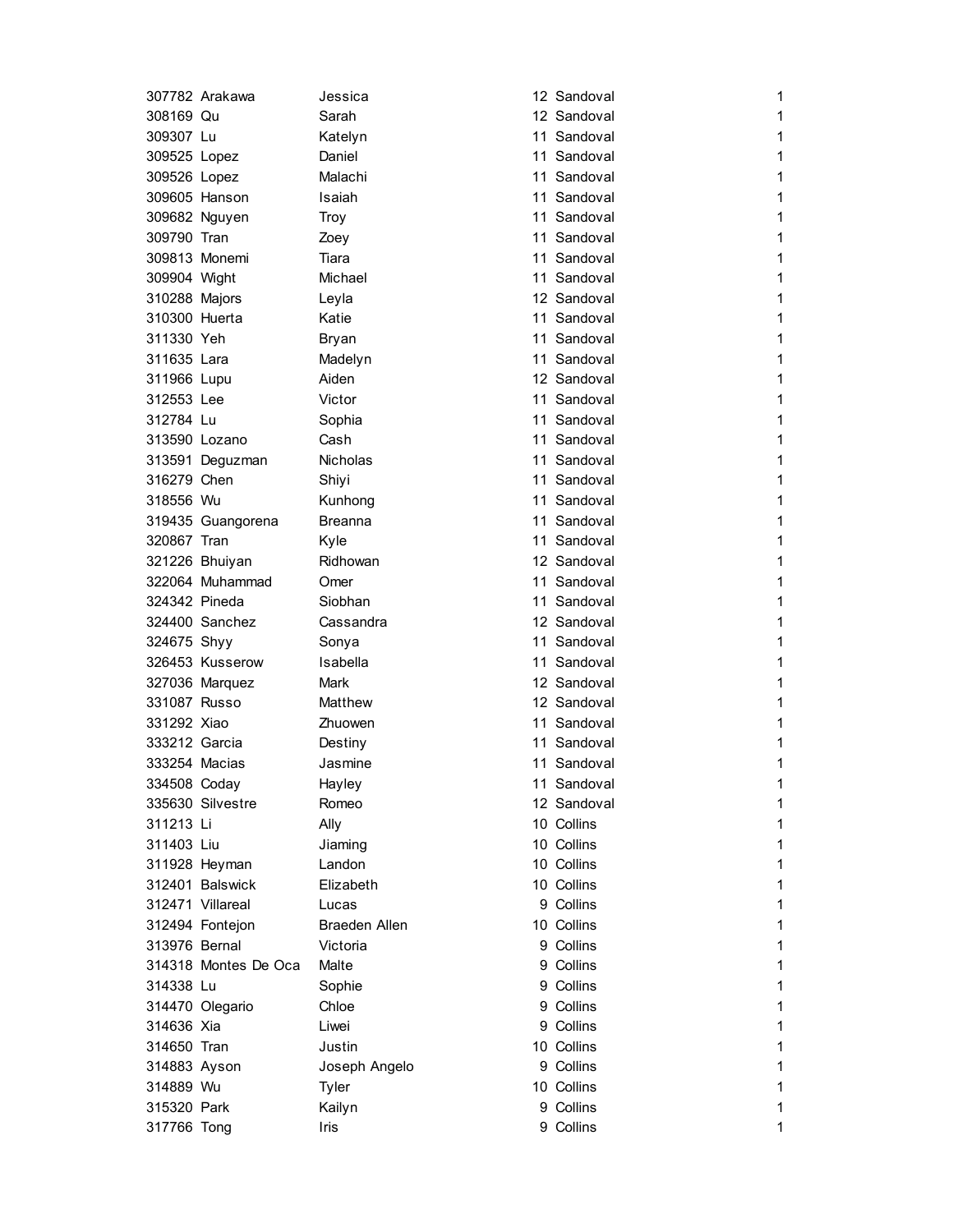| 318454 Xie    |                 | JiaNi          | 9 Collins  | 1            |
|---------------|-----------------|----------------|------------|--------------|
| 322023 Zhao   |                 | Zhirong        | 10 Collins | 1            |
| 324958 Wang   |                 | Isabella       | 10 Collins | 1            |
| 332727 Vitug  |                 | Seth Jasper    | 11 Collins | $\mathbf{1}$ |
| 306328 Gomez  |                 | Julian         | 10 Kaveh   | 1            |
| 311409 Wang   |                 | Max            | 10 Kaveh   | 1            |
|               | 312330 Cheung   | Elbert         | 9 Kaveh    | 1            |
| 312391 Lu     |                 | Tiffany        | 9 Kaveh    | 1            |
| 312456 Gajjar |                 | Chinar         | 9 Kaveh    | 1            |
| 313834 Cao    |                 | Chenwei        | 11 Kaveh   | 1            |
|               | 314129 Chheng   | Thomas         | 9 Kaveh    | 1            |
| 314242 Avila  |                 | Natalia        | 9 Kaveh    | 1            |
| 314312 Chien  |                 | Kyrah          | 9 Kaveh    | 1            |
|               | 314404 Cheung   | Cara           | 9 Kaveh    | 1            |
| 314406 Au     |                 | Esmond         | 9 Kaveh    | 1            |
| 314459 Lam    |                 | Ryan           | 9 Kaveh    | 1            |
| 314635 Yip    |                 | Rylan          | 9 Kaveh    | 1            |
| 314916 Lee    |                 | Christie       | 9 Kaveh    | 1            |
|               | 314922 Amoroso  | <b>Brandon</b> | 10 Kaveh   | 1            |
| 324505 Shih   |                 | Madison        | 9 Kaveh    | 1            |
| 324697 Ly     |                 | Matthew        | 9 Kaveh    | 1            |
|               | 325295 Waggoner | Ava            | 9 Kaveh    | 1            |
| 325744 Li     |                 | Jianing        | 9 Kaveh    | 1            |
| 326606 Bien   |                 | Katherine      | 9 Kaveh    | 1            |
| 326809 Zhang  |                 | Zhening        | 9 Kaveh    | 1            |
| 327659 Xu     |                 | Zhenxuan       | 9 Kaveh    | 1            |
| 327854 Li     |                 | Bonny          | 9 Kaveh    | 1            |
| 328740 Trinh  |                 | Jaydan         | 10 Kaveh   | 1            |
| 328938 Zhou   |                 | Yunfan         | 9 Kaveh    | 1            |
| 328944 Zeng   |                 | Jenny          | 10 Kaveh   | 1            |
| 329694 Liu    |                 | Minnie         | 9 Kaveh    | 1            |
| 330488 Dalati |                 | Mahmoud        | 9 Kaveh    | 1            |
| 330491 Wu     |                 | Henna          | 9 Kaveh    | 1            |
|               | 312462 Peterson | Annika         | 9 Landis   | 1            |
| 314530 Lu     |                 | Tyler          | 9 Landis   | 1            |
| 314983 Tecson |                 | Olivia         | 9 Landis   | 1            |
| 315275 Guo    |                 | Clare          | 9 Landis   | 1            |
| 315277 Davis  |                 | Angelina       | 9 Landis   | 1            |
| 315366 Lee    |                 | Canise         | 9 Landis   | 1            |
| 315726 Harada |                 | Ryan           | 9 Landis   | $\mathbf{1}$ |
| 316361 Lin    |                 | Kyle           | 9 Landis   | $\mathbf 1$  |
| 316494 He     |                 | Fan            | 9 Landis   | 1            |
| 316686 Lin    |                 | Caleb          | 9 Landis   | $\mathbf{1}$ |
| 317096 Hsu    |                 | <b>Brandon</b> | 9 Landis   | 1            |
| 317097 Huang  |                 | Savannah       | 9 Landis   | 1            |
| 317111 Siu    |                 | Hailey         | 9 Landis   | 1            |
| 317264 Mattar |                 | Ava            | 9 Landis   | 1            |
| 317319 Tseng  |                 | Preston        | 9 Landis   | 1            |
| 317546 Zhang  |                 | Lunchang       | 9 Landis   | 1            |
| 317619 Wang   |                 | Kyle           | 9 Landis   | 1            |
|               | 317671 Nguyen   |                | 9 Landis   | 1            |
|               |                 | Uyen           |            |              |
| 318226 Zheng  |                 | MoRan          | 9 Landis   | 1            |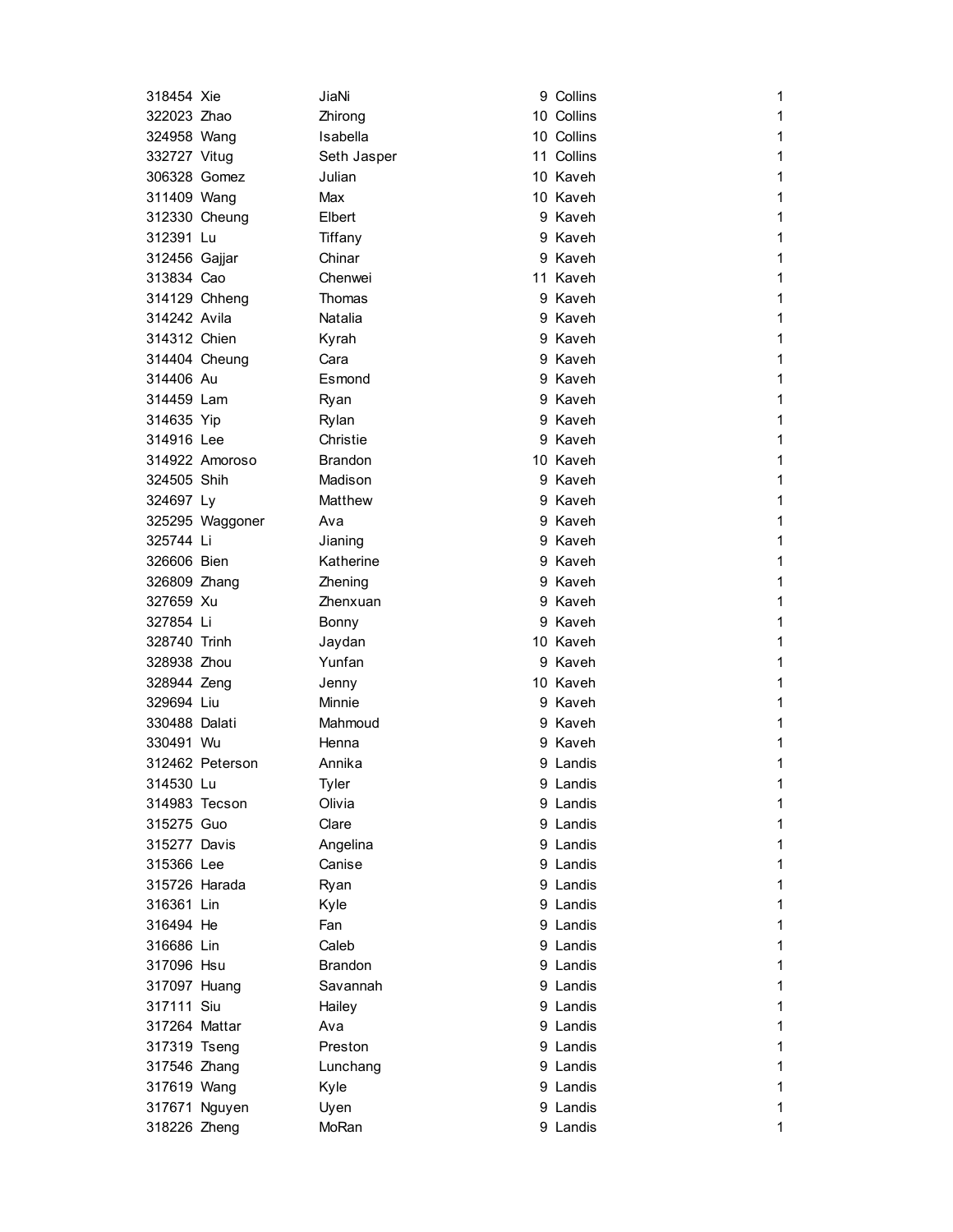|               | 321434 Marquez       | Armand       | 9 Landis  | 1           |
|---------------|----------------------|--------------|-----------|-------------|
| 322017 Pan    |                      | Bai Lin      | 9 Landis  | 1           |
|               | 323998 Elhawary      | Zeina        | 9 Landis  | 1           |
| 330497 Tan    |                      | Kylie        | 10 Landis | 1           |
| 330547 Wang   |                      | Chloe        | 9 Landis  | 1           |
| 330553 Hong   |                      | Hans         | 9 Landis  | 1           |
| 330554 Li     |                      | Hazel        | 9 Landis  | 1           |
| 330599 Shi    |                      | Daniel       | 9 Landis  | 1           |
| 330610 Kong   |                      | Enze         | 9 Landis  | 1           |
| 330691 Yeung  |                      | Ryan         | 10 Landis | 1           |
| 330695 Vu     |                      | Sean-Gavin   | 9 Landis  | 1           |
| 330812 Lu     |                      | Jerry        | 10 Landis | 1           |
| 331201 Wang   |                      | George       | 9 Landis  | 1           |
| 331862 Wei    |                      | Wen Xuan     | 10 Landis | 1           |
| 334014 Hsu    |                      | Yin-Kuan     | 9 Landis  | 1           |
|               | 335185 Castaneda     | Savannah     | 10 Landis | 1           |
| 306328 Gomez  |                      | Julian       | 10 Knox   | 1           |
| 309435 Hsu    |                      | <b>Bryce</b> | 10 Knox   | 1           |
| 311061 Candia |                      | Izel         | 10 Knox   | 1           |
| 311263 Yeh    |                      | Kelly        | 10 Knox   | 1           |
| 311394 Siu    |                      | Chloe        | 10 Knox   | 1           |
| 311501 Rubio  |                      | Joseph Ryan  | 10 Knox   | 1           |
| 311694 Lee    |                      | Sria         | 10 Knox   | 1           |
| 311897 Kawata |                      | Sarah        | 10 Knox   | 1           |
|               | 311901 Maestas       | Justin       | 10 Knox   | 1           |
| 311957 Tan    |                      | Leo          | 10 Knox   | 1           |
|               | 312452 Montoya       | Kathryn      | 10 Knox   | 1           |
| 313937 Chen   |                      | Zihan        | 10 Knox   | 1           |
| 314323 Yoshii |                      | Emilyn       | 9 Knox    | 1           |
|               | 314562 Gonzales      | Kayla        | 10 Knox   | 1           |
| 315450 Kwok   |                      | Aubrey       | 10 Knox   | 1           |
| 316222 Lee    |                      | Jedidiah     | 11 Knox   | 1           |
|               | 317614 Shiau-LaRoche | Josette Anh  | 10 Knox   | 1           |
| 319648 Rios   |                      | Jordan       | 10 Knox   | 1           |
| 321951 Shen   |                      | Ruoshui      | 10 Knox   | 1           |
| 322339 Koo    |                      | Branden      | 10 Knox   | 1           |
| 324541 Hong   |                      | Daniel       | 10 Knox   | 1           |
| 324958 Wang   |                      | Isabella     | 10 Knox   | 1           |
| 325744 Li     |                      | Jianing      | 9 Knox    | $\mathbf 1$ |
| 326819 Xu     |                      | Fei          | 10 Knox   | 1           |
| 328210 Cheng  |                      | Ashley       | 10 Knox   | 1           |
| 328740 Trinh  |                      | Jaydan       | 10 Knox   | $\mathbf 1$ |
| 330812 Lu     |                      | Jerry        | 10 Knox   | 1           |
| 331295 Oh     |                      | Kayla        | 10 Knox   | 1           |
| 334154 Ha     |                      | Jacquelyn    | 10 Knox   | $\mathbf 1$ |
|               | 334177 Chavez        | Katelyn      | 10 Knox   | 1           |
|               | 334428 Rodriguez     | Samantha     | 10 Knox   | 1           |
| 334472 Li     |                      | Jack         | 10 Knox   | 1           |
|               | 334520 Cheang        | Maggie       | 10 Knox   | 1           |
| 334691 Chen   |                      | Zhi Ying     | 10 Knox   | 1           |
| 335210 King   |                      | Dylan        | 12 Knox   | 1           |
| 335706 Huang  |                      | Jingwen      | 10 Knox   | 1           |
|               |                      |              |           |             |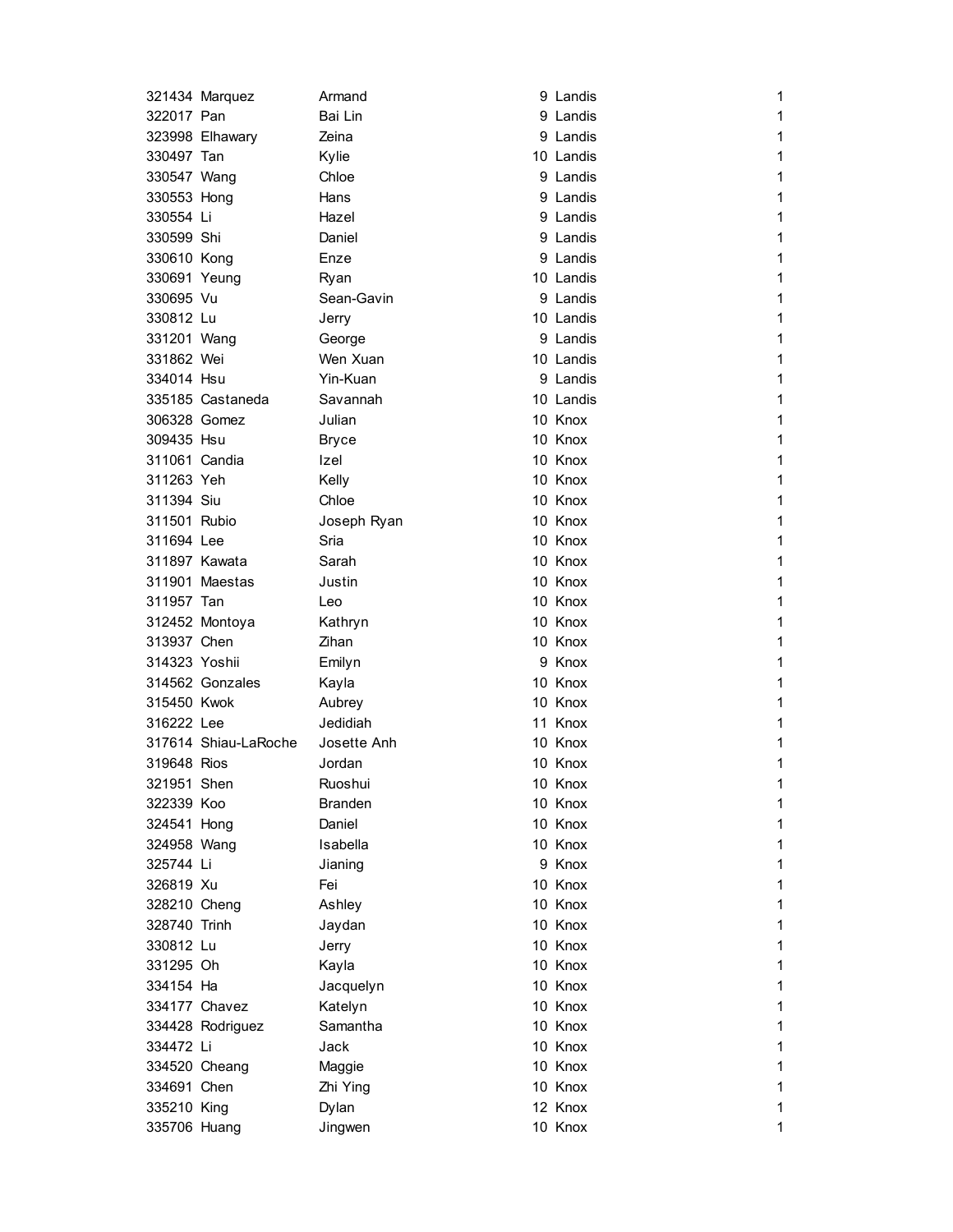|                 | 307457 Sebastian               | Jhenna Alexandria    | 12 Mang      | 1 |
|-----------------|--------------------------------|----------------------|--------------|---|
| 307890 Moss     |                                | Dylan                | 12 Mang      | 1 |
| 307976 Cobo     |                                | <b>Nicholas</b>      | 12 Mang      | 1 |
| 310296 Hanks    |                                | Mora                 | 12 Mang      | 1 |
| 310542 Pineda   |                                | Emily                | 12 Mang      | 1 |
| 311166 Cruz     |                                | Jason                | 10 Mang      | 1 |
| 311362 Chua     |                                | Joseph               | 10 Mang      | 1 |
| 311364 Ruiz     |                                | Ricky                | 10 Mang      | 1 |
|                 | 311407 Kuniyoshi               | Ariadna              | 10 Mang      | 1 |
| 311453 Trujillo |                                | Diego                | 10 Mang      | 1 |
|                 | 311496 Nguyen                  | Candace              | 10 Mang      | 1 |
| 311553 Zhang    |                                | Yifan                | 10 Mang      | 1 |
| 311704 Huang    |                                | Egan                 | 10 Mang      | 1 |
| 311768 Celario  |                                | Nathan               | 10 Mang      | 1 |
| 311861 Wade     |                                | Jordan               | 10 Mang      | 1 |
|                 | 311900 Lagaso                  | McKenna              | 10 Mang      | 1 |
|                 | 312494 Fontejon                | <b>Braeden Allen</b> | 10 Mang      | 1 |
|                 | 313302 Yamashiro               | Sean                 | 10 Mang      | 1 |
| 315118 Ulloa    |                                | Hillina              | 10 Mang      | 1 |
| 318049 Chau     |                                | Janice               | 10 Mang      | 1 |
|                 | 318883 Montalvo                | Matthew              | 12 Mang      | 1 |
| 323925 Huezo    |                                | Ethan                | 11 Mang      | 1 |
| 325287 Zhao     |                                | Xuanda               | 9 Mang       | 1 |
|                 | 326958 Del Rosario             | <b>Ethan Nicolas</b> | 10 Mang      | 1 |
|                 | 327075 Murrieta                | Gizelle              | 11 Mang      | 1 |
| 330635 Yun      |                                | Ashley               | 12 Mang      | 1 |
|                 | 331649 Pickering               | Madison              | 10 Mang      | 1 |
| 331862 Wei      |                                | Wen Xuan             | 10 Mang      | 1 |
| 332727 Vitug    |                                | Seth Jasper          | 11 Mang      | 1 |
| 333013 Zhou     |                                | Lingxuan             | 11 Mang      | 1 |
| 333147 Mancia   |                                | Jordyn               | 11 Mang      | 1 |
| 333266 Tate     |                                | Steven               | 11 Mang      | 1 |
| 333364 Chen     |                                | Yiqing               | 10 Mang      | 1 |
| 334160 Menon    |                                | Mayukha              | 10 Mang      | 1 |
| 335079 Cao      |                                | Tianli               | 10 Mang      | 1 |
|                 | 336030 Valenzuela Alvare Maria |                      | 11 Mang      | 1 |
| 311164 Alorro   |                                | Ethan                | 10 Seawright | 1 |
| 311338 Chang    |                                | Ariana               | 10 Seawright | 1 |
| 311544 Yang     |                                | Laurence             | 10 Seawright | 1 |
| 311546 Yu       |                                | Katelyn              | 10 Seawright | 1 |
| 311564 Lin      |                                | Marlon               | 10 Seawright | 1 |
|                 | 311588 Gwilliam                | Abby                 | 10 Seawright | 1 |
| 311851 Choi     |                                | Gavin                | 10 Seawright | 1 |
| 311855 Shen     |                                |                      | 10 Seawright |   |
|                 |                                | Duncan<br>Samuel     |              | 1 |
| 311860 Lew      |                                |                      | 10 Seawright | 1 |
|                 | 312554 Cayaban                 | Chloe Anne           | 10 Seawright | 1 |
| 313531 Grafil   |                                | <b>Sydney Alexis</b> | 10 Seawright | 1 |
| 314107 Chang    |                                | Daphane              | 9 Seawright  | 1 |
| 314722 Khaing   |                                | Christopher          | 10 Seawright | 1 |
| 314978 Chang    |                                | Aaron                | 9 Seawright  | 1 |
|                 | 315050 Thompson                | Alexander            | 9 Seawright  | 1 |
| 315134 Wang     |                                | Ashlynn              | 10 Seawright | 1 |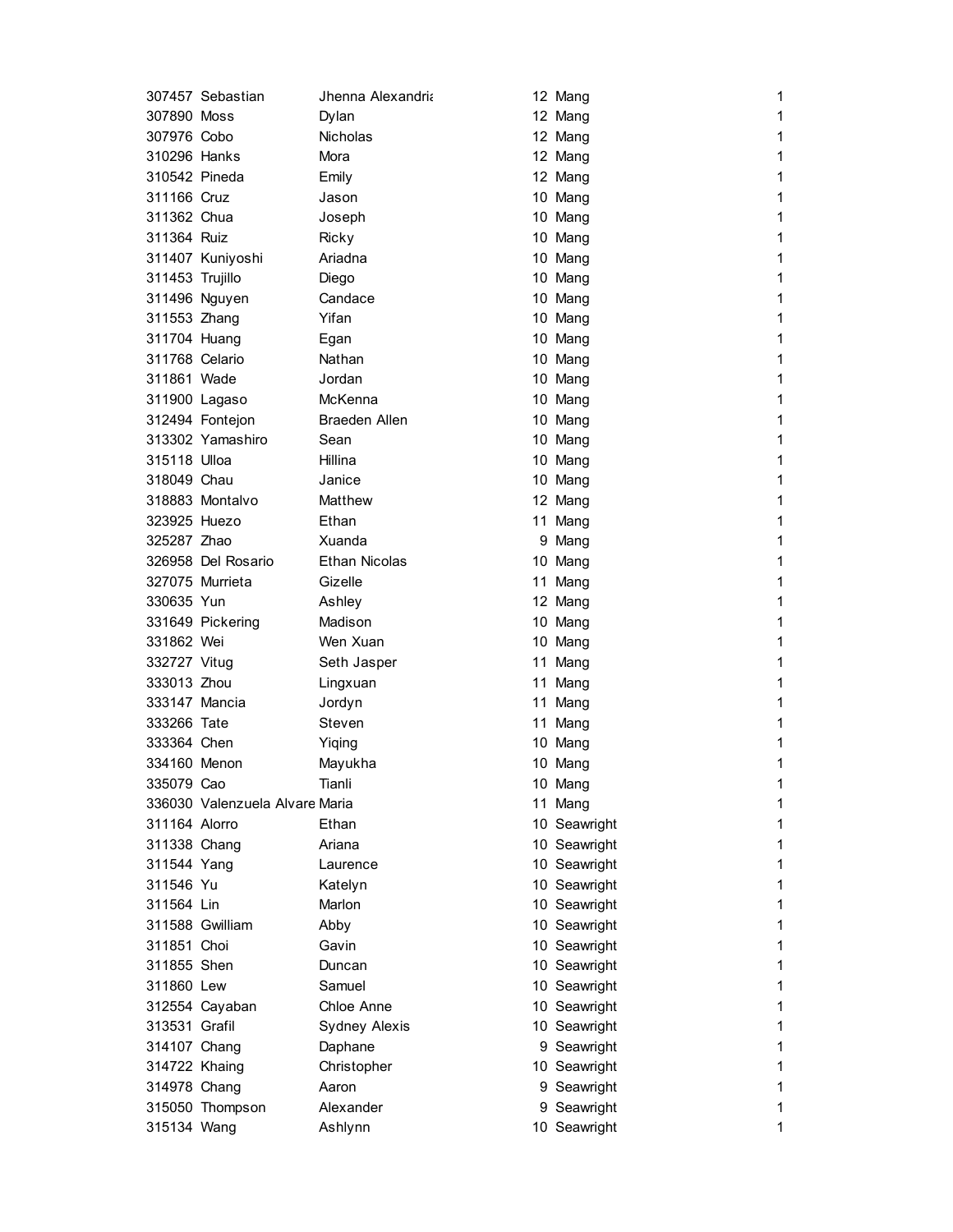| 315762 Wang    | Miao           |  | 1                                                                                                                                                                                                                                                                        |
|----------------|----------------|--|--------------------------------------------------------------------------------------------------------------------------------------------------------------------------------------------------------------------------------------------------------------------------|
| 315834 Ochoa   | Issac          |  | 1                                                                                                                                                                                                                                                                        |
| 315968 Sauceda | Andrew         |  | 1                                                                                                                                                                                                                                                                        |
| 317252 Wu      | Ka Chun        |  | 1                                                                                                                                                                                                                                                                        |
| 317558 Shen    | Isaac          |  | 1                                                                                                                                                                                                                                                                        |
| 317641 Jin     | William        |  | 1                                                                                                                                                                                                                                                                        |
| 318065 Lai     | Miles          |  | 1                                                                                                                                                                                                                                                                        |
| 322339 Koo     | <b>Branden</b> |  | 1                                                                                                                                                                                                                                                                        |
| 327326 Li      | Jun Hong       |  | 1                                                                                                                                                                                                                                                                        |
| 328899 Lu      | Alton          |  | 1                                                                                                                                                                                                                                                                        |
| 329347 Chen    | Alvin          |  | 1                                                                                                                                                                                                                                                                        |
| 330689 Liu     | Giovanni       |  | 1                                                                                                                                                                                                                                                                        |
| 332787 Husain  | Joshua         |  | 1                                                                                                                                                                                                                                                                        |
| 334160 Menon   | Mayukha        |  | 1                                                                                                                                                                                                                                                                        |
| 335103 Huang   | Alice          |  | 1                                                                                                                                                                                                                                                                        |
| 335218 Lui     | Ting Ronald    |  | 1                                                                                                                                                                                                                                                                        |
| 336299 Liu     | Zirui          |  | 1                                                                                                                                                                                                                                                                        |
|                |                |  | 11 Seawright<br>10 Seawright<br>10 Seawright<br>10 Seawright<br>10 Seawright<br>9 Seawright<br>9 Seawright<br>10 Seawright<br>10 Seawright<br>10 Seawright<br>9 Seawright<br>9 Seawright<br>10 Seawright<br>10 Seawright<br>10 Seawright<br>12 Seawright<br>10 Seawright |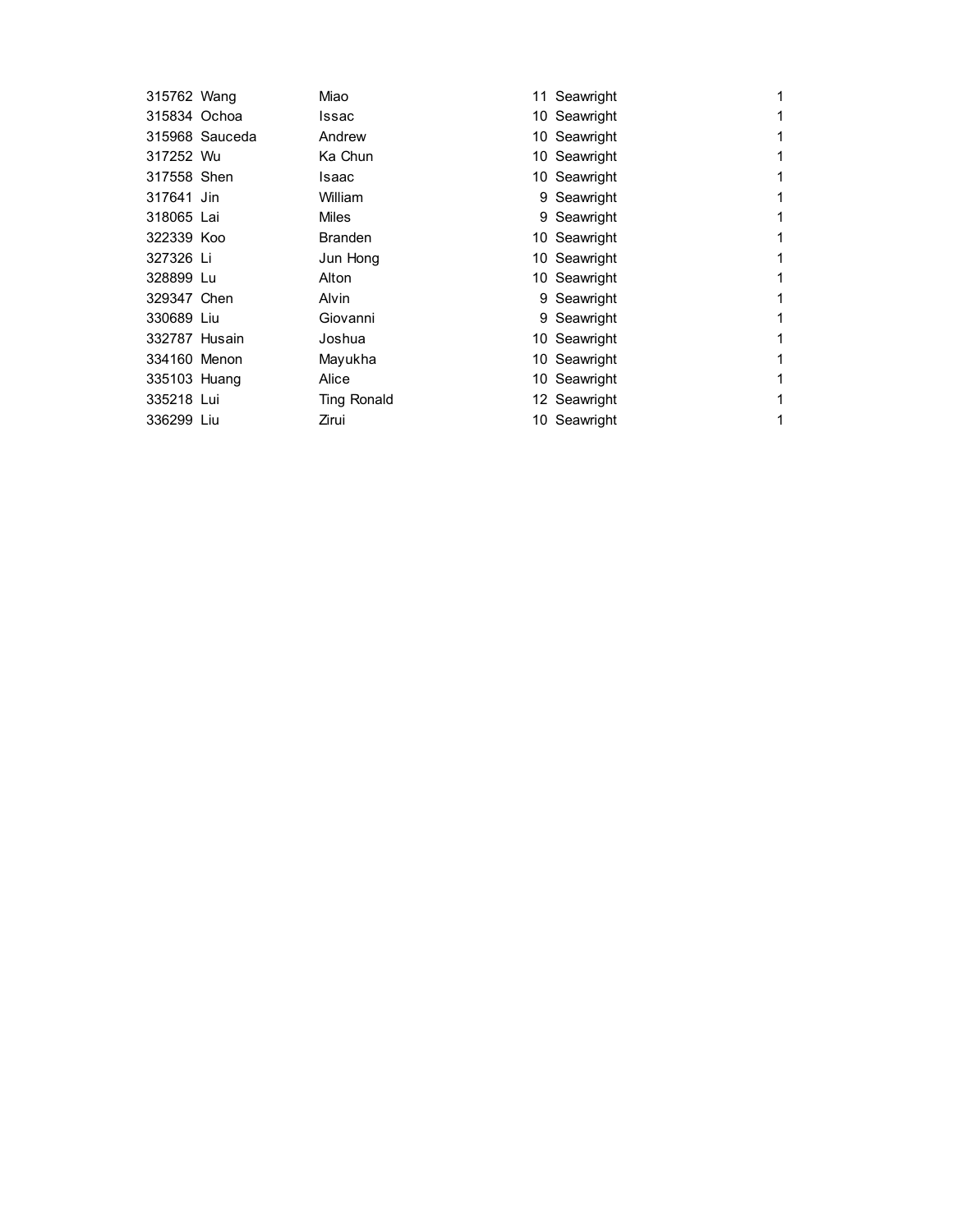| Course title         |
|----------------------|
| Alg 2 HP             |
| Alg 2 HP             |
| Alg 2 HP             |
| Alg 2 HP             |
| Alg 2 HP             |
| Alg 2 HP             |
| Alg 2 HP             |
| Alg 2 HP             |
| Alg 2 HP             |
| Alg 2 HP             |
| Alg 2 HP             |
| Alg 2 HP             |
| Alg 2 HP             |
| Alg 2 HP             |
| Alg 2 HP             |
| Alg 2 HP             |
| Alg 2 HP             |
| Alg 2 HP             |
| Alg 2 HP             |
| Alg 2 HP             |
| Alg 2 HP             |
| Alg 2 HP             |
| Alg 2 HP             |
| Alg 2 HP             |
| Alg 2 HP             |
| Alg 2 HP             |
| Alg 2 HP             |
| Alg 2 HP<br>Alg 2 HP |
|                      |
| Alg 2 HP<br>Alg 2 HP |
| Alg 2 HP             |
| Algebra<br>1<br>P    |
| Algebra<br>Ρ<br>1    |
| Algebra<br>P<br>1    |
| Algebra<br>P<br>1    |
| Algebra<br>1<br>P    |
| Algebra<br>P<br>1    |
| Algebra<br>P<br>1    |
| P<br>Algebra<br>1    |
| P<br>Algebra<br>1    |
| Algebra<br>P<br>1    |
| Algebra<br>P<br>1    |
| P<br>Algebra<br>1    |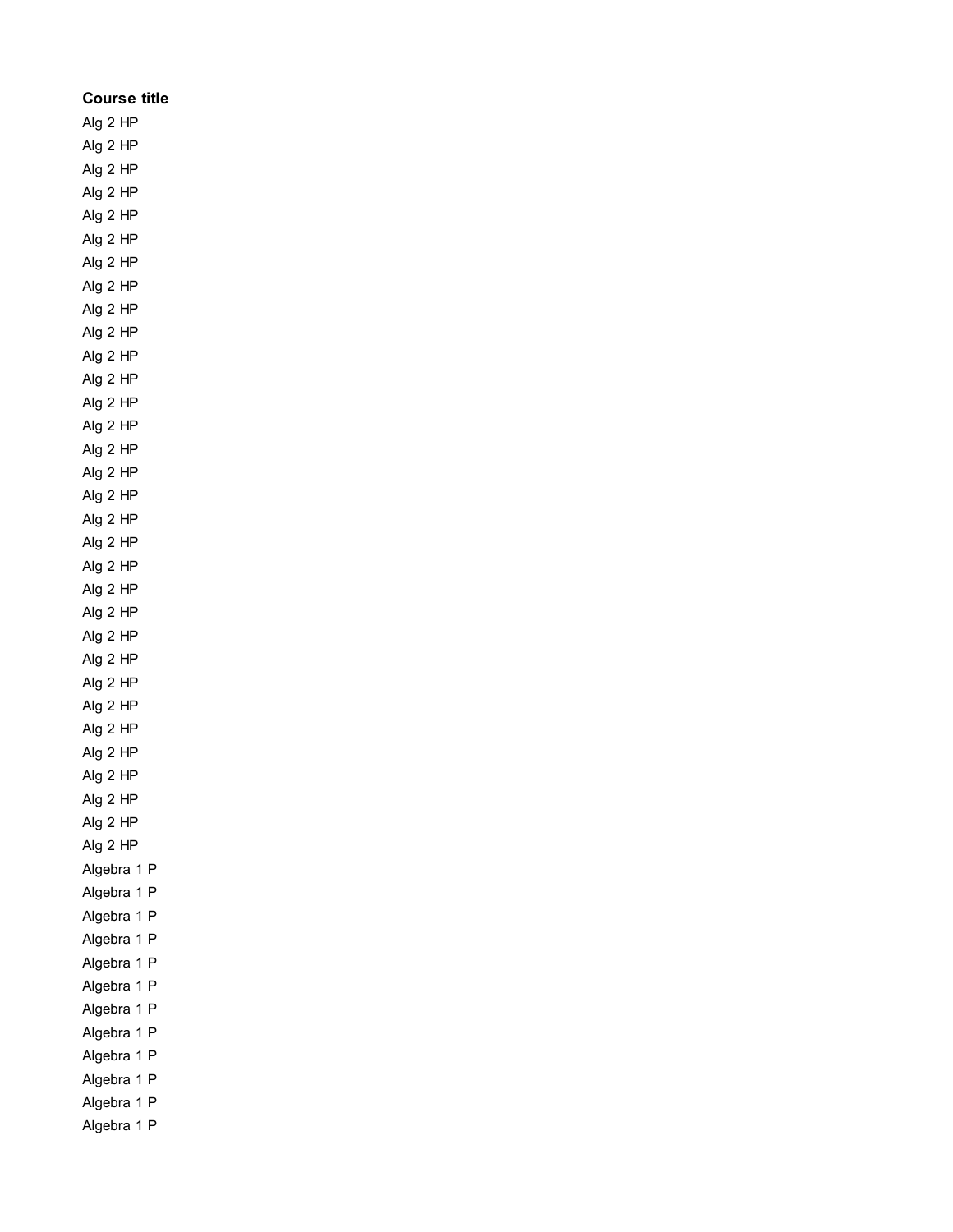Algebra 1 P Algebra 1 P Algebra 1 P Algebra 1 P Algebra 1 P Algebra 1 P Algebra 1 P Algebra 1 P Algebra 1 P Algebra 1 P Algebra 1 P Algebra 1 P Algebra 1 P Algebra 1 P Algebra 1 P Algebra 1 P Algebra 1 P Algebra 1 P Algebra 1 P Algebra 1 P Algebra 1 P Algebra 1 P Algebra 1 P Algebra 1 P Algebra 1 P Algebra 1 P Algebra 1 P Algebra 1 P Algebra 1 P Algebra 1 P Algebra 1 P Algebra 1 P Algebra 1 P Algebra 1 P Algebra 1 P Algebra 1 P Algebra 1 P Algebra 1 P Algebra 1 P Algebra 1 P Algebra 1 P Algebra 1 P Algebra 1 P Algebra 1 P Algebra 1 P Algebra 1 P Algebra 1 P Algebra 1 P Algebra 1 P Algebra 1 P Algebra 1 P Algebra 1 P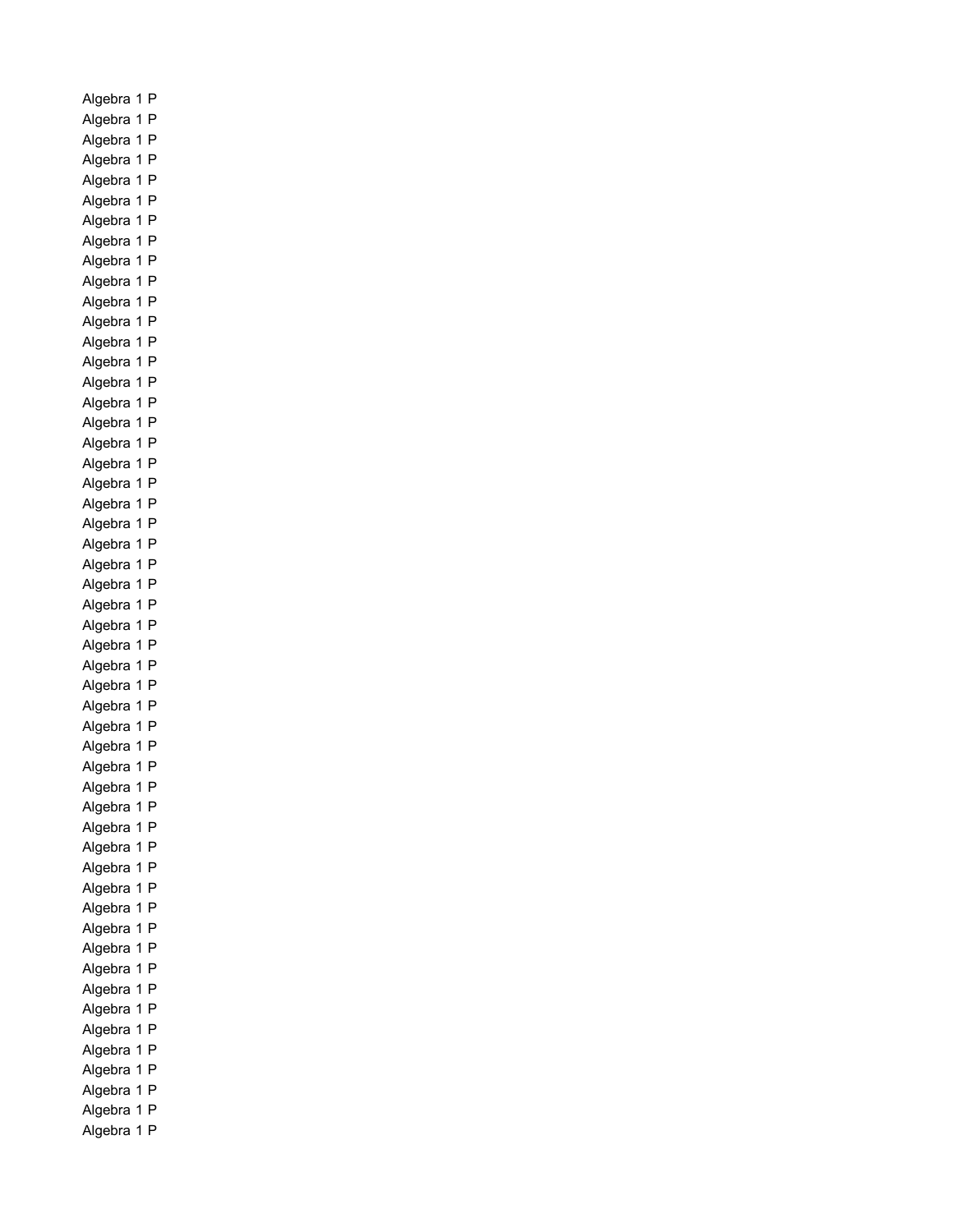Algebra 1 P Algebra 1 P Algebra 1 P Algebra 1 P Algebra 1 P Algebra 1 P Algebra 1 P Algebra 1 P Algebra 1 P Algebra 1 P Algebra 1 P Algebra 1 P Algebra 1 P Algebra 1 P Algebra 1 P Algebra 1 P Algebra 1 P Algebra 2 P Algebra 2 P Algebra 2 P Algebra 2 P Algebra 2 P Algebra 2 P Algebra 2 P Algebra 2 P Algebra 2 P Algebra 2 P Algebra 2 P Algebra 2 P Algebra 2 P Algebra 2 P Algebra 2 P Algebra 2 P Algebra 2 P Algebra 2 P Algebra 2 P Algebra 2 P Algebra 2 P Algebra 2 P Algebra 2 P Algebra 2 P Biology HP Biology HP Biology HP Biology HP Biology HP Biology HP Biology HP Biology HP Biology HP Biology HP Biology HP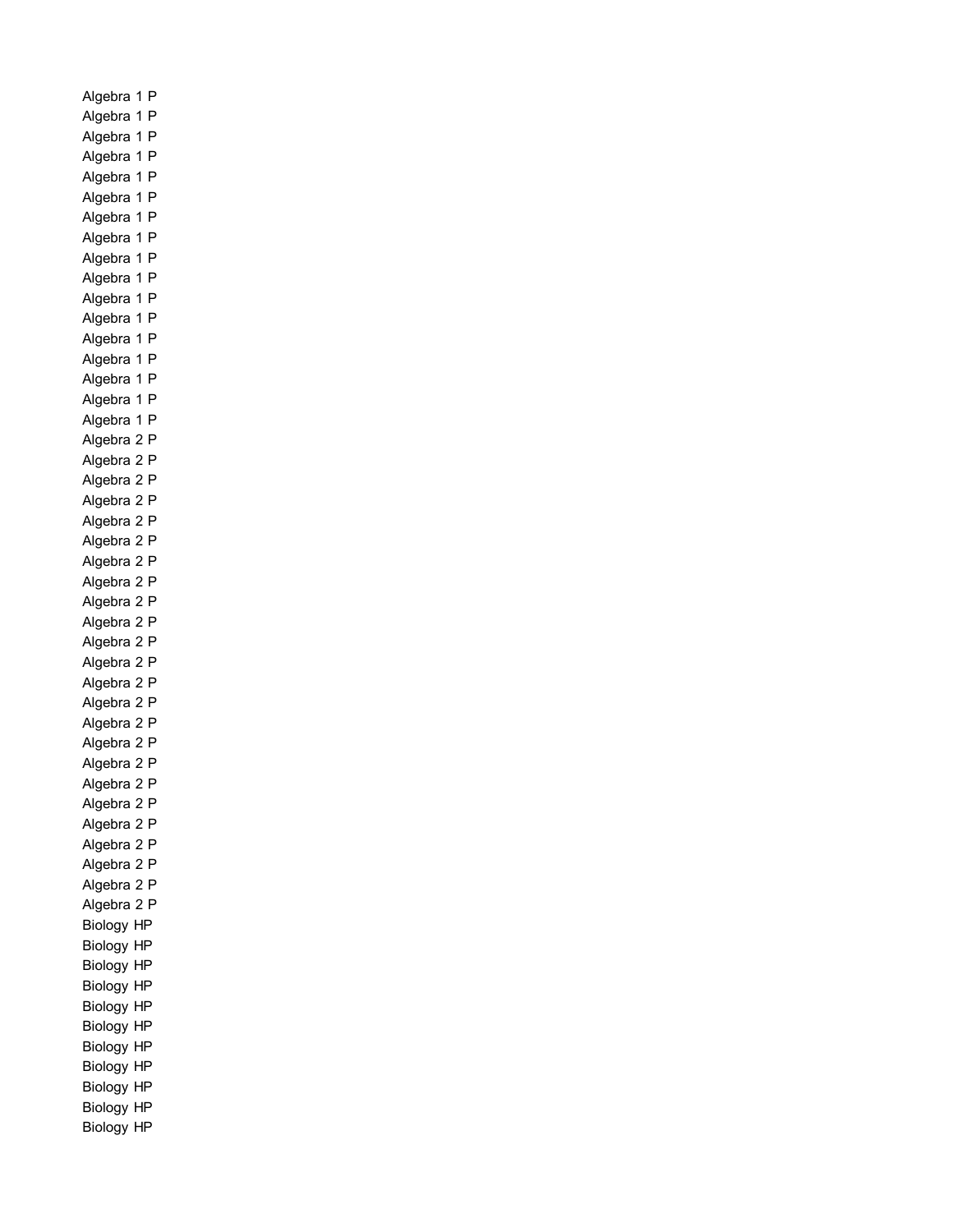Biology HP Biology HP Biology HP Biology HP Biology HP Biology HP Biology HP Biology HP Biology HP Biology HP Biology HP Biology HP Biology HP Biology HP Biology HP Biology HP Biology HP Biology HP Biology HP Biology HP Biology HP Biology HP Biology HP Biology HP Biology HP Biology HP Biology HP Biology HP Biology HP Biology HP Biology HP Biology HP Biology HP Biology HP Biology HP Biology HP Biology HP Biology HP Biology HP Biology HP Biology HP Biology HP Biology HP Biology HP Bus Mgmt Entrepen Bus Mgmt Entrepen Bus Mgmt Entrepen Bus Mgmt Entrepen Bus Mgmt Entrepen Bus Mgmt Entrepen Bus Mgmt Entrepen Bus Mgmt Entrepen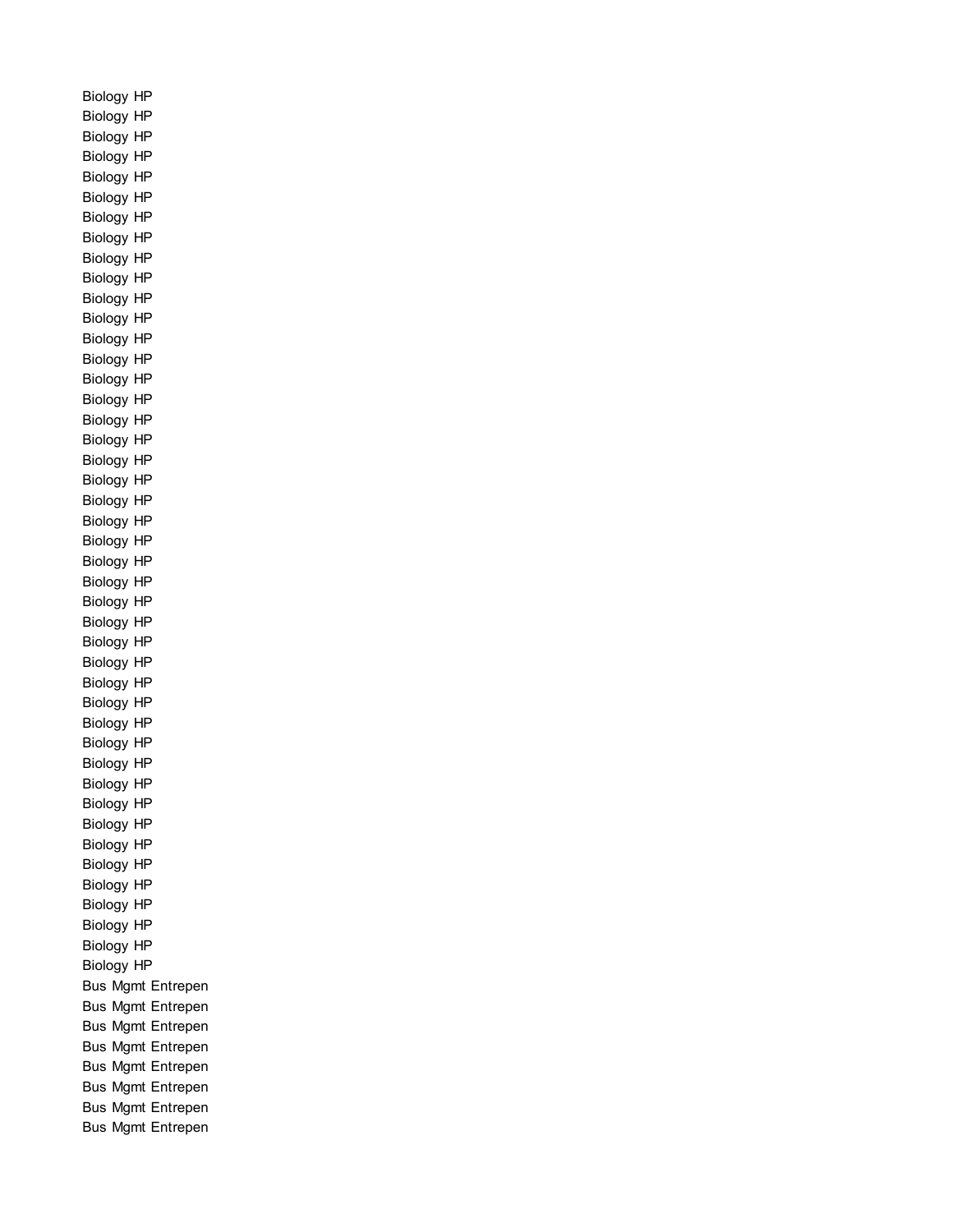Bus Mgmt Entrepen Bus Mgmt Entrepen Bus Mgmt Entrepen Bus Mgmt Entrepen Bus Mgmt Entrepen Bus Mgmt Entrepen Chemistry HP Chemistry HP Chemistry HP Chemistry HP Chemistry HP Chemistry HP Chemistry HP Chemistry HP Chemistry HP Chemistry HP Chemistry HP Chemistry HP Chemistry HP Chemistry HP Chemistry HP Chemistry HP Chemistry HP Chemistry HP Chemistry HP Chemistry HP Chemistry HP Chemistry HP Chemistry HP Chemistry HP Chemistry HP Chemistry HP Chemistry HP Chemistry HP Chemistry HP Chemistry HP Chemistry HP Chemistry HP Chemistry HP Chemistry HP Chemistry HP Chemistry HP Chemistry HP Chemistry HP Chemistry HP Chemistry HP Chemistry HP Chemistry HP Chemistry HP Chemistry HP Chemistry HP Chemistry HP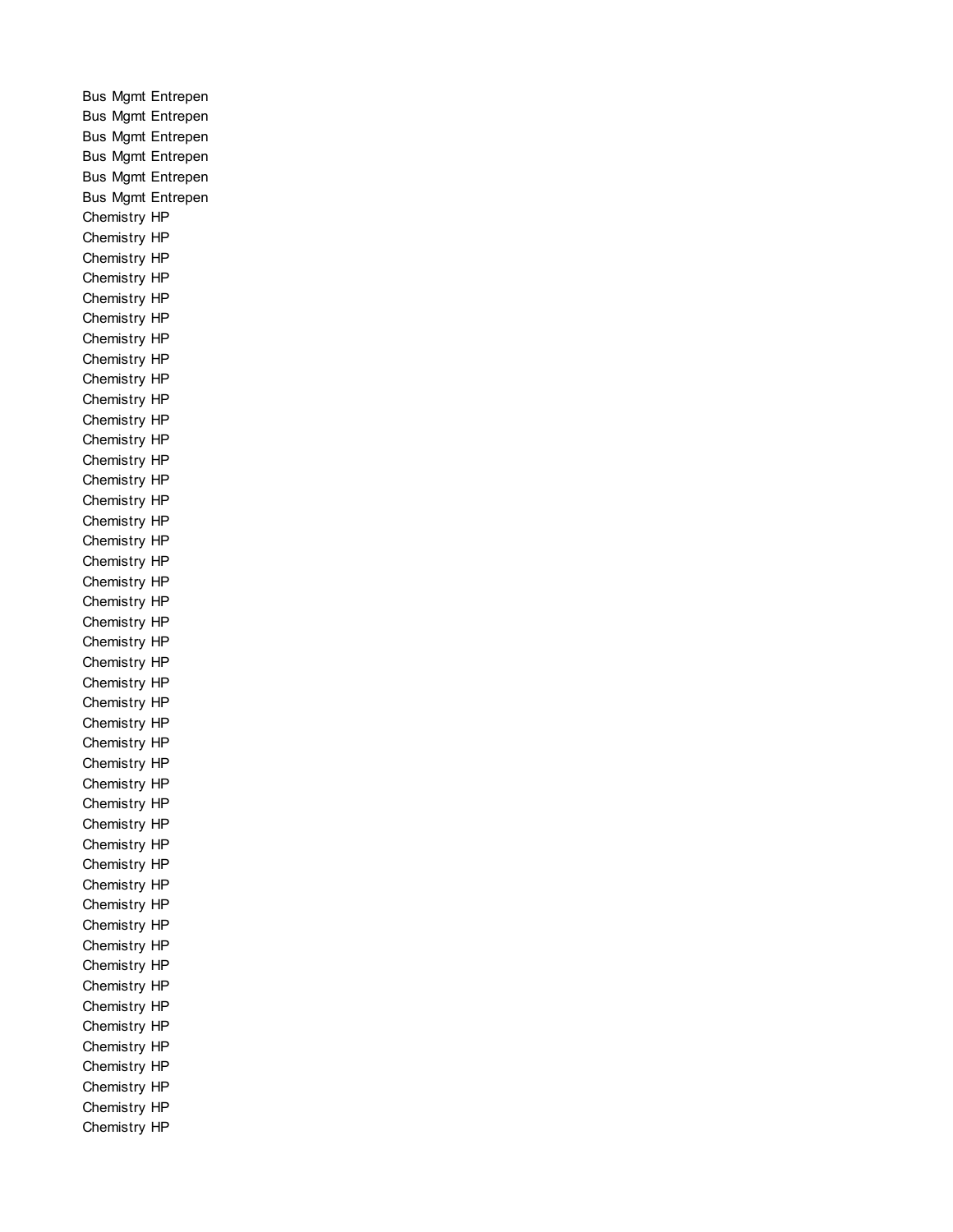Chemistry HP Chemistry HP Chemistry HP Chemistry HP Chemistry HP Chemistry HP Chemistry HP Chemistry HP Chemistry HP Chemistry HP Chemistry HP Chemistry HP Chemistry HP Chemistry HP Chemistry HP Chemistry HP Chemistry HP Chemistry HP Chemistry HP Chemistry HP Chemistry HP Chemistry HP Chemistry HP Chemistry HP Chemistry HP Chemistry HP Chemistry HP Chemistry HP Chemistry HP Chemistry HP Chemistry HP Chemistry HP Chemistry HP Chemistry HP Chemistry HP Chemistry HP Chemistry HP Chemistry HP Chemistry HP Chemistry HP Chemistry HP Chemistry HP Chemistry HP Chemistry HP Chemistry HP Chemistry HP Chemistry HP Chemistry HP Chemistry HP Chemistry HP Chemistry HP Chemistry HP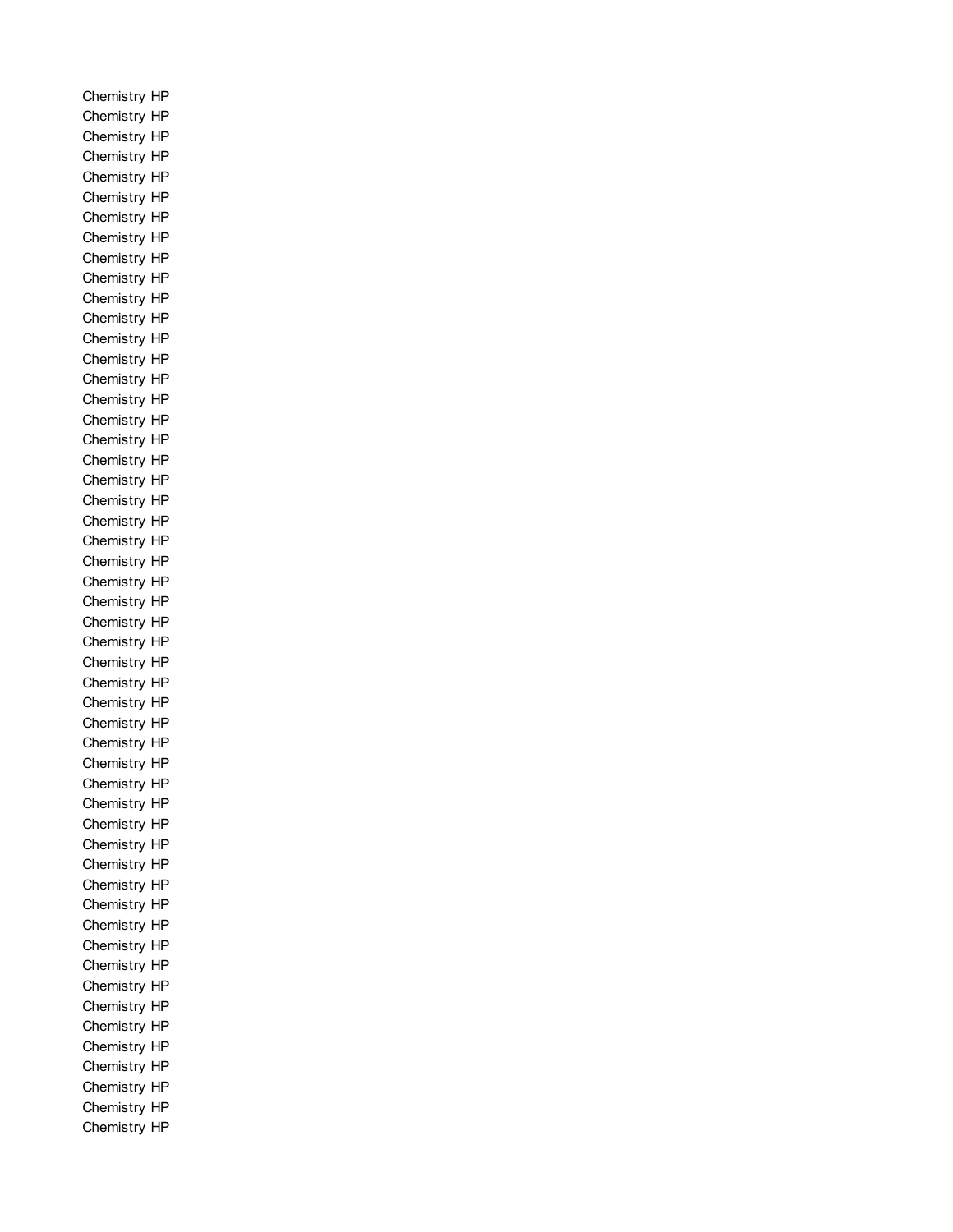Chemistry HP Chemistry HP Chemistry HP Chemistry HP Chemistry HP Chemistry HP Chemistry HP Chemistry HP Chemistry HP Chemistry HP Chemistry HP Chemistry HP Chemistry HP Chemistry HP Chemistry HP Chemistry HP Chemistry HP Chemistry HP Chemistry HP Chemistry HP Chemistry HP Chemistry HP Chemistry HP Chemistry HP Chemistry HP Civics P Civics P Civics P Civics P Civics P Civics P Civics P Civics P Civics P Civics P Civics P Civics P Civics P Civics P Civics P Civics P Civics P Civics P Civics P Civics P Civics P Civics P Civics P Civics P Civics P Civics P Civics P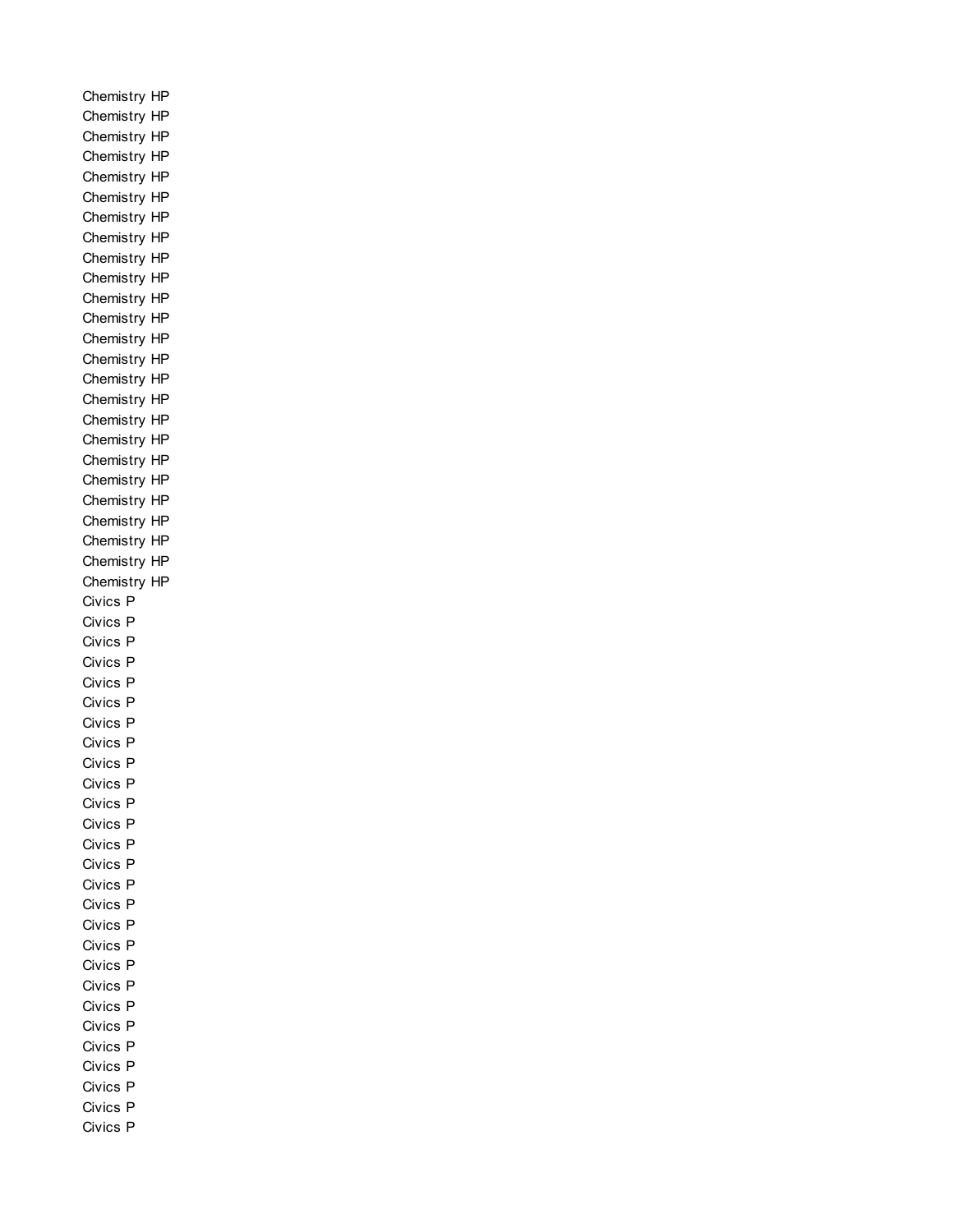Civics P Civics P Civics P Civics P Civics P Civics P Civics P Civics P Civics P Civics P Civics P Civics P Civics P Civics P Civics P Civics P Civics P Civics P Civics P Civics P Civics P Civics P Civics P Civics P Civics P Comp Aid Drft Comp Aid Drft Comp Aid Drft Comp Aid Drft Comp Aid Drft Comp Aid Drft Comp Aid Drft Comp Aid Drft Comp Aid Drft Comp Aid Drft Comp Aid Drft Comp Aid Drft Comp Aid Drft Comp Aid Drft Comp Aid Drft Comp Aid Drft Comp Aid Drft Comp Aid Drft Comp Aid Drft Comp Aid Drft Comp Aid Drft Comp Aid Drft Comp Aid Drft Comp Aid Drft Comp Aid Drft Comp Aid Drft Comp Aid Drft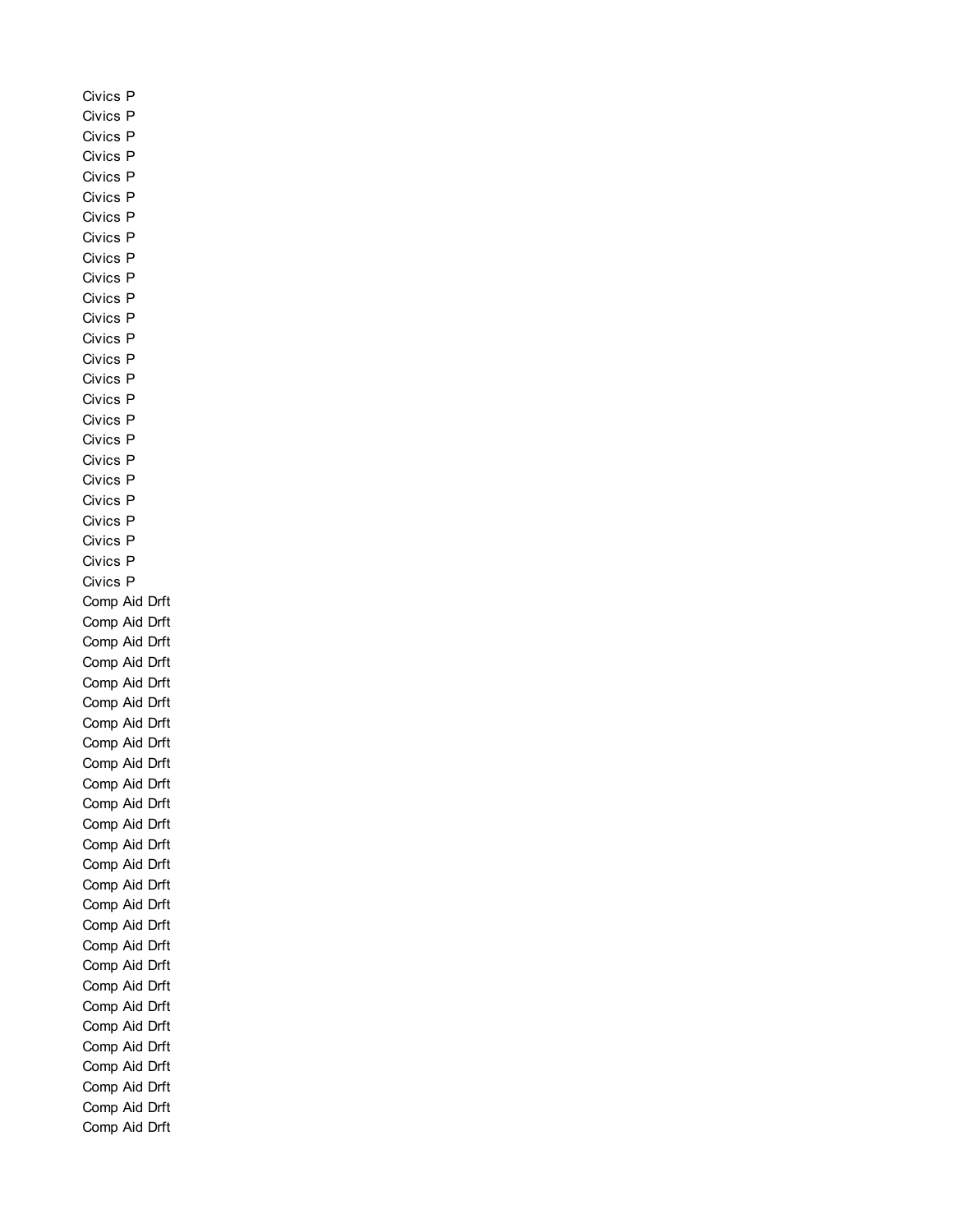Comp Aid Drft Comp Aid Drft Comp Aid Drft Comp Aid Drft Comp Aid Drft Economics P Economics P Economics P Economics P Economics P Economics P Economics P Economics P Economics P Economics P Economics P Economics P Economics P Economics P Economics P Economics P Economics P Economics P Economics P Economics P Economics P Economics P Economics P Economics P Economics P Economics P Economics P Economics P Economics P Economics P Economics P Economics P Economics P Economics P Economics P ELD 1 ELD 1 ELD 1 ELD 1 ELD 1 ELD 1 ELD 1 ELD 2 ELD 2 ELD 2 ELD 2 ELD 2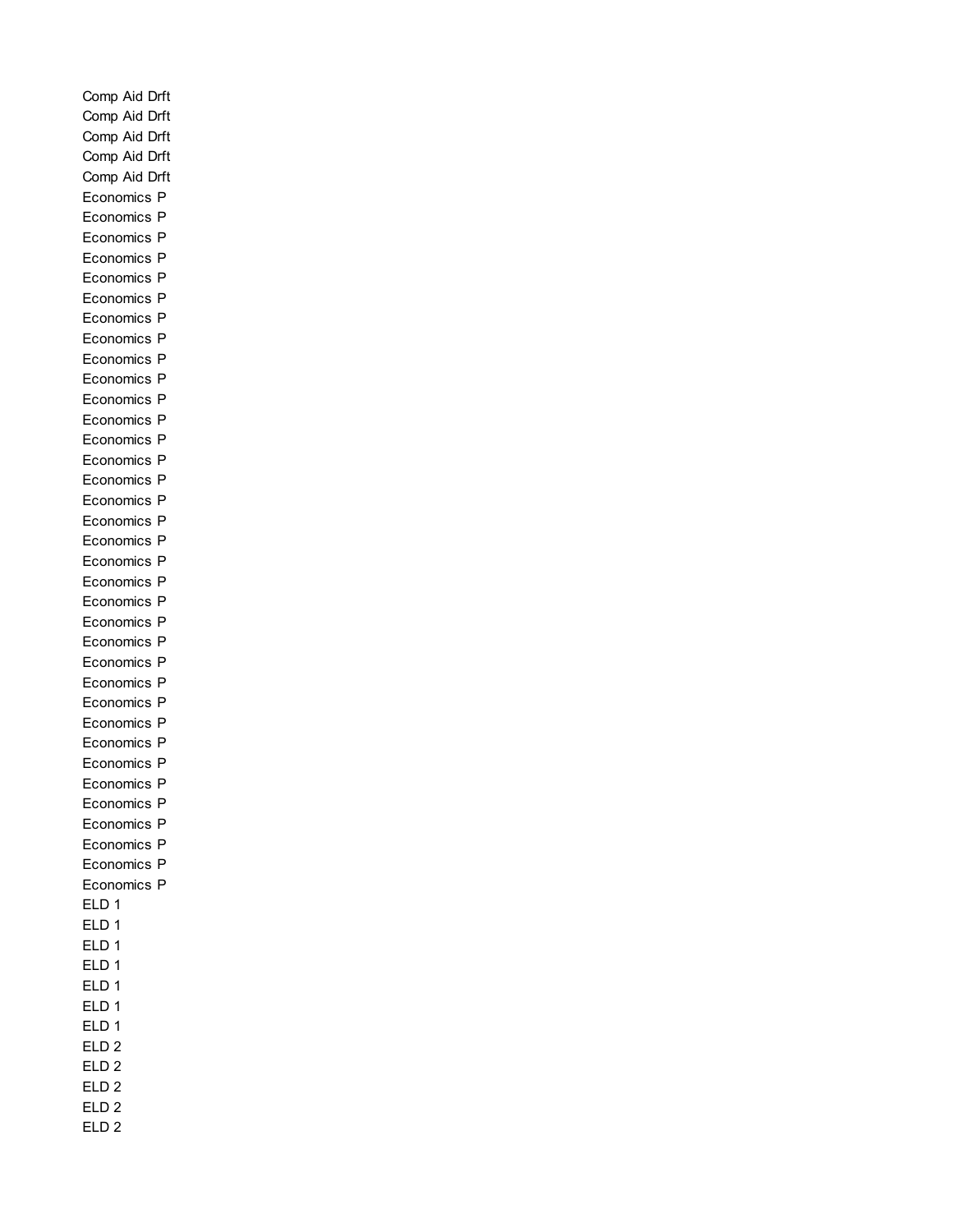ELD 2 ELD 2 ELD 3 P ELD 3 P ELD 3 P ELD 3 P ELD 3 P ELD 3 P ELD 3 P ELD 3 P ELD 3 P ELD 3 P ELD 3 P ELD 3 P ELD 3 P ELD 3 P ELD 3 P Eng 1 P Eng 1 P Eng 1 P Eng 1 P Eng 1 P Eng 1 P Eng 1 P Eng 1 P Eng 1 P Eng 1 P Eng 1 P Eng 1 P Eng 1 P Eng 1 P Eng 1 P Eng 1 P Eng 1 P Eng 1 P Eng 1 P Eng 1 P Eng 1 P Eng 1 P Eng 1 P Eng 1 P Eng 1 P Eng 1 P Eng 1 P Eng 1 P Eng 1 P Eng 1 P Eng 1 P Eng 1 P Eng 1 P Eng 1 P Eng 1 P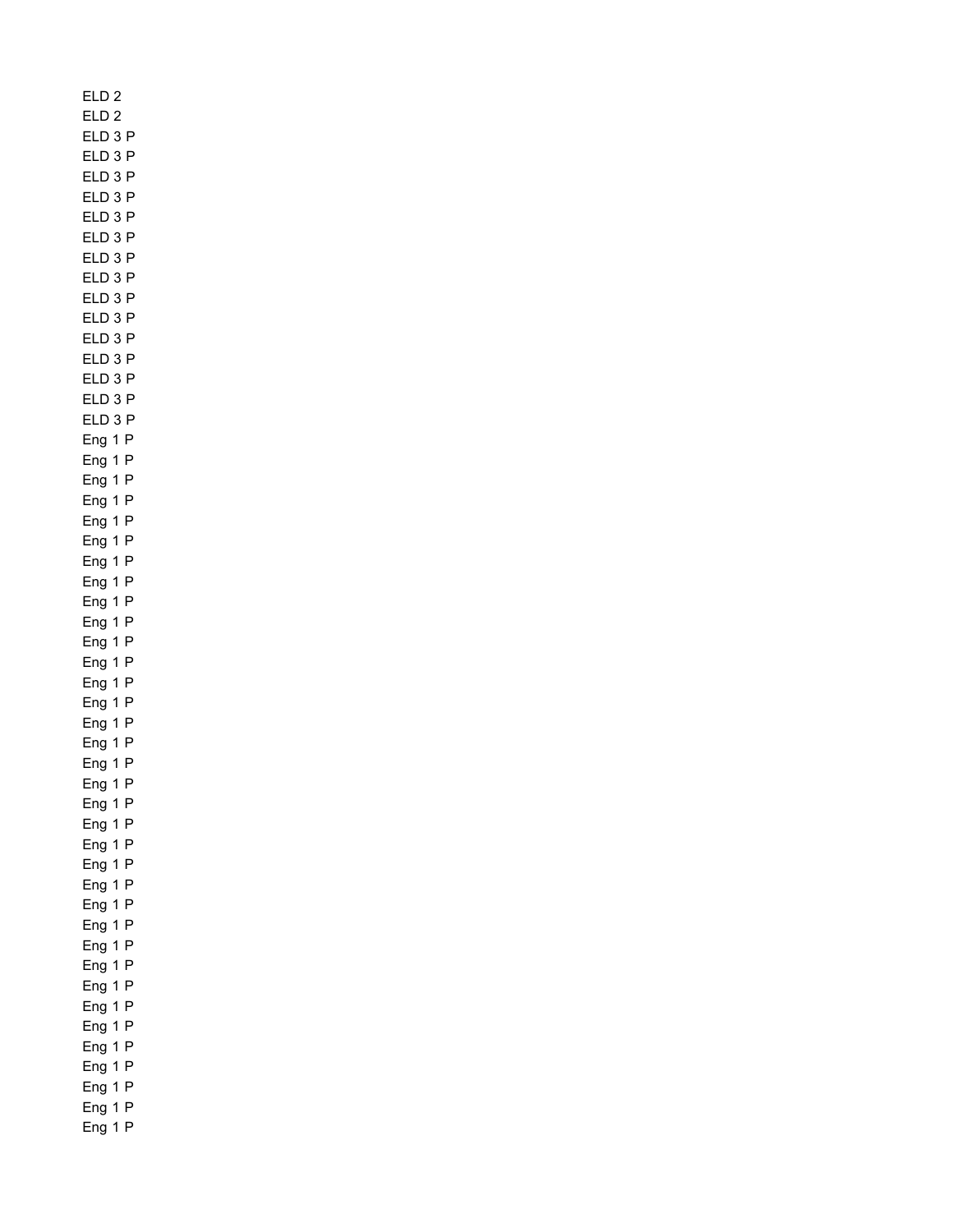Eng 1 P Eng 1 P Eng 1 P Eng 1 P Eng 1 P Eng 1 P Eng 1 P Eng 1 P Eng 1 P Eng 1 P Eng 1 P Eng 1 P Eng 1 P Eng 1 P Eng 1 P Eng 1 P Eng 1 P Eng 1 P Eng 1 P Eng 1 P Eng 1 P Eng 1 P Eng 1 P Eng 1 P Eng 1 P Eng 1 P Eng 1 P Eng 1 P Eng 1 P Eng 1 P Eng 1 P Eng 1 P Eng 1 P Eng 1 P Eng 1 P Eng 1 P Eng 1 P Eng 2 P Eng 2 P Eng 2 P Eng 2 P Eng 2 P Eng 2 P Eng 2 P Eng 2 P Eng 2 P Eng 2 P Eng 2 P Eng 2 P Eng 2 P Eng 2 P Eng 2 P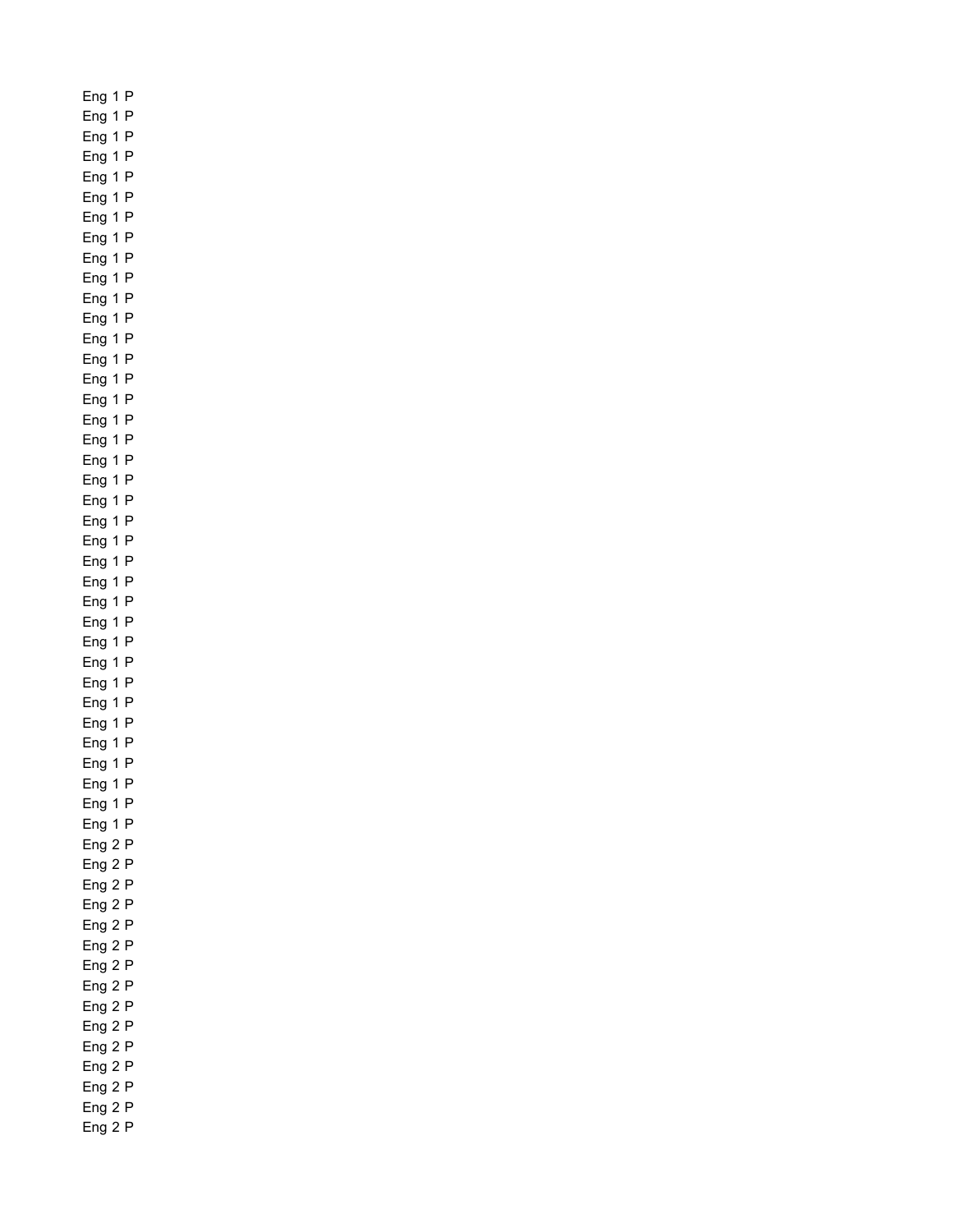Eng 2 P Eng 2 P Eng 2 P Eng 2 P Eng 2 P Eng 2 P Eng 2 P Eng 2 P Eng 2 P Eng 2 P Eng 2 P Eng 2 P Eng 2 P Eng 2 P Eng 2 P Eng 2 P Eng 2 P Eng 2 P Eng 2 P Eng 2 P Eng 2 P Eng 2 P Eng 2 P Eng 2 P Eng 2 P Eng 2 P Eng 2 P Eng 2 P Eng 2 P Eng 2 P Eng 2 P Eng 2 P Eng 2 P Eng 2 P Eng 2 P Eng 2 P Eng 2 P Eng 2 P Eng 2 P Eng 2 P Eng 2 P Eng 2 P Eng 2 P Eng 2 P Eng 2 P Eng 2 P Eng 2 P Eng 2 P Eng 2 P Eng 2 P Eng 2 P Eng 2 P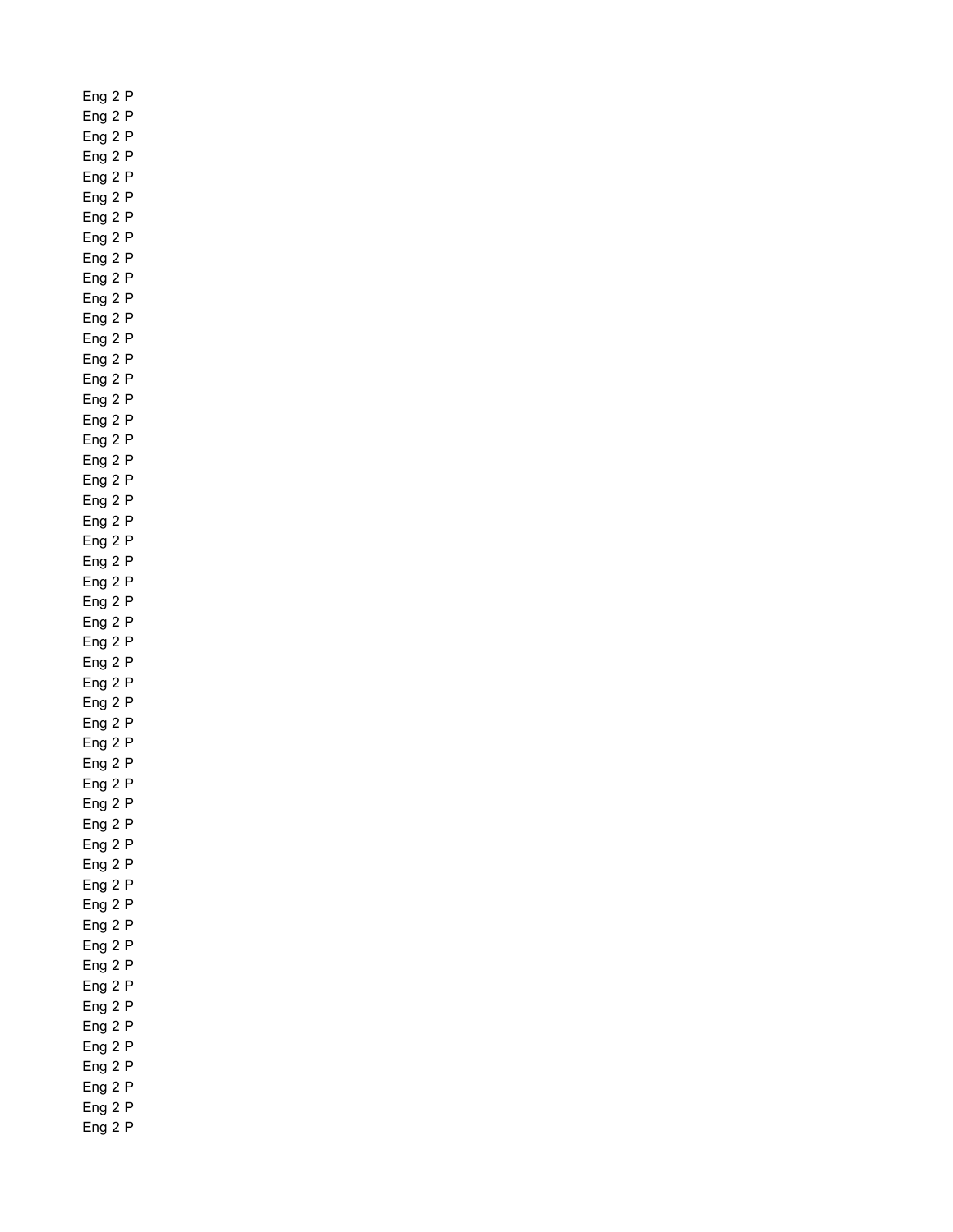Eng 3 P Eng 3 P Eng 3 P Eng 3 P Eng 3 P Eng 3 P Eng 3 P Eng 3 P Eng 3 P Eng 3 P Eng 3 P Eng 3 P Eng 3 P Eng 3 P Eng 3 P Eng 3 P Eng 3 P Eng 3 P Eng 3 P Eng 3 P Eng 3 P Eng 3 P Eng 3 P Eng 3 P Eng 3 P Eng 3 P Eng 3 P Eng 3 P Eng 3 P Eng 3 P Eng 3 P Eng 3 P Eng 3 P Eng 3 P Eng 3 P Eng 3 P Eng 3 P English 10 Fund Of Art Fund Of Art Fund Of Art Fund Of Art Fund Of Art Fund Of Art Fund Of Art Fund Of Art Fund Of Art Fund Of Art Fund Of Art Fund Of Art Fund Of Art Fund Of Art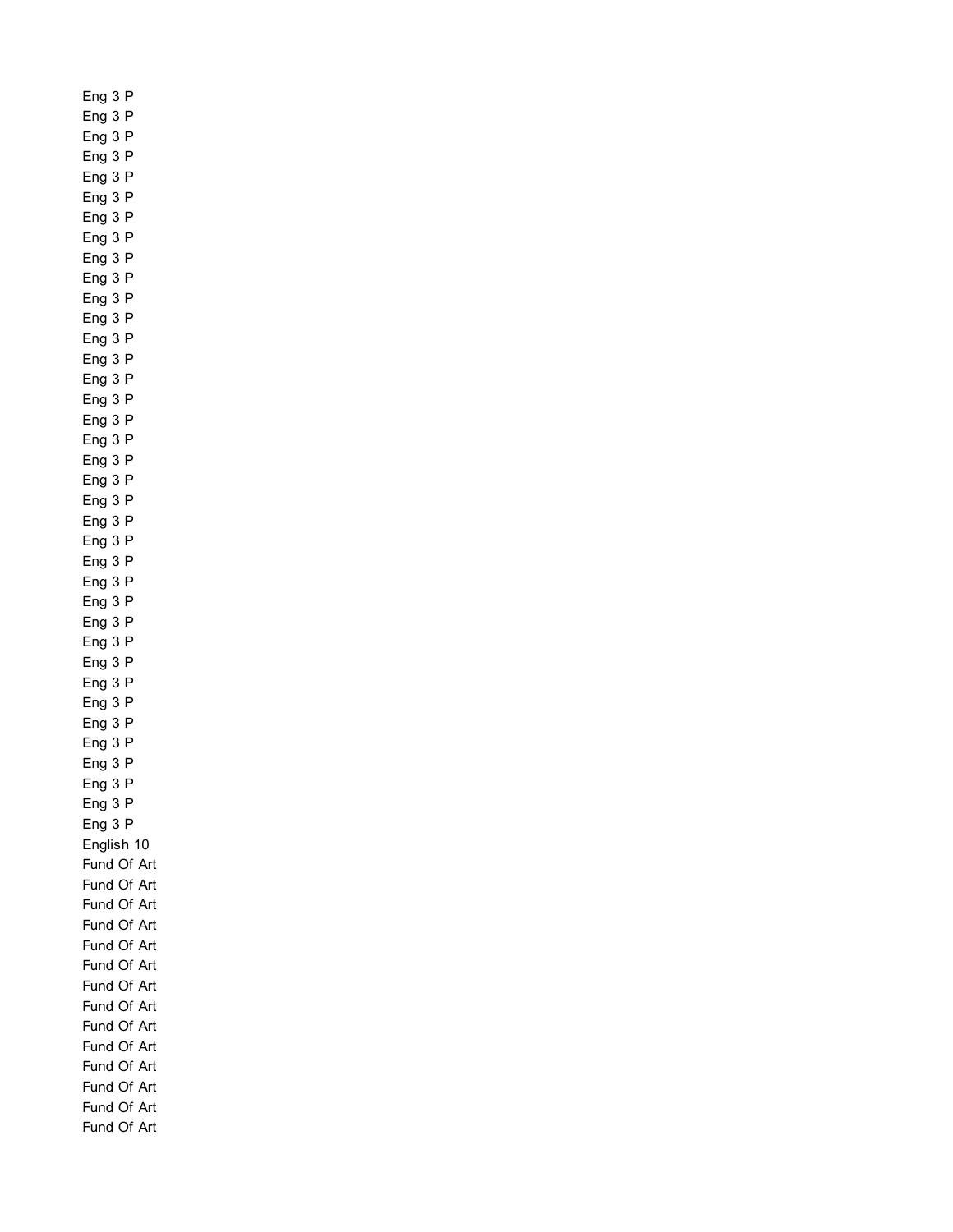Fund Of Art Fund Of Art Fund Of Art Fund Of Art Fund Of Art Fund Of Art Fund Of Art Fund Of Art Fund Of Art Fund Of Art Fund Of Art Fund Of Art Fund Of Art Fund Of Art Fund Of Art Fund Of Art Fund Of Art Fund Of Art Fund Of Art Fund Of Art Fund Of Art Fund Of Art Fund Of Art Geometry P Geometry P Geometry P Geometry P Geometry P Geometry P Geometry P Geometry P Geometry P Geometry P Geometry P Geometry P Geometry P Geometry P Geometry P Geometry P Geometry P Geometry P Geometry P Geometry P Geometry P Geometry P Geometry P Geometry P Geometry P Geometry P Geometry P Geometry P Geometry P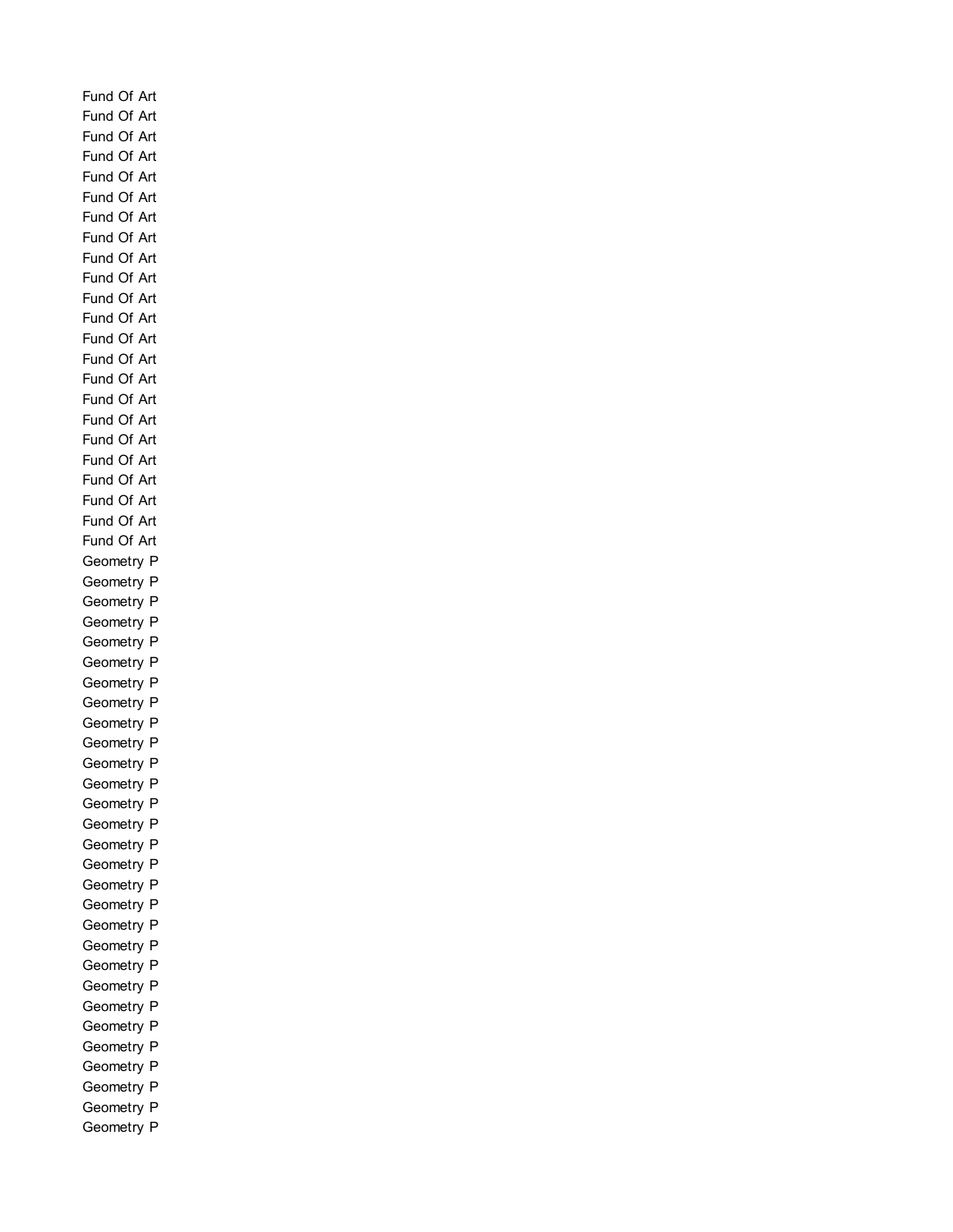Geometry P Geometry P Geometry P Geometry P Geometry P Geometry P Geometry P Geometry P Geometry P Geometry P Geometry P Geometry P Geometry P Geometry P Geometry P Geometry P Geometry P Geometry P Geometry P Geometry P Geometry P Geometry P Geometry P Geometry P Geometry P Geometry P Geometry P Geometry P Geometry P Geometry P Geometry P Geometry P Geometry P Geometry P Health Health Health Health Health Health Health Health Health Health Health Health Health Health Health Health Health Health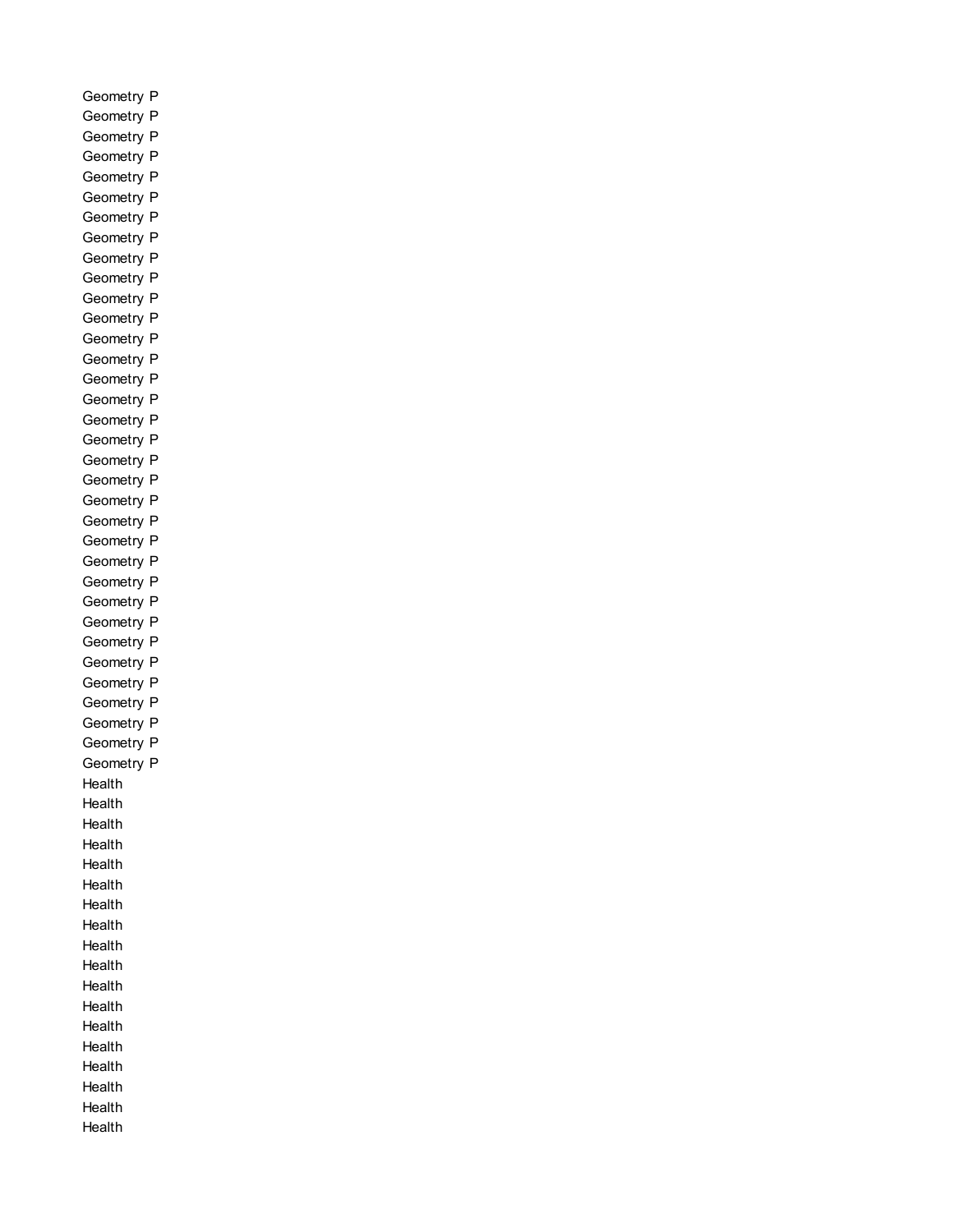Health Health Health Health **Health** Health Health Health Health Health Health Health Health Health Health Health Kinesiology I Kinesiology I Kinesiology I Kinesiology I Kinesiology I Kinesiology I Kinesiology I Kinesiology I Kinesiology I Kinesiology I Kinesiology I Kinesiology I Kinesiology I Kinesiology I Kinesiology I Kinesiology I Math Analysis HP Math Analysis HP Math Analysis HP Math Analysis HP Math Analysis HP Math Analysis HP Math Analysis HP Math Analysis HP Math Analysis HP Math Analysis HP Math Analysis HP Math Analysis HP Math Analysis HP Math Analysis HP Math Analysis HP Math Analysis HP Math Analysis HP Math Conc Math Conc Math Conc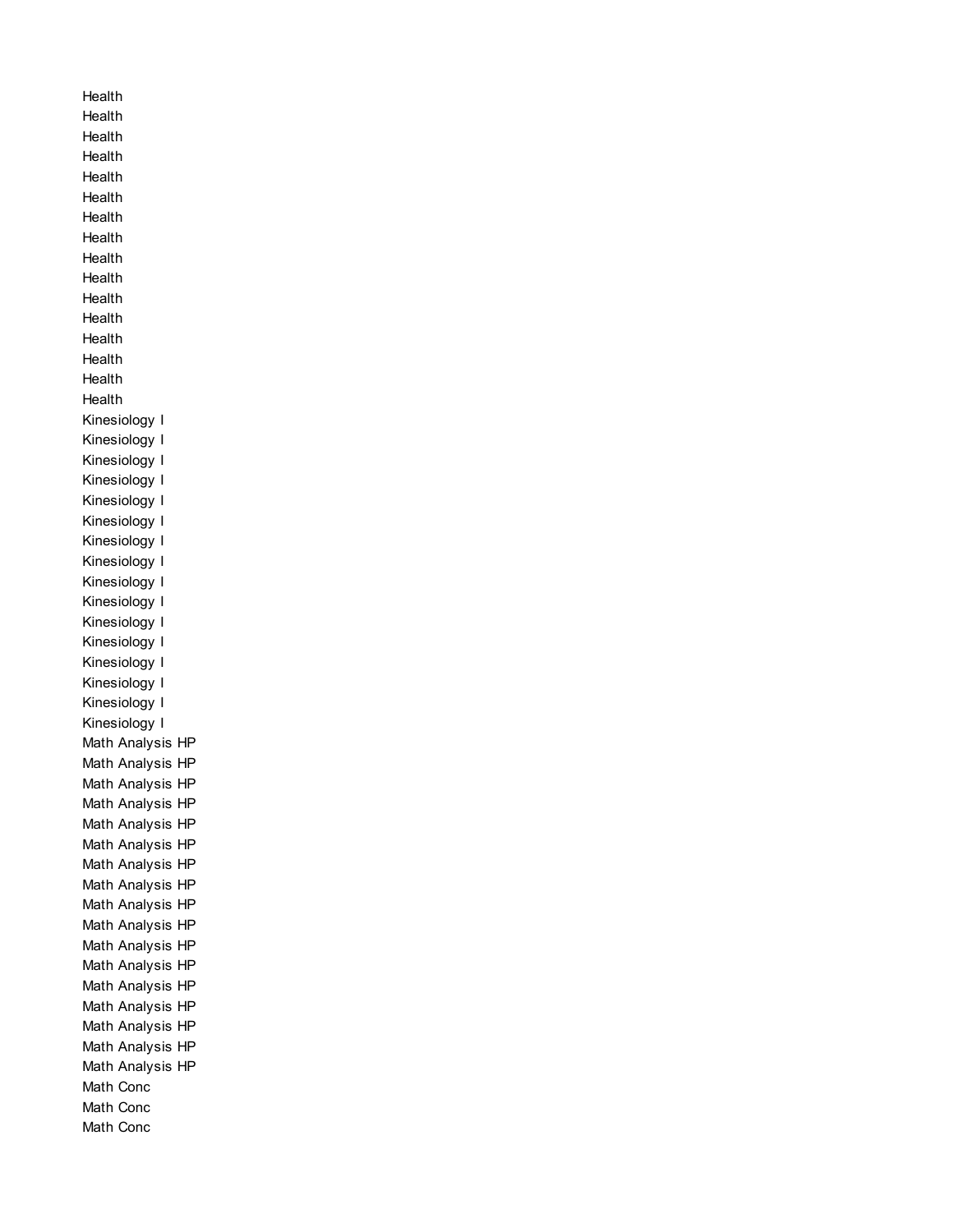Math Conc Math Conc Math Conc Music Apprec P Music Apprec P Music Apprec P Music Apprec P Music Apprec P Music Apprec P Music Apprec P Music Apprec P Music Apprec P Music Apprec P Music Apprec P Music Apprec P Music Apprec P Music Apprec P Music Apprec P Music Apprec P Music Apprec P Music Apprec P Music Apprec P Music Apprec P Music Apprec P Music Apprec P Music Apprec P Music Apprec P Music Apprec P Music Apprec P Music Apprec P Music Apprec P Music Apprec P Psychology P Psychology P Psychology P Psychology P Psychology P Rdg Comp Rdg Comp Rdg Comp Rdg Comp Rdg Comp Rdg Comp Team Sports Team Sports Team Sports Team Sports Team Sports Team Sports Team Sports Team Sports U.S. Hist HP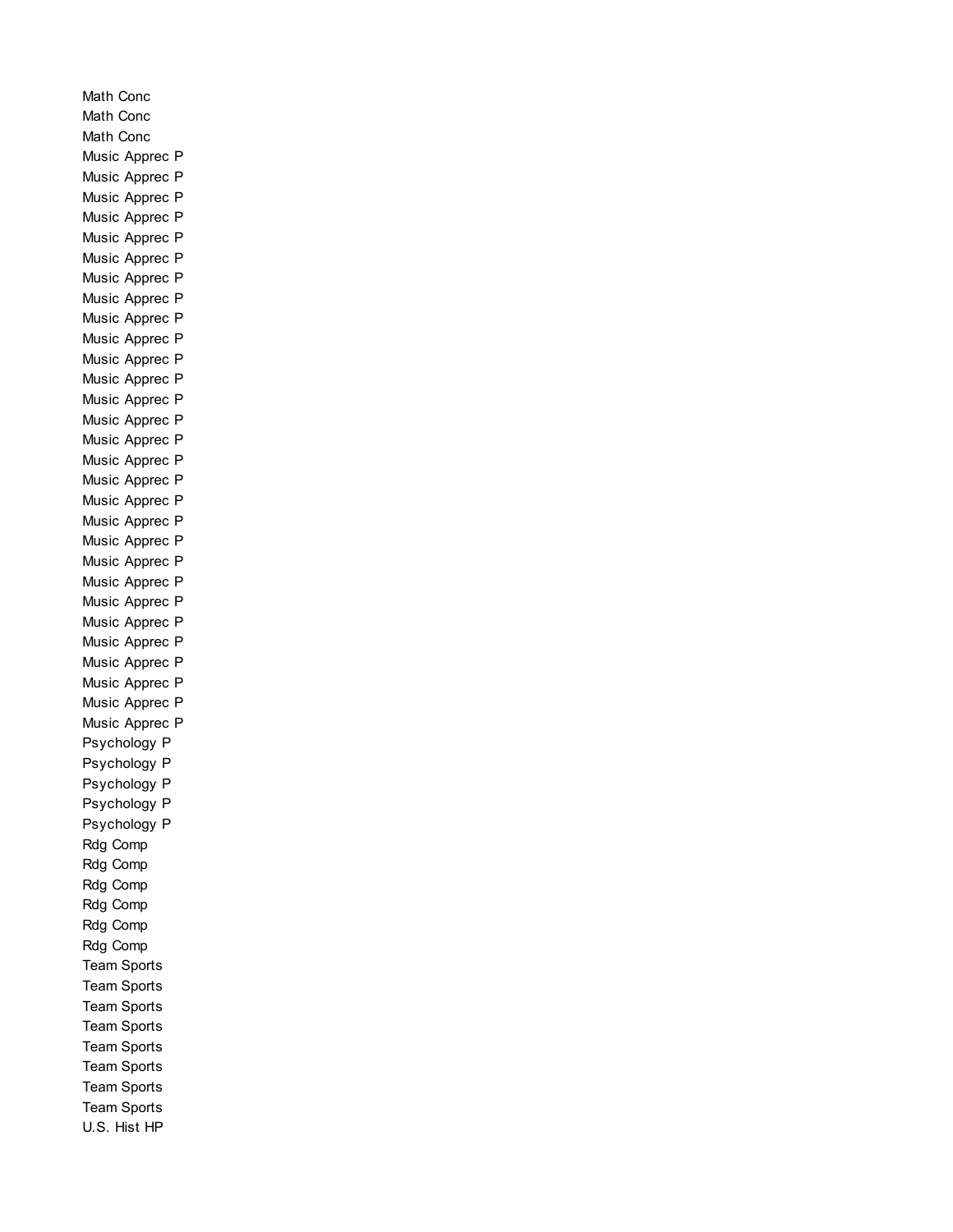U.S. Hist HP U.S. Hist HP U.S. Hist HP U.S. Hist HP U.S. Hist HP U.S. Hist HP U.S. Hist HP U.S. Hist HP U.S. Hist HP U.S. Hist HP U.S. Hist HP U.S. Hist HP U.S. Hist HP U.S. Hist HP U.S. Hist HP U.S. Hist HP U.S. Hist HP U.S. Hist HP U.S. Hist HP U.S. Hist HP U.S. Hist HP U.S. Hist HP U.S. Hist HP U.S. Hist HP U.S. Hist HP U.S. Hist HP U.S. Hist HP U.S. Hist HP U.S. Hist HP U.S. Hist HP U.S. Hist HP U.S. Hist HP U.S. Hist HP U.S. Hist HP U.S. Hist HP U.S. Hist HP U.S. Hist HP U.S. Hist HP U.S. Hist HP U.S. Hist HP U.S. Hist HP U.S. Hist HP U.S. Hist HP U.S. Hist HP U.S. Hist HP U.S. Hist HP U.S. Hist HP U.S. Hist HP U.S. Hist HP U.S. Hist HP U.S. Hist HP U.S. Hist HP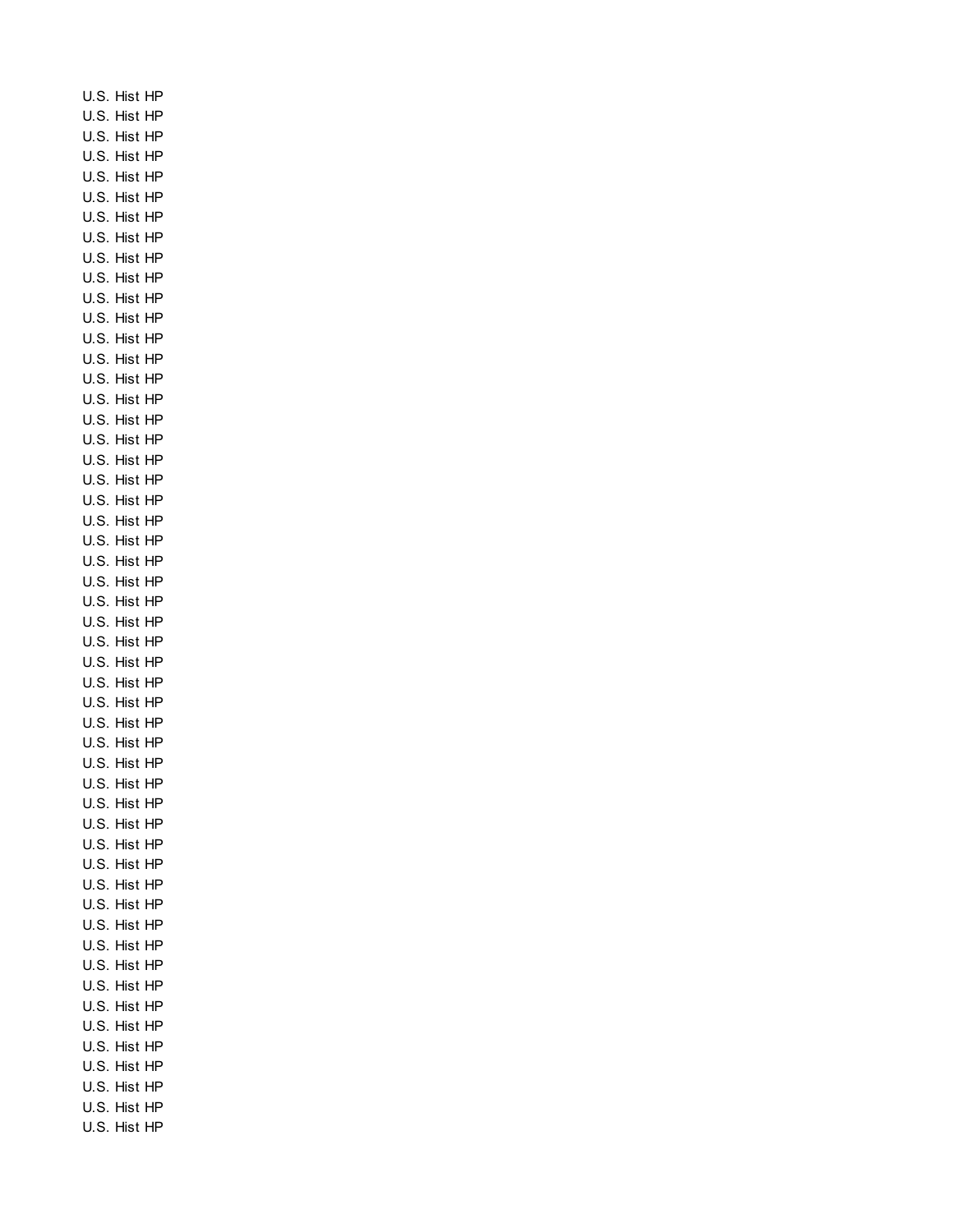U.S. Hist HP U.S. Hist HP U.S. Hist HP U.S. Hist HP U.S. Hist HP U.S. Hist HP U.S. Hist HP U.S. Hist HP U.S. Hist HP U.S. Hist HP U.S. Hist HP U.S. Hist HP U.S. Hist HP U.S. Hist HP U.S. Hist HP U.S. Hist HP U.S. Hist HP U.S. Hist HP U.S. Hist HP U.S. Hist HP U.S. Hist HP U.S. Hist HP U.S. Hist HP U.S. Hist HP U.S. Hist HP U.S. Hist HP U.S. Hist HP U.S. Hist HP U.S. Hist HP U.S. Hist HP U.S. Hist HP U.S. Hist HP U.S. Hist HP U.S. Hist HP U.S. Hist HP U.S. Hist HP U.S. Hist HP U.S. Hist HP U.S. Hist P U.S. Hist P U.S. Hist P U.S. Hist P U.S. Hist P U.S. Hist P U.S. Hist P U.S. Hist P U.S. Hist P U.S. Hist P U.S. Hist P U.S. Hist P U.S. Hist P U.S. Hist P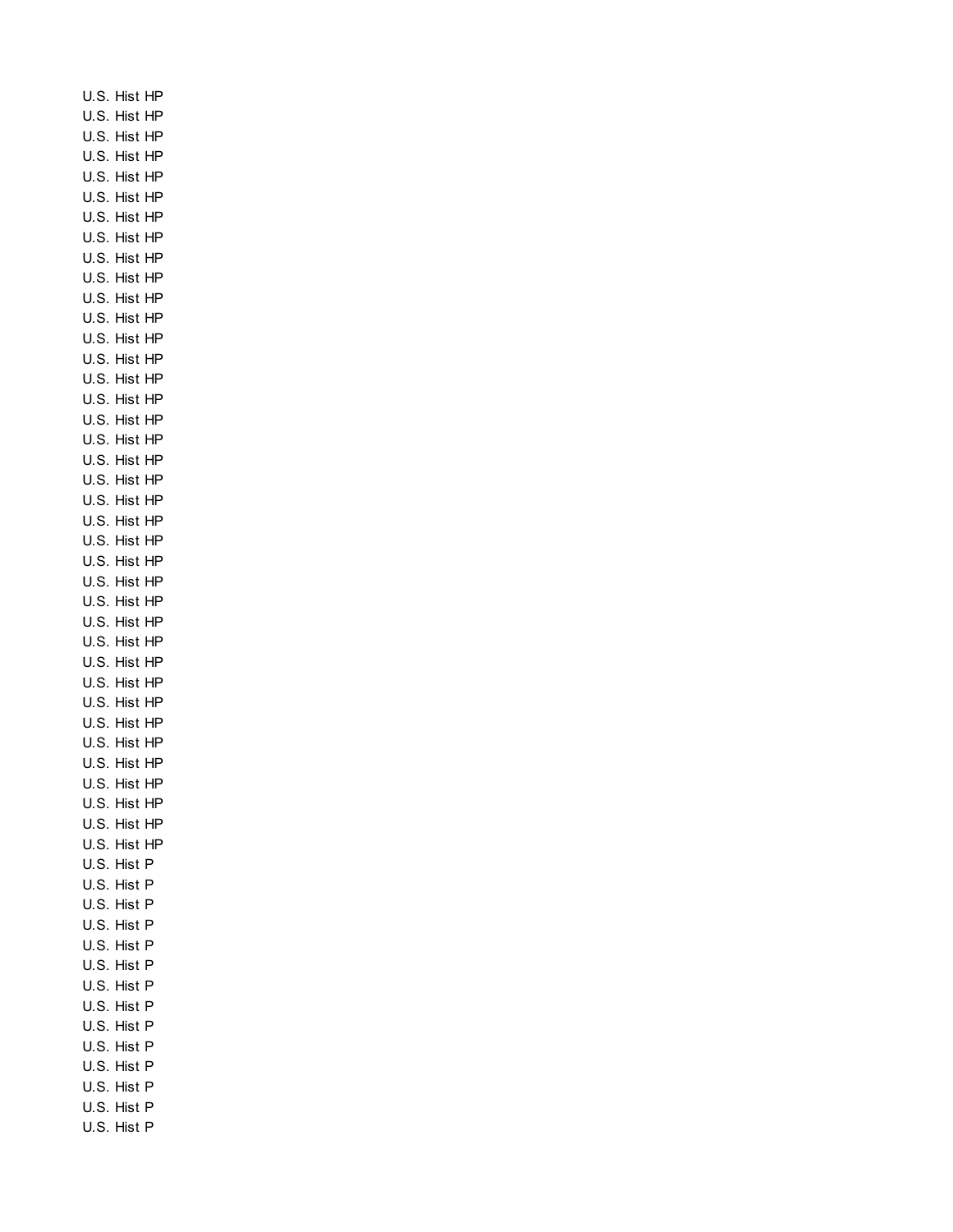U.S. Hist P U.S. Hist P U.S. Hist P U.S. Hist P U.S. Hist P U.S. Hist P U.S. Hist P U.S. Hist P U.S. Hist P U.S. Hist P U.S. Hist P U.S. Hist P U.S. Hist P U.S. Hist P U.S. Hist P U.S. Hist P U.S. Hist P U.S. Hist P U.S. Hist P U.S. Hist P U.S. Hist P U.S. Hist P U.S. Hist P U.S. Hist P U.S. Hist P U.S. Hist P U.S. Hist P U.S. Hist P U.S. Hist P U.S. Hist P U.S. Hist P U.S. Hist P U.S. Hist P U.S. Hist P U.S. Hist P U.S. Hist P U.S. Hist P U.S. Hist P U.S. Hist P U.S. Hist P U.S. Hist P U.S. Hist P U.S. Hist P U.S. Hist P U.S. Hist P U.S. Hist P U.S. Hist P U.S. Hist P U.S. Hist P U.S. Hist P U.S. Hist P U.S. Hist P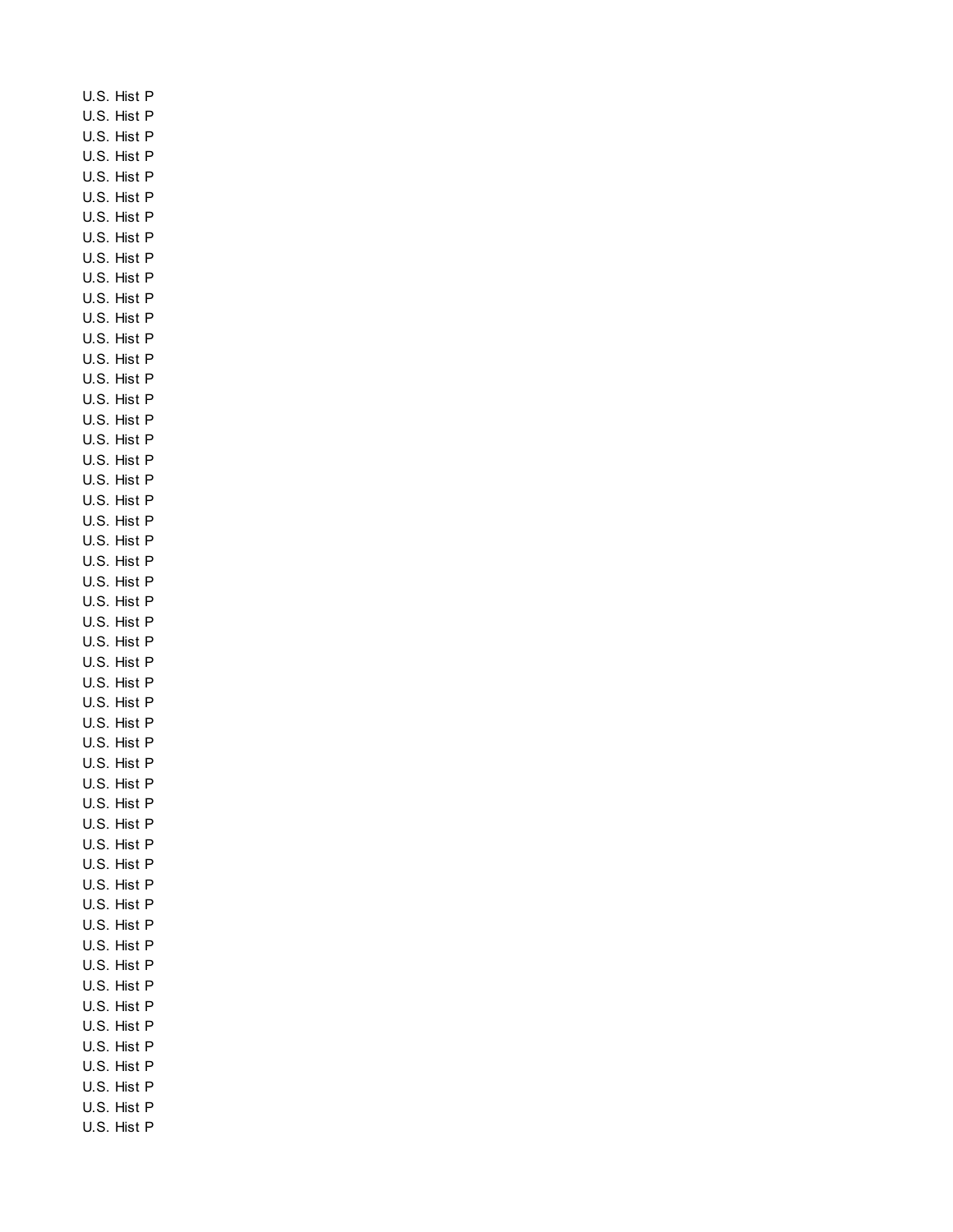U.S. Hist P U.S. Hist P U.S. Hist P U.S. Hist P U.S. Hist P U.S. Hist P U.S. Hist P U.S. Hist P U.S. Hist P U.S. Hist P U.S. Hist P U.S. Hist P U.S. Hist P U.S. Hist P U.S. Hist P U.S. Hist P U.S. Hist P U.S. Hist P U.S. Hist P U.S. Hist P U.S. Hist P U.S. Hist P U.S. Hist P U.S. Hist P U.S. Hist P U.S. Hist P U.S. Hist P U.S. Hist P U.S. Hist P U.S. Hist P U.S. Hist P U.S. Hist P U.S. Hist P U.S. Hist P U.S. Hist P U.S. Hist P World History HP World History HP World History HP World History HP World History HP World History HP World History HP World History HP World History HP World History HP World History HP World History HP World History HP World History HP World History HP World History HP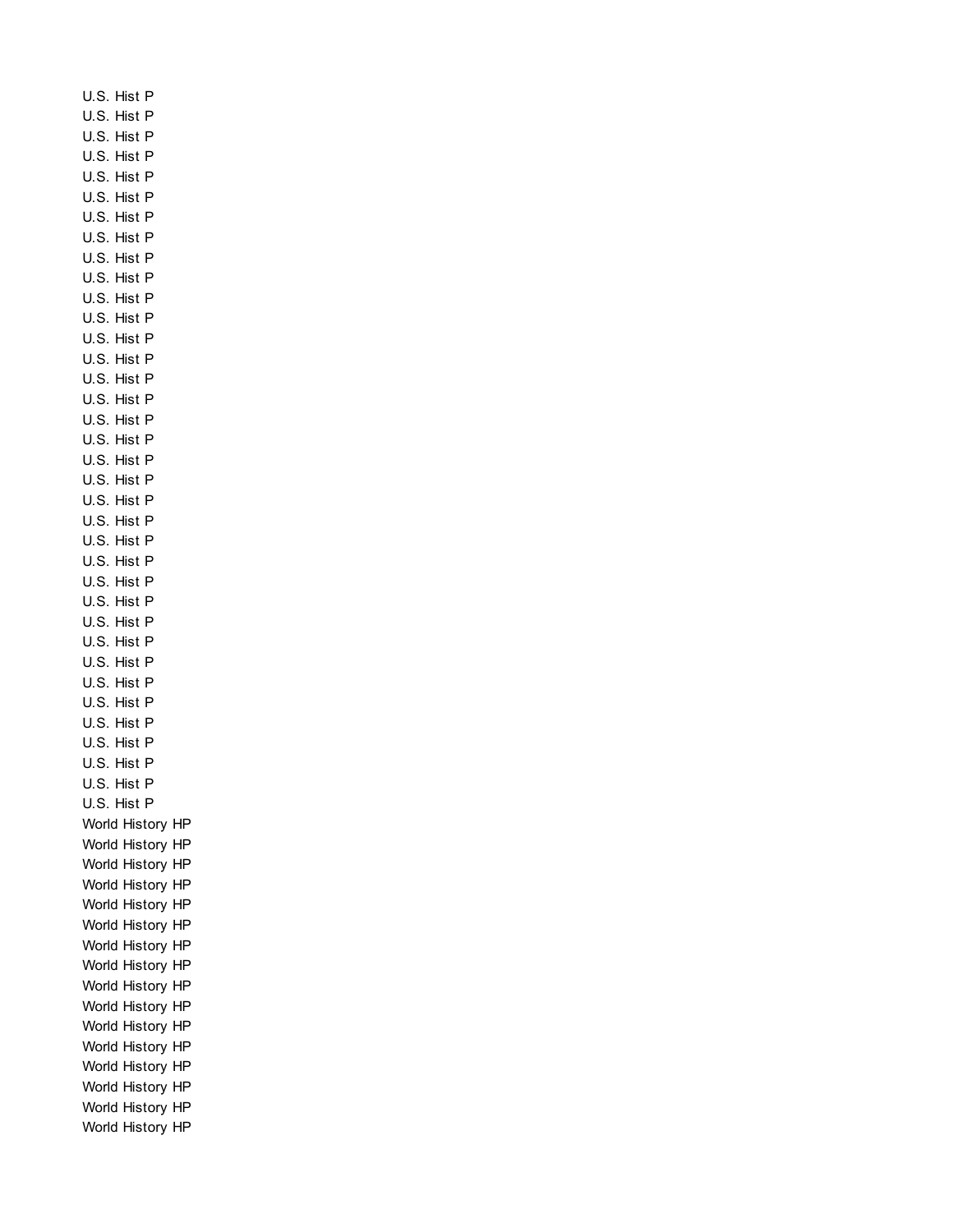World History HP World History HP World History HP World History HP World History HP World History HP World History HP World History HP World History HP World History HP World History HP World History HP World History HP World History HP World History HP World History HP World History HP World History HP World History HP World History HP World History HP World History HP World History HP World History HP World History HP World History HP World History HP World History HP World History HP World History HP World History HP World History HP World History HP World History HP World History HP World History HP World History HP World History HP World History HP World History HP World History HP World History HP World History HP World History HP World History HP World History HP World History HP World History HP World History HP World History HP World History HP World History HP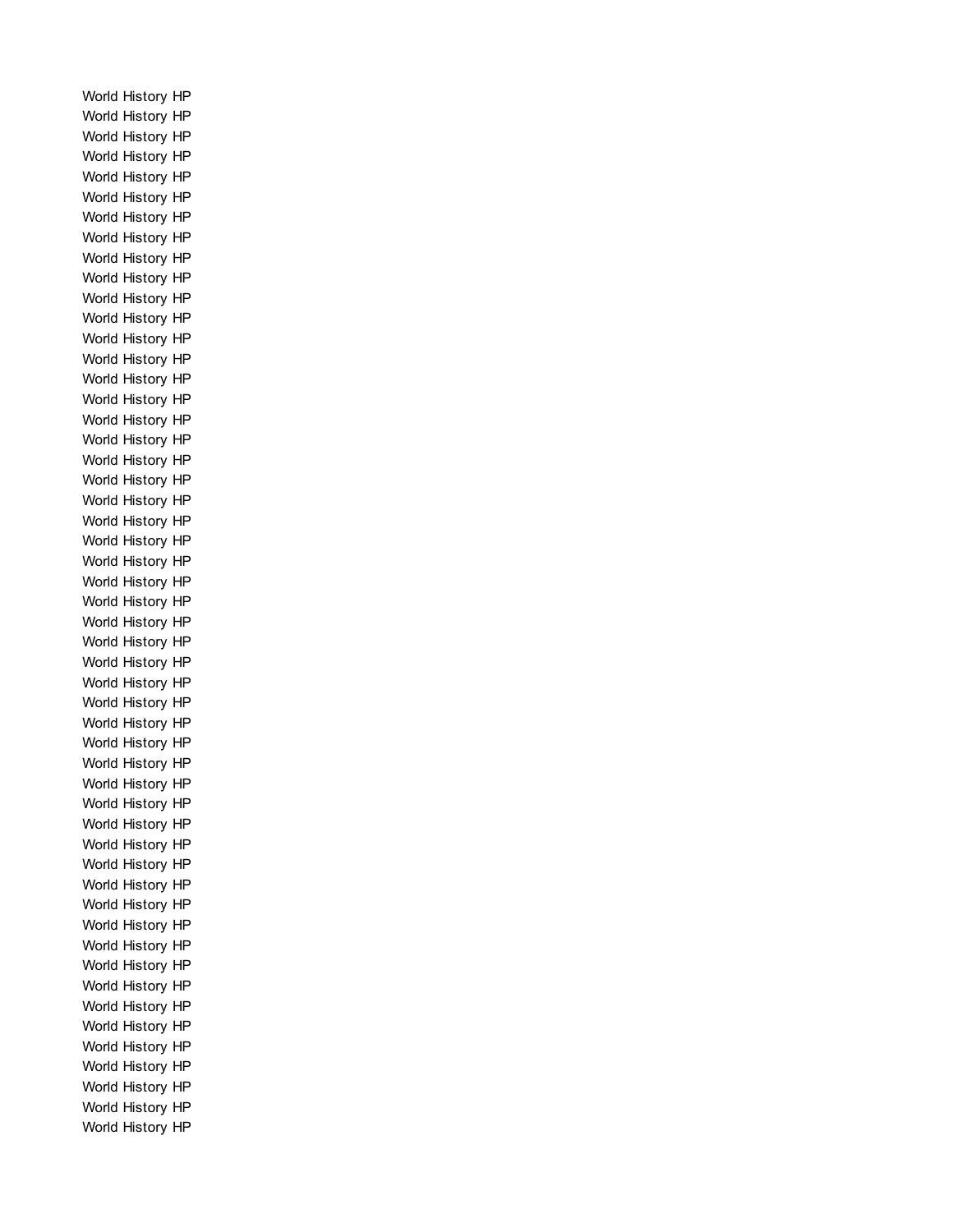World History HP World History HP World History HP World History HP World History HP World History HP World History HP World History HP World History HP World History HP World History HP World History HP World History HP World History HP World History HP World History HP World History P World History P World History P World History P World History P World History P World History P World History P World History P World History P World History P World History P World History P World History P World History P World History P World History P World History P World History P World History P World History P World History P World History P World History P World History P World History P World History P World History P World History P World History P World History P World History P World History P World History P World History P World History P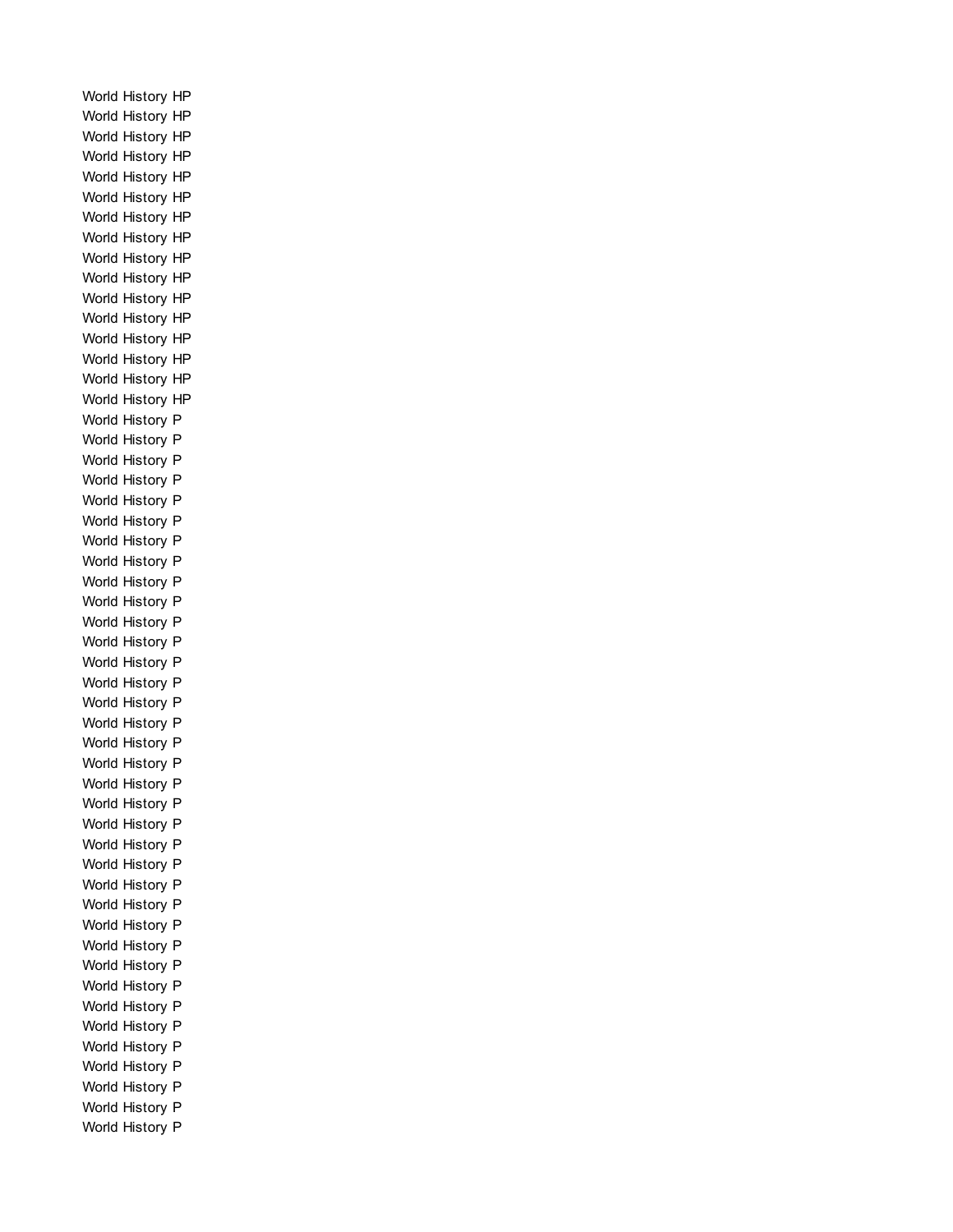World History P World History P World History P World History P World History P World History P World History P World History P World History P World History P World History P World History P World History P World History P World History P World History P World History P World History P World History P World History P World History P World History P World History P World History P World History P World History P World History P World History P World History P World History P World History P World History P World History P World History P World History P World History P World History P World History P World History P World History P World History P World History P World History P World History P World History P World History P World History P World History P World History P World History P World History P World History P